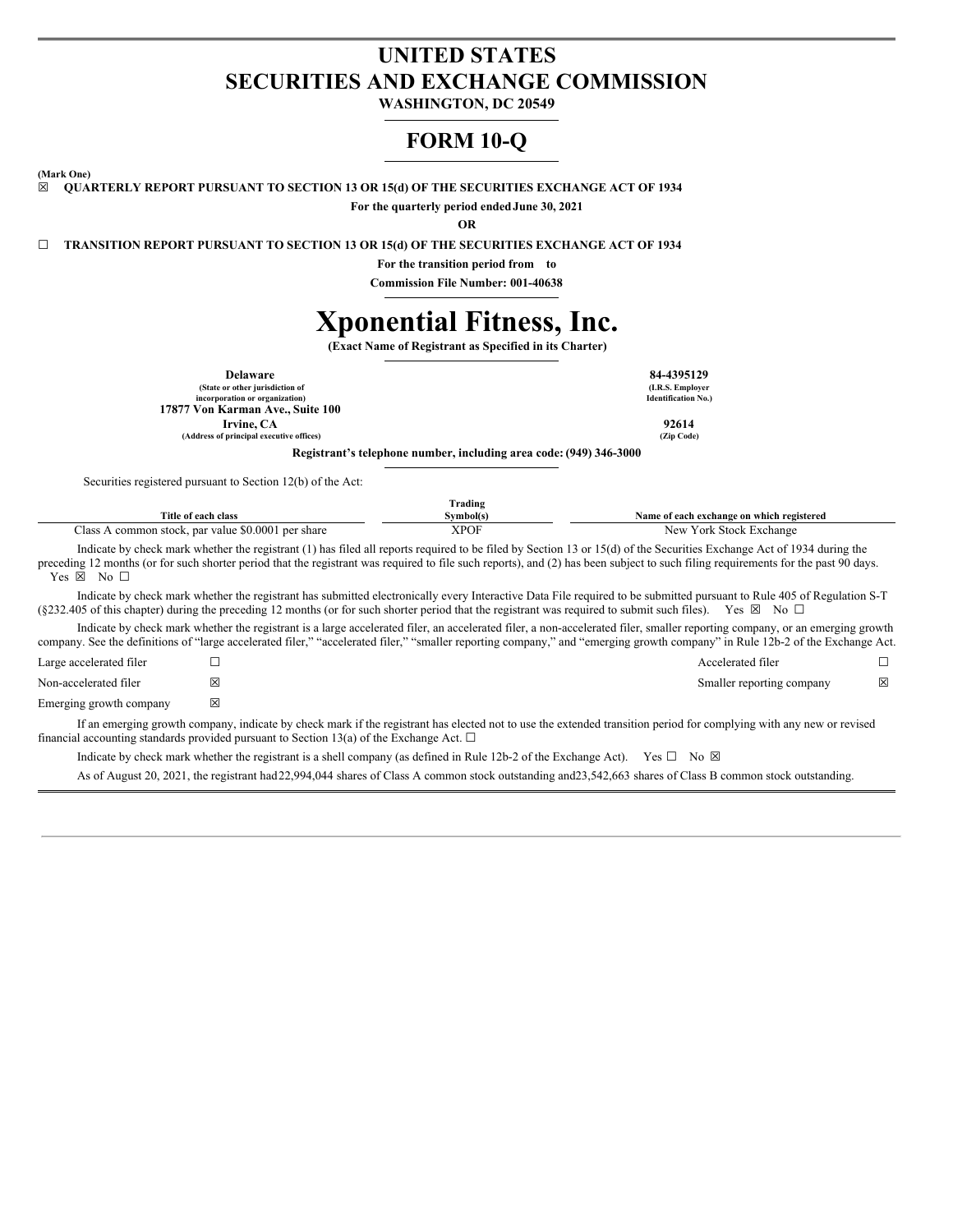|                   |                                                                                       | Page |
|-------------------|---------------------------------------------------------------------------------------|------|
| PART I.           | <b>FINANCIAL INFORMATION</b>                                                          |      |
| Item 1.           | <b>Financial Statements (Unaudited)</b>                                               |      |
|                   | <b>Condensed Consolidated Balance Sheets</b>                                          |      |
|                   | <b>Condensed Consolidated Statements of Operations</b>                                |      |
|                   | Condensed Consolidated Statements of Changes to Member's Equity                       |      |
|                   | <b>Condensed Consolidated Statements of Cash Flows</b>                                |      |
|                   | <b>Notes to Unaudited Condensed Consolidated Financial Statements</b>                 | 6    |
| Item 2.           | Management's Discussion and Analysis of Financial Condition and Results of Operations | 21   |
| Item 3.           | <b>Quantitative and Qualitative Disclosures About Market Risk</b>                     | 35   |
| Item 4.           | <b>Controls and Procedures</b>                                                        | 35   |
| PART II.          | <b>OTHER INFORMATION</b>                                                              | 37   |
| Item 1.           | <b>Legal Proceedings</b>                                                              | 37   |
| Item 1A.          | <b>Risk Factors</b>                                                                   | 37   |
| Item 2.           | Unregistered Sales of Equity Securities and Use of Proceeds                           | 72   |
| Item 3.           | <b>Defaults Upon Senior Securities</b>                                                | 72   |
| Item 4.           | <b>Mine Safety Disclosures</b>                                                        | 72   |
| Item 5.           | <b>Other Information</b>                                                              | 72   |
| Item 6.           | <b>Exhibits</b>                                                                       | 73   |
| <b>Signatures</b> |                                                                                       | 75   |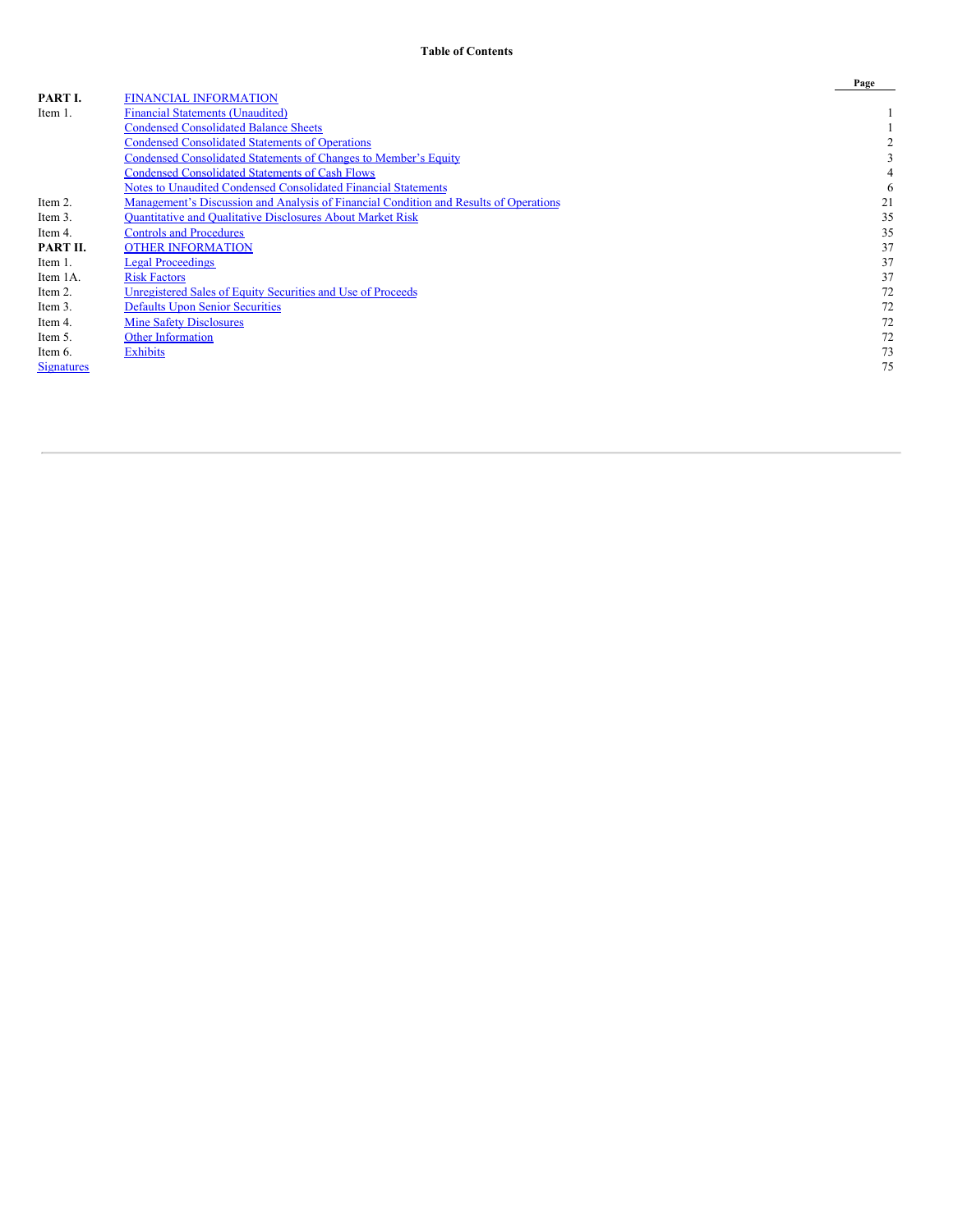## **PART I—FINANCIAL INFORMATION**

## <span id="page-2-2"></span><span id="page-2-1"></span><span id="page-2-0"></span>**Item 1. Financial Statements.**

## **Xponential Fitness LLC (a wholly owned subsidiary of H&W Franchise Holdings, LLC)**

## **Condensed Consolidated Balance Sheets (Unaudited)**

#### **(amounts in thousands)**

|                                                                     | <b>June 30,</b><br>2021 |            |              | December 31, |
|---------------------------------------------------------------------|-------------------------|------------|--------------|--------------|
| <b>Assets</b>                                                       |                         |            |              | 2020         |
| <b>Current Assets:</b>                                              |                         |            |              |              |
| Cash, cash equivalents and restricted cash                          | $\mathbf S$             | 20,203     | $\mathbb{S}$ | 11,299       |
| Accounts receivable, net (Note 9)                                   |                         | 7,890      |              | 5,196        |
| Inventories                                                         |                         | 5,284      |              | 6,161        |
| Prepaid expenses and other current assets                           |                         | 8,696      |              | 5,480        |
| Deferred costs, current portion                                     |                         | 3,392      |              | 3,281        |
| Notes receivable from franchisees, net (Note 9)                     |                         | 1,130      |              | 1,288        |
| Related party receivable (Note 9)                                   |                         | 314        |              |              |
| Total current assets                                                |                         | 46.909     |              | 32,705       |
|                                                                     |                         |            |              |              |
| Property and equipment, net                                         |                         | 12,587     |              | 13,694       |
| Goodwill                                                            |                         | 147,863    |              | 139,680      |
| Intangible assets, net                                              |                         | 107,896    |              | 98,124       |
| Deferred costs, net of current portion                              |                         | 37,021     |              | 35,445       |
| Notes receivable from franchisees, net of current portion (Note 9)  |                         | 2,046      |              | 2,576        |
| Other assets                                                        |                         | 588        |              | 614          |
| Total assets                                                        | $\mathbf S$             | 354,910    | \$           | 322,838      |
| <b>Liabilities and Member's Equity</b>                              |                         |            |              |              |
| <b>Current Liabilities:</b>                                         |                         |            |              |              |
| Accounts payable                                                    | $\mathbf S$             | 14,283     | $\mathbb{S}$ | 18,339       |
| Accrued expenses (Note 9)                                           |                         | 13,957     |              | 13,764       |
| Deferred revenue, current portion                                   |                         | 18,590     |              | 14,247       |
| Notes payable (Note 9)                                              |                         | 932        |              | 970          |
| Current portion of long-term debt                                   |                         | 2,120      |              | 5,795        |
| Other current liabilities                                           |                         | 1,933      |              | 1,804        |
| Total current liabilities                                           |                         | 51,815     |              | 54,919       |
|                                                                     |                         |            |              |              |
| Deferred revenue, net of current portion                            |                         | 82,137     |              | 74,361       |
| Contingent consideration from acquisitions (Note 10)                |                         | 9,240      |              | 8,399        |
| Long-term debt, net of current portion, discount and issuance costs |                         | 204,733    |              | 176,002      |
| Other liabilities                                                   |                         | 4,431      |              | 4,408        |
| <b>Total liabilities</b>                                            |                         | 352,356    |              | 318,089      |
| Commitments and contingencies (Note 10)                             |                         |            |              |              |
|                                                                     |                         |            |              |              |
| Member's equity:                                                    |                         |            |              |              |
| Member's contribution                                               |                         | 124,251    |              | 113,697      |
| Receivable from Member (Note 9)                                     |                         | (1, 454)   |              | (1, 456)     |
| Accumulated deficit                                                 |                         | (120, 243) |              | (107, 492)   |
| Total member's equity                                               |                         | 2,554      |              | 4,749        |
| Total liabilities and member's equity                               | \$                      | 354,910    | \$           | 322,838      |

See accompanying notes to condensed consolidated financial statements.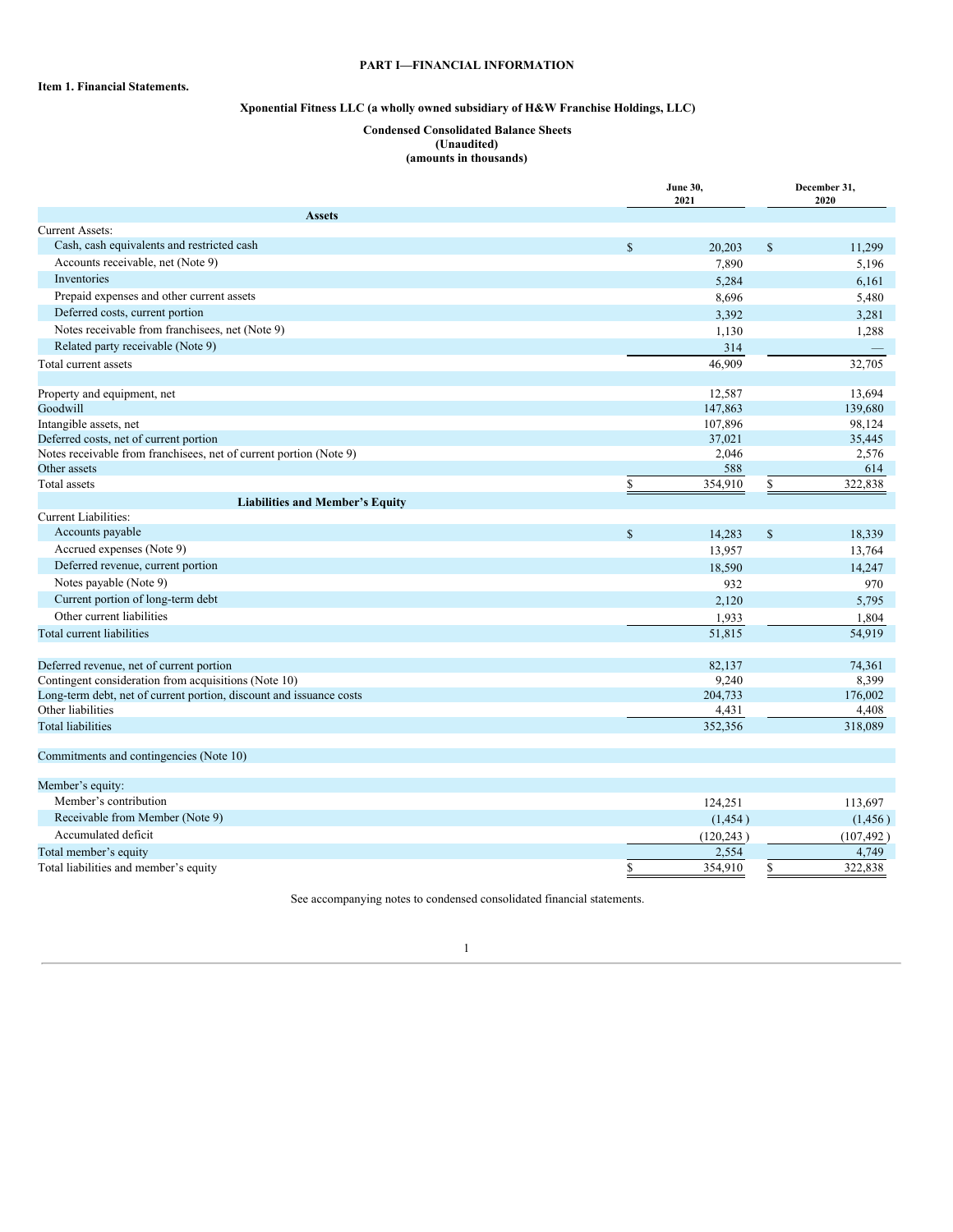#### **Condensed Consolidated Statements of Operations**

**(Unaudited)**

**(amounts in thousands)**

<span id="page-3-0"></span>

|                                                       | <b>Three Months Ended June 30.</b> |   |          | <b>Six Months Ended June 30.</b> |           |    |          |  |
|-------------------------------------------------------|------------------------------------|---|----------|----------------------------------|-----------|----|----------|--|
|                                                       | 2021                               |   | 2020     |                                  | 2021      |    | 2020     |  |
| Revenue, net:                                         |                                    |   |          |                                  |           |    |          |  |
| Franchise revenue                                     | \$<br>17,764                       | S | 8,984    | S                                | 31,519    | S. | 23,831   |  |
| Equipment revenue                                     | 4,755                              |   | 5,159    |                                  | 8,821     |    | 11,894   |  |
| Merchandise revenue                                   | 4,509                              |   | 3,552    |                                  | 8,741     |    | 8,616    |  |
| Franchise marketing fund revenue                      | 3,314                              |   | 737      |                                  | 5,797     |    | 3,434    |  |
| Other service revenue                                 | 5,433                              |   | 3,030    |                                  | 9,962     |    | 5,474    |  |
| Total revenue, net                                    | 35,775                             |   | 21,462   |                                  | 64,840    |    | 53,249   |  |
| Operating costs and expenses:                         |                                    |   |          |                                  |           |    |          |  |
| Costs of product revenue                              | 6,274                              |   | 6,781    |                                  | 11,618    |    | 14,879   |  |
| Costs of franchise and service revenue                | 3,127                              |   | 2,048    |                                  | 5,446     |    | 4,130    |  |
| Selling, general and administrative expenses (Note 9) | 21,202                             |   | 15,437   |                                  | 37,804    |    | 27,310   |  |
| Depreciation and amortization                         | 2,407                              |   | 1,883    |                                  | 4,462     |    | 3,697    |  |
| Marketing fund expense                                | 2,860                              |   | 821      |                                  | 5,476     |    | 3,406    |  |
| Acquisition and transaction expenses (income)         | 297                                |   | (5,035)  |                                  | 647       |    | (5,809)  |  |
| Total operating costs and expenses                    | 36,167                             |   | 21,935   |                                  | 65,453    |    | 47,613   |  |
| Operating income (loss)                               | (392)                              |   | (473)    |                                  | (613)     |    | 5,636    |  |
| Other (income) expense:                               |                                    |   |          |                                  |           |    |          |  |
| Interest income                                       | (358)                              |   | (87)     |                                  | (453)     |    | (177)    |  |
| Interest expense (Note 9)                             | 11,591                             |   | 4,366    |                                  | 16,014    |    | 12,352   |  |
| Gain on debt extinguishment                           | (3,707)                            |   |          |                                  | (3,707)   |    |          |  |
| Total other expense                                   | 7,526                              |   | 4,279    |                                  | 11,854    |    | 12,175   |  |
| Loss before income taxes                              | (7,918)                            |   | (4,752)  |                                  | (12, 467) |    | (6, 539) |  |
| Income taxes                                          | 83                                 |   |          |                                  | 284       |    | 162      |  |
| Net loss                                              | (8,001)                            | S | (4, 752) |                                  | (12, 751) |    | (6,701)  |  |

See accompanying notes to condensed consolidated financial statements.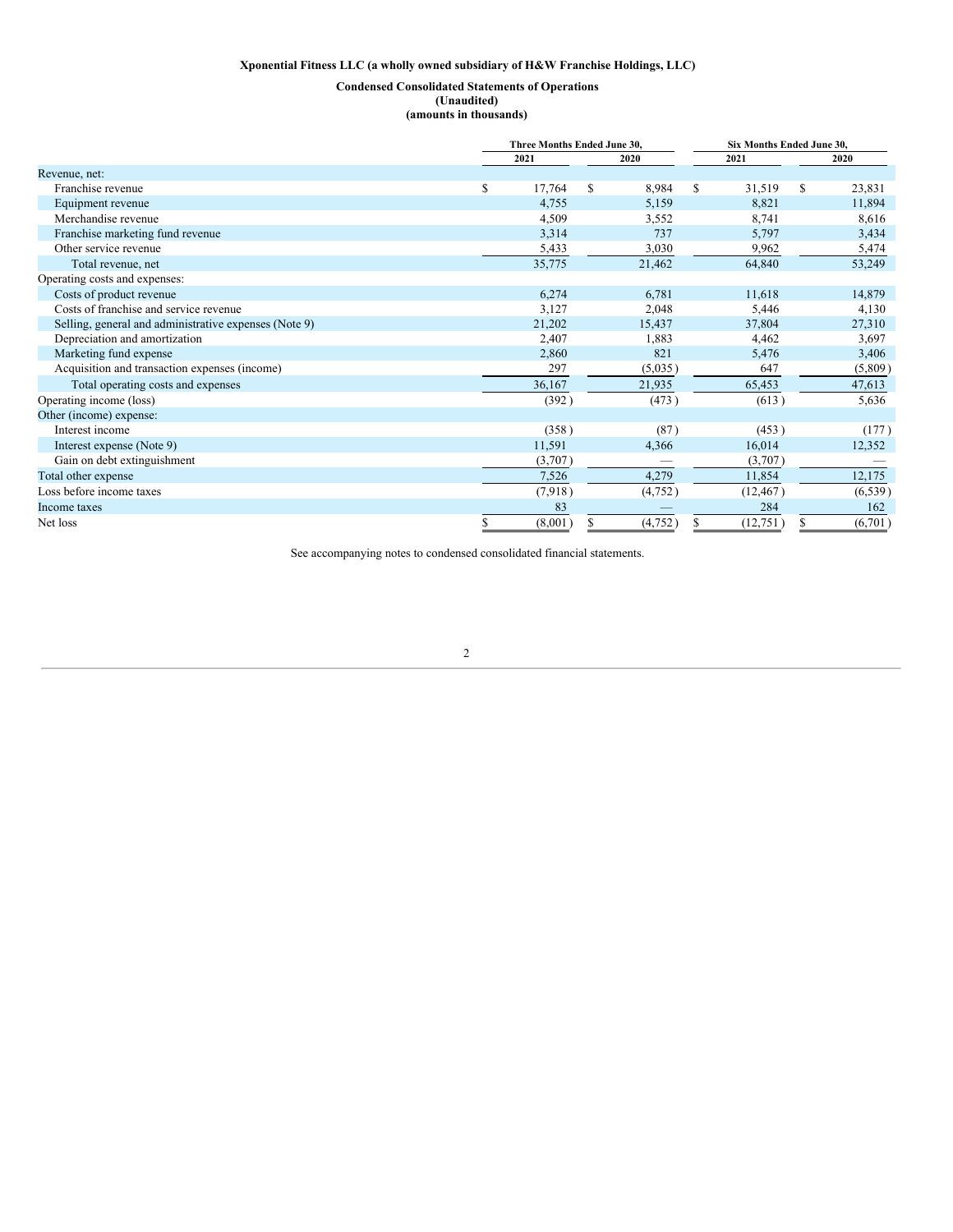#### **Condensed Consolidated Statements of Changes to Member's Equity**

**(Unaudited)**

**(amounts in thousands)**

<span id="page-4-0"></span>

|                                      |              |             |             | <b>Total</b>  |
|--------------------------------------|--------------|-------------|-------------|---------------|
|                                      | Member's     | Receivable  | Accumulated | Member's      |
|                                      | Contribution | from Member | Deficit     | <b>Equity</b> |
| Balance at December 31, 2020         | 113,697      | (1, 456)    | (107, 492)  | 4,749         |
| Equity based compensation            | 671          |             |             | 671           |
| Parent contribution of Rumble assets | 20,483       |             |             | 20,483        |
| Distributions to Member              | (10,600)     |             |             | (10,600)      |
| Payment received from Member, net    |              |             | _           |               |
| Net loss                             |              |             | (12,751)    | (12,751)      |
| Balance at June 30, 2021             | 124.251      | (1, 454)    | (120, 243)  | 2,554         |

|                                   | Member's<br>Contribution | Receivable<br>from Member | Accumulated<br>Deficit   | Total<br>Member's<br><b>Equity</b> |
|-----------------------------------|--------------------------|---------------------------|--------------------------|------------------------------------|
| Balance at December 31, 2019      | 152,265                  | (31,735)                  | (93, 852)                | 26,678                             |
| Equity based compensation         | 865                      |                           |                          | 865                                |
| Member contributions              | 22,884                   | $\overline{\phantom{a}}$  | $\overline{\phantom{a}}$ | 22,884                             |
| Distributions to Member           | (73,203)                 | $\overline{\phantom{a}}$  |                          | (73,203)                           |
| Payment received from Member, net |                          | 30,279                    |                          | 30,279                             |
| Net loss                          |                          |                           | (6,701)                  | (6,701)                            |
| Balance at June 30, 2020          | 102.811                  | (1, 456)                  | (100, 553)               | 802                                |

|                           | Member's<br>Contribution | Receivable<br>from Member | Accumulated<br>Deficit | Total<br>Member's<br><b>Equity</b> |
|---------------------------|--------------------------|---------------------------|------------------------|------------------------------------|
| Balance at March 31, 2021 | 123,802                  | (1,454)                   | (112, 242)             | 10,106                             |
| Equity based compensation | 449                      | $\overline{\phantom{a}}$  | _                      | 449                                |
| Net loss                  | $-$                      |                           | (8,001)                | (8,001)                            |
| Balance at June 30, 2021  | 124.251                  | (1, 454)                  | (120, 243)             | 2,554                              |
|                           |                          |                           |                        | Total                              |

|                           | Member's<br>Contribution | Receivable<br>from Member | Accumulated<br>Deficit   | Member's<br>Equity |
|---------------------------|--------------------------|---------------------------|--------------------------|--------------------|
| Balance at March 31, 2020 | 102.364                  | (1, 456)                  | (95, 801)                | 5,107              |
| Equity based compensation | 447                      | $\sim$                    | $\overline{\phantom{a}}$ | 447                |
| Net loss                  | $\overline{\phantom{a}}$ | $\overline{\phantom{a}}$  | (4,752)                  | (4,752)            |
| Balance at June 30, 2020  | 102.811                  | (1, 456)                  | (100, 553)               | 802                |

See accompanying notes to condensed consolidated financial statements.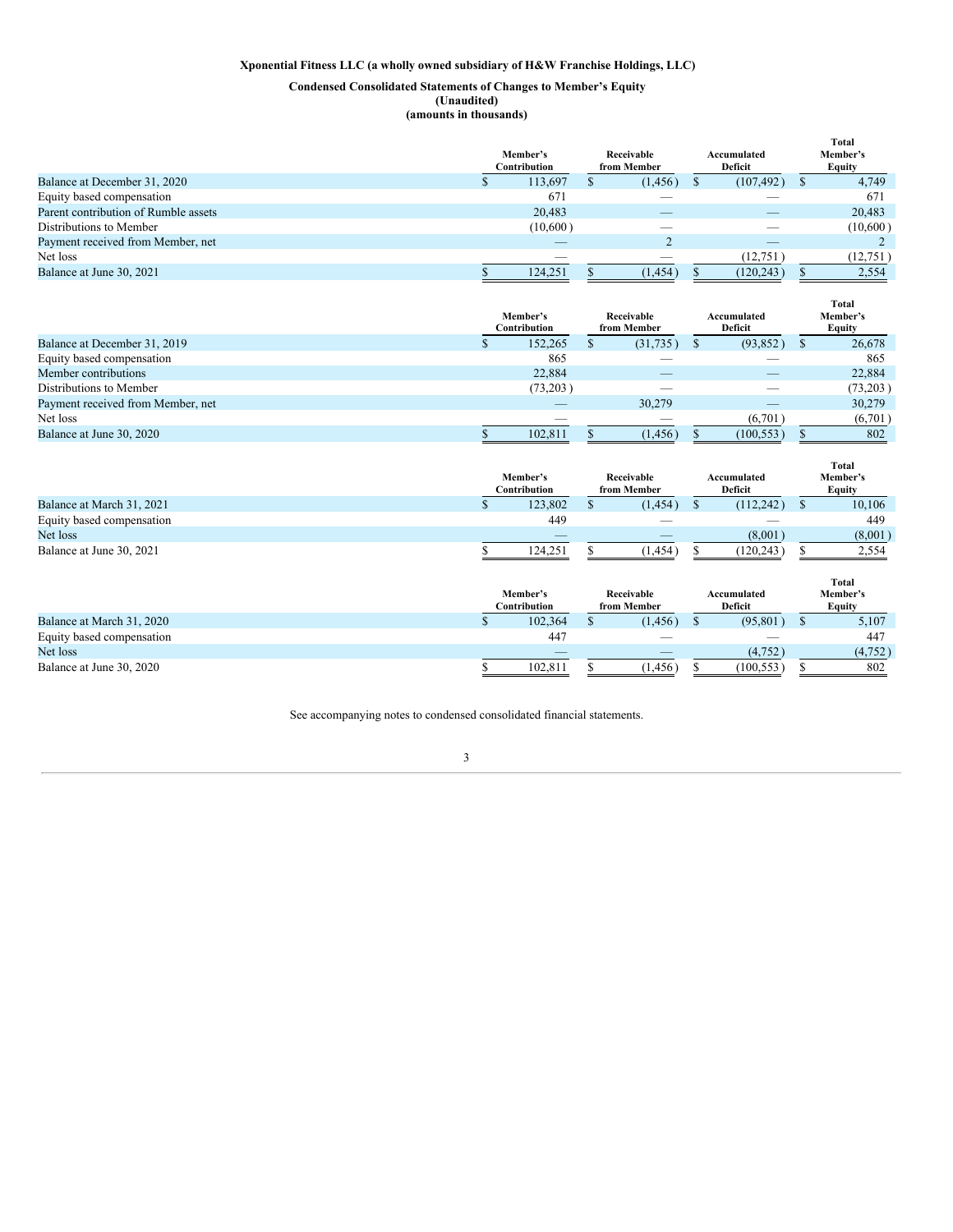#### **Condensed Consolidated Statements of Cash Flows**

**(Unaudited)**

**(amounts in thousands)**

<span id="page-5-0"></span>

|                                                                                           | <b>Six Months Ended June 30.</b> |    |               |  |  |
|-------------------------------------------------------------------------------------------|----------------------------------|----|---------------|--|--|
|                                                                                           | 2021                             |    | 2020          |  |  |
| Cash flows from operating activities:                                                     |                                  |    |               |  |  |
| Net loss                                                                                  | \$<br>(12,751)                   | \$ | (6,701)       |  |  |
| Adjustments to reconcile net loss to net cash provided by (used in) operating activities: |                                  |    |               |  |  |
| Depreciation and amortization                                                             | 4,462                            |    | 3,697         |  |  |
| Amortization of debt issuance cost                                                        | 5,350                            |    | 2,501         |  |  |
| Amortization of discount on long-term debt                                                | 271                              |    |               |  |  |
| Change in contingent consideration from acquisitions                                      | 340                              |    | (5,809)       |  |  |
| Bad debt expense                                                                          | 10                               |    | 3,547         |  |  |
| Equity based compensation                                                                 | 671                              |    | 865           |  |  |
| Non-cash interest                                                                         | 512                              |    | 644           |  |  |
| Gain on debt extinguishment                                                               | (3,707)                          |    | ÷,            |  |  |
| Loss from disposal of assets                                                              | 179                              |    | 44            |  |  |
| Impairment of long-lived assets                                                           | 781                              |    | $\frac{1}{2}$ |  |  |
| Changes in assets and liabilities:                                                        |                                  |    |               |  |  |
| Accounts receivable                                                                       | (2,619)                          |    | 1,407         |  |  |
| Inventories                                                                               | 876                              |    | (125)         |  |  |
| Prepaid expenses and other current assets                                                 | (3,217)                          |    | (1,676)       |  |  |
| Deferred costs                                                                            | (1,809)                          |    | (2,006)       |  |  |
| Notes receivable, net                                                                     | 177                              |    | 53            |  |  |
| Accounts payable                                                                          | (3,241)                          |    | (3, 458)      |  |  |
| Accrued expenses                                                                          | 2,059                            |    | (687)         |  |  |
| Related party payable                                                                     | (315)                            |    | (8)           |  |  |
| Other current liabilities                                                                 | 129                              |    | (841)         |  |  |
| Deferred revenue                                                                          | 12,302                           |    | 3,190         |  |  |
| Other assets                                                                              | 26                               |    | (43)          |  |  |
| Other liabilities                                                                         | 24                               |    | 42            |  |  |
|                                                                                           | 510                              |    | (5,364)       |  |  |
| Net cash provided by (used in) operating activities                                       |                                  |    |               |  |  |
| Cash flows from investing activities:                                                     |                                  |    |               |  |  |
| Purchases of property and equipment                                                       | (2,023)                          |    | (764)         |  |  |
| Purchase of studios                                                                       | (390)                            |    | (627)         |  |  |
| Proceeds from sale of assets                                                              | 318                              |    | 50            |  |  |
| Purchase of intangible assets                                                             | (568)                            |    | (554)         |  |  |
| Notes receivable issued                                                                   | <u>in</u>                        |    | (326)         |  |  |
| Notes receivable payment received                                                         | 550                              |    |               |  |  |
| Net cash used in investing activities                                                     | (2,113)                          |    | (2,221)       |  |  |
| Cash flows from financing activities:                                                     |                                  |    |               |  |  |
| Borrowings from line of credit                                                            | $\overline{\phantom{a}}$         |    | 10,000        |  |  |
| Payments on line of credit                                                                | $\sim$                           |    | (8,000)       |  |  |
| Borrowings from long-term debt                                                            | 218,360                          |    | 188,665       |  |  |
| Payments on long-term debt                                                                | (194, 330)                       |    | (147,369)     |  |  |
| Debt issuance costs                                                                       | (904)                            |    | (5,036)       |  |  |
| Payment of contingent consideration                                                       | (1,935)                          |    | (1,375)       |  |  |
| Payments on loans from related party (Note 9)                                             | (86)                             |    | (110)         |  |  |
| Member contributions                                                                      |                                  |    | 17,286        |  |  |
| Distributions to Member                                                                   | (10,600)                         |    | (73,203)      |  |  |
| Receipts from (advances to) Member, net (Note 9)                                          | $\overline{c}$                   |    | 30,279        |  |  |
| Net cash provided by financing activities                                                 | 10,507                           |    | 11,137        |  |  |
| Increase in cash, cash equivalents and restricted cash                                    | 8,904                            |    | 3,552         |  |  |
| Cash, cash equivalents and restricted cash, beginning of period                           | 11,299                           |    | 9,339         |  |  |
| Cash, cash equivalents and restricted cash, end of period                                 | \$<br>20,203                     | \$ | 12,891        |  |  |
|                                                                                           |                                  |    |               |  |  |

See accompanying notes to condensed consolidated financial statements.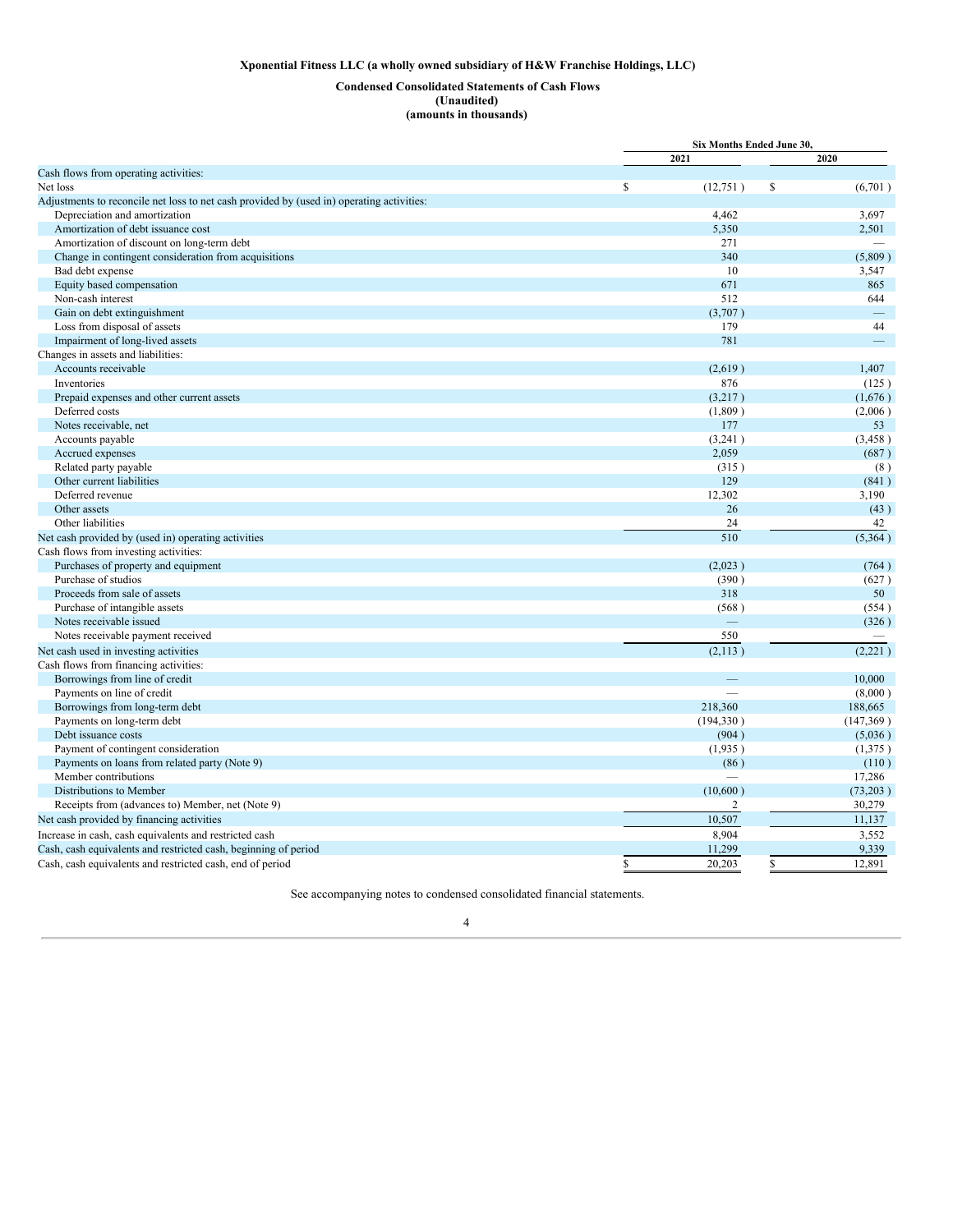## **Condensed Consolidated Statements of Cash Flows**

**(Unaudited)**

#### **(amounts in thousands)**

|                                                           | Six Months Ended June 30. |  |       |  |  |  |
|-----------------------------------------------------------|---------------------------|--|-------|--|--|--|
|                                                           | 2021                      |  | 2020  |  |  |  |
| Supplemental cash flow information:                       |                           |  |       |  |  |  |
| Interest paid                                             | 10.672                    |  |       |  |  |  |
| Income taxes paid                                         | 258                       |  |       |  |  |  |
| Noncash investing and financing activity:                 |                           |  |       |  |  |  |
| Capital expenditures accrued                              | 201                       |  | 521   |  |  |  |
| Contingent consideration converted to Member contribution |                           |  | 5,598 |  |  |  |
| Parent contribution of Rumble assets                      | 20,483                    |  |       |  |  |  |
|                                                           |                           |  |       |  |  |  |

See accompanying notes to condensed consolidated financial statements.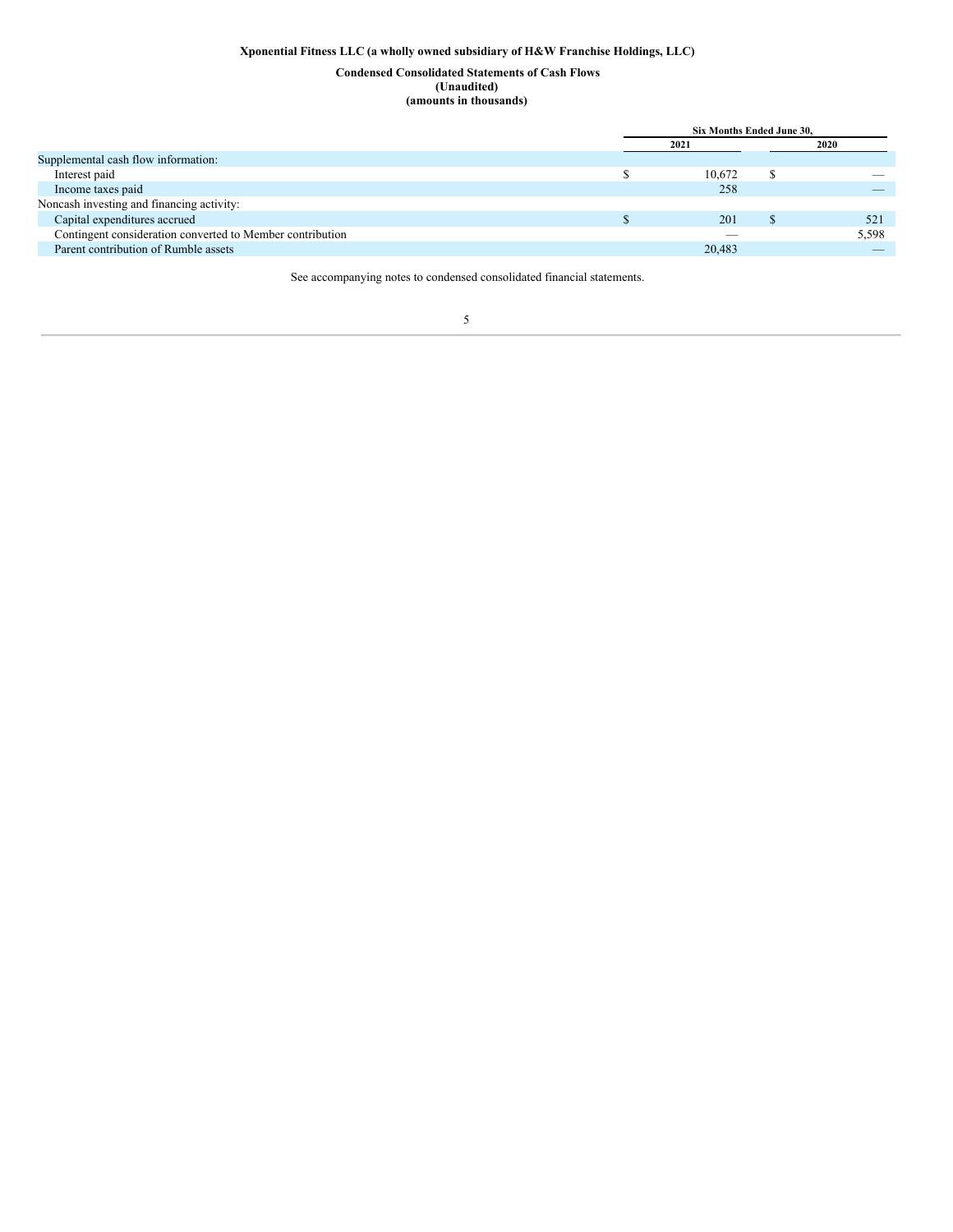Notes to Condensed Consolidated Financial Statements (Unaudited) (amounts in thousands, except share and unit amounts)

### <span id="page-7-0"></span>**Note 1 – Nature of Business and Operations**

Xponential Fitness, Inc. ("XPO, Inc."), was formed as a Delaware corporation on January 14, 2020. On July 23, 2021, XPO, Inc. completed an initial public offering ("IPO") of 10,000,000 shares of Class A common stock at an initial public offering price of \$12.00 per share. Pursuant to a reorganization into a holding company structure, XPO, Inc. is a holding company with its principal asset being a controlling ownership interest in Xponential Fitness LLC (the "Company") through its ownership interest in Xponential Intermediate Holdings, LLC ("XPO Holdings"). The operations of the Company represent the predecessor to XPO, Inc. prior to the IPO.

In connection with the IPO, XPO, Inc. entered into the following series of transactions to implement an internal reorganization, (the "Reorganization Transactions.") The pre-IPO members of XPO Holdings (the "Pre-IPO LLC Members") who retained their equity ownership in the form of limited liability company units (the "LLC Units"), immediately following the consummation of the Reorganization Transactions are referred to as "Continuing Pre-IPO LLC Members."

- Because XPO, Inc. will manage and operate the business and control the strategic decisions and day-to-day operations of the Company through its ownership of XPO Holdings and because it will also have a substantial financial interest in the Company through its ownership of XPO Holdings, it will consolidate the financial results of the Company and XPO Holdings, and a portion of its net income will be allocated to the non-controlling interest to reflect the entitlement of the Continuing Pre-IPO LLC Members to a portion of XPO Holdings' net income or loss.
- XPO, Inc.'s amended and restated certificate of incorporation authorizes the issuance of two classes of common stock, Class A common stock and Class B common stock (collectively, "common stock") and preferred stock and the certificates of designation adopted in connection with the IPO designated 200,000 shares of preferred stock as 6.50% Series A-1 Convertible Preferred Stock (the "Series A-1 preferred stock") and 200,000 shares of Preferred Stock as 6.50% Series A Convertible Preferred Stock (the "Series A Convertible preferred stock and, together with the Series A-1 preferred stock, the "Convertible Preferred"). Each share of common stock entitles its holder to one vote per share on all matters submitted to a vote of stockholders.
- Prior to completion of the IPO, XPO, Inc. acquired, directly and indirectly, limited liability company units of XPO Holdings (the "LLC Units") through (i) the contribution of LLC Units by H&W Investco, LP and Lag Fit, Inc. in exchange for Class A common stock (the "IPO Contribution") and (ii) the "Mergers," in which Rumble Holdings LLC and H&W Investco Blocker II, LP (the "Blocker Companies") were contributed by their owners (the "Blocker Shareholders") to XPO, Inc. in exchange for Class A common stock, and, in the case of H&W Investco Blocker II, LP a cash payment (the "H&W Cash Merger Consideration"), after which the Blocker Companies immediately merged with and into XPO, Inc.
- Prior to the completion of the IPO, XPO, Inc. issued and sold200,000 shares of Convertible Preferred to certain affiliates of MSD Partners, L.P., a fund within the D.E. Shaw group and a fund managed by Redwood Capital Management, LLC (the "Preferred Investors") for aggregate cash proceeds of \$200,000, before deduction of offering costs.
- Each Continuing Pre-IPO LLC Member (other than LCAT Franchise Fitness Holdings, Inc. ("LCAT") was issued a number of shares of Class B common stock equal to the number of vested LLC Units held by such Continuing Pre-IPO LLC Member.
- Under the Limited Liability Company Agreement of XPO Holdings (the "Amended LLC Agreement"), holders of LLC Units (other than XPO, Inc.) have the right, from and after the completion of the IPO (subject to the terms of the Amended LLC Agreement), to require XPO Holdings to redeem all or a portion of their LLC Units for, at XPO, Inc.'s election, newly-issued shares of Class A common stock on a one-for-one basis or a cash payment equal to the volumeweighted average market price of one share of Class A common stock for each LLC Unit redeemed (subject to customary adjustments) or the net proceeds from a substantially contemporaneous offering of Class A common stock in accordance with the terms of the Amended LLC Agreement. Additionally, in the event of a redemption request from a holder of LLC Units, XPO, Inc. may, at its option, effect a direct exchange of cash or Class A common stock for LLC Units in lieu of such a redemption. Shares of Class B common stock will be cancelled on a one-for-one basis if XPO, Inc., following a redemption request from a holder of LLC Units, redeems or exchanges LLC Units of such holder pursuant to the terms of the Amended LLC Agreement.

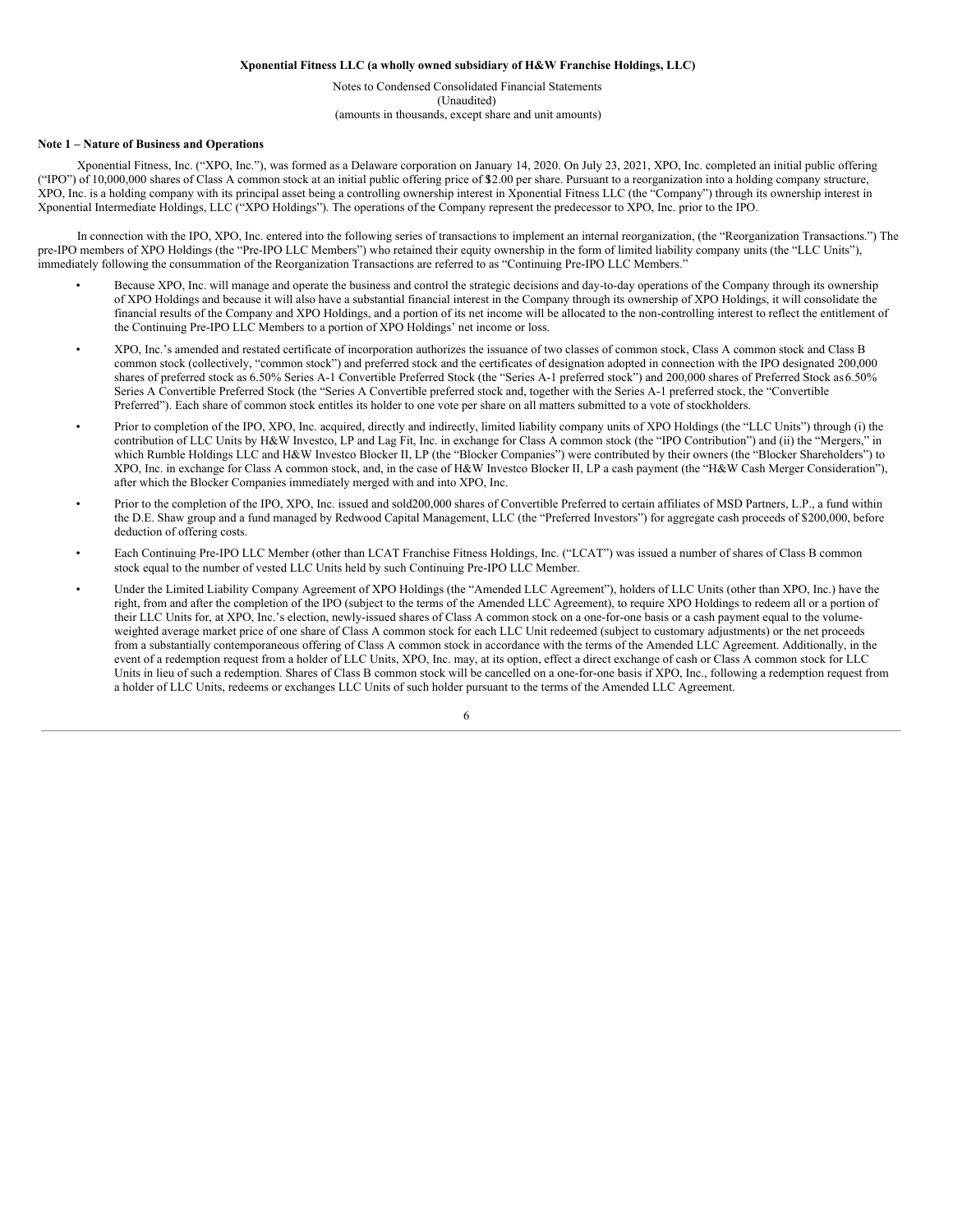Notes to Condensed Consolidated Financial Statements (Unaudited) (amounts in thousands, except share and unit amounts)

- XPO, Inc. used the net proceeds from the IPO, together with the \$200,000 in proceeds received from the sale of Convertible Preferred to (i) acquire newly issued preferred units of XPO Holdings (the "Preferred Units") and LLC Units, (ii) purchase all of the shares of LCAT from LCAT shareholders and (iii) pay the H&W Cash Merger Consideration.
- After the acquisition of LCAT from LCAT shareholders, LCAT merged with and into XPO, Inc., after which XPO, Inc. owns directly the LLC Units previously held by LCAT.
- XPO, Inc. entered into a tax receivable agreement ("TRA") that obligates it to make payments to the Continuing Pre-IPO LLC Members, the Blocker Shareholders and any future party to the TRA (the "TRA parties") in the aggregate generally equal to 85% of the applicable cash savings realized as a result of (i) certain favorable tax attributes acquired from the Blocker Companies in the Mergers (including net operating losses and the Blocker Companies' allocable share of existing tax basis), (ii) increases in XPO, Inc.'s allocable share of existing tax basis and tax basis adjustments that may result from (x) the IPO Contribution, the redemption of Class A-5 Units of H&W Franchise Holdings, LLC (the "Class A-5 Units") in connection with the IPO (the "Class A-5 Unit Redemption"), and the purchase of LLC Units from Continuing Pre-IPO LLC Members in the IPO, (y) future taxable redemptions and exchanges of LLC Units by Continuing Pre-IPO LLC Members, and (z) certain payments made under the TRA, and (iii) deductions in respect of interest under the TRA. XPO, Inc. will retain the benefit of the remaining 15% of these tax savings.
- XPO Holdings used the proceeds from the issuance of LLC Units and Preferred Units to (i) to repay approximately \$116,059 of outstanding borrowings under the Term Loan (see Note 8), including prepayment penalties and interest, (ii) to pay fees and expenses of approximately \$6,700 in connection with the IPO and the Reorganization Transactions, (iii) to pay approximately \$20,500 in the Class A-5 Unit Redemption for the Class A-5 Units redeemed from certain of the Continuing Pre-IPO Members and (iv) the remainder for working capital.

The corporate structure following the completion of the IPO, as described above, is commonly referred to as an "Up-C" structure, which is used by partnerships and limited liability companies when they undertake an initial public offering of their business. The Up-C structure will allow Continuing Pre-IPO LLC Members to continue to realize tax benefits associated with owning interests in an entity that is treated as a partnership, or "pass-through" entity, for income tax purposes following the IPO.

The Company was formed on August 11, 2017 as a Delaware limited liability company for the sole purpose of franchising fitness brands in several verticals within the boutique fitness industry. The Company is a wholly owned subsidiary of XPO Holdings (the "Member"), which was formed on February 24, 2020, and prior to the IPO, ultimately, H&W Franchise Holdings, LLC (the "Parent"). Prior to the formation of the Member, the Company was a wholly owned subsidiary of H&W Franchise Intermediate Holdings, LLC.

Currently, the Company's portfolio of nine brands includes: "Club Pilates," a Pilates facility franchisor; "CycleBar," a premier indoor cycling franchise; "Stretch Lab," a fitness concept offering one-on-one assisted stretching services; "Row House," a rowing concept that provides an effective and efficient workout centered around the sport of rowing; "Yoga Six," a yoga concept that concentrates on connecting to one's body in a way that is energizing; "AKT" and "Pure Barre," which are dance-based concepts that provide a combination of personal training and movement based techniques; "Stride," a running concept that offers treadmill-based high-intensity interval training and strengthtraining; and "Rumble," a boxing concept that offers boxing-inspired group fitness classes, which was acquired on March 24, 2021. The Company, through its brands, licenses its proprietary systems to franchisees who in turn operate studios to promote training and instruction programs to their club members within each vertical. In addition to franchised studios, the Company operated 52 and 16 company-owned studios as of June 30, 2021 and 2020, respectively.

**Basis of presentation** – The Company's condensed consolidated financial statements have been prepared in accordance with accounting principles generally accepted in the United States ("GAAP"). In the opinion of management, the Company has made all adjustments necessary to present fairly the condensed consolidated statements of operations, balance sheets, changes in member's equity, and cash flows for the periods presented. Such adjustments are of a normal, recurring nature. These unaudited condensed consolidated financial statements should be read in conjunction with the consolidated financial statements and related notes included in the Company's 2020 consolidated financial statements disclosed in the final prospectus filed with the Securities and Exchange Commission (the "SEC") on July 26, 2021 in connection with the IPO. Interim results of operations are not necessarily indicative of results of operations to be expected for a full year.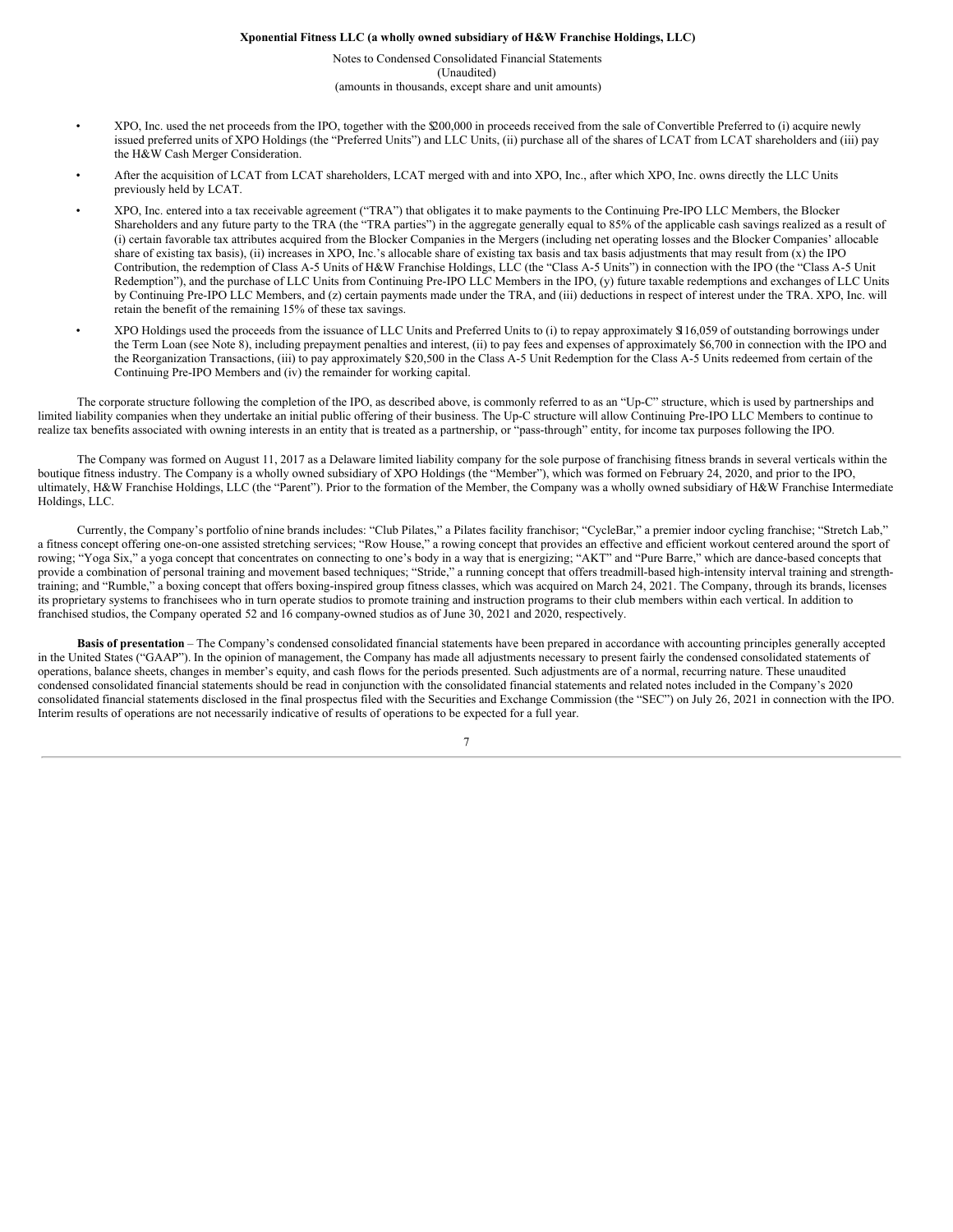Notes to Condensed Consolidated Financial Statements (Unaudited) (amounts in thousands, except share and unit amounts)

On March 24, 2021, the Company acquired the rights to franchise the Rumble concept and has included the results of operations of Rumble in its condensed consolidated statement of operations from that date forward. See Note 3 for additional information.

**Principles of consolidation** – The Company's consolidated financial statements include the accounts of its wholly owned subsidiaries Club Pilates Franchise, LLC; CycleBar Holdco, LLC; Stretch Lab Franchise, LLC; Row House Franchise, LLC; Yoga Six Franchise, LLC; AKT Franchise, LLC; PB Franchising, LLC; Stride Franchise, LLC; Rumble Franchise, LLC and Xponential Fitness Brands International, LLC. All intercompany transactions have been eliminated in consolidation.

**Use of estimates** – The preparation of the consolidated financial statements in conformity with GAAP requires management to make estimates and assumptions that affect the reported amounts of assets and liabilities and the disclosure of contingent assets and liabilities as of the date of the consolidated financial statements. Actual results could differ from these estimates under different assumptions or conditions.

## **Note 2 – Summary of Significant Accounting Policies**

**Segment information** –The Company operates in one operating segment. During the three and six months ended June 30, 2021 and 2020, the Company did not generate material international revenues and as of June 30, 2021 and December 31, 2020, the Company did not have material assets located outside of the United States.

**Cash, cash equivalents and restricted cash** – The Company considers all highly liquid investments with an original maturity of 90 days or less to be cash equivalents.

The Company has marketing fund restricted cash, which can only be used for activities that promote the Company's brands. Restricted cash was \$1,321 and \$999 at June 30, 2021 and December 31, 2020, respectively.

**Accounts receivable and allowance for doubtful accounts** – Accounts receivable primarily consist of amounts due from franchisees and vendors. These receivables primarily relate to royalties, advertising contributions, equipment and product sales, training, vendor commissions and other miscellaneous charges. Receivables are unsecured; however, the franchise agreements provide the Company the right to withdraw funds from the franchisee's bank account or to terminate the franchise for nonpayment. On a periodic basis, the Company evaluates its accounts receivable balance and establishes an allowance for doubtful accounts based on a number of factors, including evidence of the franchisee's ability to comply with credit terms, economic conditions and historical receivables. Account balances are written off against the allowance after all means of collection have been exhausted and the potential for recovery is considered remote. At June 30, 2021 and December 31, 2020, the allowance for doubtful accounts was \$2,658 and \$2,405, respectively.

**Deferred offering costs** – Deferred offering costs, primarily consisting of legal, accounting and other fees relating to the Company's initial public offering, are capitalized. These costs will be offset against the initial public offering proceeds upon the completion of the offering. In the event the offering is terminated, all deferred costs will be expensed. As of June 30, 2021 and December 31, 2020, the Company had capitalized \$6,704 and \$4,429, respectively, of deferred offering costs, which are recorded in prepaid expenses and other current assets in the condensed consolidated balance sheets.

**Accrued expenses** – Accrued expenses consisted of the following:

|                                                             | <b>June 30,</b><br>2021 |        |   | December 31,<br>2020 |
|-------------------------------------------------------------|-------------------------|--------|---|----------------------|
| Accrued compensation                                        | S                       | 3.139  | S | 2,351                |
| Contingent consideration from acquisitions, current portion |                         | 1,363  |   | 3,229                |
| Sales tax accruals                                          |                         | 5,307  |   | 4,931                |
| Accrued offering costs                                      |                         | 3,402  |   | 2,151                |
| Other accruals                                              |                         | 746    |   | 1,102                |
| Total accrued expenses                                      |                         | 13.957 |   | 13.764               |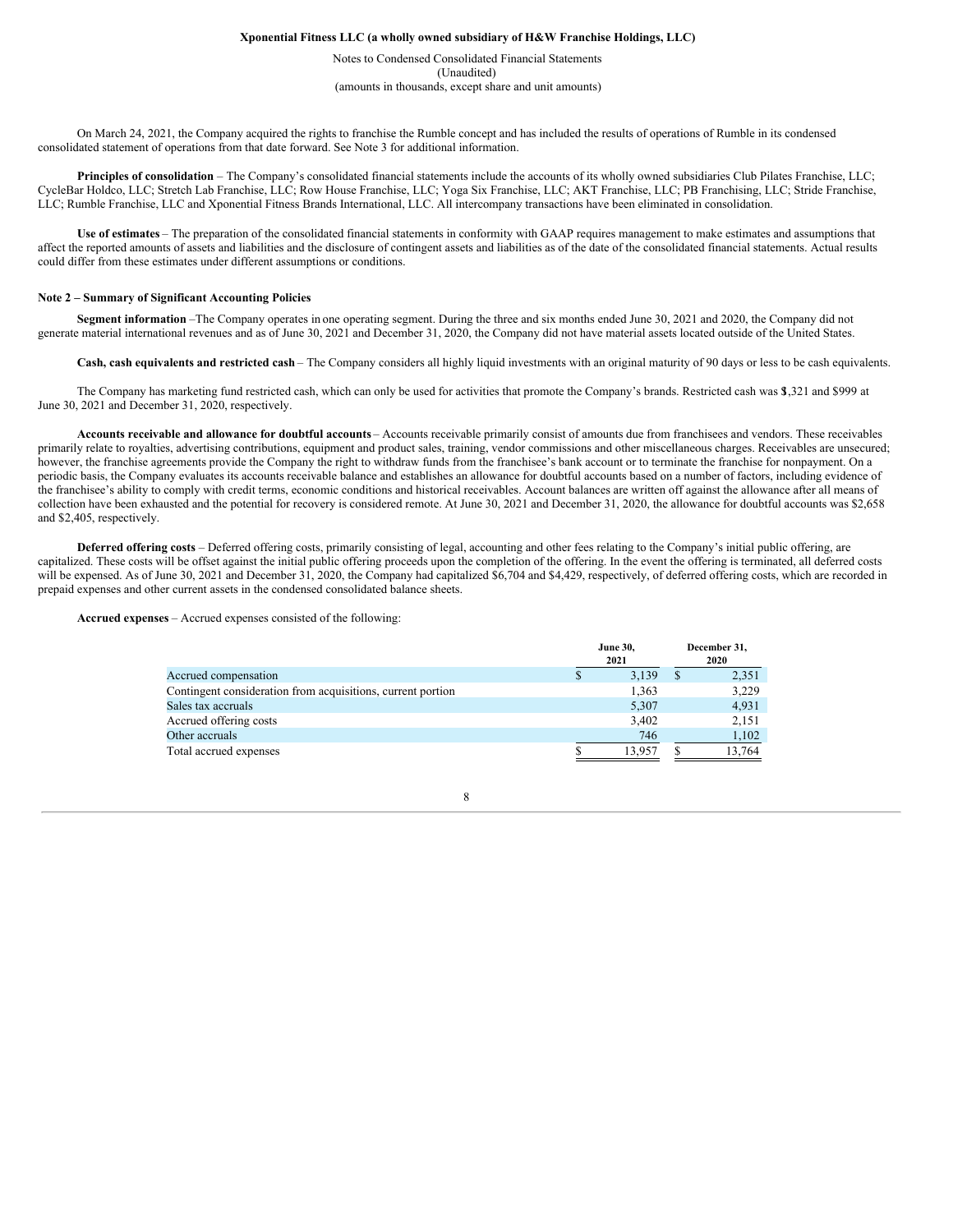Notes to Condensed Consolidated Financial Statements (Unaudited) (amounts in thousands, except share and unit amounts)

**Comprehensive income** – The Company does not have any components of other comprehensive income recorded within the consolidated financial statements and therefore does not separately present a consolidated statement of comprehensive income in the condensed consolidated financial statements.

**Fair value measurements** – ASC Topic 820, *Fair Value Measurements and Disclosures*, applies to all financial assets and financial liabilities that are measured and reported on a fair value basis and requires disclosure that establishes a framework for measuring fair value and expands disclosure about fair value measurements. ASC 820 establishes a valuation hierarchy for disclosures of the inputs to valuations used to measure fair value.

This hierarchy prioritizes the inputs into three broad levels as follows:

*Level 1* – Inputs are unadjusted quoted prices in active markets for identical assets or liabilities that can be accessed at the measurement date.

*Level* 2 – Inputs include quoted prices for similar assets and liabilities in active markets, quoted prices for identical or similar assets or liabilities in markets that are not active, inputs other than quoted prices that are observable for the asset or liability (i.e., interest rates and yield curves), and inputs that are derived principally from or corroborated by observable market data by correlation or other means (market corroborated inputs).

*Level*  $3$  – Unobservable inputs that reflect assumptions about what market participants would use in pricing the asset or liability. These inputs would be based on the best information available, including the Company's own data.

The Company's financial instruments include cash, restricted cash, accounts receivable, notes receivable, accounts payable, accrued expenses and notes payable. The carrying amounts of these financial instruments approximates fair value due to their short maturities.

#### **Recently issued accounting pronouncements** –

*Accounting for leases* – In February 2016, the Financial Accounting Standards Board (the "FASB") issued ASU No. 2016-02, "Leases (Topic 842)." This new topic, which supersedes "Leases (Topic 840)," applies to all entities that enter into a contract that is or contains a lease, with some specified scope exemptions. This new standard requires lessees to evaluate whether a lease is a finance lease using criteria similar to those a lessee uses under current accounting guidance to determine whether it has a capital lease. Leases that do not meet the criteria for classification as finance leases by a lessee are to be classified as operating leases.

Under the new standard, for each lease classified as an operating lease, lessees are required to recognize on the balance sheet: (i) a right-of-use ("ROU") asset representing the right to use the underlying asset for the lease term; and (ii) a lease liability for the obligation to make lease payments over the lease term. Lessees can make an accounting policy election, by class of underlying asset, to not recognize ROU assets and lease liabilities for leases with a lease term of 12 months or less as long as the leases do not include options to purchase the underlying assets that the lessee is reasonably certain to exercise. This standard also requires an entity to disclose key information (both qualitative and quantitative) about the entity's leasing arrangements. Upon adoption, entities are required to recognize and measure leases at the beginning of the earliest period presented using a modified retrospective approach, which includes a number of optional practical expedients that entities may elect to apply. Management is currently evaluating the impact of this new guidance on the consolidated financial statements.

In June 2020, the FASB issued ASU No. 2020-05, "Revenue from Contracts with Customers (Topic 606) and Leases (Topic 842)," which defers the effective date of Leases (Topic 842) to fiscal years beginning after December 15, 2021, and interim periods within fiscal years beginning after December 15, 2022.

*Credit Losses* – In June 2016, the FASB issued ASU 2016-13, "Financial Instruments—Credit Losses (Topic 326)." The standard introduces a new model for recognizing credit losses on financial instruments based on an estimate of current expected credit losses and will apply to trade receivables. The new guidance will be effective for the Company's annual and interim periods beginning after December 15, 2022. The Company is currently evaluating the impact of the adoption of the standard on the consolidated financial statements.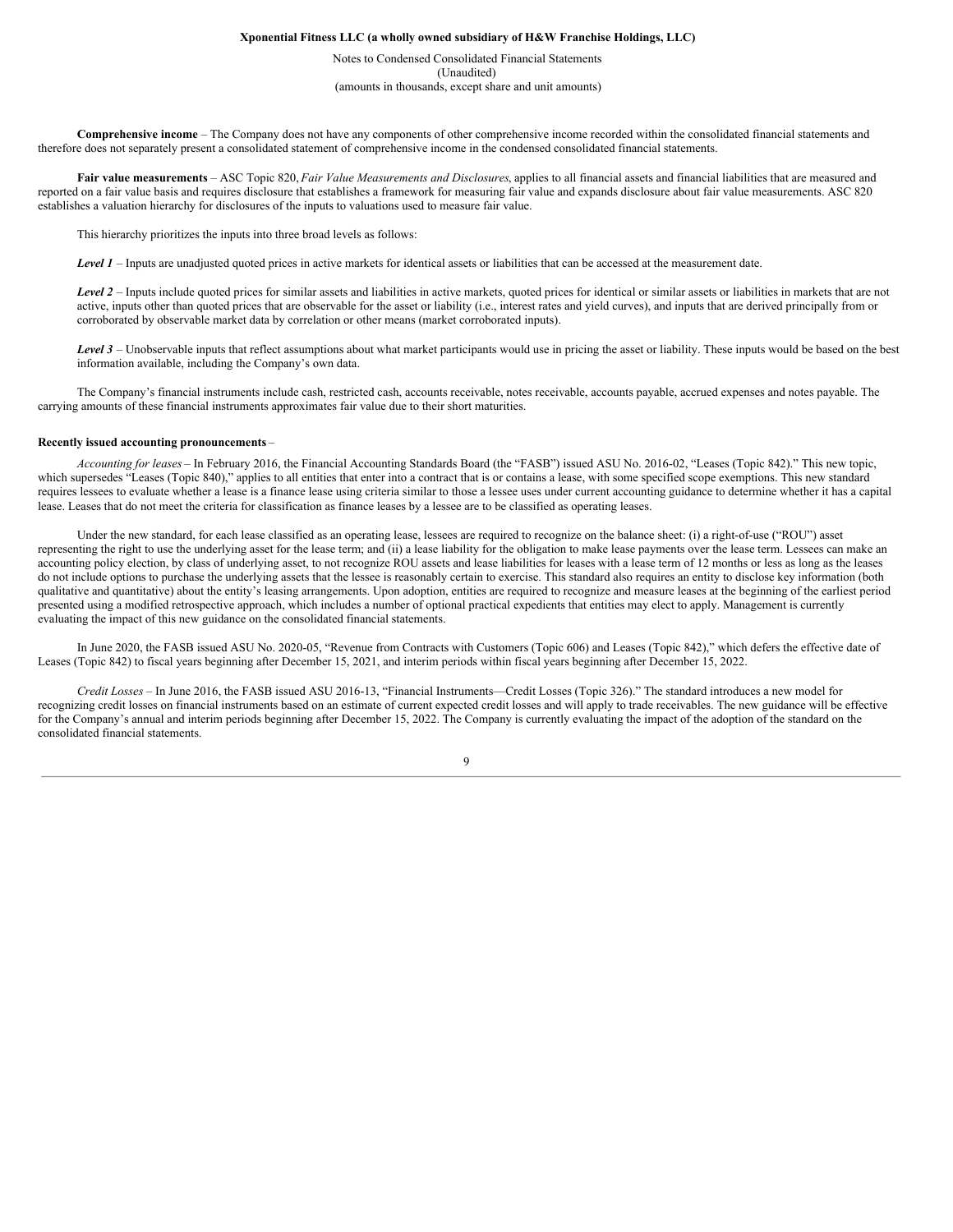Notes to Condensed Consolidated Financial Statements (Unaudited) (amounts in thousands, except share and unit amounts)

*Reference Rate Reform* – In March 2020, the FASB issued ASU 2020-04, "Reference Rate Reform (Topic 848): Facilitation of the Effects of Reference Rate Reform on Financial Reporting." ASU 2020-04 provides optional expedients and exceptions for applying GAAP to contracts, hedging relationships and other transactions affected by the expected transition away from reference rates that are expected to be discontinued, such as LIBOR. ASU 2020-04 was effective upon issuance. The Company may elect to apply the guidance prospectively through December 31, 2022. The Company is currently evaluating the impact of the adoption of the standard on the consolidated financial statements.

*Debt* – In August 2020, the FASB issued ASU 2020-06, "Debt – Debt with Conversion and Other Options (Subtopic 470-20) and Derivatives and Hedging – Contracts in Entity's Own Equity (Subtopic 815-40)." ASU 2020-06 simplifies the accounting for certain convertible instruments, amends guidance on derivative scope exceptions for contracts in an entity's own equity and modifies the guidance on diluted earnings per share calculations as a result of these changes. ASU 2020-06 will take effect for public entities for annual reporting periods beginning after December 15, 2021, and interim periods with those fiscal years. As permitted by the standard, the Company has elected to early adopt this standard in January of 2021 with no impact upon adoption.

#### **Note 3 – Acquisitions and Dispositions**

The Company completed the following acquisitions which contain Level 3 fair value measurements related to the recognition of goodwill and intangibles.

#### *Studios*

During the six months ended June 30, 2021, the Company entered into agreements with franchisees under which the Company repurchasedfive studios to operate as company-owned studios. The aggregate purchase price for the acquisition was \$390, less \$60 of net deferred revenue and deferred costs resulting in total purchase consideration of \$330. The following summarizes the aggregate fair values of the assets acquired and liabilities assumed:

| Property and equipment      |     |
|-----------------------------|-----|
| Reacquired franchise rights | 194 |
| Total purchase price        | 330 |

The fair value of reacquired franchise rights was based on the excess earnings method and are considered to have an approximatefive to eight-yearlife. Inputs used in the methodologies primarily included sales forecasts, projected future cash flows and discount rate commensurate with the risk involved. The acquisition was not material to the results of operations of the Company.

During the six months ended June 30, 2021, the Company refranchised19 company-owned studios for aggregate proceeds of \$318 and recorded a loss on disposal of the related assets of \$179. The Company is actively seeking to refranchise the remaining company-owned studios. If the Company is not able to refranchise the studios by December 31, 2021, it may choose to close the studios to the extent they are not profitable at that time.

When the Company believes that a studio will be refranchised for a price less than its carrying value, but do not believe the studio has met the criteria to be classified as held for sale, the Company reviews the studio for impairment. The Company evaluates the recoverability of the studio assets by comparing estimated sales proceeds plus holding period cash flows, if any, to the carrying value of the studio. For studio assets that are not deemed to be recoverable, the Company recognizes impairment for any excess of carrying value over the fair value of the studios, which is based on the expected net sales proceeds. During the six months ended June 30, 2021, the Company recorded impairment charges of \$781, which is a level 3 measurement and is included in selling, general and administrative expenses.

#### *Rumble*

On March 24, 2021, the Parent entered into a contribution agreement with Rumble Holdings LLC; Rumble Parent LLC and Rumble Fitness LLC (the "Selling Parties") to acquire the franchise rights, brand, intellectual property and the rights to manage and license the "Rumble" franchise business. The Parent issued 39,540.5 shares of the Parent's Class A units, which were used to fund the acquisition, and are subject to forfeiture if certain events occur. An additional 61,573.5 units were issued to the Selling Parties, which

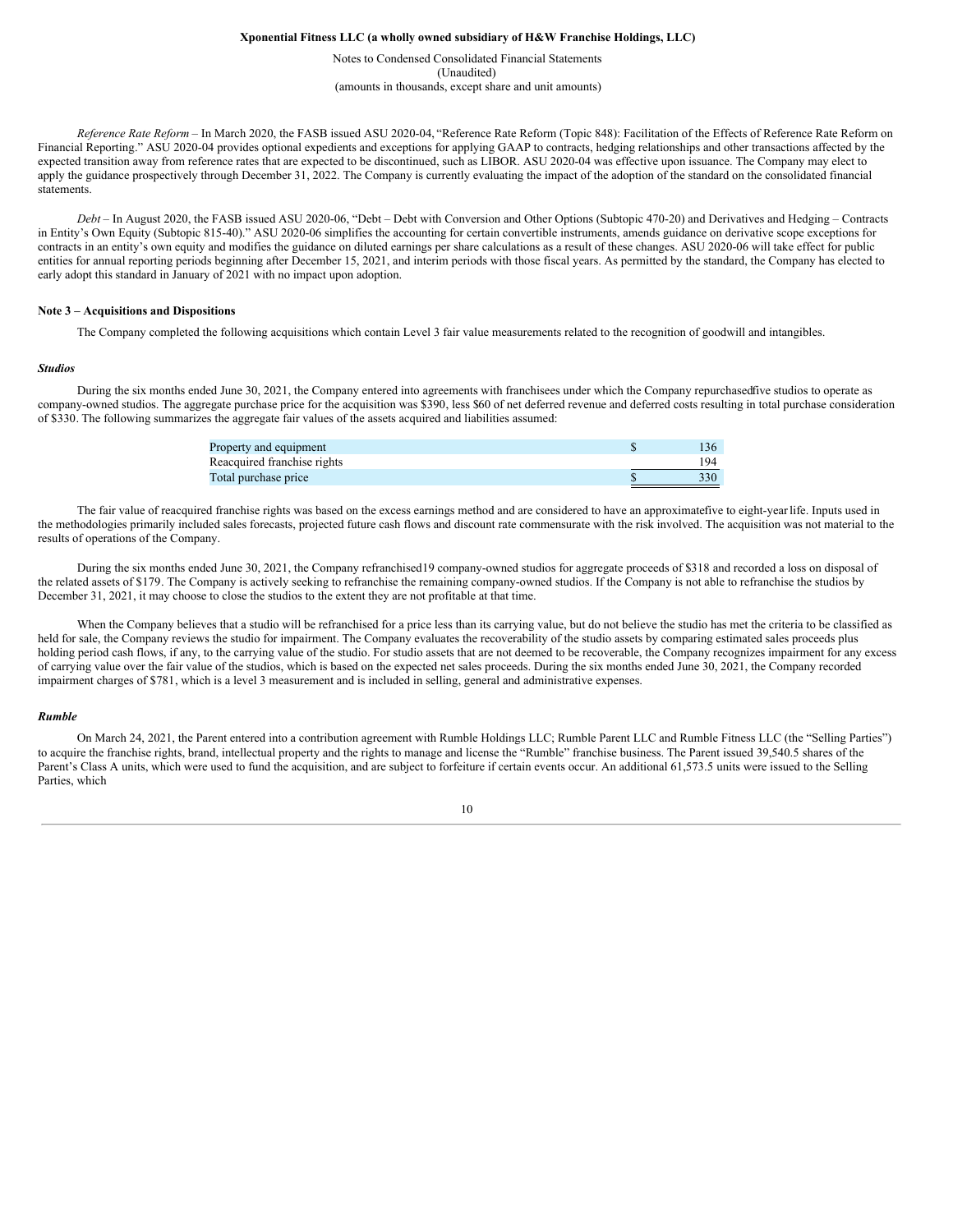Notes to Condensed Consolidated Financial Statements (Unaudited) (amounts in thousands, except share and unit amounts)

units vest if certain share prices are met, or if the Company or the Parent has a change of control. In connection with the contribution agreement, the Parent agreed to provide up to \$20,000 in debt financing to the Selling Parties. See Note 8 for additional information. The Parent contributed all assets acquired from the Selling Parties to the Company. The fair value of all the Parent's Class A units issued to the Selling Parties was determined to be \$20,483 and is a Level 3 measurement. The Company estimated the value of the Parent's shares using Level 3 input factors including the fair value of the acquired entity, negotiated values with the sellers of the acquired entity, recent equity recapitalizations of the Parent, comparable industry transactions, adjusted EBITDA multiples ranging from 15 to 18 and the estimated fair value of the Company's reporting units.

The Selling Parties are engaged in the business of operating fitness studios under the "Rumble" name which offer their customers boxing-inspired group fitness classes under the "Rumble" trade name, in addition to offering at home on-demand and live workouts on Rumble TV. The Company will also offer its customers related ancillary products and services related to this concept. The transaction terms include purchasing exclusive rights to establish and operate franchises under the "Rumble" trade name and use certain related assets for the purpose of establishing a franchise system. This acquisition is expected to enhance the Company's franchise offerings and provide a platform for future growth, which the Company believes is complimentary to its portfolio of franchises.

The transaction was accounted for as a business combination using the acquisition method of accounting, which requires the assets acquired to be recorded at their respective fair value as of the date of the transaction. The Company determined the estimated fair values after review and consideration of relevant information as of the acquisition date, including discounted cash flows, quoted market prices and estimates made by management. The fair values assigned to tangible and intangible assets acquired are based on management's estimates and assumptions. The following table summarizes the fair values of the assets acquired and liabilities assumed:

| Goodwill             | 8.183  |
|----------------------|--------|
| Franchise agreements | 10.900 |
| Trademark            | 1.400  |
| Total purchase price | 20.483 |

The consideration resulted in goodwill of \$8,183, which consists largely of the synergies and economies of scale expected from combining the assets of Rumble with the Company's franchise servicing operations. The fair values, which are Level 3 measurements, of the recognizable intangible assets are comprised of trademarks and franchise agreements. The fair value of trademarks was estimated by the relief from royalty method and are considered to have a ten-year life. The fair value of the franchise agreements was based on the excess earnings method and are considered to have a ten-year life. Inputs used in the methodologies primarily included sales forecasts, projected future cash flows, royalty rate and discount rate commensurate with the risk involved. The acquisition was not material to the results of operations of the Company.

Goodwill and intangible assets recognized from this acquisition are not expected to be tax deductible.

During the three and six months ended June 30, 2021, the Company incurred \$77 and \$307, respectively, of transaction costs directly related to the acquisitions, which is included in acquisition and transaction expenses in the condensed consolidated statements of operations.

#### **Note 4 – Contract Liabilities and Costs from Contracts with Customers**

**Contract liabilities** – Contract liabilities consist of deferred revenue resulting from franchise fees, development fees and master franchise fees paid by franchisees, which are recognized over time on a straight-line basis over the franchise agreement term. The Company also receives upfront payments from vendors under agreements that give the vendors access to franchisees' members to provide certain services to the members ("brand fees"). Revenue from the upfront payments is recognized on a straight-line basis over the agreement term and is reported in other service revenue. Also included in the deferred revenue balance are non-refundable prepayments for merchandise and equipment, as well as revenues for training, service revenue and on-demand fees for which the associated products or services have not yet been provided to the customer. The Company classifies these contract liabilities as either current deferred revenue or non-current deferred revenue in the condensed consolidated balance sheets based on the anticipated timing of delivery. The following table reflects the change in franchise development and brand fee contract liabilities for the six months ended June 30, 2021.Other deferred revenue amounts of \$10,113 are excluded from the table as the original expected duration of the contracts isone year or less.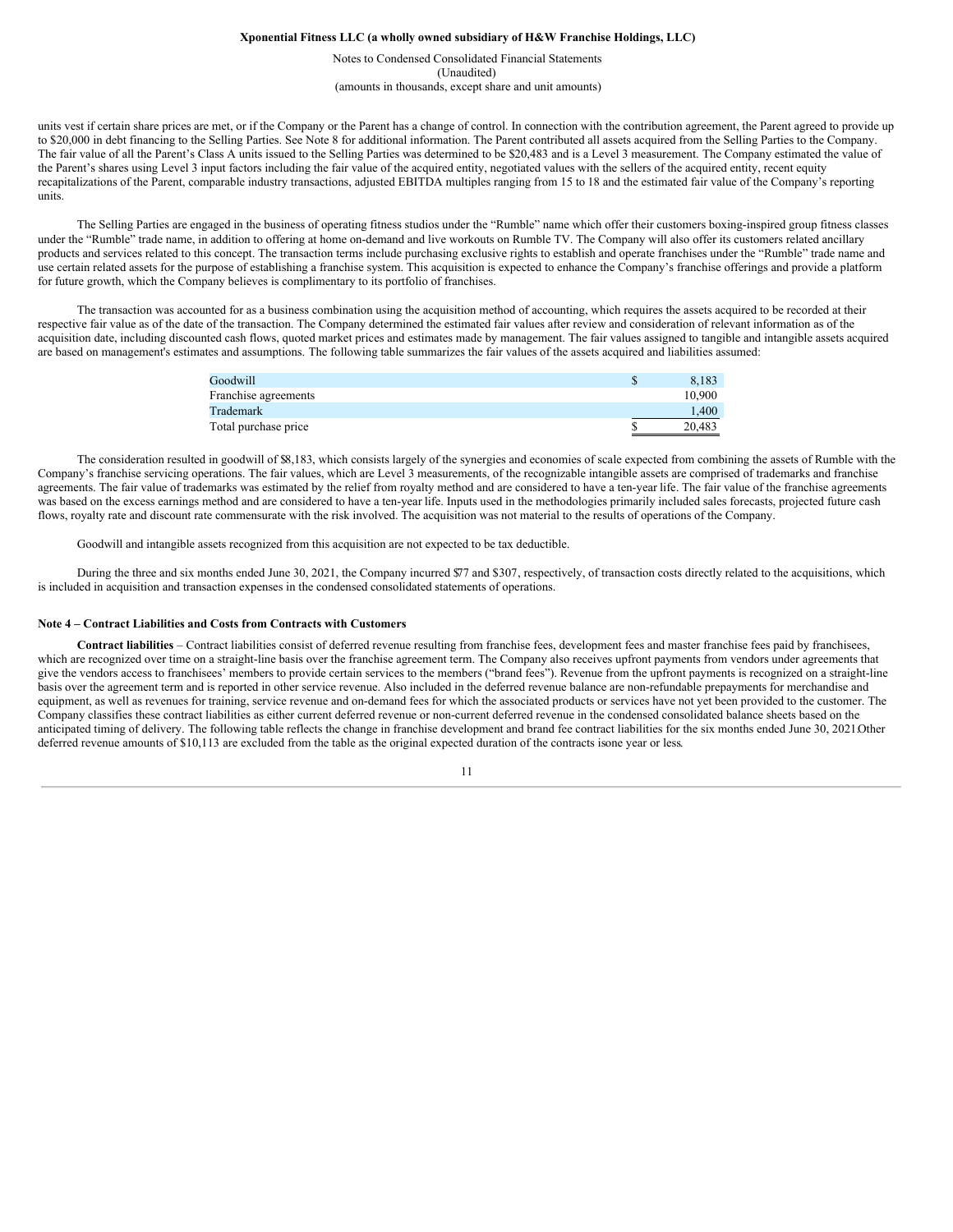Notes to Condensed Consolidated Financial Statements (Unaudited) (amounts in thousands, except share and unit amounts)

|                                                                                          |  | Franchise<br>development<br>fees | <b>Brand fees</b> | Total   |
|------------------------------------------------------------------------------------------|--|----------------------------------|-------------------|---------|
| Balance at December 31, 2020                                                             |  |                                  |                   |         |
|                                                                                          |  | 76,371                           | 5.385             | 81,756  |
| Revenue recognized that was included in deferred<br>revenue at the beginning of the year |  | (4,813)                          | (948)             | (5,761) |
| Deferred revenue recorded as settlement in                                               |  |                                  |                   |         |
| purchase accounting                                                                      |  | (459)                            |                   | (459)   |
| Increase, excluding amounts recognized as revenue                                        |  |                                  |                   |         |
| during the year                                                                          |  | 13.771                           | 1,307             | 15,078  |
| Balance at June 30, 2021                                                                 |  | 84,870                           | 5.744             | 90.614  |

The following table illustrates estimated revenue expected to be recognized in the future related to performance obligations that were unsatisfied (or partially unsatisfied) as of June 30, 2021. The expected future recognition period for deferred franchise development fees related to unopened studios is based on management's best estimate of the beginning of the franchise license term for those studios. The Company elected to not disclose short term contracts, sales and usage-based royalties, marketing fees and any other variable consideration recognized on an "as invoiced" basis.

|                                                     | Franchise<br>development |              |                          |    |        |  |
|-----------------------------------------------------|--------------------------|--------------|--------------------------|----|--------|--|
| Contract liabilities to be recognized in revenue in | fees                     |              | <b>Brand fees</b>        |    | Total  |  |
| Remainder of 2021                                   | \$<br>2,928              | <sup>S</sup> | 1,186                    | -S | 4,114  |  |
| 2022                                                | 7,255                    |              | 2,372                    |    | 9,627  |  |
| 2023                                                | 8,598                    |              | 2,068                    |    | 10,666 |  |
| 2024                                                | 9,184                    |              | 118                      |    | 9,302  |  |
| 2025                                                | 9,280                    |              | $\overline{\phantom{a}}$ |    | 9,280  |  |
| Thereafter                                          | 47,625                   |              |                          |    | 47,625 |  |
|                                                     | 84,870                   |              | 5,744                    |    | 90,614 |  |

The following table reflects the components of deferred revenue:

|                                         |   | <b>June 30,</b><br>2021 | December 31,<br>2020 |        |  |
|-----------------------------------------|---|-------------------------|----------------------|--------|--|
| Franchise and area development fees     | S | 84,870                  |                      | 76,371 |  |
| Brand fees                              |   | 5.744                   |                      | 5,385  |  |
| Equipment and other                     |   | 10,113                  |                      | 6,852  |  |
| Total deferred revenue                  |   | 100,727                 |                      | 88,608 |  |
| Non-current portion of deferred revenue |   | 82,137                  |                      | 74,361 |  |
| Current portion of deferred revenue     |   | 18.590                  |                      | 14.247 |  |

**Contract costs** – Contract costs consist of deferred commissions resulting from franchise and area development sales by third-party and affiliate brokers and sales personnel. The total commission is deferred at the point of a franchise sale. The commissions are evenly split among the number of studios purchased under the development agreement and begin to be amortized when a subsequent franchise agreement is executed. The commissions are recognized on a straight-line basis over the initial ten-year franchise agreement term to align with the recognition of the franchise agreement or area development fees. The Company classifies these deferred contract costs as either current deferred costs or non-current deferred costs in the condensed consolidated balance sheet. The associated expense is classified within costs of franchise and service revenue in the condensed consolidated statements of operations. At June 30, 2021 and December 31, 2020, there were approximately \$2,893 and \$2,553 of current deferred costs and approximately \$37,003 and \$35,417 in non-current deferred costs, respectively. The Company recognized franchise sales commission expense of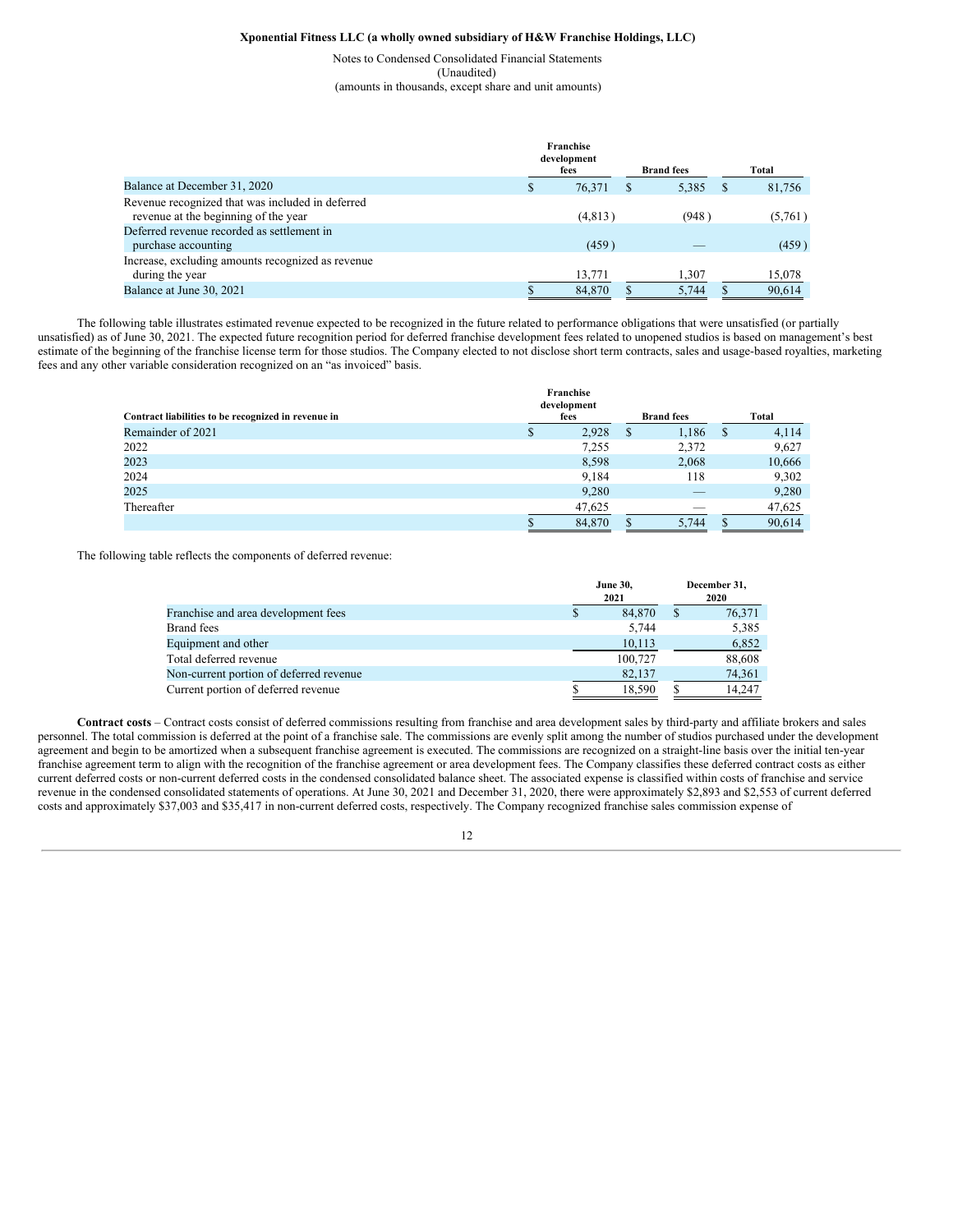Notes to Condensed Consolidated Financial Statements (Unaudited) (amounts in thousands, except share and unit amounts)

approximately \$1,440 and \$2,449, for the three and six months ended June 30, 2021, respectively, and\$1,186 and \$2,099 for the three and six months ended June 31, 2020, respectively.

#### **Note 5 – Notes Receivable**

The Company has provided unsecured advances or extended financing related to the purchase of the Company's equipment or franchise fees to various franchisees. These arrangements have terms of up to 18 months with interest typically based onLIBOR plus 700 basis points with an initial interest free period. The Company also provides loans to various franchisees through its relationship with Intensive Capital Inc. ("ICI") (see Note 9 for additional information). The Company accrues the interest as an addition to the principal balance as the interest is earned. Activity related to these arrangements is presented within operating activities in the condensed consolidated statements of cash flows.

The Company has also provided unsecured loans for the establishment of new or transferred franchise studios to various franchisees. These loans have terms of up to ten years and bear interest at fixed rates ranging from7.75% to 15%, or variable rates based on LIBOR plus a specified margin. The Company accrues interest as an addition to the principal balance as the interest is earned. Activity related to these loans is presented within investing activities in the condensed consolidated statements of cash flows.

At June 30, 2021 and December 31, 2020, the principal balance of the notes receivable was approximately \$,092 and \$5,773, respectively. On a periodic basis, the Company evaluates its notes receivable balance and establishes an allowance for doubtful accounts, based on a number of factors, including evidence of the franchisee's ability to comply with the terms of the notes, economic conditions and historical collections. Account balances are written off against the allowance after all means of collection have been exhausted and the potential for recovery is considered remote. At June 30, 2021 and December 31, 2020, the Company has reserved approximately \$1,916 and \$1,909 as uncollectible notes receivable, respectively.

#### **Note 6 – Property and equipment**

Property and equipment consisted of the following:

|                                | <b>June 30,</b> | December 31,<br>2020 |         |  |
|--------------------------------|-----------------|----------------------|---------|--|
|                                | 2021            |                      |         |  |
| Furniture and equipment        | 2.994           |                      | 3,586   |  |
| Computers and software         | 7,701           |                      | 6,451   |  |
| Vehicles                       | 12              |                      | 12      |  |
| Leasehold improvements         | 6,164           |                      | 6,478   |  |
| Construction in progress       | 976             |                      | 1,201   |  |
| Less: accumulated depreciation | (5,260)         |                      | (4,034) |  |
| Total property and equipment   | 12.587          |                      | 13.694  |  |

Depreciation expense was \$738 and \$1,454, for the three and six months ended June 30, 2021, respectively, and \$624 and \$1,239, for the three and six months ended June 30, 2020, respectively.

#### **Note 7 – Goodwill and Intangible Assets**

Goodwill represents the excess of cost over the fair value of identifiable net assets acquired related to the original purchase of the various franchise businesses and acquisition of company-owned studios. Goodwill is not amortized but is tested annually for impairment or more frequently if indicators of potential impairment exist. During the six months ended June 30, 2021, there was an increase of \$8,183 in previously reported goodwill due to the acquisition of Rumble as discussed in Note 3. Goodwill totaled \$147,863 and \$139,680 at June 30, 2021 and December 31, 2020, respectively.

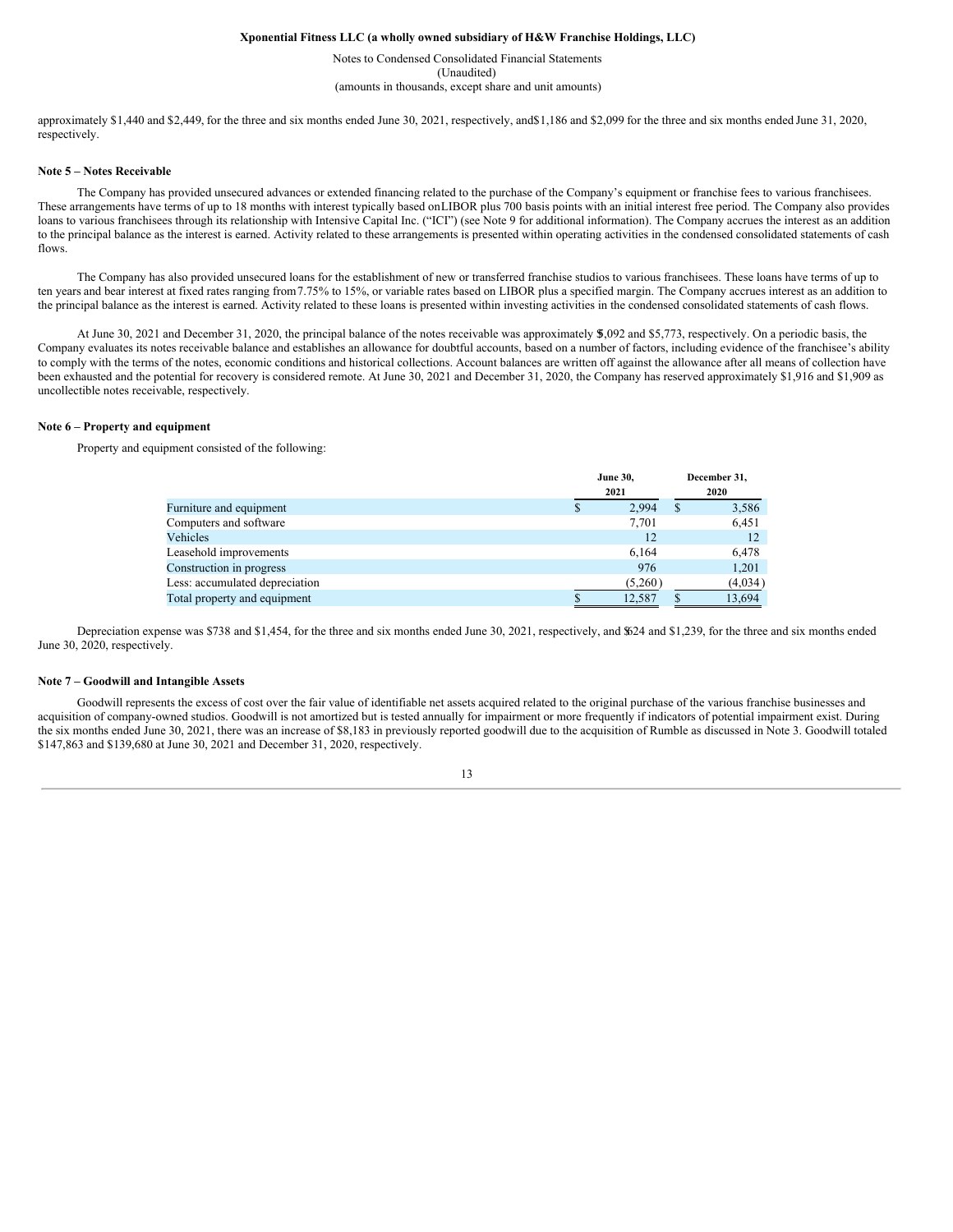Notes to Condensed Consolidated Financial Statements (Unaudited) (amounts in thousands, except share and unit amounts)

Intangible assets consisted of the following:

|                                        |                                   |                 | June 30, 2021               |                      |                        | December 31, 2020           |                      |
|----------------------------------------|-----------------------------------|-----------------|-----------------------------|----------------------|------------------------|-----------------------------|----------------------|
|                                        | Amortization<br>period<br>(years) | Gross<br>amount | Accumulated<br>amortization | <b>Net</b><br>amount | <b>Gross</b><br>amount | Accumulated<br>amortization | <b>Net</b><br>amount |
| <b>Trademarks</b>                      | $4 - 10$                          | 2,820           | (478)<br>S.                 | 2,342<br>Ъ.          | 1.420                  | (373)<br>ъ                  | 1,047<br>S.          |
| Franchise agreements                   | $7.5 - 10$                        | 45,400          | (13,893)                    | 31,507               | 34,500                 | (11, 498)                   | 23,002               |
| Reacquired franchise rights            | $5 - 8$                           | 30              |                             | 30                   | 158                    | (15)                        | 143                  |
| Customer relationships                 |                                   |                 |                             | _                    | 33                     | (26)                        |                      |
| Non-compete agreement                  | 5                                 | 1,400           | (1,142)                     | 258                  | 1,400                  | (1,002)                     | 398                  |
| Web design and domain                  | $3 - 10$                          | 130             | (57)                        | 73                   | 130                    | (44)                        | 86                   |
| Deferred video production costs        | 3                                 | 1,718           | (639)                       | 1,079                | 1,150                  | (316)                       | 834                  |
| Total definite-lived intangible assets |                                   | 51,498          | (16,209)                    | 35,289               | 38,791                 | (13, 274)                   | 25,517               |
| Indefinite-lived intangible assets:    |                                   |                 |                             |                      |                        |                             |                      |
| Trademarks                             | N/A                               | 72,607          |                             | 72,607               | 72,607                 |                             | 72,607               |
| Total intangible assets                |                                   | 124,105         | (16,209)                    | 107,896              | 111,398                | (13, 274)                   | 98,124               |

Amortization expense was \$1,669 and \$3,008, for the three and six months ended June 30, 2021, respectively, and \$1,259 and \$2,458 for the three and six months ended June 30, 2020, respectively.

The anticipated future amortization expense of intangible assets is as follows:

| Remainder of 2021 | 3,275<br>\$  |
|-------------------|--------------|
| 2022              | 6,192        |
| 2023              | 5,905        |
| 2024              | 5,670        |
| 2025              | 5,547        |
| Thereafter        | 8,700        |
| Total             | 35,289<br>S. |

#### **Note 8 – Debt**

On September 29, 2017, H&W Franchise Holdings, LLC ("Parent") obtained a five-year \$55,000 term loan from a lender, along with a consortium of banks and other lenders (the "Prior Facility"). The rights and obligations were then assigned to and assumed by the Company and St. Gregory Holdco, LLC ("STG"), a subsidiary of the Parent immediately following the consummation of a related party recapitalization transaction. The Prior Facility also included a \$3,000 revolving credit line for general corporate purposes. On June 28, 2018 and October 25, 2018, the Prior Facility was amended to increase the aggregate available borrowings to \$145,000, including a \$10,000 revolving credit line, and to extend the maturity date to October 25, 2023.

In December 2019, the Company entered into an amendment and waiver to the Prior Facility, pursuant to which, the Company agreed to pay monthly fees of \$500 beginning on February 1, 2020, increasing by \$500 on the first of each subsequent month until the amounts outstanding under the Prior Facility were repaid in full. In addition, the interest rate margin above LIBOR was to increase by 1% beginning on February 1, 2020, increasing by1% on the first of each subsequent month until the amounts outstanding under the Prior Facility were repaid in full. Further, installment payments on the Term A Loan were due in an amount equal to 1% of the aggregate amount of Term A Loans beginning on February 1, 2020. In addition, penalties of up to \$1,500 were to be incurred if certain information was not provided on the respective due dates through February 2020.

In February 2020, the Company entered into a further amendment to the Prior Facility that required a \$30,000 principal payment, which was paid in February 2020 with the proceeds from an equity contribution (see Note 11). The amendment also reverted to the prior quarterly installment payment schedule and amended the monthly fees beginning March 1, 2020 to \$1,000, increasing to

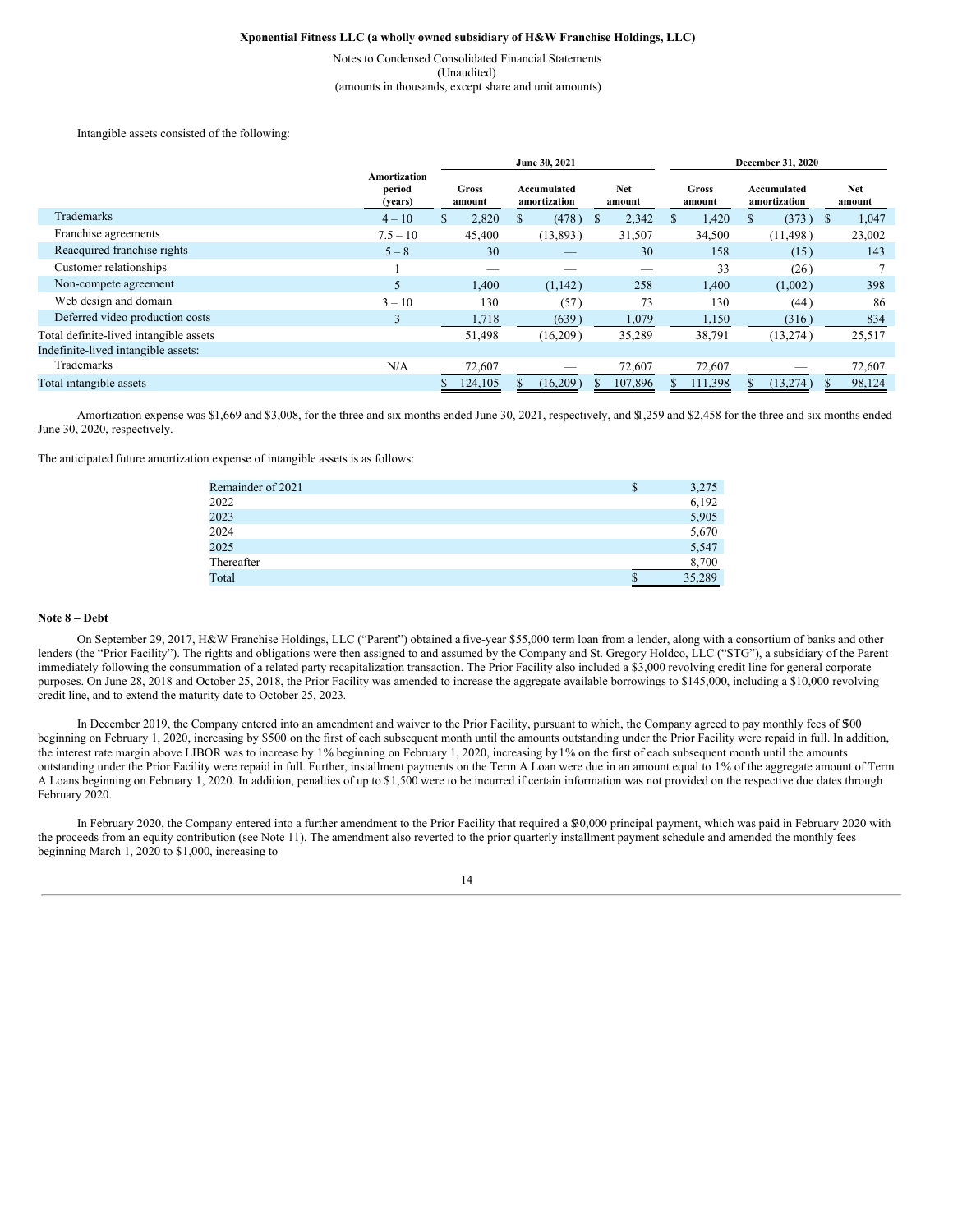Notes to Condensed Consolidated Financial Statements (Unaudited) (amounts in thousands, except share and unit amounts)

\$2,000 on August 1, 2020. The required information was provided by the due date related to\$1,000 of penalties imposed by the December 2019 amendment. In February 2020, the Company paid \$500 in penalties.

On February 28, 2020, the Company obtained a five-year \$185,000 term loan from a lender, along with a consortium of other lenders (the "2020 Facility"). The 2020 Facility also included a \$10,000 revolving credit facility. The 2020 Facility was collateralized by substantially all of the Company's assets, including assets of the Company's subsidiaries. The 2020 Facility had an interest rate based on a reference rate or LIBOR, plus an applicable margin. The proceeds of the term loan were used to repay borrowings, interest and fees outstanding under the Prior Facility, and a \$1,000 prepayment penalty on the Prior Facility. In addition, \$18,833 of the proceeds were distributed to the Member in March 2020. Principal payments of \$925 were due quarterly beginning on June 30, 2020, and excess payments were required if the Company's cash flows exceeded certain thresholds.

On March 24, 2021, the 2020 Facility was amended to provide for additional term loans in an amount up to \$10,600, which amount was borrowed and the proceeds distributed to the Parent to fund a note payable under a \$20,000 debt financing obligation in connection with the acquisition of Rumble (see Note 3 for additional information). Quarterly principal payments of \$53 on the additional term loans were scheduled to beginJune 30, 2021.

On April 19, 2021, the Company entered into a Financing Agreement with Wilmington Trust, National Association, as administrative agent and collateral agent, and the lenders party thereto (the "Credit Agreement"), which consists of a \$212,000 senior secured term loan facility (the "Term Loan Facility", and the loans thereunder, each a "Term Loan" and, together, the "Term Loans"). The Company's obligations under the Credit Agreement are guaranteed by the Member and certain of the Company's material subsidiaries and are secured by substantially all of the assets of the Member and certain of the Company's material subsidiaries.

Under the Credit Agreement, the Company is required to make: (i) monthly payments of interest on the Term Loans and (ii) quarterly principal payments equal to 0.25% of the original principal amount of the Term Loans. Borrowings under the Term Loan Facility bear interest at a per annum rate of, at the Company's option, either (a) the specified LIBOR rate plus a margin of 6.50% or (b) the Reference Rate (as defined in the Credit Agreement) plus a margin of5.50% (7.5% at June 30, 2021).

The Credit Agreement also contains mandatory prepayments of the Term Loans with: (i)50% of the Member's and its subsidiaries' Excess Cash Flow (as defined in the Credit Agreement), subject to certain exceptions; (ii) 100% of the net proceeds of certain asset sales and insurance/condemnation events, subject to reinvestment rights and certain other exceptions; (iii) 100% of the net proceeds of certain extraordinary receipts, subject to reinvestment rights and certain other exceptions; (iv)100% of the net proceeds of any incurrence of debt, excluding certain permitted debt issuances; and (v) up to \$60,000 of net proceeds in connection with an initial public offering of at least \$200,000, subject to certain exceptions.

Unless agreed in advance, all voluntary prepayments and certain mandatory prepayments of the Term Loan made (i) on or prior to the first anniversary of the closing date are subject to a 2.0% premium on the principal amount of such prepayment and (ii) after the first anniversary of the closing date and on or prior to the second anniversary of the closing date are subject to a 0.50% premium on the principal amount of such prepayment. Otherwise, the Term Loans may be paid without premium or penalty, other than customary breakage costs with respect to LIBOR Rate Term Loans.

The Credit Agreement contains customary affirmative and negative covenants, including, among other things: (i) to maintain certain total leverage ratios, liquidity levels and EBITDA levels; (ii) to use the proceeds of borrowings only for certain specified purposes; (iii) to refrain from entering into certain agreements outside of the ordinary course of business, including with respect to consolidation or mergers; (iv) restricting further indebtedness or liens; (v) restricting certain transactions with affiliates; (vi) restricting investments; (vii) restricting prepayments of subordinated indebtedness; (viii) restricting certain payments, including certain payments to affiliates or equity holders and distributions to equity holders; and (ix) restricting the issuance of equity. As of June 30, 2021, the Company was in compliance with these covenants.

The Credit Agreement also contains customary events of default, which could result in acceleration of amounts due under the Credit Agreement. Such events of default include, subject to the grace periods specified therein, failure to pay principal or interest when due, failure to satisfy or comply with covenants, a change of control, the imposition of certain judgments and the invalidation of liens the Company has granted.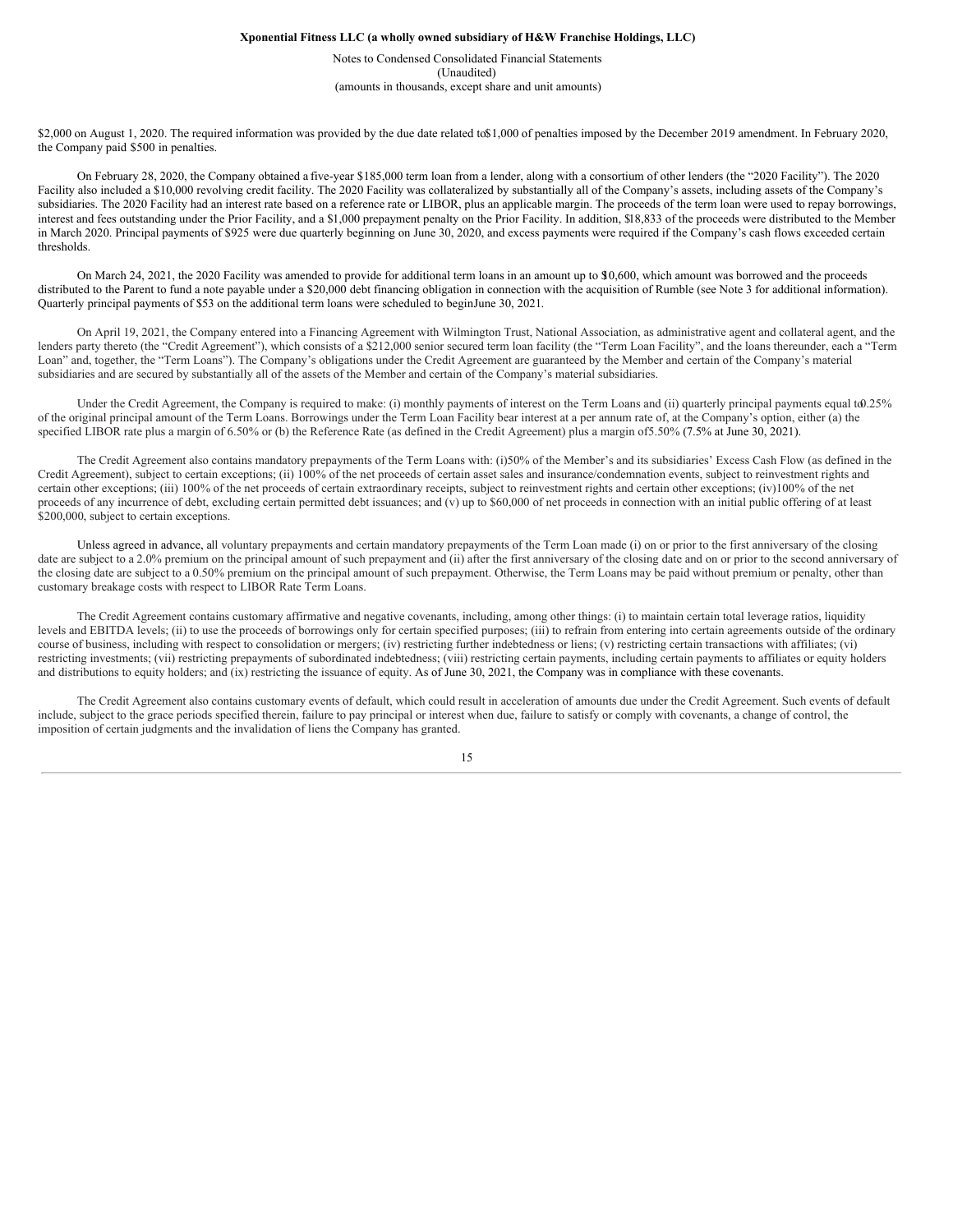Notes to Condensed Consolidated Financial Statements (Unaudited) (amounts in thousands, except share and unit amounts)

The Company received net proceeds of \$207,760 after deducting original issue discount equal to2.0% of the gross amount of the borrowings under the Credit Agreement. The proceeds of the Term Loan were used to repay principal, interest and fees outstanding under the 2020 Facility aggregating \$195,633 (including a prepayment penalty of approximately \$1,929, which is included in interest expense for the three months ended June 30, 2021) and for working capital and other corporate purposes. Principal payments of the Term Loan of \$530 are due quarterly.

In April 2020, the Company received a loan in the amount of \$3,665, pursuant to the Paycheck Protection Program (the "PPP") administered by the U.S. Small Business Administration. The PPP is part of the Coronavirus Aid, Relief, and Economic Security Act, which provides for forgiveness of up to the full principal amount and accrued interest of qualifying loans guaranteed under the PPP. The loan matures April 17, 2022, bears interest at1% per annum and requires no payments during the first 16 months from the date of the loan. In June 2021, the Company was notified that the PPP loan was forgiven. The Company recorded the forgiveness, including accrued interest, as a gain on debt extinguishment in the condensed consolidated statement of operations for \$3,707 for the three and six months ended June 30, 2021.

The Company incurred debt issuance costs of \$904 and \$5,036 in the six months ended June 30, 2021 and 2020, respectively. Debt issuance cost amortization amounted to approximately \$5,039 and \$5,350 for the three and six months ended June 30, 2021, respectively, and \$25 and \$2,501 in the three and six months ended June 30, 2020, respectively. Unamortized debt issuance costs as of June 30, 2021 and December 31, 2020 were \$648 and \$5,094, respectively, and are presented as a reduction to longterm debt in the condensed consolidated balance sheets.

Principal payments on outstanding balances of long-term debt as of June 30, 2021 were as follows:

|                   |   | Amount  |
|-------------------|---|---------|
| Remainder of 2021 | Φ | 1,060   |
| 2022              |   | 2,120   |
| 2023              |   | 2,120   |
| 2024              |   | 2,120   |
| 2025              |   | 204,050 |
| Total             |   | 211,470 |

The carrying value of the Company's long-term debt approximated fair value as of June 30, 2021 and December 31, 2020 due to the variable interest rate, which is a Level 2 input, or proximity of debt issuance date to the balance sheet date.

In July 2021, the Company repaid \$115,000 of the principal balance of the Term Loans from proceeds of the IPO and Convertible Preferred. See Note 13 for additional information.

#### **Note 9 – Related Party Transactions**

The Company has numerous transactions with the Member and the Parent and its affiliates. The significant related party transactions consist of borrowings from and payments to the Member and other related parties under common control of the Parent.

In September 2017, the Parent entered into a management services agreement with TPG Growth III Management, LLC ("TPG"), which was an affiliate of the Parent, to pay TPG an annual fee of \$750 for management services provided to the Company. In June 2018, TPG assigned the management services agreement to H&W Investco Management LLC ("H&W Investco"), which is beneficially owned by a member of the Company's board of directors. The Company recorded approximately \$207 and \$399, during the three and six months ended June 30, 2021 respectively, and \$194 and \$414 during the three and six months ended June 30, 2020, respectively, of management fees included within SG&A expenses for services received from H&W Investco, including reimbursement for reasonable out-of-pocket expenses. The management services agreement was terminated following the IPO in July 2021.

As of December 31, 2019, the Company recorded a reduction to Member's equity of \$1,735, representing the net amount of funds advanced to the Member, as the Company determined that the Member had no plan to repay these amounts in the foreseeable future. The receivable from the Parent was repaid in February 2020. During the three months ended March 31, 2020, the Company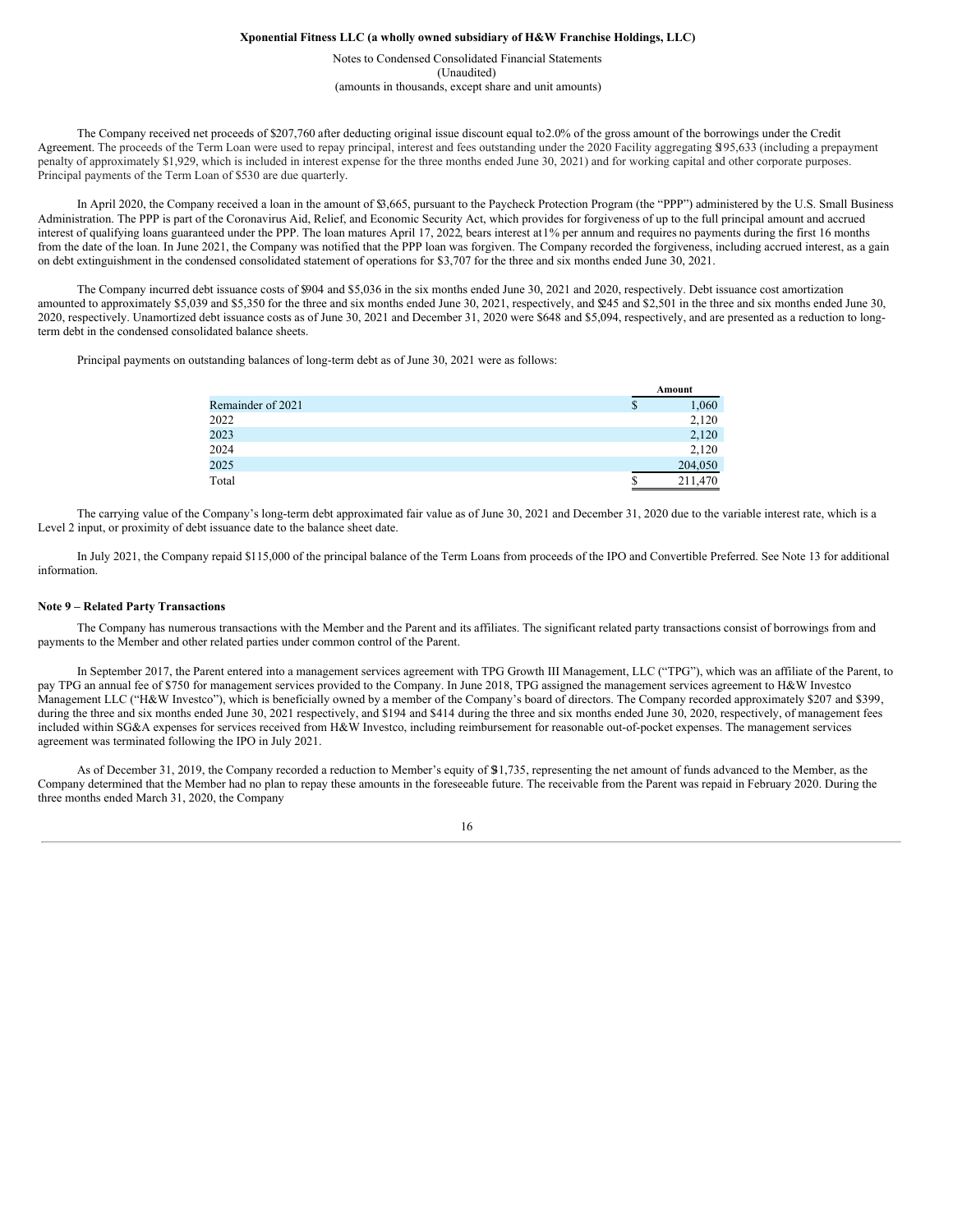Notes to Condensed Consolidated Financial Statements (Unaudited) (amounts in thousands, except share and unit amounts)

provided net funds to STG aggregating \$1,456 and recorded a corresponding reduction to member's equity for this same amount. During thesix months ended June 30, 2021, the Parent repaid \$2 of the receivable. The aggregate receivable from the Parent atJune 30, 2021 and December 31, 2020 was \$1,454 and \$1,456, respectively.

In February 2020, the Member contributed \$49,443 to the Company in satisfaction of the \$31,735 receivable at December 31, 2019 with the remainder recorded as a contribution. The proceeds were used to make a \$30,000 principal payment on the Company's outstanding term loan under the Prior Facility (see Note 8), with the remainder available for unrestricted use by the Company. Also, in February 2020, the Company returned \$19,443 of the contribution to the Member, which was recorded as a distribution. Also, in the three months ended March 31, 2020, \$53,760 of the proceeds from the borrowings under the 2020 Facility were forwarded to the Parent and recorded as a distribution.

In March 2021, the Company recorded a distribution to the Parent of \$10,600, which the Parent used to fund a note payable under a debt financing obligation in connection with the acquisition of Rumble. The Company earns interest at the rate of 11% per annum on the receivable from the Parent. At June 30, 2021, \$314 was receivable from the Parent for interest accrued in the six months ended June 30, 2021.

The Company's Chief Executive Officer is the sole owner of ICI, which previously provided unsecured loans to the Company, which loans the funds to franchisees to purchase a franchise territory or to setup a studio. The Company records notes payable to ICI and notes receivable from the franchisees resulting from these transactions. The notes from ICI to the Company accrue interest at the time the loan is made, which is recorded as interest expense. The notes receivable begin to accrue interest 45 days after the issuance to the franchisee. At June 30, 2021 and December 31, 2020, the Company had recorded \$96 and \$94 of notes receivable and \$0 and \$86 of notes payable, respectively. The Company recognized \$3 and \$6 of interest income in the three and six months ended June 30, 2021, respectively and \$3 and \$7 in the three and six months ended June 30, 2020, respectively. The Company recognized interest expense of \$2 and \$5 in the three and six months ended June 30, 2021, respectively, and \$3 and \$7 in the three and six months ended June 30, 2020, respectively.

In September 2019, the Company entered into a building lease agreement with Von Karman Production LLC, which is owned by the Company's Chief Executive Officer. Pursuant to the lease, the Company is obligated to pay monthly rent of \$25 for an initial lease term of five years expiring on August 31, 2024. During the three and six months ended June 30, 2021 and 2020, the Company recorded expense related to this lease of \$80 and \$159, respectively.

The Company earns revenues and has accounts receivable and notes receivables from franchisees who are also shareholders of the Parent or officers of the Company. Revenues from these affiliates, primarily related to franchise revenue, marketing fund revenue and merchandise revenue, were \$401 and \$598 for the three and six months ended June 30, 2021, respectively, and \$93 and \$373 for the three and six months ended June 31, 2020, respectively. Included in accounts receivable as of June 30, 2021 and December 31, 2020 is \$138 and \$9, respectively, for such sales. At June 30, 2021 and December 31, 2020, notes receivable from franchisees includes 0 and \$135 and notes receivable from franchisees, net of current portion includes \$1,744 and \$2,093, respectively, related to financing provided to these affiliates.

#### **Note 10 – Contingencies and Litigation**

*Litigation* – In August 2020, Get Kaisered Inc., Kaiser Fitness LLC and Anna Kaiser (collectively, the "Plaintiffs") filed a complaint against the Company and the Member alleging, among other claims, breaches by the Company of an asset purchase agreement and a consulting agreement. The complaint seeks relief including monetary damages and injunctive relief. The Company intends to defend itself and a range of losses, if any, is not estimable. As a result, the Company has not recorded any liability for this matter in the consolidated balance sheets.

The Company is subject to normal and routine litigation brought by former or current employees, customers, franchisees, vendors, landlords or others. The Company intends to defend itself in any such matters. The Company believes that the ultimate determination of liability in connection with legal claims pending against it, if any, will not have a material adverse effect on its business, annual results of operations, liquidity or financial position; however, it is possible that the Company's business, results of operations, liquidity or financial condition could be materially affected in a particular future reporting period by the unfavorable resolution of one or more matters or contingencies during such period. The Company accrued for estimated legal liabilities and has

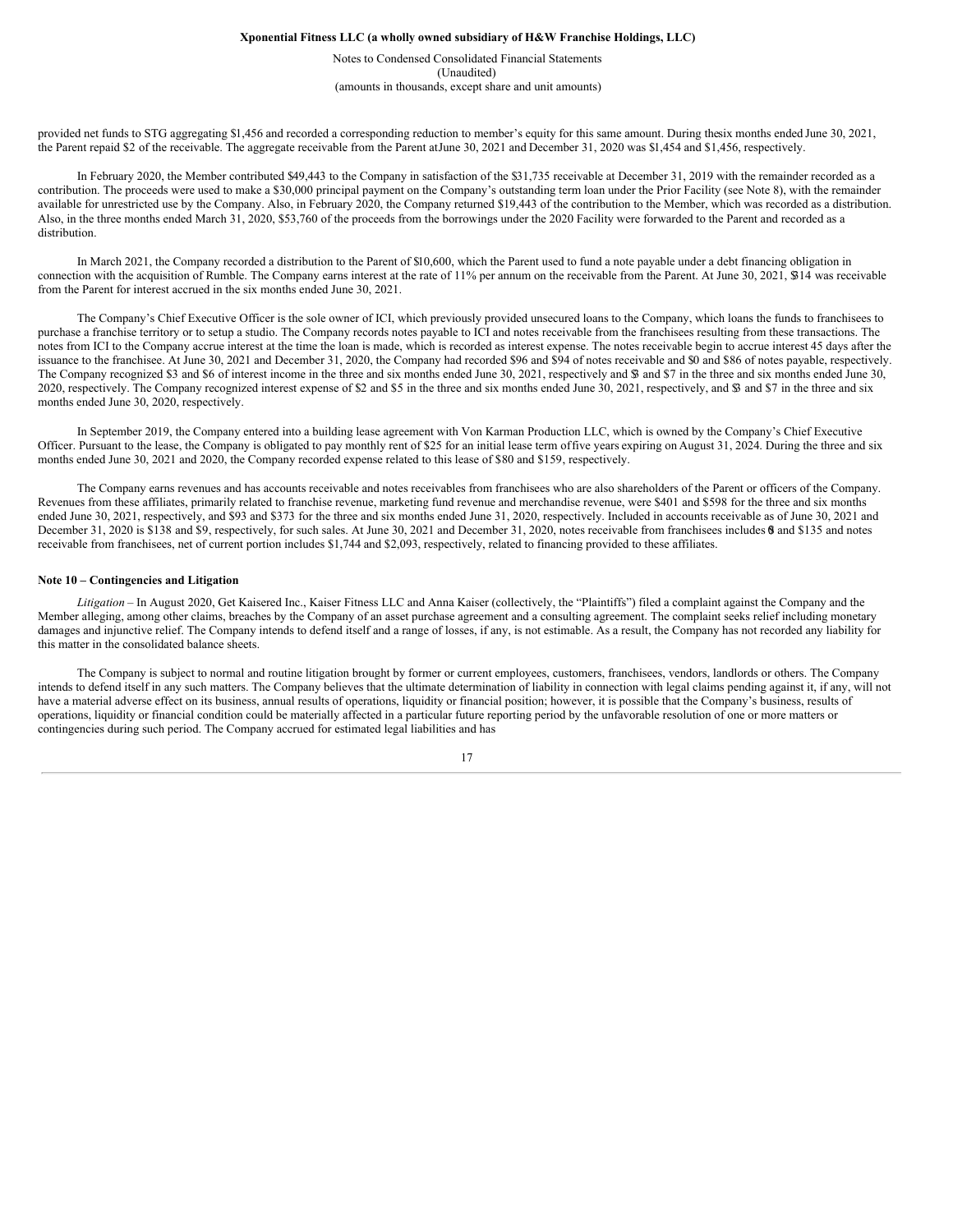Notes to Condensed Consolidated Financial Statements (Unaudited) (amounts in thousands, except share and unit amounts)

entered into certain settlement agreements to resolve legaldisputes and recorded \$186 and \$679, which is included in accrued expenses on the condensed consolidated balance sheet as of June 30, 2021 and December 31, 2020, respectively.

*Contingent consideration from acquisitions* – In connection with the 2017 acquisition of CycleBar from a then affiliate of the Member, the Company recorded contingent consideration of \$4,390 for the estimated fair value of the contingent payment. Payment of additional consideration is contingent on CycleBar reachingtwo milestones based on a number of operating franchise studios and average monthly revenues by September 2022. The first milestone payout was \$5,000 and the second milestone was \$10,000. The contingent consideration is measured at estimated fair value using a probability weighted discounted cash flow analysis. These inputs include the probability of achievement, the projected payment date and the discount rate of 8.5% used to present value the projected cash flows.

In March 2020, the Parent entered into an agreement with the former owners of CycleBar, which (i) reduced the second milestone amount to \$,500, (ii) imposed interest at 10% per annum on the first and second milestones beginning March 5, 2020 and April 2, 2020, respectively, and (iii) increased the interest rate to14% on the first milestone if not paid prior to January 1, 2021. As a result, in March 2020, the Company recorded a reduction to the contingent consideration liability of \$5,598 with an offsetting increase in Member's equity.

The Company recorded approximately \$264 and \$502 of additional contingent consideration as interest expense for the three and six months ended June 30, 2021, respectively, and \$188 and \$331 for the three and six months ended June 30, 2020, respectively. At June 30, 2021 and December 31, 2020, the contingent consideration was \$8,600 and \$8,100 recorded as contingent consideration from acquisitions, respectively, on the condensed consolidated balance sheets. In August 2021, the Company paid the contingent consideration in full.

In connection with the 2017 acquisition of Row House, the Company agreed to pay to the sellers20% of operational or change of control distributions, subject to distribution thresholds, until the date on which a change in control or liquidation of Row House occurs. During the three and six months ended June 30 2021, the Company recorded an increase of \$220 and \$340 to contingent consideration, respectively, which was recorded as acquisition and transaction expenses (income). During the three and six months ended June 30 2020, the Company recorded a reduction of (\$3,367) and (\$3,675) to contingent consideration, of which \$53 and \$105 was recorded as interest expense and (\$3,420) and (\$3,780) as acquisition and transaction expenses (income), respectively. As of June 30, 2021 and December 31, 2020, contingent consideration totaled approximately \$640 and \$300, respectively. The Company determines the estimated fair value using a discounted cash flow approach, giving consideration to the market valuation approach, which is a Level 3 measurement. Inputs used in the methodology primarily included sales forecasts, projected future cash flows and discount rate commensurate with the risk involved.

In connection with the 2017 acquisition of Stretch Lab, the Company agreed to pay to the seller 20% of operational or change of control distributions, until the date on which a change of control or a liquidation of Stretch Lab occurs. The Company determined the estimated fair value using a discounted cash flow approach, giving consideration to the market valuation approach, which is a Level 3 measurement. Inputs used in the methodology primarily included sales forecasts, projected future cash flows and discount rate commensurate with the risk involved. In September 2019, the Company entered into a settlement agreement with the Stretch Lab sellers to resolve disputes related to the acquisition and related agreements and to settle all amounts due under the contingent consideration. Under the terms of the settlement agreement, the Company will make payments to the sellers aggregating \$6,500, which was recorded at the settlement date using a discount rate of8.345%. At June 30, 2021 and December 31, 2020, the liability was \$673 and \$1,979 recorded as accrued expenses, respectively, on the condensed consolidated balance sheets. The Company made an initial payment of \$1,000 in September 2019, and the first quarterly payment of \$688 in December 2019. Quarterly payments of \$688 will continue through September 2021.

In connection with the 2018 acquisition of AKT, the Company agreed to pay the seller 20% of operational or change of control distributions, subject to distribution thresholds until the date on which a change of control or a liquidation of AKT occurs. During the three and six months ended June 30, 2020, the Company recorded a reduction to contingent consideration of (\$1,615) and (\$2,029), respectively, which was recorded as acquisition and transaction expenses (income). As of June 30, 2021 and December 31, 2020, contingent consideration totals \$0 in the condensed consolidated balance sheets. The Company determines the estimated fair value using a discounted cash flow approach, giving consideration to the market valuation approach, which is a Level 3 measurement. Inputs used in the methodology primarily included sales forecasts, projected future cash flows and discount rate commensurate with the risk involved.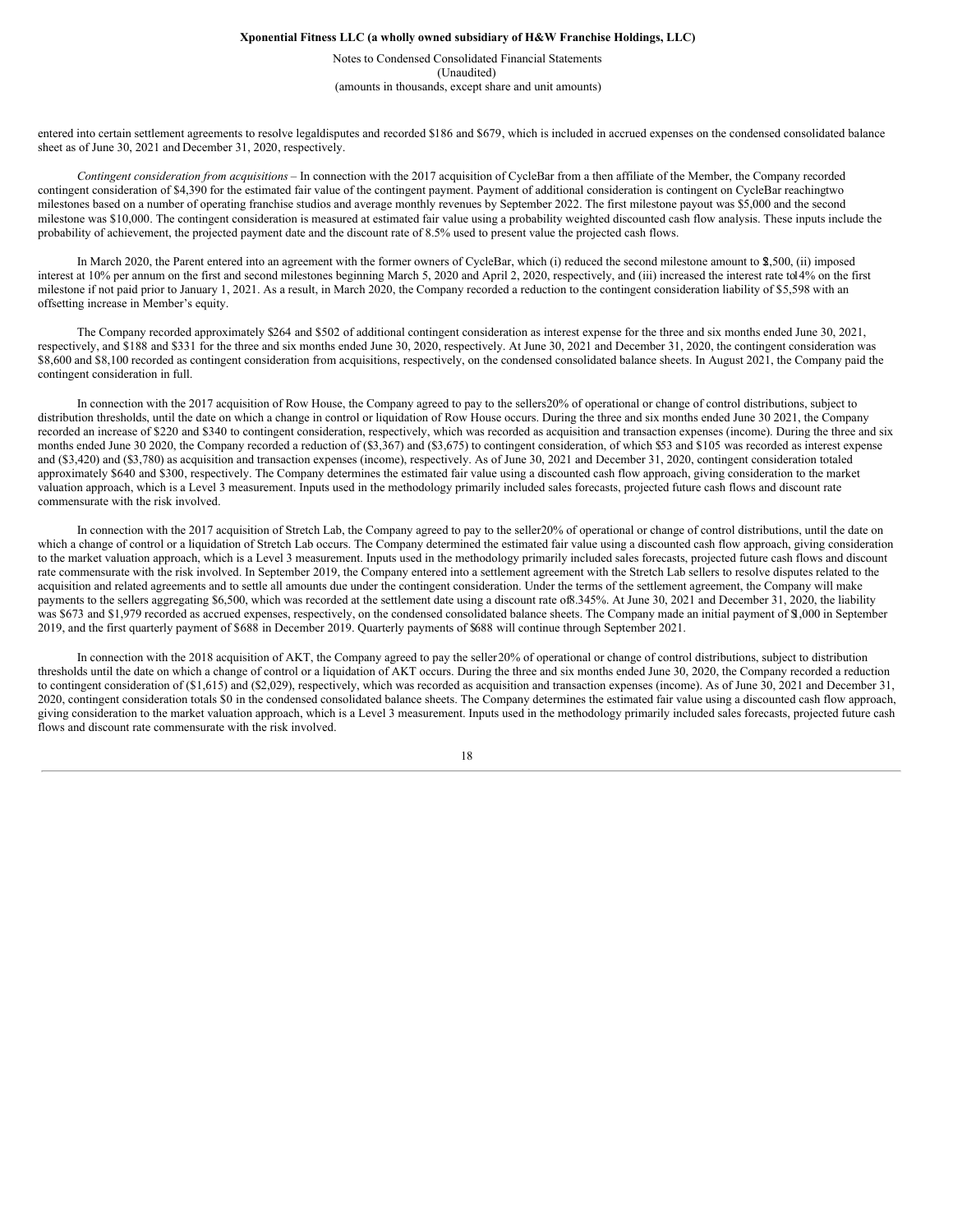Notes to Condensed Consolidated Financial Statements (Unaudited) (amounts in thousands, except share and unit amounts)

In connection with the 2018 acquisition of Yoga Six, the Company is obligated to make additional payments for purchase consideration if certain events occur. Payment of additional consideration is contingent on Yoga Six reaching a milestone of opening a number of franchise studios before the fourth anniversary of the purchase date. The contingent consideration is measured at estimated fair value using a probability weighted discounted cash flow analysis. The inputs include the probability of achievement, the projected payment date and the discount rate of 8.5% used to present value the projected cash flows. At June 30, 2021 and December 31, 2020, the contingent consideration payable was \$440 and \$1,000, respectively, and is included in accrued expenses in the consolidated balance sheets.

In connection with the 2018 acquisition of Stride, the Company initially recorded contingent consideration of \$1,869 for the estimated fair value of the contingent payments. Payment of additional consideration was contingent on Stride reaching two milestones for opening franchise studios before the first anniversary of the purchase date. The contingent consideration is measured at estimated fair value using a probability weighted discounted cash flow analysis. These inputs include the probability of achievement, the projected payment date and the discount rate of 8.5% used to present value the projected cash flows. The contingent consideration agreement was modified in 2019 and 2020. Payments of additional consideration, as amended, are now contingent on Stride reaching milestones for opening two franchise studios and membership enrollments for such studios at various dates through 2021. At June 30, 2021 and December 31, 2020, the contingent consideration of \$250 was recorded as accrued expenses in the condensed consolidated balance sheets.

#### **Note 11 – Member's Equity**

*Member's equity interest* – As of June 30, 2021 and December 31, 2020, the Company had one class of membership interest which was held by the Member. Earnings per share data is not provided in the condensed consolidated financial statements as the Company is a single-member limited liability company with only one unit.

*Member's contributions* – As described in Note 3 and presented in the condensed consolidated statements of changes to Member's equity, during the three months ended March 31, 2021, the Parent contributed assets related to the Rumble acquisition. The fair value of assets contributed was \$20,483.

As described in Note 9, in February 2020, the Member contributed \$49,443 to the Company, of which \$32,157 was in satisfaction of the receivable from the Member and the remainder was a member's contribution. Of this \$49,443, \$30,000 was used to paydown the principal on outstanding term loans under the Prior Facility (see Note 8) with the remainder available for unrestricted use by the Company. Also, in February 2020, the Company returned \$19,443 of the contribution to the Member, which was recorded as a distribution. Also, in 2020, \$53,760 of the proceeds from the borrowings under the 2020 Facility were paid to the Parent and recorded as a distribution.

#### **Note 12 – Equity Compensation**

In June 2021, the Parent amended previously issued profit interest units with performance-based vesting conditions that were based on performance targets connected to the value received from change of control of the Parent. The vesting condition, as amended, is based on the average trading price of XPO, Inc. common stock exceeding the IPO threshold price, as defined in the agreement. The performance-based units are not probable of vesting until the completion of the IPO. The amendment of these units is treated as a modification with the compensation cost of the amended units of \$18,127 recognized over the new estimated service period through November 2022.

In June 2021, phantom stock units previously issued by Club Pilates were canceled.

#### **Note 13- Subsequent Events**

On July 23, 2021, XPO, Inc. issued and sold200,000 shares of Convertible Preferred for aggregate cash proceeds of \$200,000, before deduction of offering costs. Holders of Convertible Preferred shares are entitled to quarterly coupon payments at the rate of 6.50% of the fixed liquidation preference per share, initially \$1,000 per share. In the event the quarterly preferential coupon is not paid in cash, the fixed liquidation preference automatically increases at the PIK rate of 7.50%. The Convertible Preferred has an initial conversion price equal to \$14.40 per share and is mandatorily convertible under certain circumstances and redeemable at the option of the holder beginning on the date that is eight years from the IPO or upon change of control.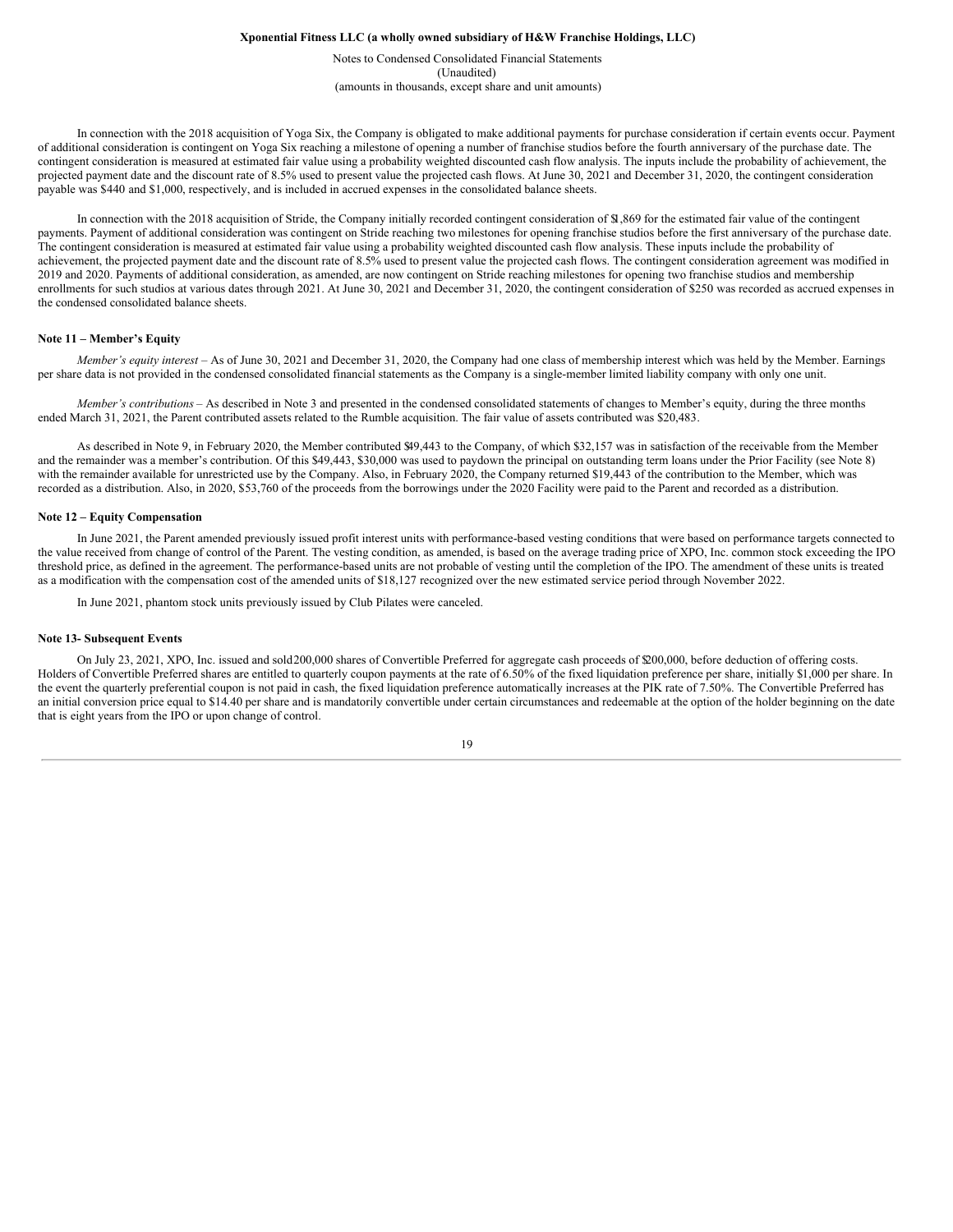Notes to Condensed Consolidated Financial Statements (Unaudited) (amounts in thousands, except share and unit amounts)

In connection with the IPO, XPO, Inc. issued10,000,000 shares of Class A common stock, at a price of \$12.00 per share. After the IPO, 22,994,044 shares of Class A common stock are outstanding, including 12,994,044 shares issued to historical owners of the Parent.Also on July 23, 2021, in connection with the completion of the Reorganization Transactions, 23,542,663 shares of Class B common stock were issued to the Continuing Pre-IPO LLC Members.

Proceeds from the IPO and issuance of Convertible Preferred were used to (i) purchase all of the shares of LCAT from LCAT shareholders, (ii) pay the H&W Cash Merger Consideration (iii) repay approximately \$116,059 of outstanding borrowings under the Term Loan, including prepayment penalties and interest, (iv) pay fees and expenses of approximately \$6,700 in connection with the IPO and the Reorganization Transactions, (v) pay approximately \$20,500 in the Class A-5 Unit Redemption for the Class A-5 Units redeemed from certain of the Continuing Pre-IPO Members and (vi) the remainder for working capital. The Company evaluated the fair value of shares being purchased from LCAT and determined that the payment exceeded the fair value by \$6,500, which will be recorded as a deemed dividend and paid in quarterly installments through June 2022.

In August 2021, XPO, Inc. sold 904,000 shares of Class A common stock to the underwriters pursuant to the underwriter's option to purchase additional shares. After underwriter discounts and commissions, XPO, Inc. received net proceeds of approximately \$10,116 on August 24, 2021, which are expected to be used (i) \$9,000 to purchase 750,000 LLC Units from the Company's Chief Executive Officer and (ii) \$1,116 for working capital.

In connection with the Reorganization Transactions, the Parent merged with and into the Member. XPO, Inc. will record contingent consideration equal to the fair value of the shares issued in connection with the Rumble acquisition of \$23,100 and \$10,600 receivable from shareholder for debt financing provided to the Rumble seller. The fair value of the contingent consideration is preliminary based on management's estimates and assumptions and may be subject to change.

XPO, Inc. entered into a TRA that obligates it to make payments to the TRA parties in the aggregate generally equal to85% of the applicable cash savings realized as a result of (i) certain favorable tax attributes acquired from the Blocker Companies in the Mergers (including net operating losses and the Blocker Companies' allocable share of existing tax basis), (ii) increases in XPO, Inc.'s allocable share of existing tax basis and tax basis adjustments that may result from (x) the IPO Contribution, the Class A-5 Unit Redemption, and the purchase of LLC Units from Continuing Pre-IPO LLC Members in the IPO, (y) future taxable redemptions and exchanges of LLC Units by Continuing Pre-IPO LLC Members, and (z) certain payments made under the TRA, and (iii) deductions in respect of interest under the TRA. XPO, Inc. will retain the benefit of the remaining 15% of these tax savings. The estimated total TRA liability is approximately \$31,500, of which \$3,900 has been recorded on the balance sheet following the IPO. This amount represents 85% of the cash tax savings expected to be paid to the Pre-IPO LLC members based on the TRA. The remaining unrecorded TRA liability is approximately \$27,600. If utilization of the deferred tax assets subject to the TRA becomes more likely than not in the future, XPO, Inc. will recognize incremental increases to the TRA liability and corresponding expense within its consolidated statements of operations.

In August 2021, the Company paid off the contingent consideration related to the CycleBar acquisition totaling \$8,737 as of the payment date.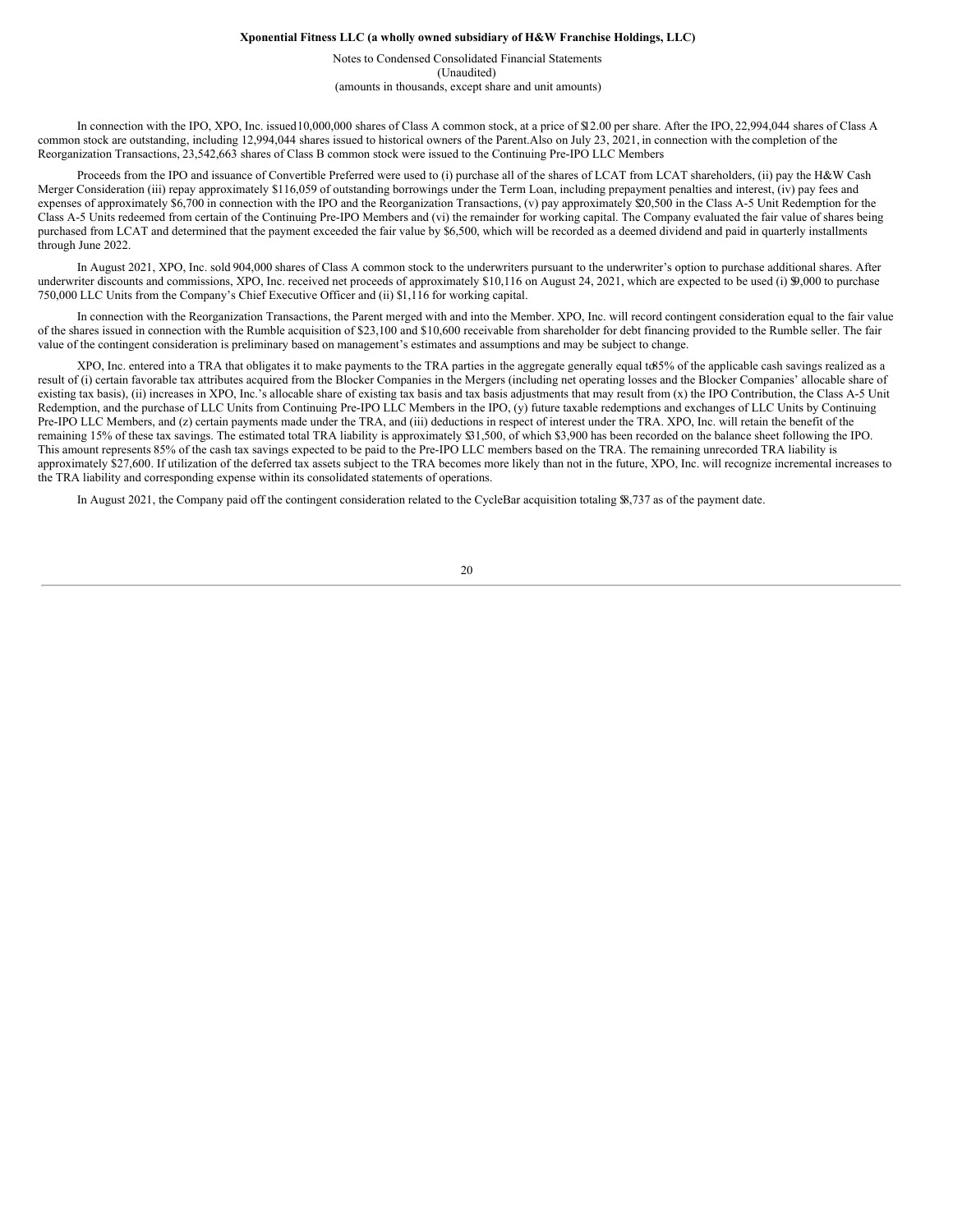#### <span id="page-22-0"></span>**Item 2. Management's Discussion and Analysis of Financial Condition and Results of Operations.**

The following discussion and analysis of our financial condition and results of operations should be read in conjunction with our condensed consolidated financial statements and related notes thereto and the other financial information included elsewhere in this Quarterly Report on Form 10-Q. In addition to historical consolidated financial information, the following discussion and analysis contains forward-looking statements that involve risks, uncertainties and assumptions. Our actual results and timing may differ materially from those anticipated in these forward-looking statements as a result of many factors, including those discussed below and elsewhere in this *Quarterly Report on Form 10-Q, particularly in the section titled "Risk Factors."*

Xponential Fitness LLC (the "Company"), the principal operating subsidiary of Xponential Fitness, Inc. ("XPO, Inc."), is a curator of leading boutique fitness brands across multiple verticals. Our mission is to make highly specialized workouts in motivating, community-based environments accessible to everyone. Our diversified portfolio of brands spans a variety of popular fitness and wellness verticals, including Pilates, barre, cycling, rowing, yoga, running, stretch, dance and boxing. Collectively, our brands offer consumers engaging experiences that appeal to a broad range of ages, fitness levels and demographics.

As of June 30, 2021, 1,824 studios were open, and franchisees were contractually committed to open an additional 1,509 studios in North America under existing franchise agreements on an adjusted basis to reflect historical information of the brands we have acquired. In addition, as of June 30, 2021, we had 15 studios open internationally, and our master franchisees were contractually obligated to sell licenses to franchisees to open an additional 738 new studios in nine countries. In 2020 and the six months ended June 30, 2021, we had no material revenue outside of the United States and no franchisee accounted for more than 5% of our revenue. We operate in one segment for financial reporting purposes.

#### **The COVID-19 Pandemic**

In March 2020, the World Health Organization declared COVID-19 a pandemic. By mid-March, the spread of COVID-19 significantly impacted the global economy, and prevented or restricted us and our employees, franchisees, members and suppliers from conducting business activities, as federal, state, local and foreign governments mandated stay-at-home orders, encouraged social distancing measures and implemented travel restrictions and prohibitions on non-essential activities and business.

The COVID-19 pandemic adversely impacted our ability to generate revenue. A substantial portion of our revenue is derived from royalty fees, which were affected by the decline in system-wide sales as almost all of our franchised studios were temporarily closed beginning in mid-March 2020. New studio openings were also delayed. We also experienced a reduction in sales of new studio licenses and in installation of equipment in new studios. Additionally, we temporarily reduced our marketing fund fees from 2% to 1% of the sales of franchisees whose studios were closed due to the COVID-19 pandemic and related government mandates as part of our COVID-19 support response.

In response to the COVID-19 outbreak, franchisees temporarily closed almost all studios system-wide in mid-March 2020, although substantially all of our franchised studios have resumed operations as of June 30, 2021. Certain studios have had to re-close or are operating subject to capacity restrictions, and additional studios may have to reclose or further reduce capacity, pursuant to local guidelines. We also experienced lower license sales and delays in new studios openings due to the COVID-19 pandemic. However, we have continued opening studios throughout the COVID-19 pandemic and franchisees have opened 310 studios from March 31, 2020 through June 30, 2021.

Our proven operational model allowed us to provide robust support to franchisees during the COVID-19 pandemic and has led to no units permanently closed under our ownership. Even though studios were temporarily closed, franchisees maintained strong member loyalty, with many members maintaining actively paying accounts or putting their memberships "on hold." Members who did not pay membership dues while "on hold" kept their agreements and maintained the ability to reactivate when studios reopened, mitigating high member cancellation rates. While studios were closed, we continued to generate revenue from franchise license and royalty payments as customers engaged with our digital platform services and purchased merchandise. We took significant action to support franchisees' efforts to ensure they had access to resources that guided them on generating revenues and reducing operating costs, including a temporary reduction in marketing fund percentage collected.

The adverse effects of the COVID-19 pandemic have gradually begun to decline in the first half of 2021, although, infection rates continue to fluctuate in various regions and new strains and variants of the virus, including the delta variant, remain a risk. In the second quarter of 2021 in particular, as vaccination rates have increased substantially in the United States and restrictions on indoor fitness classes in most states have either been reduced or eliminated, franchisees' membership visits have increased. As of June 30, 2021, our franchisees recovered to approximately 103% of actively paying members, relative to January 31, 2020 membership levels and membership visits were at 98% relative to January 31, 2020 (excludes Rumble). As of June 30, 2021, run-rate Average Unit Volume ("AUV") recovered to approximately 88% of January 31, 2020 levels (excludes Rumble).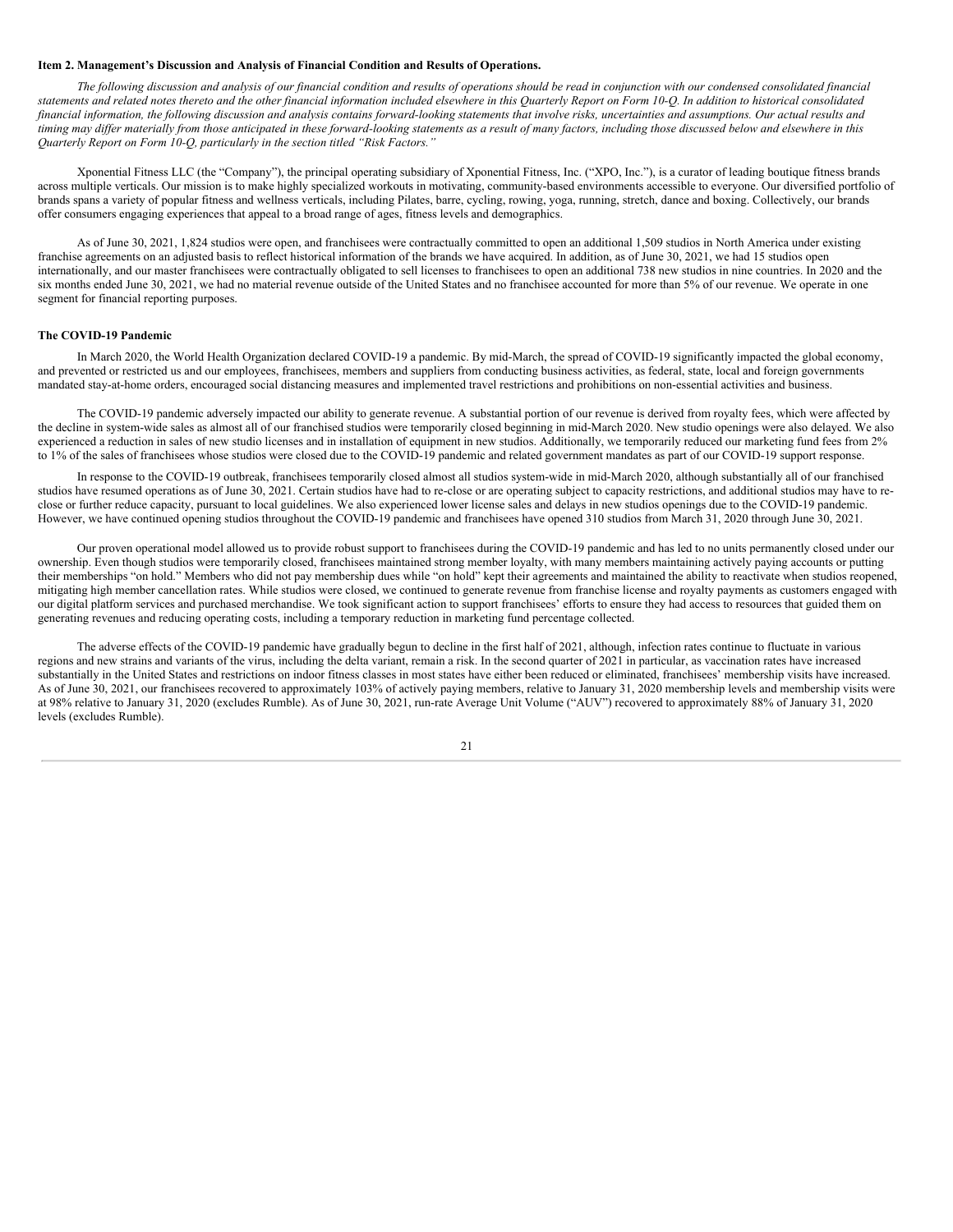As a result of the COVID-19 pandemic, we also took ownership of a number of studios. We are currently operating these studios while we actively seek to refranchise them, as operating company-owned studios is not a component of our business model. However, we may not be able to do so and we expect that if we have not been able to do so by December 31, 2021 we may choose to close most or all such studios to the extent they are not profitable at that time and would incur charges in connection therewith for asset impairment and lease termination, employee severance and related matters, which could adversely affect our business, results of operations, cash flows and financial condition. See Note 3 of Notes to Condensed Consolidated Financial Statementsfor additional information.

The full extent of the future impact of the COVID-19 pandemic on our operational and financial performance is uncertain and will depend on many factors outside of our control, including, without limitation, the timing, extent, trajectory and duration of the pandemic; the availability, distribution and effectiveness of vaccines; the spread of new variants of COVID-19; the continued and renewed imposition of protective public safety measures; the impact of the pandemic on the fitness industry and responses from our franchisees to the pandemic. Although we have implemented measures to mitigate the impact of the COVID-19 pandemic on our business, we expect the pandemic to continue to adversely affect franchisees, at least through 2021, as well as our overall business, results of operations, cash flows and financial condition.

#### **Rumble Acquisition**

On March 24, 2021, H&W Franchise Holdings LLC entered into a contribution agreement with Rumble Holdings LLC, Rumble Parent LLC and Rumble Fitness LLC to acquire certain rights and intellectual property of Rumble Fitness LLC ("Rumble"), to be used by H&W Franchise Holdings LLC in connection with the franchise business under the "Rumble" trade name. Pursuant to this agreement, Rumble became a direct subsidiary of Rumble Parent LLC, which is owned by Rumble Holdings LLC, and H&W Franchise Holdings LLC acquired certain rights and intellectual property of Rumble Holdings LLC, which beneficially held all of the issued and outstanding membership interests of Rumble. As consideration, H&W Franchise Holdings, LLC (i) issued 39,540.5 Class A Units (equivalent to 1,300,033 shares of XPO, Inc. Class A common stock) to Rumble Holdings LLC, (ii) issued 61,573.5 Class A Units (equivalent to 2,024,446 shares of XPO, Inc. Class A common stock) to Rumble Holdings LLC, which are subject to vesting and forfeiture as provided in the contribution agreement and (iii) assumed and discharged any liabilities arising from and after the closing date under the assigned contracts and acquired assets. H&W Franchise Holdings, LLC then contributed the Rumble assets to H&W Intermediate Holdings, LLC, which then immediately contributed the Rumble assets to us. As a result of this transaction, Rumble became a holder of 5% or more of the equity interests of H&W Franchise Holdings LLC.

Prior to the vesting and/or forfeiture of certain equity instruments issued to Rumble Holdings LLC, the instruments will be treated as a liability on our balance sheet instead of equity and will therefore be subject to a subsequent quarterly fair value remeasurement on a mark-to-market basis as a derivative liability. As a result, fluctuations in these quarterly liability valuations will impact our financial results following the initial public offering ("IPO") in accordance with movements in our stock price, and the related valuation of the derivative liability that we will be required to make on a quarterly basis.

#### **Factors Affecting Our Results of Operations**

In addition to the impact of the COVID-19 pandemic as described above, we believe that the most significant factors affecting our results of operations include:

- Licensing new qualified franchisees, selling additional licenses to existing franchisees and opening studios. Our growth depends upon our success in licensing new studios to new and existing franchisees. We believe our success in attracting new franchisees and attracting existing franchisees to invest in additional studios has resulted from our diverse offering of attractive brands, corporate level support, training provided to franchisees and the opportunity to realize attractive returns on their invested capital. We believe our significant investments in centralized systems and infrastructure help support new and existing franchisees. To continue to attract qualified new franchisees, sell additional studios to existing franchisees and assist franchisees in opening their studios, we plan to continue to invest in our brands to enable them to deliver positive consumer experiences and in our integrated services at the brand level to support franchisees.
- *Timing of studio openings.* Our revenue growth depends to a significant extent on the number of studios that are open and operating. Many factors affect whether a new studio will be opened on time, if at all, including the availability and cost of financing, selection and availability of suitable studio locations, delays in hiring personnel as well as any delays in equipment delivery or installation. To the extent franchisees are unable to open new studios on the timeline we anticipate, or at all, we will not realize the revenue growth that we expect. We believe our investments in centralized systems and infrastructure, including real estate site selection, studio build-out and design assistance help enable franchisees to open studios in a timely manner, and we plan to continue to invest in our systems to continue to provide assistance during the opening process.

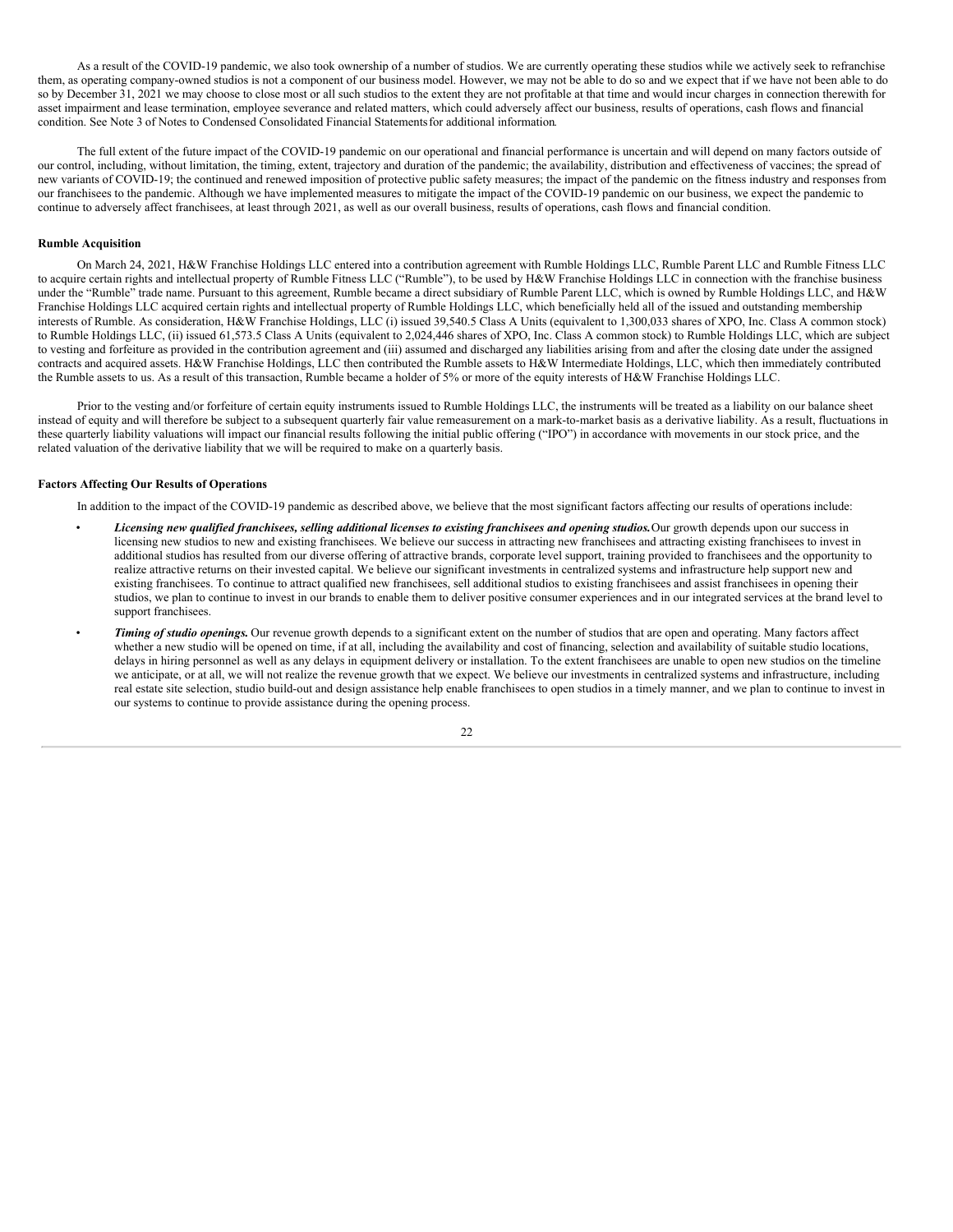- *Increasing same store sales.* Our long-term revenue prospects are driven in part by franchisees' ability to increase same store sales(discussed below). Several factors affect our same store sales in any given period, including the number of stores that have been in operation for a significant period of time, growth in total memberships and marketing and promotional efforts. We expect to continue to seek to grow same store sales and AUVs by helping franchisees acquire new members, increase studio utilization and drive increased spend from consumers. We also intend to expand ancillary revenue streams, such as our digital platform offerings and retail merchandise.
- *International expansion.* We continue to invest in increasing the number of franchisees outside of North America. We have developed strong relationships and executed committed development contracts with master franchisees to propel our international growth. We plan to continue to invest in these relationships and seek new relationships and opportunities in countries that we have targeted for expansion.
- *Consumer demand and competition for discretionary income*. Our revenue and future success will depend in part on the attractiveness of our brands and the services provided by franchisees relative to other fitness and entertainment options available to consumers. Our franchisees' AUVs are dependent upon the performance of studios and may be impacted by reduced capacity as a result of the COVID-19 pandemic. Macroeconomic factors generally, and economic factors affecting a particular geographic territory, may also increase competition for discretionary income, impact the returns generated by franchisees and therefore impact our operating results.

#### **Key Performance Indicators**

In addition to our financial statements prepared in accordance with accounting principles generally accepted in the United States ("GAAP"), we regularly review the following key metrics to measure performance, identify trends, formulate financial projections, compensate our employees, and monitor our business. While we believe that these metrics are useful in evaluating our business, other companies may not use similar metrics or may not calculate similarly titled metrics in a consistent manner.

The following table sets forth our key performance indicators for the three and six months ended June 30, 2021 and 2020:

|                                                       |         | Three Months Ended June 30. |     |                   |      | <b>Six Months Ended June 30.</b> |    |         |
|-------------------------------------------------------|---------|-----------------------------|-----|-------------------|------|----------------------------------|----|---------|
|                                                       | 2021    |                             |     | 2020              | 2021 |                                  |    | 2020    |
|                                                       |         |                             |     | (\$ in thousands) |      |                                  |    |         |
| System-wide sales                                     | S.      | 171.611                     | S.  | 61.492            | \$   | 303.221                          | \$ | 221,515 |
| Number of new studio openings in North America        |         | 59                          |     | 56                |      | 112                              |    | 112     |
| Number of studios operating in North America          |         |                             |     |                   |      |                                  |    |         |
| (cumulative total as of period end)                   |         | 1.824                       |     | 1,583             |      | 1,824                            |    | 1,583   |
| Number of licenses sold in North America (cumulative  |         |                             |     |                   |      |                                  |    |         |
| total as of period end)                               |         | 3,568                       |     | 3,185             |      | 3,568                            |    | 3,185   |
| Number of licenses contractually obligated to be sold |         |                             |     |                   |      |                                  |    |         |
| internationally (cumulative total as of period end)   |         | 738                         |     | 547               |      | 738                              |    | 547     |
| AUV (LTM as of period end)                            | \$.     | 312                         | \$. | 371               |      | 312                              | S  | 371     |
| Same store sales                                      |         | $129\%$                     |     | $-58\%$           |      | $22\%$                           |    | $-29\%$ |
| Adjusted EBITDA*                                      | e<br>ъ. | 8,334                       |     | (3,073)           |      | 11.891                           | S  | 5.010   |

\*The definition of "Adjusted EBITDA" and a detailed reconciliation of Adjusted EBITDA is set forth below under the section entitled "Non-GAAP Financial Measures".

All metrics above, other than adjusted EBITDA, are presented on an adjusted basis to include historical information of Rumble prior to the acquisition by the Company in March 2021. All references to these metrics in this Form 10-Q use this same basis of reporting.

#### *System-Wide Sales*

System-wide sales represent gross sales by all studios. System-wide sales includes sales by franchisees that are not revenue realized by us in accordance with GAAP. While we do not record sales by franchisees as revenue, and such sales are not included in our consolidated financial statements, this operating metric relates to our revenue because we receive approximately 7% and 2% of the sales by franchisees as royalty revenue and marketing fee revenue, respectively. We believe that this operating measure aids in understanding how we derive our royalty revenue and marketing fee revenue and is important in evaluating our performance. System-wide sales growth is driven by new studio openings and increases in same store sales. Management reviews system-wide sales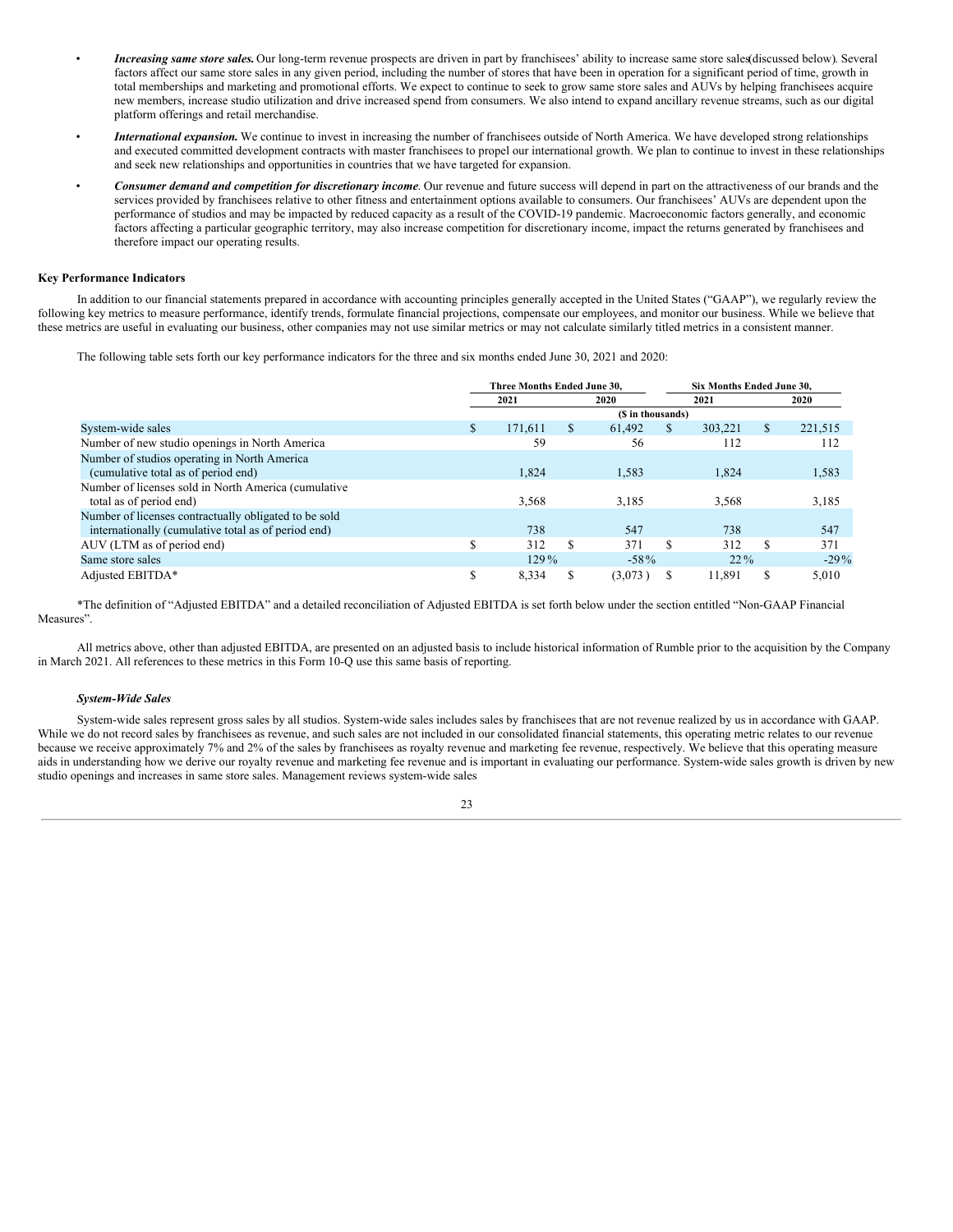monthly, which enables us to assess changes in our franchise revenue, overall studio performance, the health of our brands and the strength of our market position relative to competitors.

#### *Number of New Studio Openings*

The number of new studio openings reflects the number of studios opened in North America during a particular reporting period. We consider a new studio to be open once the studio begins offering classes. Opening new studios is an important part of our growth strategy. New studios may not generate material revenue in the early period following an opening and their revenue may not follow historical patterns. Management reviews the number of new studio openings in order to help forecast operating results and to monitor studio opening processes.

#### *Number of Studios Operating*

In addition to the number of new studios opened during a period, we track the number of total studios operating in North America at the end of a reporting period. We view this metric on a net basis to take account of any studios that may have closed during the reporting period. While nearly all our franchised studios are licensed to franchisees, from time to time we own and operate a limited number of studios (typically as we take possession of a studio following a franchisee ceasing to operate it and as we prepare it to be licensed to a new franchisee). Management reviews the number of studios operating at a given point in time in order to help forecast system-wide sales, franchise revenue and other revenue streams.

#### *Licenses Sold*

The number of licenses sold in North America and globally reflect the cumulative number of licenses sold by us (or, outside of North America, by our master franchisees), since inception through the date indicated. Licenses contractually obligated to open refer to licenses sold net of opened studios and terminations. Licenses contractually obligated to be sold internationally reflect the number of licenses that master franchisees are contractually obligated to sell to franchisees outside of North America under master franchise agreements. The number of licenses sold is a useful indicator of the number of studios that have opened and that are expected to open in the future, which management reviews in order to monitor and forecast our revenue streams. Of the franchisees that opened their first studio in 2019, on average it took approximately 12.2 months from signing the franchise agreement to open. Of the franchisees that opened their first studio in 2020, on average it took approximately 14.6 months from signing the franchise agreement to open. The length of time increased during 2020 due to COVID-related opening restrictions. Management also reviews the number of licenses sold in North America and the number of licenses contractually obligated to be sold internationally in order to help forecast studio growth and system-wide sales.

#### *Average Unit Volume*

AUV consists of the average sales for the trailing 12 calendar months for all studios in North America that have been open for at least 13 calendar months as of the measurement date. AUV is calculated by dividing sales during the applicable period for all studios being measured by the number of studios being measured. AUV growth is primarily driven by changes in same store sales and is also influenced by new studio openings. Management reviews AUV to assess studio economics.

#### *Same Store Sales*

Same store sales refer to period-over-period sales comparisons for the base of studios. We define the same store sales base to include studios in North America that have been open for at least 13 calendar months as of the measurement date. Any transfer of ownership of a studio does not affect this metric. We measure same store sales based solely upon monthly sales as reported by franchisees. This measure highlights the performance of existing studios, while excluding the impact of new studio openings. Management reviews same store sales to assess the health of the franchised studios.

#### **Non-GAAP Financial Measures**

In addition to our results determined in accordance with GAAP, we believe the following non-GAAP measures are useful in evaluating our operating performance. We use the following non-GAAP financial information to evaluate our ongoing operations and for internal planning and forecasting purposes. We believe that non-GAAP financial information, when taken collectively, is helpful to investors because it provides consistency and comparability with past financial performance. However, non-GAAP financial information is presented for supplemental informational purposes only, has limitations as an analytical tool, and should not be considered in isolation or as a substitute for financial information presented in accordance with GAAP. In addition, other companies, including companies in our industry, may calculate similarly titled non-GAAP measures differently or may use other measures to evaluate their performance, all of which could reduce the usefulness of our non-GAAP financial measure as tools for comparison. A

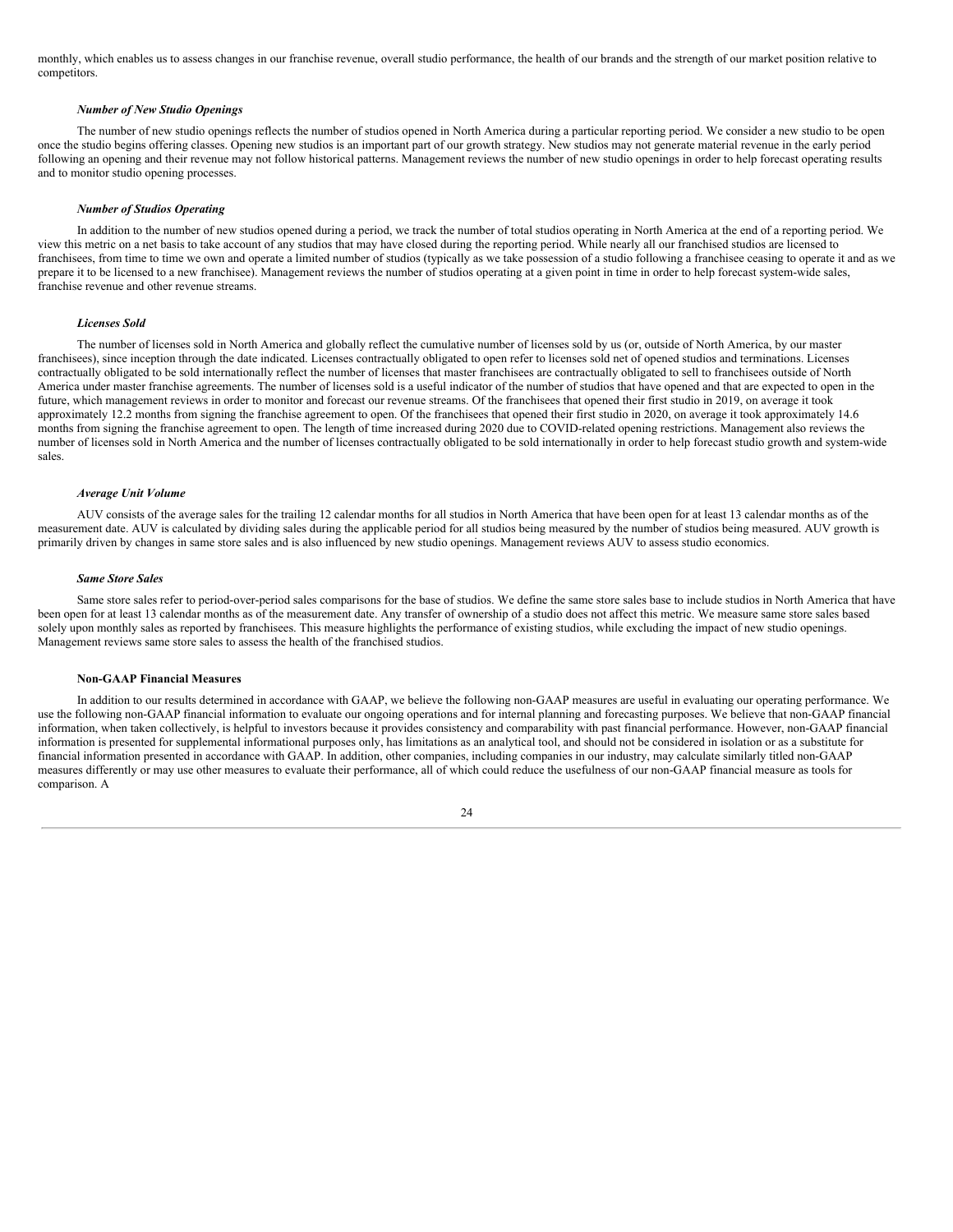reconciliation is provided below for the non-GAAP financial measures to the most directly comparable financial measures stated in accordance with GAAP. Investors are encouraged to review the related GAAP financial measures and the reconciliation of the non-GAAP financial measures to their most directly comparable GAAP financial measures and not rely on any single financial measure to evaluate our business.

We believe that the non-GAAP financial measures presented below, when taken together with the corresponding GAAP financial measures, provides meaningful supplemental information regarding our performance by excluding certain items that may not be indicative of our business, results of operations or outlook.

#### *Adjusted EBITDA*

We define adjusted EBITDA as EBITDA (net income/loss before interest, taxes, depreciation and amortization), adjusted for the impact of certain non-cash and other items that we do not consider in our evaluation of ongoing operating performance. These items include equity-based compensation, acquisition and transaction expenses (income) (including change in contingent consideration), management fees and expenses (that will be discontinued after July 2021), integration and related expenses and litigation expenses (consisting of legal and related fees for specific proceedings that arise outside of the ordinary course of our business) that we do not believe reflect our underlying business performance and affect comparability. EBITDA and adjusted EBITDA are also frequently used by analysts, investors and other interested parties to evaluate companies in our industry.

We believe that adjusted EBITDA is an appropriate measure of operating performance because it eliminates the impact of expenses that we do not believe reflect our underlying business performance.

We believe that adjusted EBITDA, viewed in addition to, and not in lieu of, our reported GAAP results, provides useful information to investors regarding our performance and overall results of operations because it eliminates the impact of other items that we believe reduce the comparability of our underlying core business performance from period to period and is therefore useful to our investors in comparing the core performance of our business from period to period.

The following table presents a reconciliation of net loss, the most directly comparable financial measure calculated in accordance with GAAP, to adjusted EBITDA for the three and six months ended June 30, 2021 and 2020:

|                                               | Three Months Ended June 30. |     |                | <b>Six Months Ended June 30.</b> |                          |  |         |
|-----------------------------------------------|-----------------------------|-----|----------------|----------------------------------|--------------------------|--|---------|
|                                               | 2021                        |     | 2020           |                                  | 2021                     |  | 2020    |
|                                               |                             |     | (in thousands) |                                  |                          |  |         |
| Net loss                                      | \$<br>(8,001)               | - S | $(4,752)$ \$   |                                  | $(12,751)$ \$            |  | (6,701) |
| Interest expense, net                         | 11,233                      |     | 4,279          |                                  | 15,561                   |  | 12,175  |
| Income taxes                                  | 83                          |     |                |                                  | 284                      |  | 162     |
| Depreciation and amortization                 | 2,407                       |     | 1,883          |                                  | 4,462                    |  | 3,697   |
| <b>EBITDA</b>                                 | 5,722                       |     | 1.410          |                                  | 7,556                    |  | 9,333   |
| Equity-based compensation                     | 449                         |     | 447            |                                  | 671                      |  | 865     |
| Acquisition and transaction expenses (income) | 297                         |     | (5,035)        |                                  | 647                      |  | (5,809) |
| Management fees and expenses                  | 207                         |     | 194            |                                  | 399                      |  | 414     |
| Integration and related expenses              | _                           |     | (89)           |                                  | $\overline{\phantom{a}}$ |  | 207     |
| Litigation expenses                           | 1,659                       |     |                |                                  | 2,618                    |  |         |
| <b>Adjusted EBITDA</b>                        | 8,334                       |     | (3,073)        |                                  | 11,891                   |  | 5,010   |
|                                               |                             |     |                |                                  |                          |  |         |

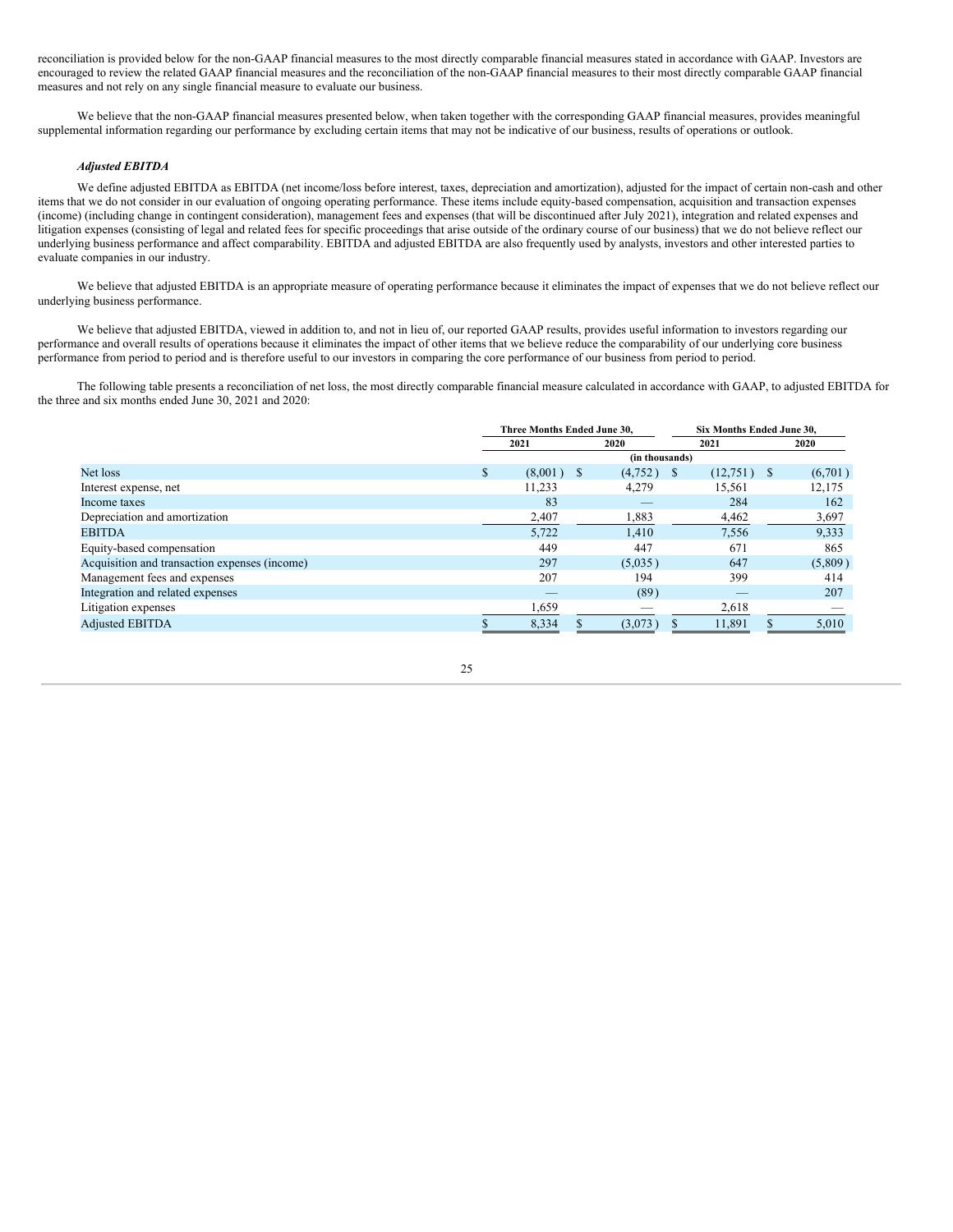## **Results of Operations**

The following table presents our condensed consolidated results of operations for the three and six months ended June 30, 2021 and 2020.

|                                               |    | Three Months Ended June 30. |   |                | Six Months Ended June 30, |           |    |          |
|-----------------------------------------------|----|-----------------------------|---|----------------|---------------------------|-----------|----|----------|
|                                               |    | 2021                        |   | 2020           |                           | 2021      |    | 2020     |
|                                               |    |                             |   | (in thousands) |                           |           |    |          |
| Revenue, net:                                 |    |                             |   |                |                           |           |    |          |
| Franchise revenue                             | \$ | 17,764                      | S | 8,984          | S                         | 31,519    | S. | 23,831   |
| Equipment revenue                             |    | 4,755                       |   | 5,159          |                           | 8,821     |    | 11,894   |
| Merchandise revenue                           |    | 4,509                       |   | 3,552          |                           | 8,741     |    | 8,616    |
| Franchise marketing fund revenue              |    | 3,314                       |   | 737            |                           | 5,797     |    | 3,434    |
| Other service revenue                         |    | 5,433                       |   | 3,030          |                           | 9,962     |    | 5,474    |
| Total revenue, net                            |    | 35,775                      |   | 21,462         |                           | 64,840    |    | 53,249   |
| Operating costs and expenses:                 |    |                             |   |                |                           |           |    |          |
| Costs of product revenue                      |    | 6.274                       |   | 6.781          |                           | 11.618    |    | 14.879   |
| Costs of franchise and service revenue        |    | 3,127                       |   | 2,048          |                           | 5,446     |    | 4,130    |
| Selling, general and administrative expenses  |    | 21,202                      |   | 15,437         |                           | 37,804    |    | 27,310   |
| Depreciation and amortization                 |    | 2,407                       |   | 1,883          |                           | 4,462     |    | 3,697    |
| Marketing fund expense                        |    | 2,860                       |   | 821            |                           | 5,476     |    | 3,406    |
| Acquisition and transaction expenses (income) |    | 297                         |   | (5,035)        |                           | 647       |    | (5,809)  |
| Total operating costs and expenses            |    | 36,167                      |   | 21,935         |                           | 65,453    |    | 47,613   |
| Operating income (loss)                       |    | (392)                       |   | (473)          |                           | (613)     |    | 5,636    |
| Other (income) expense:                       |    |                             |   |                |                           |           |    |          |
| Interest income                               |    | (358)                       |   | (87)           |                           | (453)     |    | (177)    |
| Interest expense                              |    | 11,591                      |   | 4,366          |                           | 16,014    |    | 12,352   |
| Gain on debt extinguishment                   |    | (3,707)                     |   |                |                           | (3,707)   |    |          |
| Total other expense                           |    | 7,526                       |   | 4,279          |                           | 11,854    |    | 12,175   |
| Loss before income taxes                      |    | (7,918)                     |   | (4,752)        |                           | (12, 467) |    | (6, 539) |
| Income taxes                                  |    | 83                          |   |                |                           | 284       |    | 162      |
| Net loss                                      | S  | (8,001)                     | S | (4,752)        | S                         | (12,751)  | \$ | (6,701)  |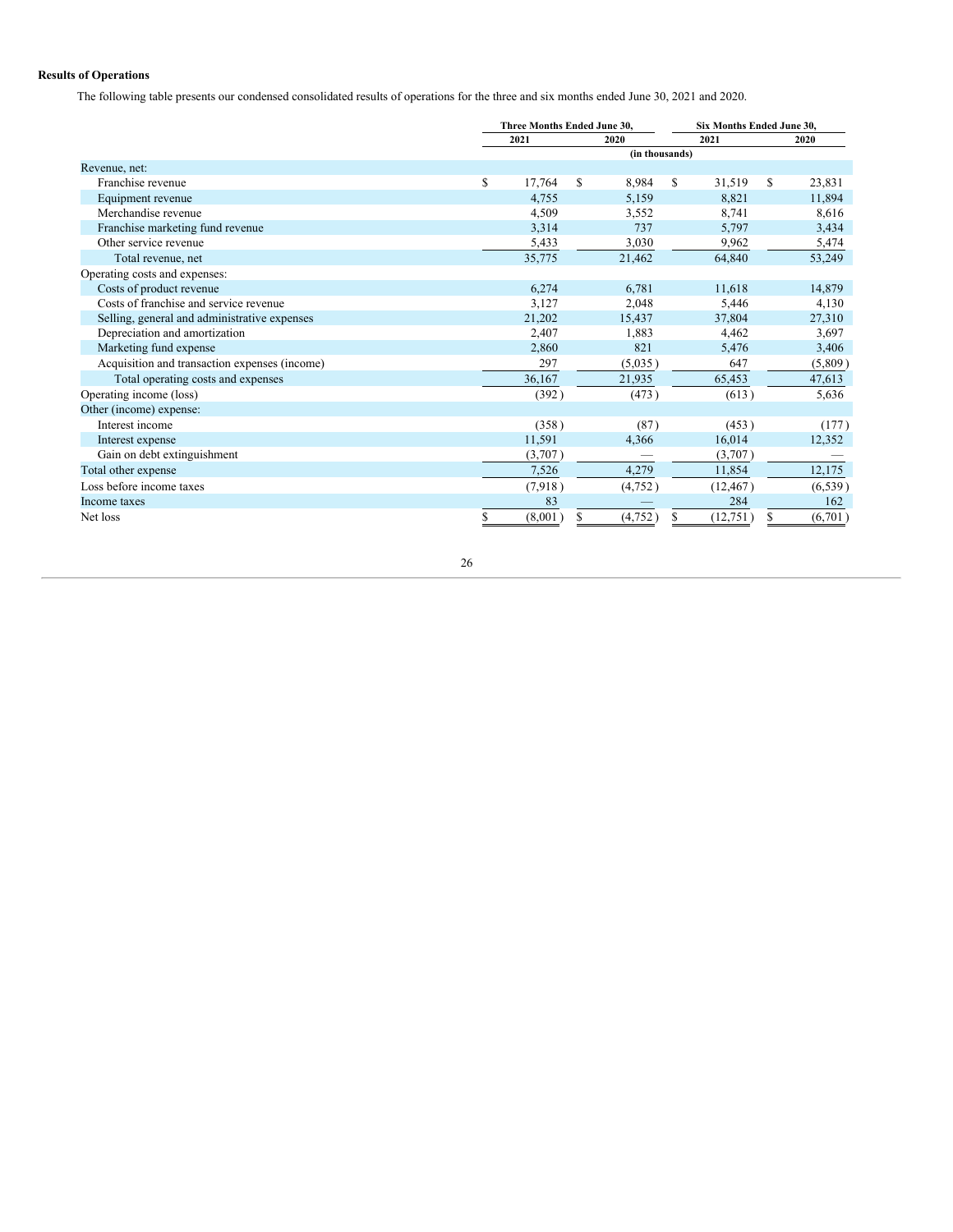The following table presents our condensed consolidated results of operations for the three and six months ended June 30, 2021 and 2020 as a percentage of revenue:

|                                               | Three Months Ended June 30, |                | Six Months Ended June 30, |                 |
|-----------------------------------------------|-----------------------------|----------------|---------------------------|-----------------|
|                                               | 2021                        | 2020           |                           | 2020            |
| Revenue, net:                                 |                             |                |                           |                 |
| Franchise revenue                             | 50%                         | 42%            | 49%                       | 45%             |
| Equipment revenue                             | 13%                         | 24%            | 14%                       | $22\%$          |
| Merchandise revenue                           | 13%                         | 17%            | $13\%$                    | $16\%$          |
| Franchise marketing fund revenue              | 9%                          | $3\%$          | 9%                        | $7\%$           |
| Other service revenue                         | $15\%$                      | 14%            | $15\%$                    | $10\%$          |
| Total revenue, net                            | 100%                        | $100\%$        | $100\%$                   | 100 %           |
| Operating costs and expenses:                 |                             |                |                           |                 |
| Costs of product revenue                      | 18%                         | $32\%$         | 18%                       | 28%             |
| Costs of franchise and service revenue        | $9\%$                       | $10\%$         | $8\%$                     | $8\%$           |
| Selling, general and administrative expenses  | 59%                         | 72%            | 58%                       | 51%             |
| Depreciation and amortization                 | $7\%$                       | 9%             | $7\%$                     | $7\%$           |
| Marketing fund expense                        | 8%                          | $4\%$          | 8%                        | 6 %             |
| Acquisition and transaction expenses (income) | $1\%$                       | $(23)\%$       | $1\%$                     | (11)%           |
| Total operating costs and expenses            | 101%                        | 102%           | 101%                      | 89%             |
| Operating income (loss)                       | (1)%                        | $(2)\%$        | (1)%                      | $11\%$          |
| Other (income) expense:                       |                             |                |                           |                 |
| Interest income                               | (1)%                        | $-\frac{6}{6}$ | (1)%                      | $- \frac{9}{6}$ |
| Interest expense                              | $32\%$                      | 20%            | $25\%$                    | 23 %            |
| Gain on debt extinguishment                   | $(10)\%$                    | $-$ %          | (6)%                      | $-$ %           |
| Total other expense                           | $21\%$                      | 20%            | 18%                       | 23 %            |
| Loss before income taxes                      | $(22)\%$                    | $(22)\%$       | (19)%                     | $(12)\%$        |
| Income taxes                                  | $-$ %                       | $-$ %          | $-\frac{9}{6}$            | $-$ %           |
| Net loss                                      | $(22)\%$                    | $(22)\%$       | $(20)\%$                  | $(13)\%$        |

## **Three Months Ended June 30, 2021 versus2020**

The following is a discussion of our consolidated results of operations for the three months ended June 30, 2021 versus the three months ended June 30, 2020.

#### *Revenue*

|                                  |      | Three Months Ended June 30. |      |                   |                                         |        |                                          |
|----------------------------------|------|-----------------------------|------|-------------------|-----------------------------------------|--------|------------------------------------------|
|                                  | 2021 |                             | 2020 |                   | <b>Change from</b><br><b>Prior Year</b> |        | <b>Percent Change</b><br>from Prior Year |
|                                  |      |                             |      | (\$ in thousands) |                                         |        |                                          |
| Franchise revenue                |      | 17,764                      |      | 8.984             | S                                       | 8.780  | 97.7%                                    |
| Equipment revenue                |      | 4,755                       |      | 5.159             |                                         | (404)  | (7.8)%                                   |
| Merchandise revenue              |      | 4.509                       |      | 3.552             |                                         | 957    | $26.9\%$                                 |
| Franchise marketing fund revenue |      | 3,314                       |      | 737               |                                         | 2,577  | 349.7%                                   |
| Other service revenue            |      | 5,433                       |      | 3,030             |                                         | 2,403  | 79.3%                                    |
| Total revenue, net               |      | 35,775                      |      | 21.462            |                                         | 14.313 | 66.7%                                    |

*Total revenue.* Total revenue was \$35.8 million in the three months ended June 30, 2021, compared to \$21.5 million in the three months ended June 30, 2020, an increase of \$14.3 million, or 66.7%. The increase in total revenue was primarily due to an increase in franchise revenue, franchise marketing fund revenue and other service revenue attributable to reopening of studios that were temporarily closed in 2020 due to the COVID-19 pandemic and to opening of new studios in 2021.

*Franchise revenue*. Franchise revenue was \$17.8 million in the three months ended June 30, 2021, compared to \$9.0 million in the three months ended June 30, 2020, an increase of \$8.8 million, or 97.7%. Franchise revenue consisted of franchise royalty fees of \$11.1 million, training fees of \$1.7 million, franchise territory fees of \$3.4 million and technology fees of \$1.6 million in the three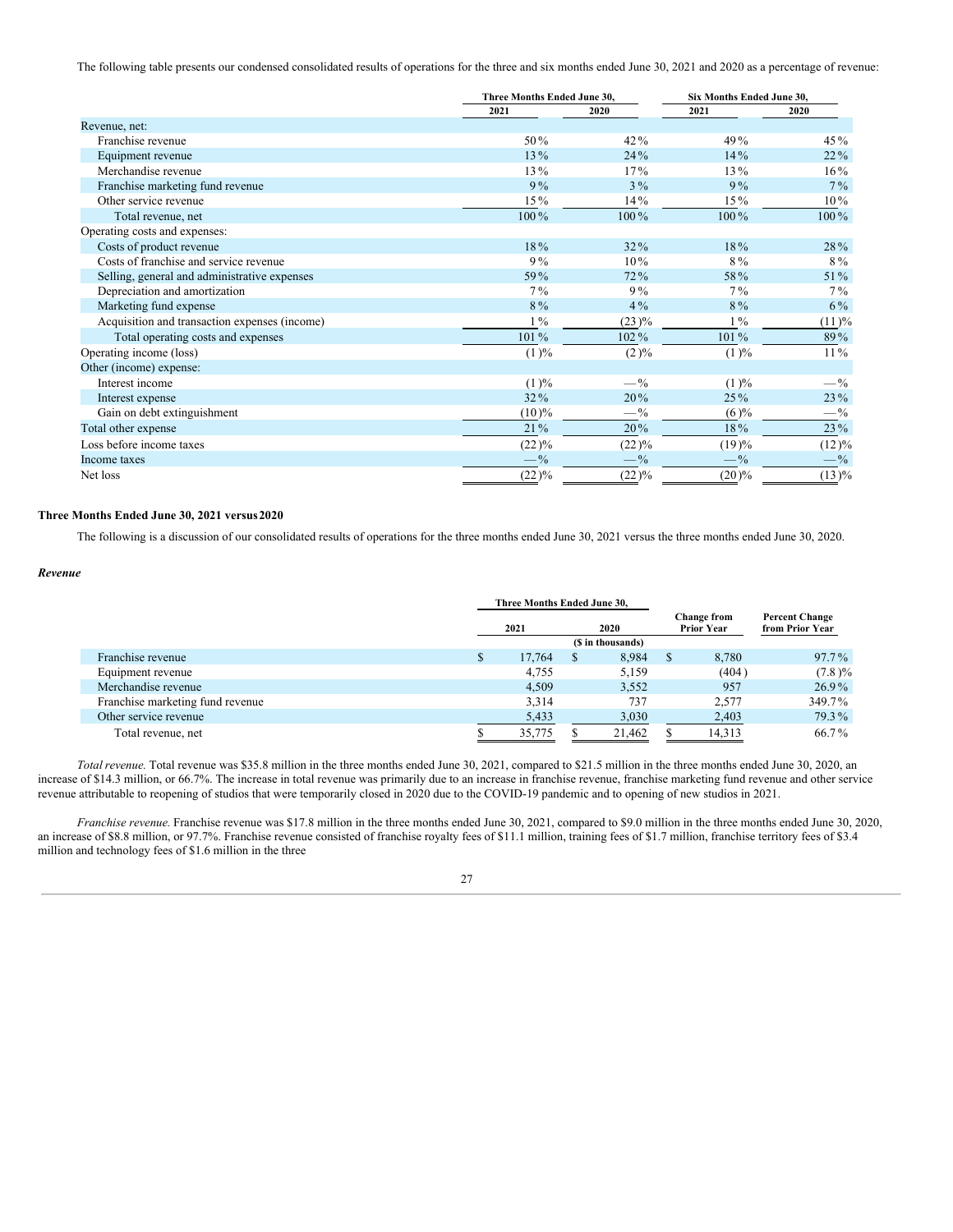months ended June 30, 2021, compared to franchise royalty fees of \$4.1 million, training fees of \$1.3 million, franchise territory fees of \$2.6 million and technology fees of \$1.0 million in the three months ended June 30, 2020. The increase in franchise royalty fees, technology fees and training fees was primarily due to a 129% increase in same store sales due in large part to temporary studio closures as a result of the COVID-19 pandemic in the prior year period and to 241 new studio openings in North America since June 30, 2020, which also contributed to the increase in franchise territory fees.

*Equipment revenue.* Equipment revenue was \$4.8 million in the three months ended June 30, 2021, compared to \$5.2 million in the three months ended June 30, 2020, a decrease of \$0.4 million, or 7.8%. Most equipment revenue is recognized in the period that the equipment is installed. Equipment installations in the three months ended June 30, 2021 totaled 53 compared to 63 in the prior year period. In the three months ended June 30, 2020, a larger number of equipment installations occurred than studio openings, as studio openings for which equipment installations occurred in March were delayed due to the impact of COVID-19.

*Merchandise revenue.* Merchandise revenue was \$4.5 million in the three months ended June 30, 2021, compared to \$3.6 million in the three months ended June 30, 2020, an increase of \$0.9 million, or 27.0%. The increase was due primarily to a higher number of operating studios in the current year period and temporary closures of studios in the prior year period.

*Franchise marketing fund revenue.* Franchise marketing fund revenue was \$3.3 million in the three months ended June 30, 2021, compared to \$0.7 million in the three months ended June 30, 2020, an increase of \$2.6 million, or 349.9%. The increase was primarily due to an increase in same store sales, 241 new studio openings in North America since June 30, 2020 and a temporary reduction in the marketing fund percentage collected from 2% to 1% of the sales of franchisees whose studios were closed due to the COVID-19 pandemic in 2020.

*Other service revenue.* Other service revenue was \$5.4 million in the three months ended June 30, 2021, compared to \$3.0 million in the three months ended June 30, 2020, an increase of \$2.4 million, or 79.3%. The increase was primarily due to a \$1.9 million increase in revenue from company-owned studios and a \$1.1 million increase in other preferred vendor commission revenue, partially offset by a \$0.7 million decrease in our digital platform revenue.

#### *Operating Costs and Expenses*

|                                               |   | Three Months Ended June 30, |  |         |  |        |             |                                         |                                          |
|-----------------------------------------------|---|-----------------------------|--|---------|--|--------|-------------|-----------------------------------------|------------------------------------------|
|                                               |   | 2021                        |  | 2020    |  |        |             | <b>Change from</b><br><b>Prior Year</b> | <b>Percent Change</b><br>from Prior Year |
|                                               |   |                             |  |         |  |        |             |                                         |                                          |
| Costs of product revenue                      | S | 6.274                       |  | 6.781   |  | (507)  | $(7.5)\%$   |                                         |                                          |
| Costs of franchise and service revenue        |   | 3.127                       |  | 2.048   |  | 1.079  | 52.7%       |                                         |                                          |
| Selling, general and administrative expenses  |   | 21,202                      |  | 15.437  |  | 5.765  | 37.3%       |                                         |                                          |
| Depreciation and amortization                 |   | 2.407                       |  | 1.883   |  | 524    | 27.8%       |                                         |                                          |
| Marketing fund expense                        |   | 2.860                       |  | 821     |  | 2.039  | 248.4%      |                                         |                                          |
| Acquisition and transaction expenses (income) |   | 297                         |  | (5.035) |  | 5,332  | $(105.9)\%$ |                                         |                                          |
| Total operating costs and expenses            |   | 36.167                      |  | 21,935  |  | 14,232 | 64.9%       |                                         |                                          |

*Costs of productrevenue.* Costs of product revenue was \$6.3 million in the three months ended June 30, 2021, compared to \$6.8 million in the three months ended June 30, 2020, a decrease of \$0.5 million, or 7.5%. The decrease was due to a decrease in equipment revenue in 2021 and to a higher percentage of non-branded merchandise revenue in 2021 for which the company earns a commission with no corresponding cost of revenue.

*Costs of franchise and service revenue.* Costs of franchise and service revenue was \$3.1 million in the three months ended June 30, 2021, compared to \$2.0 million in the three months ended June 30, 2020, an increase of \$1.1 million, or 52.7%. The increase was primarily due to an increase in costs related to technology fee revenue, consistent with the related revenue increase.

*Selling, general and administrative expenses.* Selling, general and administrative expenses were \$21.2 million in the three months ended June 30, 2021, compared to \$15.4 million in the three months ended June 30, 2020, an increase of \$5.8 million, or 37.3%. The increase was primarily attributable to an increase in salaries and wages and occupancy expenses of \$4.0 million and \$1.1 million, respectively, primarily related to the increase in number of company-owned studios; \$1.9 million increase in legal expenses, primarily related to litigation with the seller of AKT Franchise, LLC ("AKT"); and net increases in other variable expenses of \$2.2 million; partially offset by a reduction in bad debt expense of \$3.4 million.

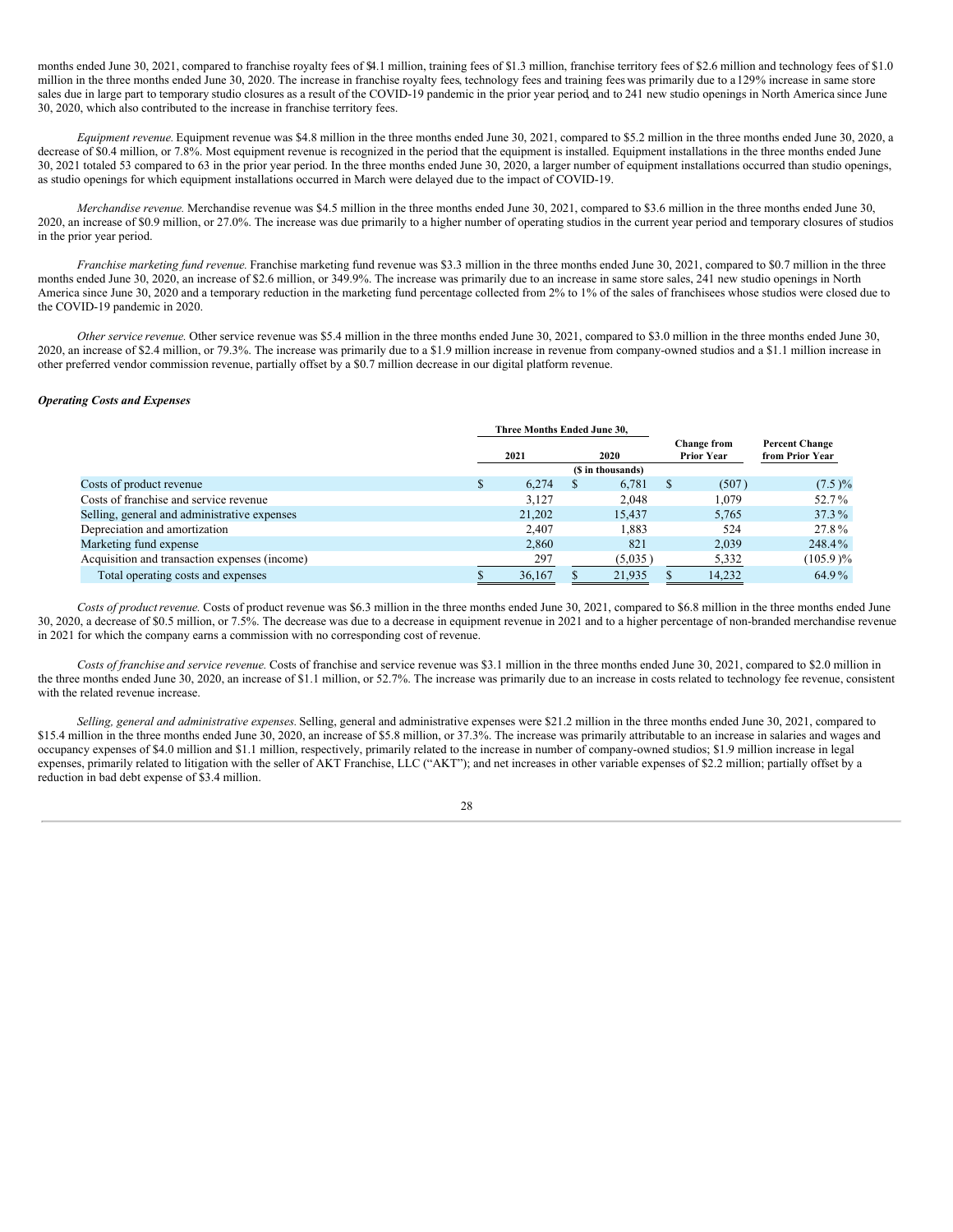*Depreciation and amortization.* Depreciation and amortization expense was \$2.4 million in the three months ended June 30, 2021, compared to \$1.9 million in the three months ended June 30, 2020, an increase of \$0.5 million, or 27.8%. The increase was due primarily to an increase in assets related to company-owned studiosand intangibles related to the Rumble acquisition in March 2021.

*Marketing fund expense*. Marketing fund expense was \$2.9 million in the three months ended June 30, 2021 compared to \$0.8 million in the three months ended June 30, 2020, an increase of \$2.0 million, or 248.4% and is consistent with the increase in franchise marketing fund revenue.

*Acquisition and transaction expenses (income).* Acquisition and transaction expenses (income) were \$0.3 million in the three months ended June 30, 2021, compared to (\$5.0) million in the three months ended June 30, 2020, a change of \$5.3 million, or 105.9%. These expenses (income) represent the non-cash change in contingent consideration related to 2017 and 2018 business acquisitions and \$0.1 million of expense in 2021 related to the acquisition of Rumble.

#### *Other (Income) Expense, net*

|                             | Three Months Ended June 30, |  |                          |                                         |         |                                          |
|-----------------------------|-----------------------------|--|--------------------------|-----------------------------------------|---------|------------------------------------------|
|                             | 2021<br>2020                |  |                          | <b>Change from</b><br><b>Prior Year</b> |         | <b>Percent Change</b><br>from Prior Year |
|                             |                             |  | (\$ in thousands)        |                                         |         |                                          |
| Interest income             | (358)                       |  | (87)                     |                                         | (271)   | 311.5%                                   |
| Interest expense            | 11.591                      |  | 4.366                    |                                         | 7.225   | 165.5%                                   |
| Gain on debt extinguishment | (3,707)                     |  | $\overline{\phantom{a}}$ |                                         | (3,707) | NA                                       |
| Total other expense, net    | 7,526                       |  | 4,279                    |                                         | 3,247   | 75.9%                                    |

*Interest income.* Interest income primarily consists of interest on notes receivable and was insignificant in each of the three-month periods ended June 30, 2021 and 2020.

*Interest expense*. Interest expense was \$11.6 million in the three months ended June 30, 2021, compared to \$4.4 million in the three months ended June 30, 2020, an increase of \$7.2 million, or 165.5%. Interest expense consists of interest on notes payable and long-term debt, accretion of earn-out liabilities and amortization of deferred loan costs. The increase was due primarily to write off of \$5.0 million of deferred loan costs and \$1.9 million prepayment penalty incurred in the three months ended June 30, 2021, related to our credit agreement with Cerberus Business Finance Agency, LLC, which was replaced with a new credit facility in April 2021.

*Gain on debt extinguishment.* Gain on debt extinguishment of \$3.7 million in the three months ended June 30, 2021 represents the forgiveness of principal and interest on our Paycheck Protection Program loan (described herein).

#### *Income Taxes*

|              | Three Months Ended June 30, |  |                   |                                  |                                          |
|--------------|-----------------------------|--|-------------------|----------------------------------|------------------------------------------|
|              | 2021                        |  | 2020              | Change from<br><b>Prior Year</b> | <b>Percent Change</b><br>from Prior Year |
|              |                             |  | (\$ in thousands) |                                  |                                          |
| Income taxes | 83                          |  |                   | 83                               | <b>NA</b>                                |

*Income taxes*. Income taxes were insignificant in each of the three-month periods ended June 30, 2021 and 2020.

#### **Six Months Ended June 30, 2021 versus2020**

The following is a discussion of our consolidated results of operations for the six months ended June 30, 2021 versus the six months ended June 30, 2020.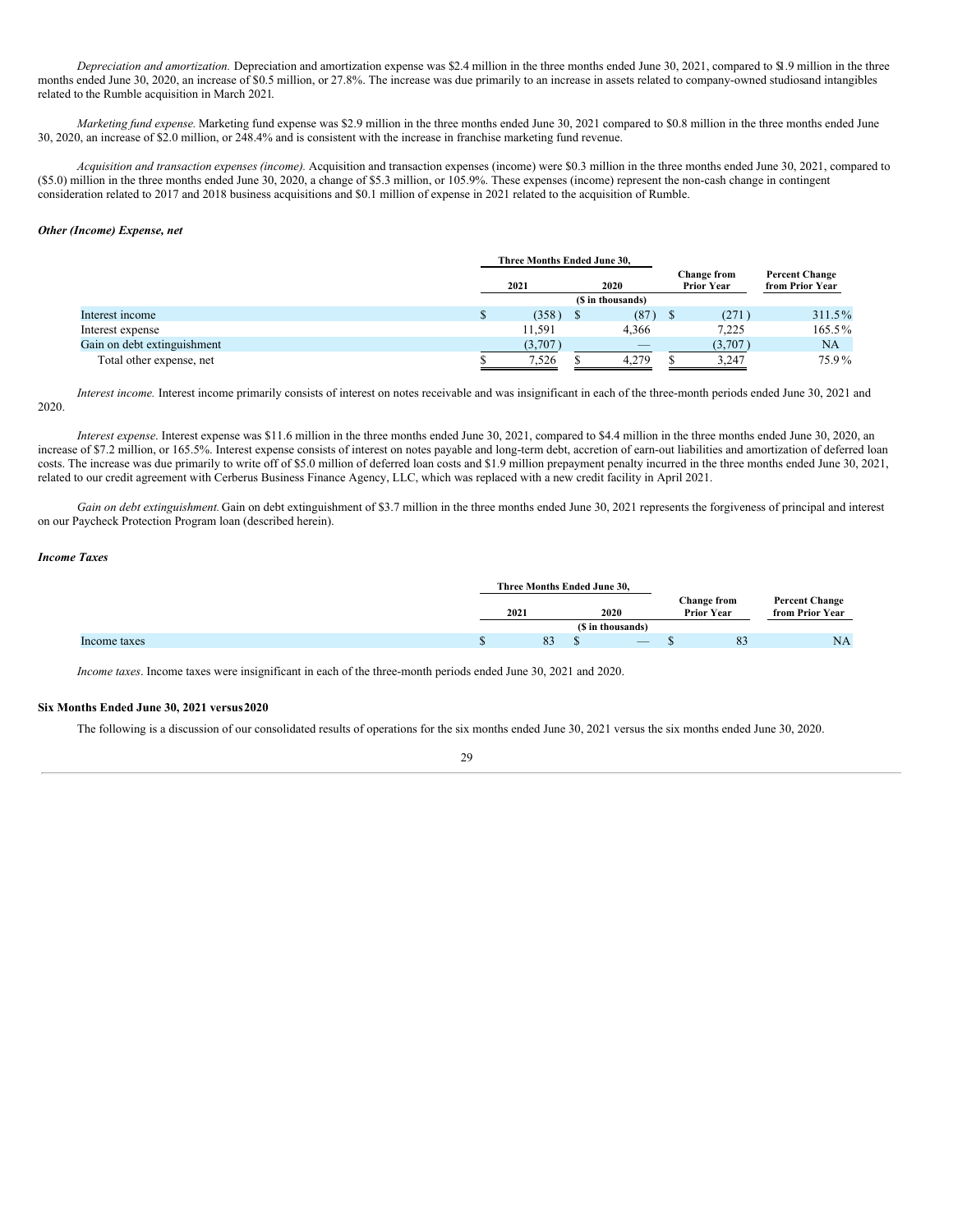#### *Revenue*

|                                  |   | Six Months Ended June 30. |                   |        |   |         |            |                                         |  |  |                                          |
|----------------------------------|---|---------------------------|-------------------|--------|---|---------|------------|-----------------------------------------|--|--|------------------------------------------|
|                                  |   | 2021                      |                   | 2020   |   |         |            | <b>Change from</b><br><b>Prior Year</b> |  |  | <b>Percent Change</b><br>from Prior Year |
|                                  |   |                           | (\$ in thousands) |        |   |         |            |                                         |  |  |                                          |
| Franchise revenue                | S | 31,519                    | S                 | 23,831 | S | 7.688   | $32.3\%$   |                                         |  |  |                                          |
| Equipment revenue                |   | 8,821                     |                   | 11,894 |   | (3,073) | $(25.8)\%$ |                                         |  |  |                                          |
| Merchandise revenue              |   | 8.741                     |                   | 8,616  |   | 125     | $1.5\%$    |                                         |  |  |                                          |
| Franchise marketing fund revenue |   | 5.797                     |                   | 3,434  |   | 2,363   | 68.8%      |                                         |  |  |                                          |
| Other service revenue            |   | 9,962                     |                   | 5,474  |   | 4,488   | 82.0%      |                                         |  |  |                                          |
| Total revenue, net               |   | 64,840                    |                   | 53,249 |   | 11,591  | 21.8%      |                                         |  |  |                                          |

*Total revenue.* Total revenue was \$64.8 million in the six months ended June 30, 2021, compared to \$53.2 million in the six months ended June 30, 2020, an increase of \$11.6 million, or 21.8%. The increase in total revenue was primarily due to an increase in franchise revenue, franchise marketing fund revenue and other service revenue attributable to reopening of studios that were temporarily closed in 2020 due to the COVID-19 pandemic, partially offset by a decrease in equipment revenue.

*Franchise revenue.* Franchise revenue was \$31.5 million in the six months ended June 30, 2021, compared to \$23.8 million in the six months ended June 30, 2020, an increase of \$7.7 million, or 32.3%. Franchise revenue consisted of franchise royalty fees of \$19.6 million, training fees of \$3.1 million, franchise territory fees of \$6.0 million and technology fees of \$2.8 million in the six months ended June 30, 2021, compared to franchise royalty fees of \$14.1 million, training fees of \$3.2 million, franchise territory fees of \$4.9 million and technology fees of \$1.7 million in the six months ended June 30, 2020. The increase in franchise royalty fees was primarily due to a 22% increase in same store sales due in large part to temporary studio closures as a result of the COVID-19 pandemic in the prior year period, and to 241 new studio openings in North America since June 30, 2020, which also contributed to the increase in franchise territory fees and technology fees.

*Equipment revenue.* Equipment revenue was \$8.8 million in the six months ended June 30, 2021, compared to \$11.9 million in the six months ended June 30, 2020, a decrease of \$3.1 million, or 25.8%. Most equipment revenue is recognized in the period that the equipment is installed. Equipment installations in the first half of 2021 totaled 100 compared to 136 in the first half of 2020. In the six months ended June 30, 2020, a larger number of equipment installations occurred than studio openings, as studio openings for which equipment installations occurred in the first half of 2020 were delayed due to the impact of COVID-19.

*Merchandise revenue.* Merchandise revenue was \$8.7 million in the six months ended June 30, 2021, compared to \$8.6 million in the six months ended June 30, 2020, an increase of \$0.1 million, or 1.5%. The increase was due primarily to a higher number of operating studios in the current year period and temporary closures of studios in the prior year period.

*Franchise marketing fund revenue.* Franchise marketing fund revenue was \$5.8 million in the six months ended June 30, 2021, compared to \$3.4 million in the six months ended June 30, 2020, an increase of \$2.4 million, or 68.8%. The increase was primarily due to an increase in same store sales, 241 new studio openings in North America since June 30, 2020 and to a temporary reduction in the marketing fund percentage collected from 2% to 1% of the sales of franchisees whose studios were closed due to the COVID-19 pandemic in 2020.

*Other service revenue.* Other service revenue was \$10.0 million in the six months ended June 30, 2021, compared to \$5.5 million in the six months ended June 30, 2020, an increase of \$4.5 million, or 82.0%. The increase was primarily due to a \$3.2 million increase in revenue from company-owned studios and a \$1.7 million increase in other preferred vendor commission revenue, partially offset by a \$0.4 million decrease in our digital platform revenue.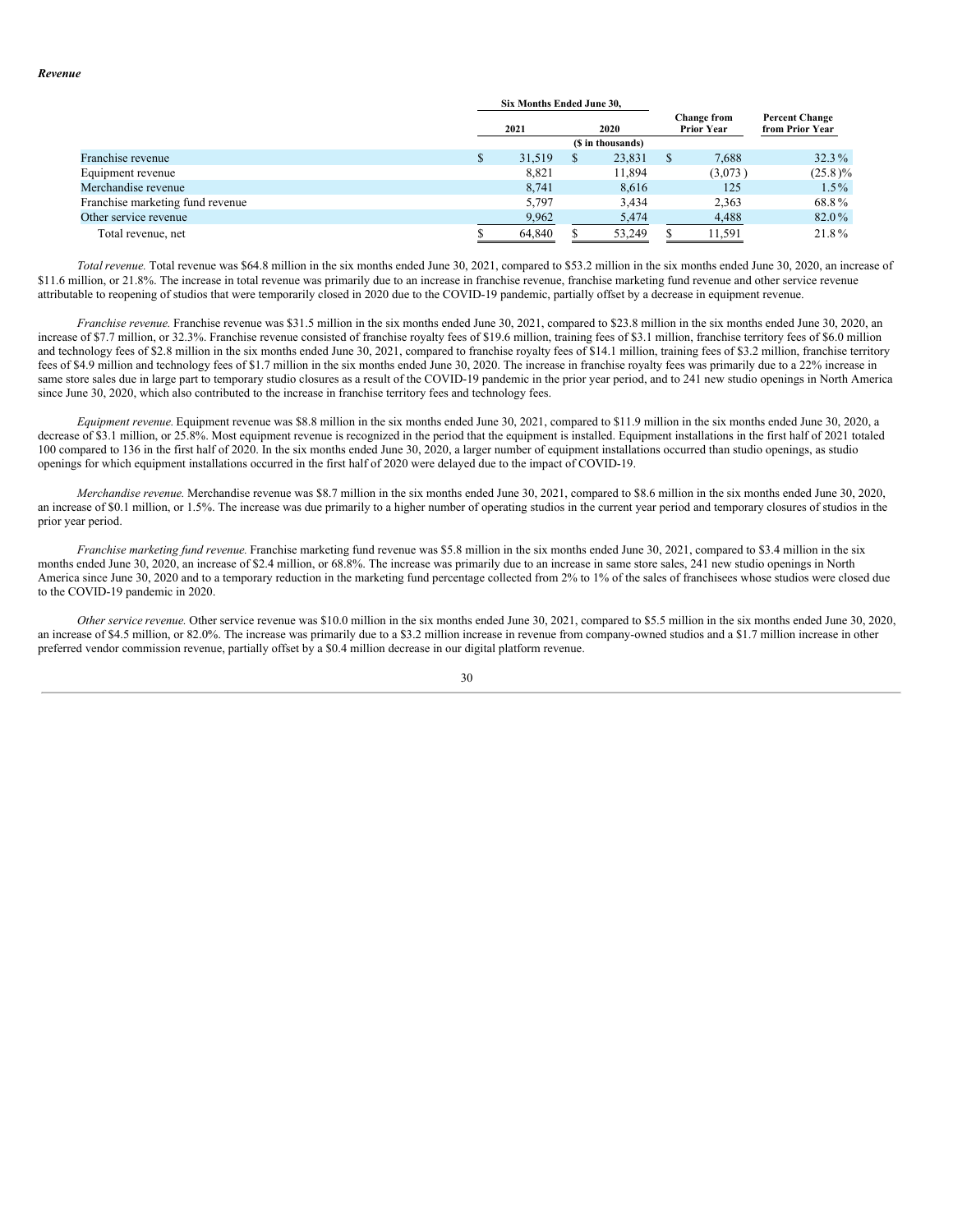#### *Operating Costs and Expenses*

| Six Months Ended June 30, |        |      |         |                                         |         |                                          |
|---------------------------|--------|------|---------|-----------------------------------------|---------|------------------------------------------|
| 2021                      |        | 2020 |         | <b>Change from</b><br><b>Prior Year</b> |         | <b>Percent Change</b><br>from Prior Year |
|                           |        |      |         |                                         |         |                                          |
| S                         | 11.618 |      | 14,879  | Ж                                       | (3,261) | $(21.9)\%$                               |
|                           | 5.446  |      | 4,130   |                                         | 1,316   | 31.9%                                    |
|                           | 37,804 |      | 27,310  |                                         | 10.494  | 38.4%                                    |
|                           | 4.462  |      | 3,697   |                                         | 765     | $20.7\%$                                 |
|                           | 5.476  |      | 3.406   |                                         | 2.070   | 60.8%                                    |
|                           | 647    |      | (5,809) |                                         | 6,456   | $(111.1)\%$                              |
|                           | 65,453 |      | 47,613  |                                         | 17,840  | $37.5\%$                                 |
|                           |        |      |         | (\$ in thousands)                       |         |                                          |

*Costs of productrevenue.* Costs of product revenue was \$11.6 million in the six months ended June 30, 2021, compared to \$14.9 million in the six months ended June 30, 2020, a decrease of \$3.3 million, or 21.9%. The decrease was due to a decrease in equipment revenue in 2021 and to a higher percentage of non-branded merchandise revenue in 2021 for which the company earns a commission with no corresponding cost of revenue

*Costs of franchise and service revenue.* Costs of franchise and service revenue was \$5.4 million in the six months ended June 30, 2021, compared to \$4.1 million in the six months ended June 30, 2020, an increase of \$1.3 million, or 31.9%. The increase was primarily due to an increase in costs related to technology fee revenue, consistent with the related revenue increase.

*Selling, general and administrative expenses.* Selling, general and administrative expenses were \$37.8 million in the six months ended June 30, 2021, compared to \$27.3 million in the six months ended June 30, 2020, an increase of \$10.5 million, or 38.4%. The increase was primarily attributable to an increase in salaries and wages and occupancy expenses of \$5.9 million and \$2.4 million, respectively, primarily related to the increase in number of company-owned studios; \$2.7 million increase in legal expenses, primarily related to litigation with the AKT seller; \$2.0 million reduction in settlement income recognized in 2020 and net increases of \$1.0 million in other variable expenses in 2021, partially offset by a reduction in bad debt expense of \$3.5 million.

*Depreciation and amortization.* Depreciation and amortization expense was \$4.5 million in the six months ended June 30, 2021, compared to \$3.7 million in the six months ended June 30, 2020, an increase of \$0.8 million, or 20.7%. The increase was due primarily to an increase in assets related to company-owned studios and intangibles related to the Rumble acquisition in March 2021.

*Marketing fund expense.* Marketing fund expense was \$5.5 million in the six months ended June 30, 2021, compared to \$3.4 million in the six months ended June 30, 2020 and is consistent with the increase in franchise marketing fund revenue.

*Acquisition and transaction expenses (income).* Acquisition and transaction expenses (income) were \$0.6 million in the six months ended June 30, 2021, compared to (\$5.8) million in the six months ended June 30, 2020, a change of \$6.5 million, or 111.1%. These expenses (income) represent the non-cash change in contingent consideration related to 2017 and 2018 business acquisitions and \$0.3 million of expense in 2021 related to the acquisition of Rumble.

#### *Other (Income) Expense, net*

|                             |   | Six Months Ended June 30. |  |        |  |         |           |      |  |                                  |                                          |
|-----------------------------|---|---------------------------|--|--------|--|---------|-----------|------|--|----------------------------------|------------------------------------------|
|                             |   | 2021                      |  |        |  |         |           | 2020 |  | Change from<br><b>Prior Year</b> | <b>Percent Change</b><br>from Prior Year |
|                             |   | (\$ in thousands)         |  |        |  |         |           |      |  |                                  |                                          |
| Interest income             | D | (453)                     |  | (177)  |  | (276)   | 155.9%    |      |  |                                  |                                          |
| Interest expense            |   | 16.014                    |  | 12.352 |  | 3.662   | 29.6%     |      |  |                                  |                                          |
| Gain on debt extinguishment |   | (3,707)                   |  | $-$    |  | (3,707) | NA        |      |  |                                  |                                          |
| Total other expense, net    |   | 11.854                    |  | 12.175 |  | (321    | $(2.6)\%$ |      |  |                                  |                                          |

*Interest income.* Interest income primarily consists of interest on notes receivable and was insignificant in each of the six-month periods ended June 30, 2021 and 2020.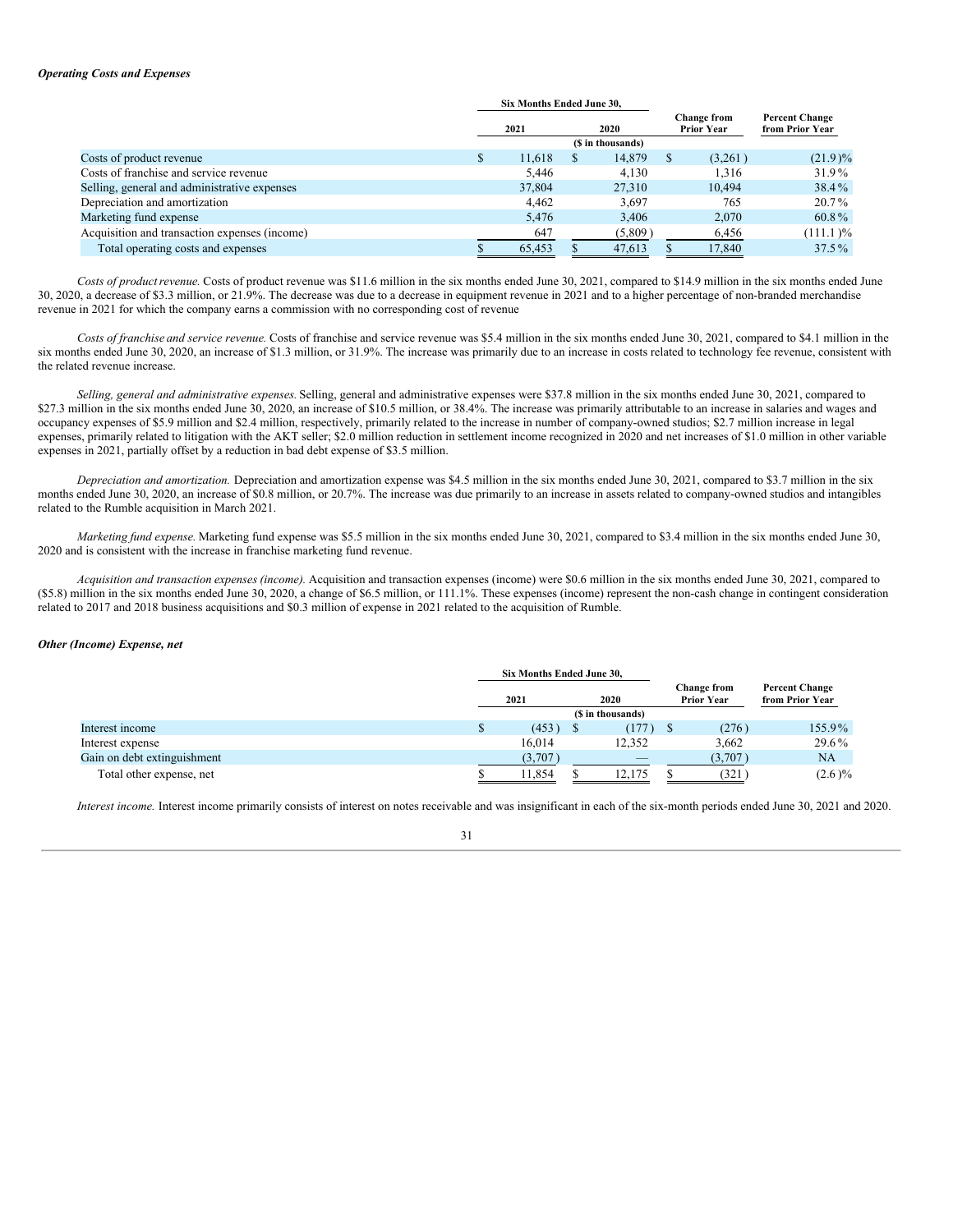*Interest expense*. Interest expense was \$16.0 million in the six months ended June 30, 2021, compared to \$12.4 million in the six months ended June 30, 2020, an increase of \$3.7 million, or 29.6%. Interest expense consists of interest on notes payable and long-term debt, accretion of earn-out liabilities and amortization of deferred loan costs. The increase was due primarily towrite off of \$5.0 million of deferred loan costs and \$1.9 million prepayment penalty incurred in the three months ended June 30, 2021, related to our credit agreement with Cerberus Business Finance Agency, LLC, which was replaced with a new credit facility in April 2021, compared to \$1.5 million of prepayment and other penalties incurred in the six months ended June 30, 2020 and a write off of \$1.8 million of deferred loan costs related to our credit agreement with Monroe Capital Management Advisors, LLC, which was replaced with a new credit facility in March 2020.

*Gain on debt extinguishment*. Gain on debt extinguishment of \$3.7 million in the six months ended June 30, 2021 represents the forgiveness of principal and interest on our PPP Loan.

#### *Income Taxes*

|              | Six Months Ended June 30. |  |                   |                                         |     |                                          |
|--------------|---------------------------|--|-------------------|-----------------------------------------|-----|------------------------------------------|
|              | 2021<br>2020              |  |                   | <b>Change from</b><br><b>Prior Year</b> |     | <b>Percent Change</b><br>from Prior Year |
|              |                           |  | (\$ in thousands) |                                         |     |                                          |
| Income taxes | 284                       |  | 162               |                                         | 122 | $75.3\%$                                 |

*Income taxes*. Income taxes were insignificant in each of the six-month periods ended June 30, 2021 and 2020.

#### **Liquidity and Capital Resources**

As of June 30, 2021, we had \$18.9 million of cash and cash equivalents, excluding \$1.3 million of restricted cash for marketing fund purposes.

We require cash principally to fund day-to-day operations, finance capital investments, service our outstanding debt and address our working capital needs. Based on our current level of operations and anticipated growth, we believe that our available cash balance and the cash generated from our operations will be adequate to meet our anticipated debt service requirements and obligations under our tax receivable agreement, capital expenditures, payment of tax distributions and working capital needs for at least the next twelve months. Our ability to continue to fund these items and continue to reduce debt could be adversely affected by the occurrence of any of the events described under "Risk Factors." There can be no assurance, however, that our business will generate sufficient cash flows from operations or that future borrowings will be available under our credit facility or otherwise to enable us to service our indebtedness, including our credit facility, or to make anticipated capital expenditures. Our future operating performance and our ability to service, extend or refinance the credit facility will be subject to future economic conditions and to financial, business and other factors, many of which are beyond our control.

## *Initial Public Of ering*

On July 27, 2021, XPO, Inc. completed an initial public offering ("IPO") of 10,000,000 shares of Class A common stock at a price to the public of \$12.00 per share. After underwriter discounts and commissions, we received net proceeds from the IPO of approximately \$111.9 million, before deduction of offering expenses. Also on July 27, 2021, we issued and sold 200,000 shares of Convertible Preferred for aggregate cash proceeds of \$200 million, before deduction of offering costs. Holders of Convertible Preferred shares are entitled to quarterly coupon payments at the rate of 6.50% of the fixed liquidation preference per share, initially \$1,000 per share. In the event the quarterly preferential coupon is not paid in cash, the fixed liquidation preference automatically increases at the PIK rate of 7.50%. The Convertible Preferred has an initial conversion price equal to \$14.40 per share and is mandatorily convertible under certain circumstances and redeemable at the option of the holder beginning on the date that is eight years from the IPO or upon change of control. The issuance of Convertible Preferred shares and Class A common stock by us and the related net proceeds were recorded in the consolidated financial statements on July 27, 2021, the closing date of the IPO.

In August 2021, XPO, Inc. sold 904,000 shares of Class A common stock to the underwriters pursuant to the underwriter's option to purchase additional shares. After underwriter discounts and commissions, we received net proceeds of approximately \$10.1 million on August 24, 2021, and we expect to use (i) \$9.0 million to purchase 750,000 LLC Units from our Chief Executive Officer and (ii) \$1.1 million for working capital.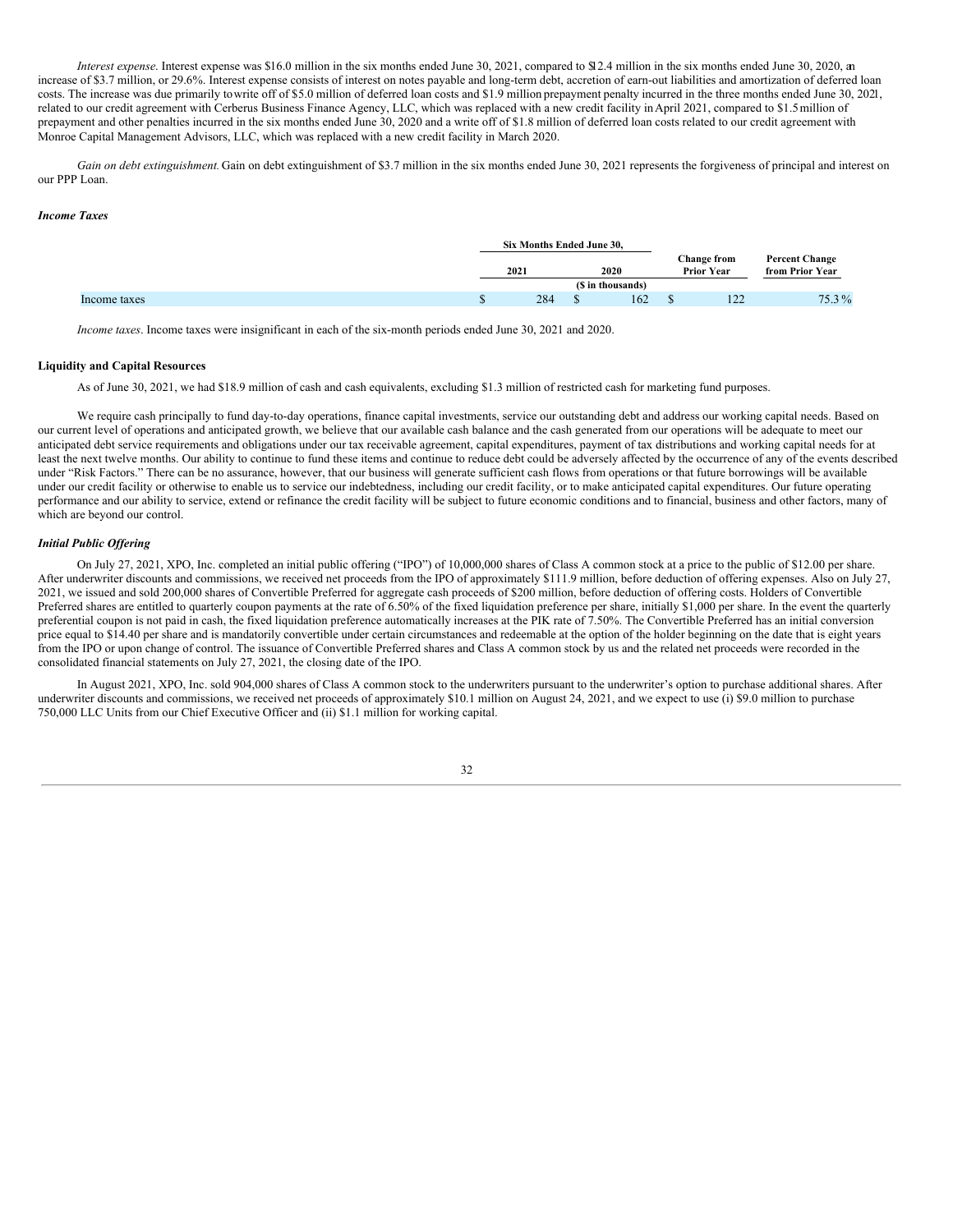#### *Credit Facility*

On April 19, 2021, we entered into a Financing Agreement with Wilmington Trust, National Association, as administrative agent and collateral agent, and MSD XPO Partners, LLC, MSD PCOF Partners XXXIX, LLC and DESALKIV Cayman C-2, Ltd. (f/k/a DELALV Cayman C-2, Ltd.) as the lenders (the "Credit Agreement"), which consists of a \$212 million senior secured term loan facility (the "Term Loan Facility", and the loans thereunder, the "Term Loan"). Affiliates of MSD XPO Partners, LLC, MSD PCOF Partners XXXIX, LLC and DESALKIV Cayman C-2, Ltd. (f/k/a DELALV Cayman C-2, Ltd.) (collectively, the "Preferred Investors") also separately purchased 200,000 shares of our 6.50% Series A Convertible Preferred Stock (the "Series A Convertible preferred stock") for \$200 million. Our obligations under the Credit Agreement are guaranteed by Xponential Intermediate Holdings, LLC and certain of our material subsidiaries, and are secured by substantially all of the assets of Xponential Intermediate Holdings, LLC and certain of our material subsidiaries.

Under the Credit Agreement, we are required to make: (i) monthly payments of interest on the Term Loan and (ii) quarterly principal payments equal to 0.25% of the original principal amount of the Term Loan. Borrowings under the Term Loan Facility bear interest at a per annum rate of, at our option, either (a) the LIBOR Rate (as defined in the Credit Agreement) plus a margin of 6.50% or (b) the Reference Rate (as defined in the Credit Agreement) plus a margin of 5.50% (7.5% at June 30, 2021).

The Credit Agreement also contains mandatory prepayments of the Term Loan with: (i) 50% of Xponential Intermediate Holdings, LLC and its subsidiaries' Excess Cash Flow (as defined in the Credit Agreement), subject to certain exceptions; (ii) 100% of the net proceeds of certain asset sales and insurance/condemnation events, subject to reinvestment rights and certain other exceptions; (iii) 100% of the net proceeds of certain extraordinary receipts, subject to reinvestment rights and certain other exceptions; (iv) 100% of the net proceeds of any incurrence of debt, excluding certain permitted debt issuances; and (v) up to \$60 million of net proceeds in connection with an initial public offering of at least \$200 million, subject to certain exceptions.

All voluntary prepayments and certain mandatory prepayments of the Term Loan made (i) on or prior to the first anniversary of the closing date are subject to a 2.00% premium on the principal amount of such prepayment and (ii) after the first anniversary of the closing date and on or prior to the second anniversary of the closing date are subject to a 0.50% premium on the principal amount of such prepayment. Otherwise, the Term Loan may be paid without premium or penalty, other than customary breakage costs with respect to LIBOR Rate Term Loan.

The Credit Agreement contains customary affirmative and negative covenants, including, among other things: (i) to maintain certain total leverage ratios, liquidity levels and EBITDA levels (in each case, as discussed further in the Credit Agreement); (ii) to use the proceeds of borrowings only for certain specified purposes; (iii) to refrain from entering into certain agreements outside of the ordinary course of business, including with respect to consolidation or mergers; (iv) restricting further indebtedness or liens; (v) restricting certain transactions with our affiliates; (vi) restricting investments; (vii) restricting prepayments of subordinated indebtedness; (viii) restricting certain payments, including certain payments to our affiliates or equity holders and distributions to equity holders; and (ix) restricting the issuance of equity. As of June 30, 2021, we were in compliance with these covenants.

The Credit Agreement also contains customary events of default, which could result in acceleration of amounts due under the Credit Agreement. Such events of default include, subject to the grace periods specified therein, our failure to pay principal or interest when due, our failure to satisfy or comply with covenants, a change of control, the imposition of certain judgments and the invalidation of liens we have granted.

The proceeds of the Term Loan were used to repay principal, interest and fees outstanding under our prior financing agreement (including a prepayment penalty of approximately \$1.9 million) and for working capital and other corporate purposes. Principal payments of the Term Loan of \$0.53 million are due quarterly.

Outstanding borrowings on the Term Loan were \$211.5 million at June 30, 2021. Immediately following the IPO, on July 27, 2021 we paid off \$115.0 million of the principal balance of the Term Loan, resulting in an outstanding balance of \$96.5 million.

#### *PPP Loan*

In April 2020, we entered into a promissory note with Citizens Business Bank under the Paycheck Protection Program of the CARES Act pursuant to which Citizens Business Bank agreed to make a loan to us in the amount of approximately \$3.7 million (the "PPP Loan"). The PPP Loan matures in April 2022, bears interest at a rate of 1.0% per annum and requires no payments during the first 16 months from the date of the loan. On June 10, 2021, we were notified that the U.S. Small Business Administration (the "SBA") had forgiven the PPP Loan in full.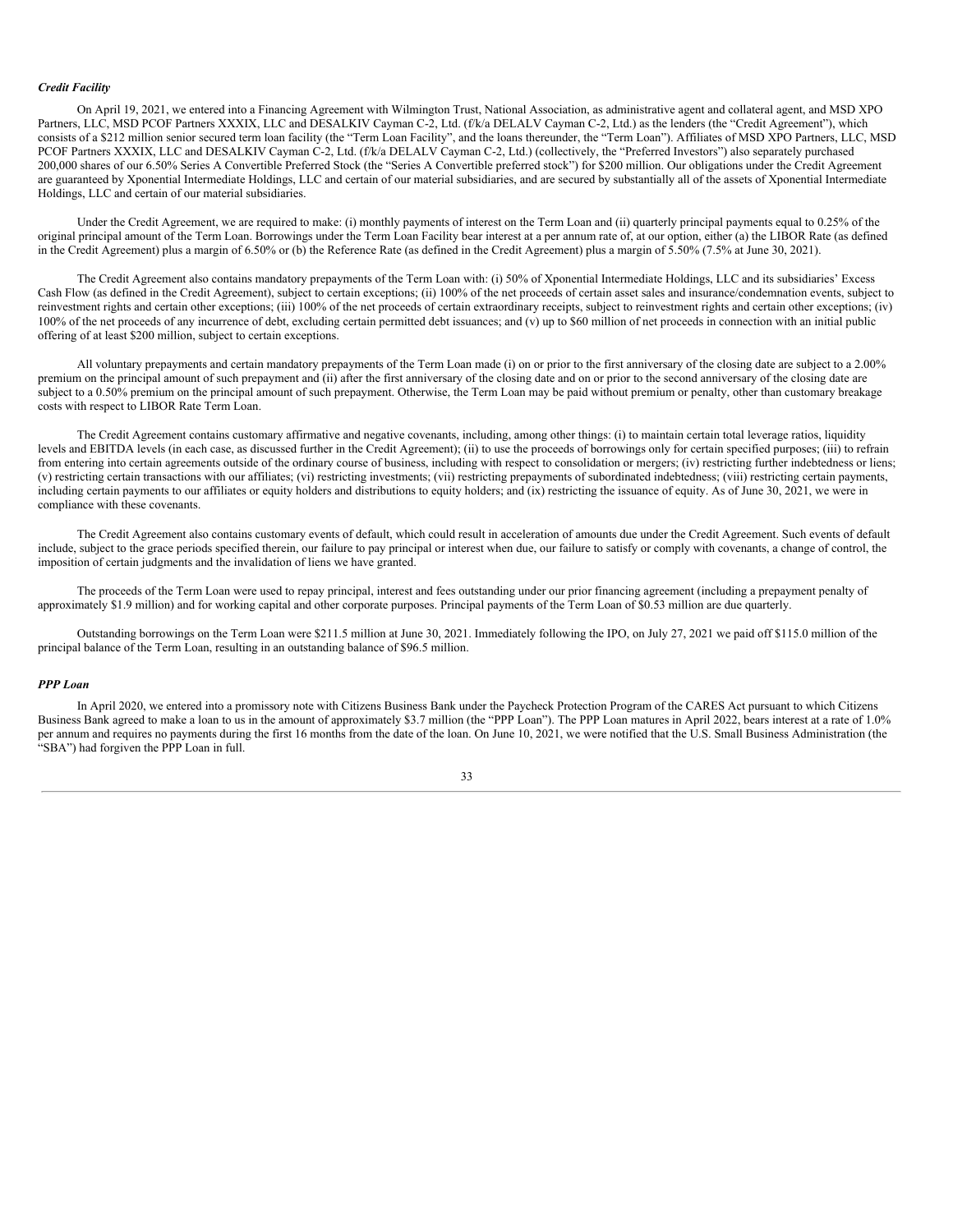#### *Contractual Obligations*

As a result of entering into the Credit Agreement and forgiveness of the PPP Loan our commitments for payment of debt principal have increased from \$186.9 at March 31, 2021 to \$211.5 million at June 30, 2021. Following partial pay off of term loans under the Credit Agreement using proceeds from the initial public offering of 10,000,000 shares of our Class A common stock in July 2021 (the "IPO") and the sale of 200,000 shares of our Series A Convertible preferred stock in a private placement our commitments for payment of debt principal decreased to \$98.1 million as of July 31, 2021.

#### *Cash Flows*

The following table presents summary audited cash flow information for the six months ended June 30, 2021 and 2020:

| Six Months Ended June 30, |         |               |                |  |  |  |
|---------------------------|---------|---------------|----------------|--|--|--|
|                           | 2021    |               | 2020           |  |  |  |
|                           |         |               |                |  |  |  |
|                           | 510     | <sup>\$</sup> | (5,364)        |  |  |  |
|                           | (2,113) |               | (2,221)        |  |  |  |
|                           | 10.507  |               | 11,137         |  |  |  |
|                           |         |               |                |  |  |  |
|                           | 8.904   |               | 3.552          |  |  |  |
|                           |         |               | (in thousands) |  |  |  |

#### *Cash Flows from Operating Activities*

In the six months ended June 30, 2021, cash provided by operating activities was \$0.5 million, compared to cash used of \$5.4 million in the six months ended June 30, 2020, an increase in cash provided of \$5.9 million. Of the change, (\$2.7) million was due to a higher net loss adjusted for non-cash items. This amount was more than offset by the following changes in cash flows from operating assets and liabilities:

- accounts payable, accrued expenses and other liabilities increased \$3.9 million due to timing of payments;
- deferred revenue increased \$9.1 million due to an increase in sales of additional franchises;
- current assets, excluding deferred costs, decreased \$4.4 million due primarily to a decrease in accounts receivable and prepaid expenses and other current assets, partially offset by increases in inventories and notes receivable; and
- deferred costs increased \$0.2 million due to an increase in sales of additional franchises.

#### *Cash Flows from Investing Activities*

In the six months ended June 30, 2021, cash used in investing activities was \$2.1 million, compared to \$2.2 million in the six months ended June 30, 2020, a decrease of \$0.1 million. The decrease was primarily attributable to an increase in cash received from collection of notes receivable, a decrease in cash used to purchase studios and a decrease in cash used to fund notes receivable, partially offset by an increase in cash used to purchase property and equipment.

#### *Cash Flows from Financing Activities*

In the six months ended June 30, 2021, cash provided by financing activities was \$10.5 million, compared to \$11.1 million in the six months ended June 30, 2020, a decrease in cash provided of \$0.6 million. The decrease was primarily attributable to a decrease in net borrowings on our line of credit and long-term debt of \$19.3 million, a decrease in member contributions of \$17.3 million and a decrease in net receipts from member of \$30.3 million, partially offset by decreases in distributions to member of \$62.6 million and in payment of debt issuance costs of \$4.1 million.

#### **Off-Balance Sheet Arrangements**

As of June 30, 2021, we did not have any off-balance sheet arrangements as defined in the rules and regulations of the Securities and Exchange Commission (the "SEC").

#### **Critical Accounting Policies and Estimates**

There have been no significant changes to our critical accounting policies as disclosed in the final prospectus filed in connection with the IPO on July 26, 2021.

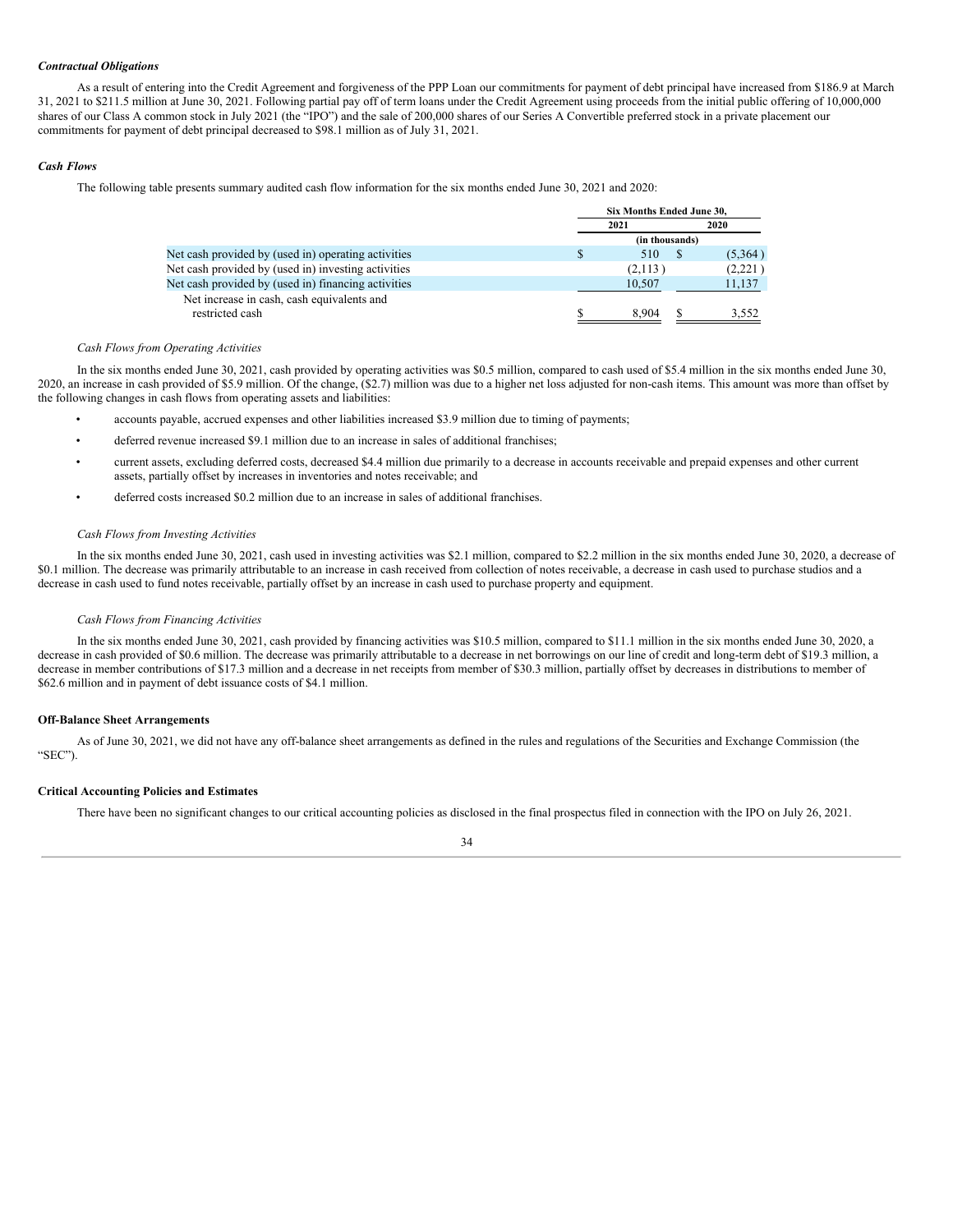# **Item 3. Quantitative and Qualitative Disclosures About Market Risk.**

# *Interest Rate Risk*

We are exposed to interest rate risk on our borrowing under our credit facility. We have a LIBOR-based floating rate borrowing under our credit facility, which exposes us to variability in interest payments due to changes in the reference interest rate.

As of June 30, 2021, we had \$211.5 million of borrowings outstanding under our credit facility which bears interest on a floating basis tied to LIBOR and therefore subject to changes in the associated interest expense. The effect of an immediate hypothetical 10% change in interest rates would not have a material effect on our consolidated financial statements.

#### *Foreign Currency Exchange Risk*

As we expand internationally, our results of operations and cash flows may become increasingly subject to fluctuations due to changes in foreign currency exchange rates. Our revenue is denominated primarily in U.S. dollars. Our expenses are generally denominated in the currencies in which our operations are located, which are primarily in the United States. As of June 30, 2021, the effect of a 10% adverse change in exchange rates on foreign denominated cash and cash equivalents, receivables and payables would not have been material for the period presented. As our operations in countries outside of the United States grow, our results of operations and cash flows may be subject to fluctuations due to changes in foreign currency exchange rates, which could harm our business in the future. To date, we have not entered into any material foreign currency hedging contracts, although we may do so in the future.

#### **Item 4. Controls and Procedures.**

Our management, with the participation of our Chief Executive Officer and Chief Financial Officer, has evaluated the effectiveness of our disclosure controls and procedures as defined in Rules 13a-15(e) and 15d-15(e) under the Securities Exchange Act of 1934, as amended (the "Exchange Act") as of June 30, 2021.

Based on the evaluation of our disclosure controls and procedures, our Chief Executive Officer and Chief Financial Officer concluded that our disclosure controls and procedures were not effective as of June 30, 2021 due to the material weakness in our internal control over financial reporting described below. In light of this fact, our management has performed additional analyses, reconciliations, and other post-closing procedures and has concluded that, notwithstanding the material weakness in our internal control over financial reporting, the condensed consolidated financial statements for the periods covered by and included in this Quarterly Report on Form 10-Q fairly present, in all material respects, our financial position, results of operations and cash flows for the periods presented in conformity with GAAP.

# **Previously Reported Material Weaknesses**

As disclosed in "Risk Factors" included in our final prospectus filed with the SEC on July 26, 2021, in connection with the IPO, we previously identified material weaknesses in our internal control over financial reporting related to inadequate or missing (i) anti-fraud programs and controls, and (ii) general information technology controls and controls over information provided by third-party service providers.

A material weakness is a deficiency, or combination of deficiencies, in our internal control over financial reporting such that there is a reasonable possibility that a material misstatement of our consolidated financial statements would not be prevented or detected on a timely basis.

#### **Remediation Plans**

Our management, with oversight from our Audit Committee, has developed and is in process of implementing a remediation plan in response to the identified material weaknesses described above. We engaged a third-party firm that assisted us in evaluating our current processes and recommending measures to remediate the identified material weaknesses. Accordingly, we have taken various actions to remediate the material weaknesses, including:

- Enhancing the risk assessment process to incorporate elements of fraud;
- Modifying user role-based access and implementing internal controls to enable effective segregation of duties around journal entries; and
- Formalizing information technology governance processes, policies and procedures, and implementing controls over network operations, access security, change management and information provided by third-party service providers.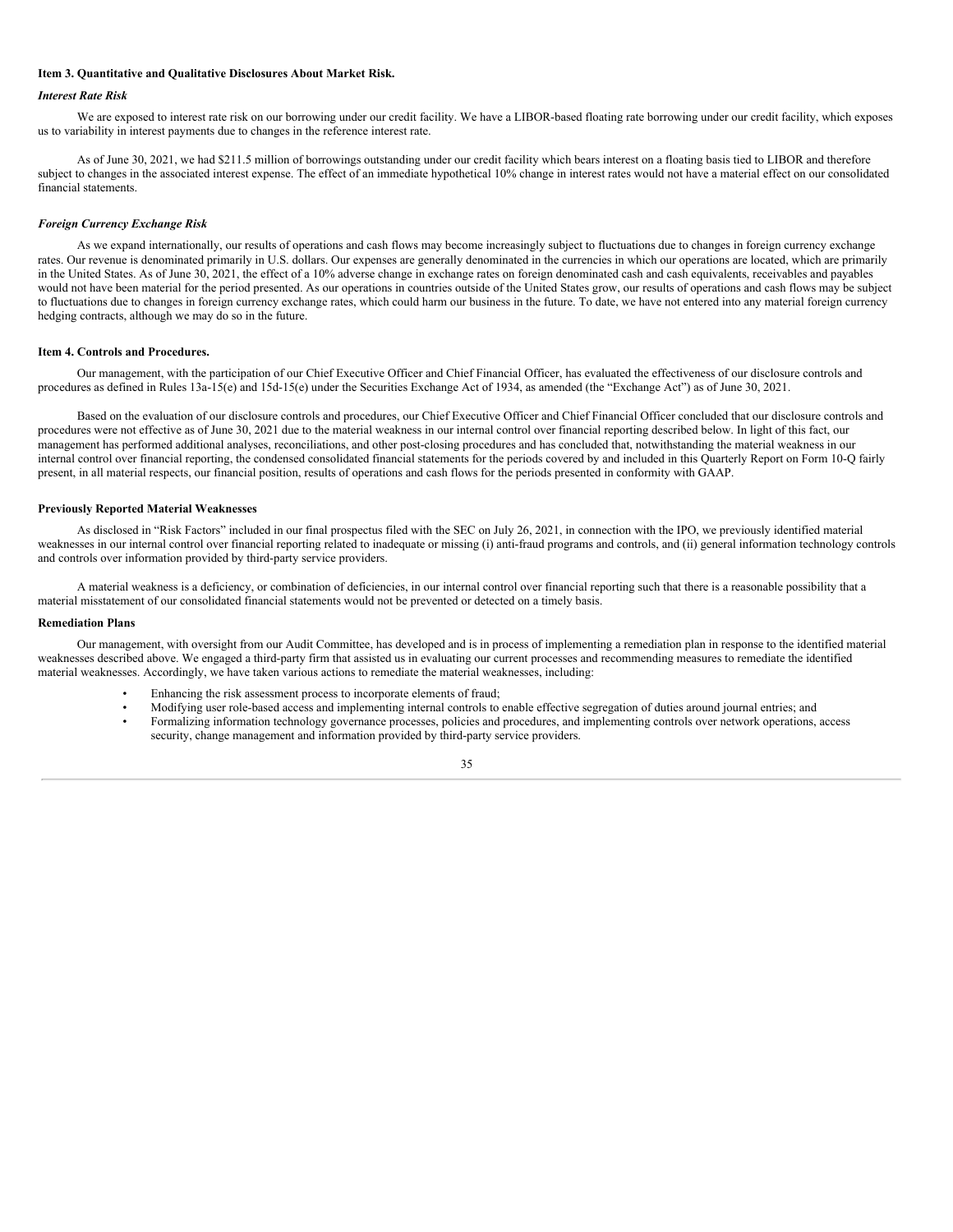We intend to continue to take steps to remediate the material weakness described above. We will not be able to fully remediate the identified material weakness until these steps have been completed and have been operating effectively for a sufficient period of time.

While we believe that these efforts will improve our internal control over financial reporting, the implementation of our remediation is ongoing and will require validation and testing of the design and operating effectiveness of internal controls over a sustained period of financial reporting cycles.

We believe we are making progress toward achieving the effectiveness of our internal controls and disclosure controls. The actions that we are taking are subject to ongoing senior management review, as well as audit and risk committee oversight. We will not be able to conclude whether the steps we are taking will fully remediate the material weakness in our internal control over financial reporting until we have completed our remediation efforts and subsequent evaluation of their effectiveness.

# **Changes in Internal Control over Financial Reporting**

We are taking actions to remediate the material weakness relating to our internal control over financial reporting, as described above. Except as otherwise described herein, there were no changes in our internal control over financial reporting during our most recent fiscal quarter that have materially affected, or are reasonably likely to materially affect, our internal control over financial reporting.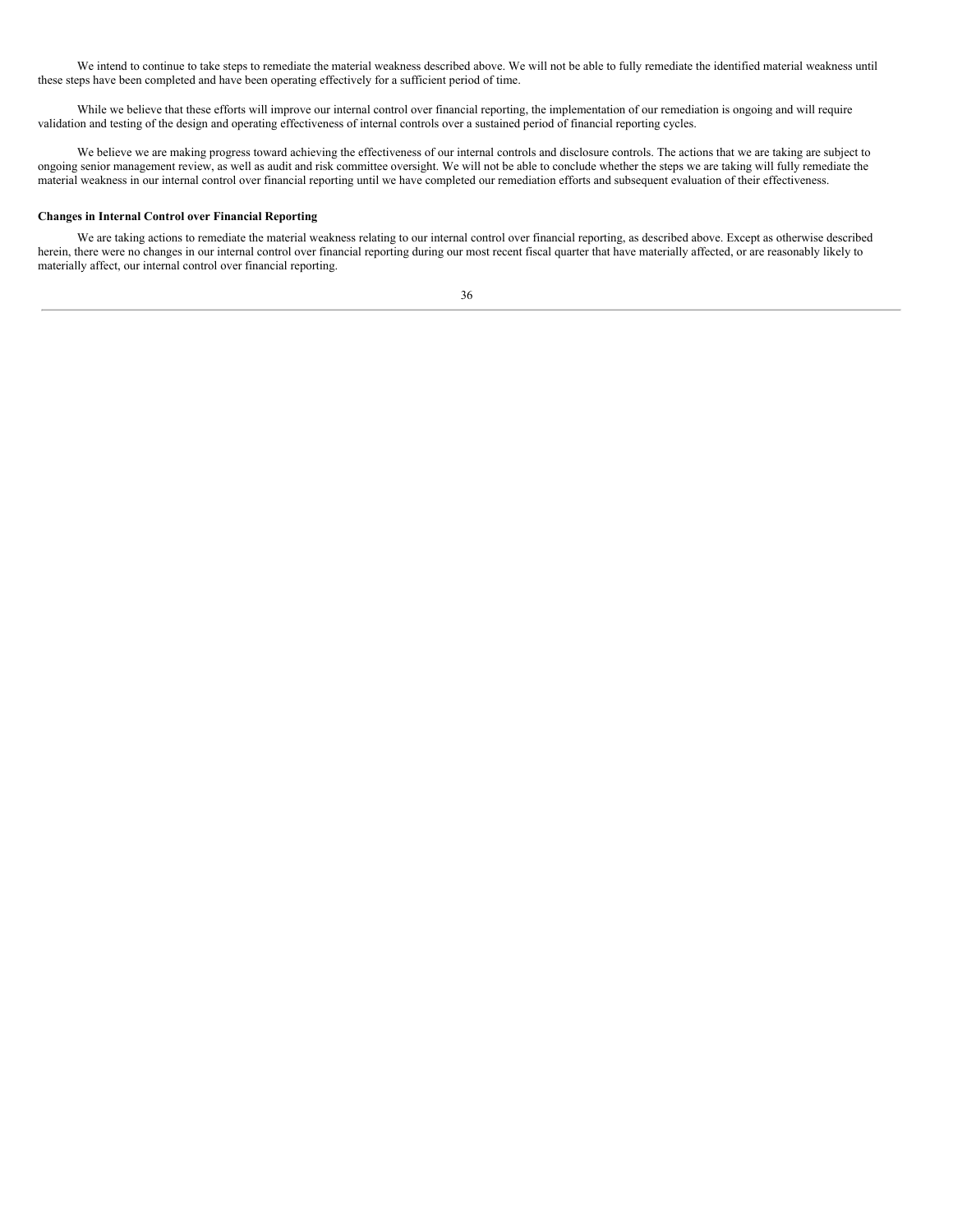# **PART II—OTHER INFORMATION**

#### **Item 1. Legal Proceedings.**

The material set forth in Note 10 (pertaining to information regarding legal contingencies) of Notes to Condensed Consolidated Financial Statements in Part I, Item 1 of this Quarterly Report on Form 10-Q is incorporated herein by reference.

# **Item 1A. Risk Factors.**

Our business is subject to a number of risks, some of which are discussed below. The risk factors discussed in this section should be considered together with all of the other information contained in this Quarterly Report on Form 10-Q, including the section titled "Management's Discussion and Analysis of Financial Condition and Results of Operations" and our condensed consolidated financial statements and related notes included elsewhere in this Quarterly Report on From 10-O. If any of the following risks actually occurs, our business, prospects, results of operations, cash flows and financial condition could suffer materially, the trading price of our Class A common stock could decline and you could lose all or part of your investment. This Quarterly Report on Form 10-Q also contains forward-looking statements and estimates that involve risks and uncertainties. Our actual results could differ materially from those anticipated in the forward-looking statements as a result of specific factors, including the risks and *uncertainties described in this section. The principal risk factors are:*

# Risk Factor Summary

- Our business and results of operations have been and are expected to continue to be materially adversely impacted by the ongoing COVID-19 pandemic.
- Shifts in consumer behavior may materially adversely impact our business.
- We have incurred operating losses in the past, may incur operating losses in the future and may not achieve or maintain profitability in the future.
- We have a limited operating history and our past financial results may not be indicative of our future performance. Further, our revenue growth rate is likely to slow as our business matures.
- Our financial results are affected by the operating and financial results of, and our relationships with, master franchisees and franchisees.
- We may not be able to successfully implement our growth strategy, which includes opening new studios by existing and new franchisees in existing and new markets.
- The number of new studios that actually open in the future may differ materially from the number of studio licenses sold to potential, existing and new franchisees.
- Our success depends substantially on our ability to maintain the value and reputation of our brands.
- Our expansion into new markets may present increased risks due to our unfamiliarity with those markets.
- Our expansion into international markets exposes us to a number of risks that may differ in each country where we have licensed franchisees.
- If we or master franchisees fail to identify, recruit and contract with a sufficient number of qualified franchisees, our ability to open new studios and increase our revenue could be materially adversely affected.
- Franchisees may incur rising costs related to the construction of new studios and maintenance of existing studios, which could adversely affect the attractiveness of our franchise model.
- If franchisees are unable to identify and secure suitable sites for new studios, our ability to open new studios and increase our revenue could be materially adversely affected.
- Opening new studios in close proximity to existing studios may negatively impact existing studios' revenue and profitability.
- New brands or services that we launch in the future may not be as successful as we anticipate.
- Franchisees could take actions that harm our business.
- Franchisees may not successfully execute our suggested best practices, which could harm our business.
- We are subject to a variety of additional risks associated with franchisees.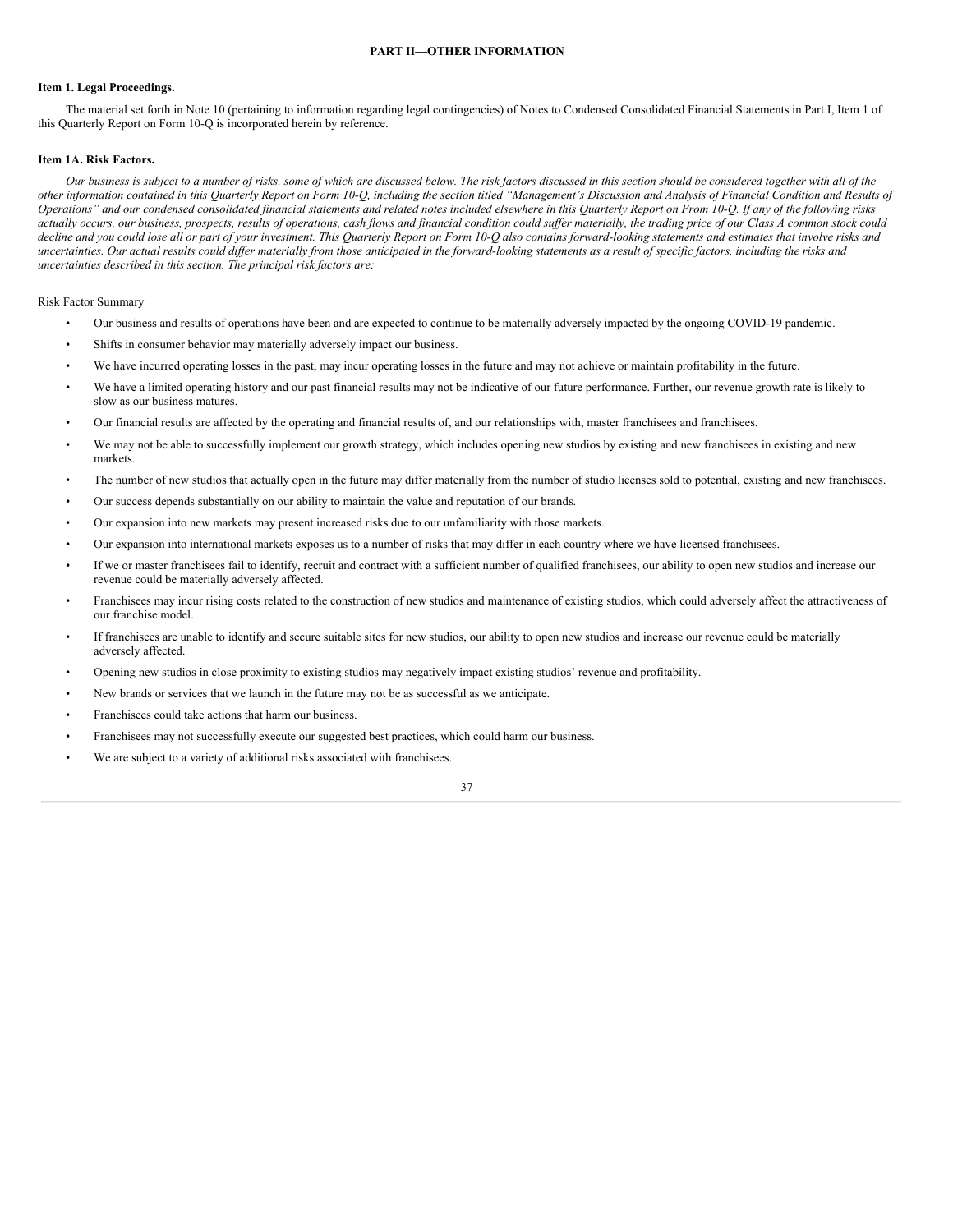- Macroeconomic conditions or an economic downturn or uncertainty in our key markets could adversely affect discretionary spending and reduce demand for our and franchisees' services and products
- Our future success depends on the continuing efforts of our key employees and franchisees' ability to attract and retain highly skilled personnel.
- Our investments in underperforming studios may be unsuccessful, which could adversely affect our business, results of operations, cash flows and financial condition.
- Disruptions in the availability of financing for current or prospective franchisees could adversely affect our business, results of operations, cash flows and financial condition.
- We have discontinued our lending program to franchisees and franchisees may be unable to obtain funds to finance new studios.
- We operate in a highly competitive market and we may be unable to compete successfully against existing and future competitors.
- Franchisees may be unable to attract and retain customers, which would materially and adversely affect our business, results of operations, cash flows and financial condition.
- If we are unable to anticipate and satisfy consumer preferences and shifting views of health, fitness and wellness, our business may be adversely affected.
- Our planned growth could place strains on our management, employees, information systems and internal controls, which may adversely impact our business.
- Our business is subject to various laws and regulations and changes in such laws and regulations, our or franchisees' failure to comply with existing or future laws and regulations.
- We currently are, and may in the future be, subject to legal proceedings, regulatory disputes and governmental inquiries.
- We, master franchisees and franchisees could be subject to claims related to health and safety risks to customers that arise while at our and franchisees' studios.
- We rely heavily on information systems provided by a single provider, and any material failure, interruption, weakness or termination with such supplier may prevent us from effectively operating our business and damage our reputation.
- If we, master franchisees, franchisees or ClubReady fail to properly maintain the confidentiality and integrity of our customer personal data, we can be subject to costly litigation and damaged reputation.
- Failure by us, master franchisees, franchisees or third-party service providers to comply with existing or future data privacy laws and regulations could have a material adverse effect on our business.
- Changes in legislation or requirements related to electronic funds transfer may adversely impact our business operations.
- We and franchisees are subject to a number of risks related to Automated Clearing House ("ACH"), credit card, debit card and gift card payments we accept.
- We depend on a limited number of suppliers for certain equipment, services and products, which exposes us to disruptions.
- Our intellectual property rights, including trademarks and trade names, may be infringed, misappropriated or challenged by others.
- We may not be able to secure music licenses or to comply with the terms and conditions of such licenses, which lead to third-party claims or lawsuits against us and/or franchisees.
- Our quarterly results of operations and other operating metrics may fluctuate from quarter to quarter, which makes these results and metrics difficult to predict.
- You should not rely on past increases in same store sales as an indication of our future results of operations because they may fluctuate significantly.
- Use of social media may adversely impact our reputation or subject us to fines or other penalties.
- We may require additional capital to support business growth and objectives, and this capital might not be available to us on attractive terms, if at all.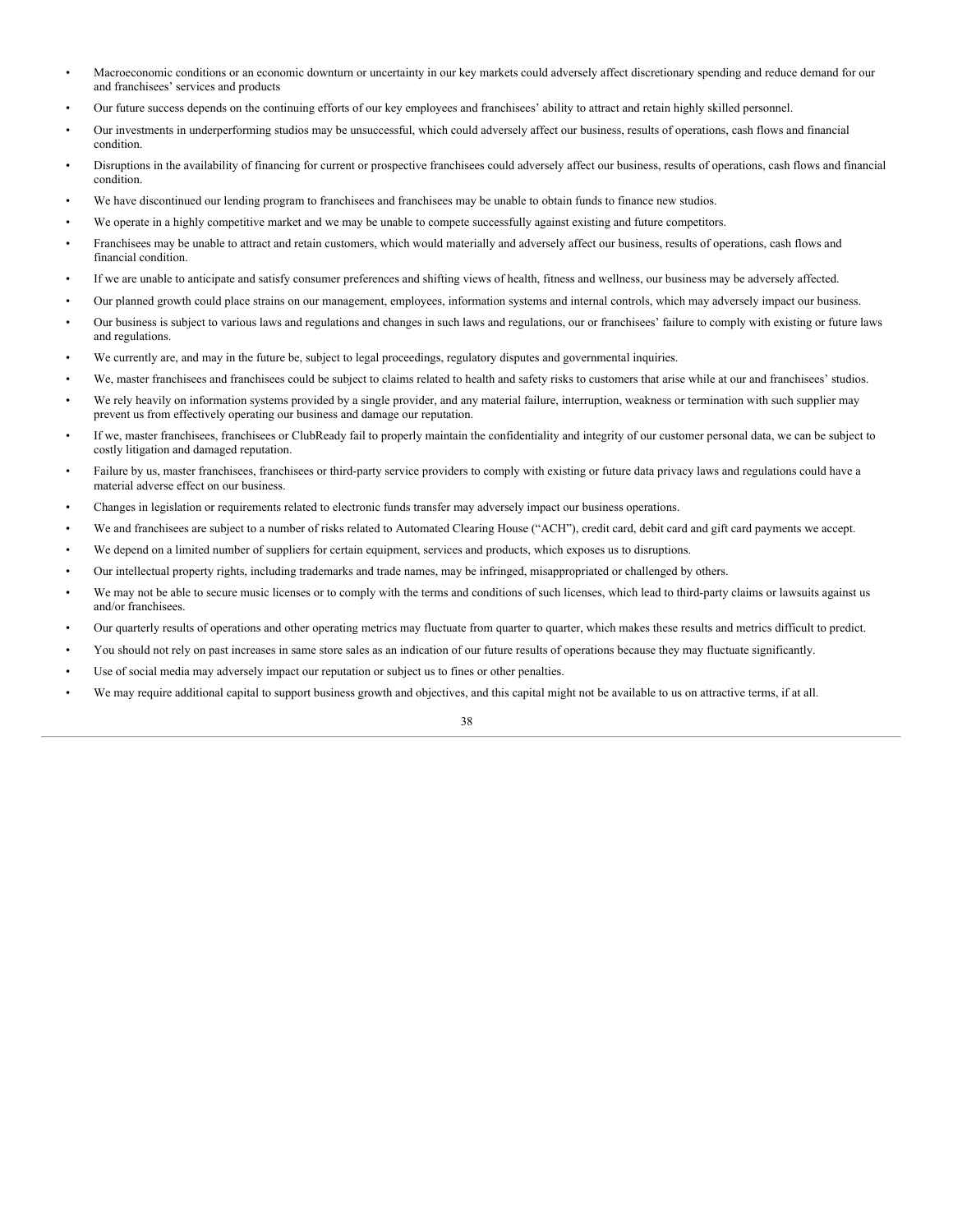- We may engage in merger and acquisition activities, which could require significant management attention, disrupt our business, dilute stockholder value and adversely affect our results of operations.
- If any of our retail products are unacceptable to us or franchisees' customers, our business could be harmed.
- We may face exposure to foreign currency exchange rate fluctuations.
- Failure to comply with anti-corruption and anti-money laundering laws or similar laws and regulations could subject us to penalties and other adverse consequences.
- Our management team has limited experience managing a public company.
- If our estimates or judgments relating to our critical accounting policies prove to be incorrect, our results of operations could be adversely affected.
- Goodwill and indefinite-lived intangible assets are a material component of our balance sheet and impairments of these assets could have a significant impact on our results.
- Our and franchisees' businesses are subject to the risk of earthquakes, fire, power outages, floods and other catastrophic events, and to interruption by manmade problems such as terrorism.
- Franchisees may be unable to obtain forgiveness of Paycheck Protection Plan loans under the CARES Act.
- Our substantial indebtedness could adversely affect our financial condition and limit our ability to pursue our growth strategy.
- If we are unable to satisfy the covenants in our credit agreement in the future for any reason, we may default.
- Restrictions imposed by our outstanding indebtedness and any future indebtedness may limit our ability to operate our business and to finance our future operations or capital needs or to engage in other business activities.
- We will require a significant amount of cash to service our indebtedness. The ability to generate cash or refinance our indebtedness as it becomes due depends on many factors, some of which are beyond our control.
- Changes in the method for determining, and the potential replacement of, the London Interbank Offer Rate may affect our cost of borrowing.
- We may not be able to maintain required licenses and permits or to comply with health and fitness regulations, which could lead to delays in opening studios, interruptions in services or the closure of studios, thereby harming our business.
- Unanticipated changes in effective tax rates or adverse outcomes resulting from examination of our income or other tax returns could adversely affect our business, results of operations, cash flows and financial condition.
- The terms of our convertible preferred stock have provisions that could result in a change of control of our Board in the case of an event of default by us, including our failure to pay amounts due upon redemption of the convertible preferred stock.
- Our convertible preferred stock impacts our ability to pay dividends on our Class A common stock and imposes certain negative covenants on us.
- Our convertible preferred stock ranks senior to our Class A common stock.
- We are a holding company, and our principal asset is our 61% ownership interest in the direct parent entity of the Company, Xponential Intermediate Holdings, LLC ("XPO Holdings"), and we are accordingly dependent upon distributions from XPO Holdings to pay dividends, if any, and taxes, make payments under the TRA and pay other expenses.
- In certain circumstances, XPO Holdings will be required to make distributions to us and the other holders of limited liability company units (the "LLC Units"), and the distributions that XPO Holdings will be required to make may be substantial.
- We are controlled by the pre-IPO members of XPO Holdings who continue to retain their ownership of LLC Units following the IPO (the "Continuing Pre-IPO LLC Members") whose interests in our business may be different than yours.
- We will be required to pay the TRA parties for certain tax benefits we may receive, and the amounts we may pay could be significant.
- Some provisions of Delaware law and our amended and restated certificate of incorporation and amended and restated bylaws may deter third parties from acquiring us and diminish the value of our Class A common stock.
- Our amended and restated certificate of incorporation includes exclusive forums provisions that could limit our stockholders' ability to obtain a favorable judicial forum for disputes with us or our directors, officers, employees or agents.

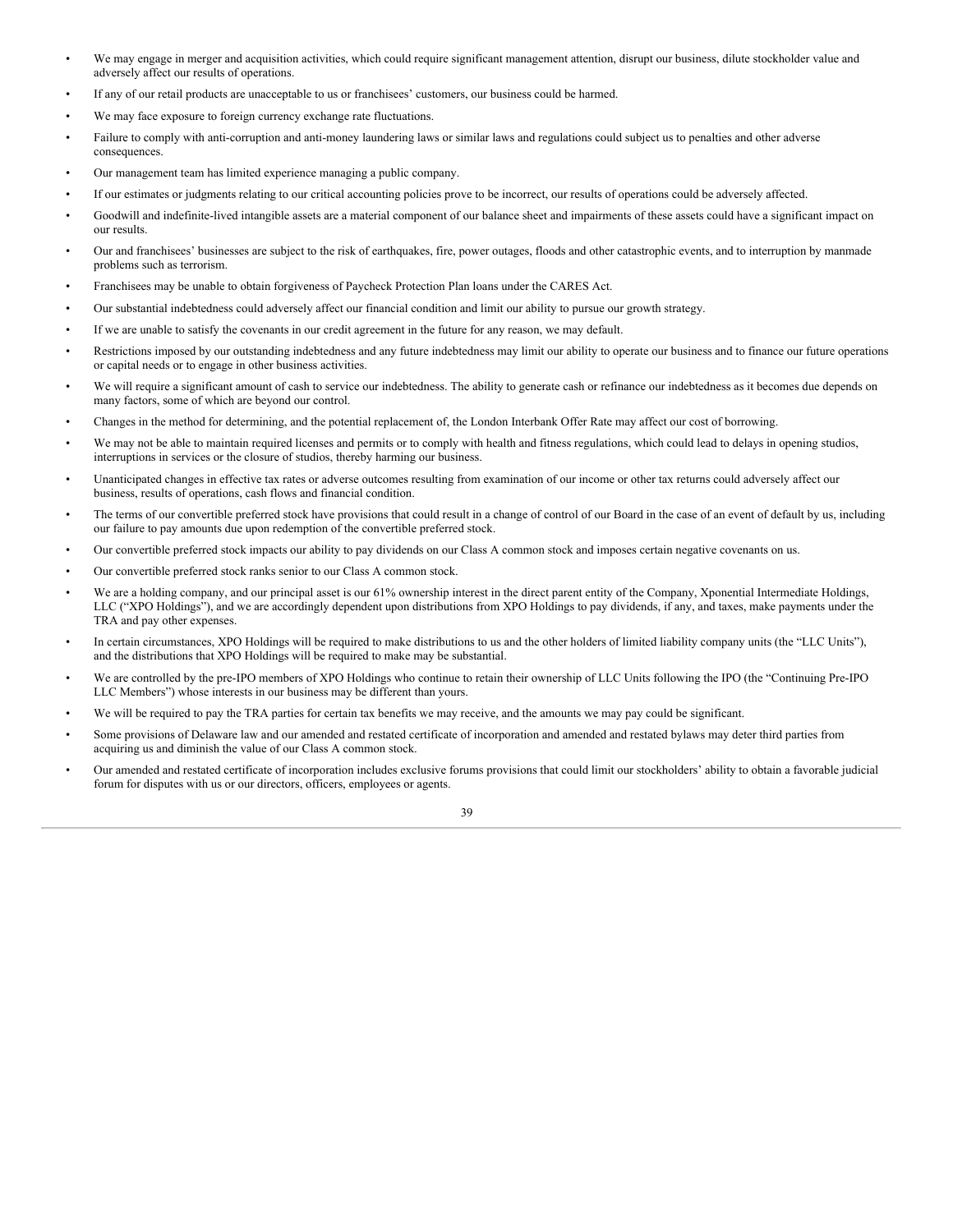- We are a "controlled company" within the meaning of the New York Stock Exchange (the "NYSE") listing standards and therefore not required to comply with certain corporate governance requirements.
- Directors, officers, stockholders and affiliates of the Preferred Investors and Snapdragon Capital Partners may pursue corporate opportunities independent of us that could present conflicts with our and our stockholders' interests.
- We are an "emerging growth company" and we cannot be certain if the reduced disclosure requirements applicable to emerging growth companies will make our Class A common stock less attractive to investors.
- The requirements of being a public company may strain our resources and distract our management, which could make it difficult to manage our business, particularly after we are no longer an "emerging growth company."
- We have identified material weaknesses in our internal control over financial reporting for the year ended December 31, 2020, and we may not be able to remediate these material weaknesses.
- Your percentage ownership in us may be diluted by future issuances of capital stock, which could reduce your influence over matters on which stockholders vote.
- A significant portion of our total outstanding shares are restricted from immediate resale but may be sold into the market in the near future. This could cause the market price of our Class A common stock to drop significantly, even if our business is doing well.
- The securities or industry analysts may not publish research or reports about our business, or they may change their recommendations regarding our Class A common stock, which will adversely affect our stock price and trading volume.

# **Risks Related to Our Business and Industry**

#### Our business and results of operations have been and are expected to continue to be materially adversely impacted by the ongoing COVID-19 pandemic.

The outbreak of COVID-19, which was declared a pandemic by the World Health Organization, has continued to impact global economic activity. A public health pandemic such as COVID-19 poses the risk that we or our employees, franchisees, suppliers and other partners may be prevented from conducting business activities for an indefinite period of time, due to shutdowns, travel restrictions, social distancing requirements, stay-at-home orders and advisories and other restrictions suggested or mandated by governmental authorities. The COVID-19 pandemic may also have the effect of heightening many of the other risks described elsewhere in this report, such as those relating to our growth strategy, international operations, franchisees' ability to attract and retain members, supply chain, health and safety risks to members, loss of key employees and changes in consumer preferences.

The extent of the impact of the COVID-19 pandemic remains highly uncertain and difficult to predict. However, the continued spread of the virus and the measures taken in response to it have disrupted our operations and have adversely impacted our business, financial condition and results of operations. For example, in response to the COVID-19 pandemic, franchisees temporarily closed almost all studios system-wide in mid-March 2020, although substantially all of our franchised studios have resumed operations as of June 30, 2021. We and franchisees took other actions, such as temporary rent deferrals and reduced marketing activities, as additional measures to preserve cash and liquidity during closure periods. As the COVID-19 pandemic continues to impact areas in which our studios operate, certain of our studios have had to re-close or significantly reduce capacity, and additional studios may have to re-close or further reduce capacity, pursuant to local guidelines. As a result of COVID-19, franchisees have also experienced to date, and may continue to experience, a decrease in net membership base. The COVID-19 pandemic and these responses have adversely affected and will continue to adversely affect our and franchisees' sales.

The COVID-19 pandemic has significantly impacted our ability to generate revenue. A substantial portion of our revenue is derived from royalty fees and other fees and commissions generated from activities associated with franchisees and equipment sales to franchisees. These revenue streams were affected by the decline in system-wide sales as almost all studios were temporarily closed intermittently beginning in mid-March and throughout 2020 and early 2021, and new studio openings were delayed. We are reliant on the performance of franchisees in successfully operating their studios and paying royalties to us on a timely basis. Disruptions in franchisees' operations for a significant amount of time due to studio closures or the COVID-19 pandemic-related social distancing, or other movement restricting policies put in place in an effort to slow the spread of COVID-19, have adversely impacted and will likely continue to adversely impact royalty payments from franchisees, or result in our providing payment relief or other forms of support to franchisees, and may materially adversely affect our business, results of operations, cash flows and financial condition.

The COVID-19 pandemic has also adversely affected franchisees' ability to open new studios. Social distancing and stay-at-home or shelter-in-place orders and mandates as well as construction restrictions related to the COVID-19 pandemic have caused a slowdown in planned openings and in construction related processes such as onsite inspections, permitting, construction completion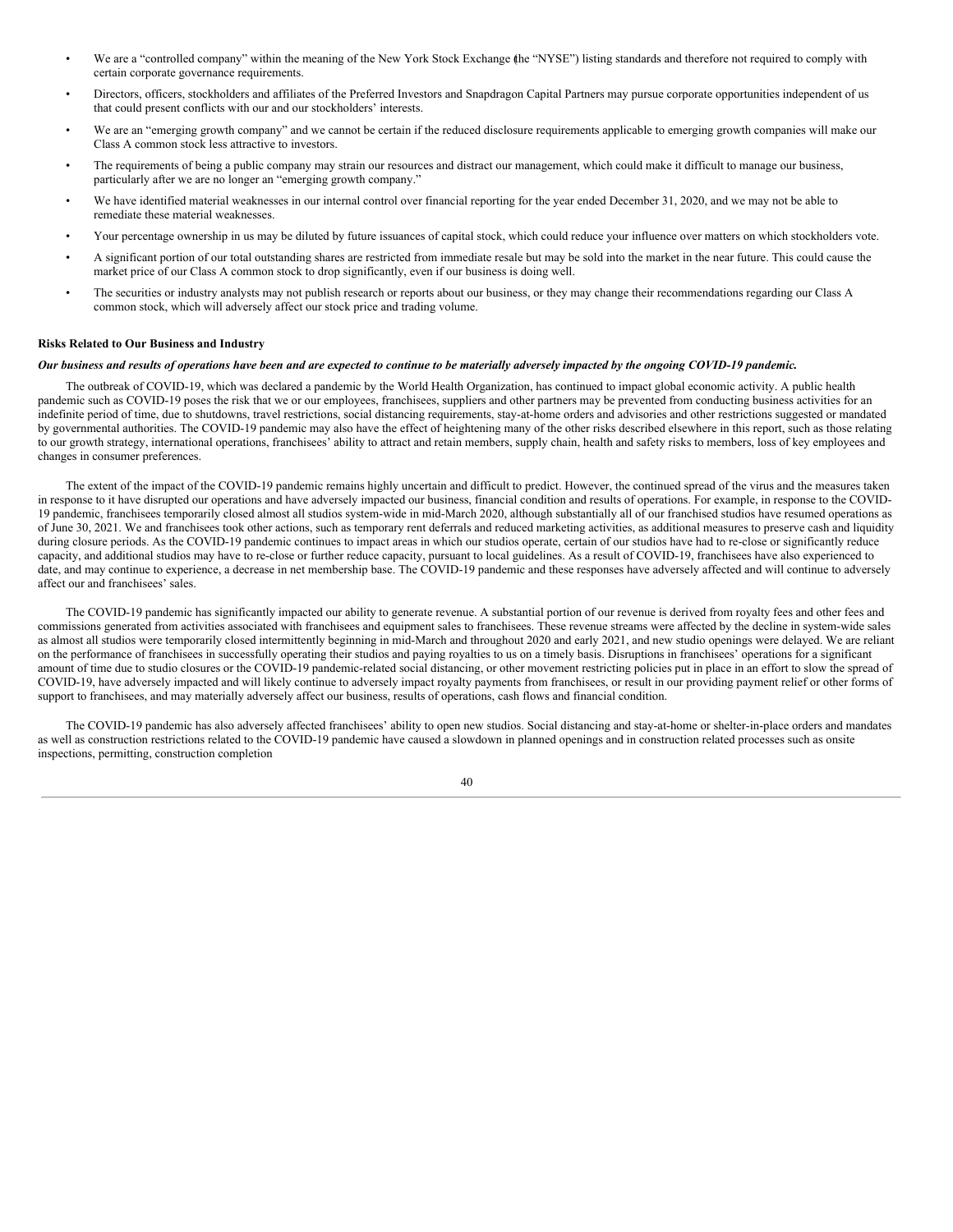and installation of equipment in some jurisdictions. We have also been largely unable to conduct in-person marketing and sales meetings and training sessions for franchisees at our headquarters. These changes may adversely affect our ability to grow our business.

If the business interruptions caused by the COVID-19 pandemic continue for a substantial period of time, we or franchisees may need to seek other sources of liquidity. The COVID-19 pandemic is adversely affecting the availability of liquidity generally in the credit markets, and there can be no guarantee that additional liquidity, whether through the credit markets or government programs, will be readily available or available on favorable terms, especially the longer the COVID-19 pandemic persists.

The ultimate impact of the COVID-19 pandemic and any significant resurgences on our business and results of operations is unknown and will depend on future developments, which are highly uncertain and cannot be predicted with confidence, including the duration of the COVID-19 pandemic, new variants of the coronavirus, such as the delta variant, new developments concerning the severity of or potential treatments or vaccines for COVID-19, and any additional preventative and protective actions that governments, or we, may direct, which may result in an extended period of continued business disruption and reduced operations. We expect our business, across all of our geographies, will continue to be impacted, but the significance of the impact of the COVID-19 pandemic on our business and the duration for which it may have an impact cannot be determined at this time.

Moreover, even after social distancing, stay-at-home and other governmental orders and advisories are lifted, consumer demand may remain weak and consumer behavior may shift, including as a result of consumers' hesitancy to return to in-person studios. The COVID-19 pandemic has resulted in, and may continue to result in, significant disruption of the global economy. A recession, depression or other adverse economic impact resulting from the COVID-19 pandemic could dampen consumer spending generally and demand for fitness classes or boutique fitness specifically. In addition, consumers may be reluctant to participate in in-person fitness classes even after governmental orders and advisories are lifted and may be particularly reluctant to participate in our brands' offerings given the small indoor spaces in which our studios operate. If a COVID-19 outbreak were to occur in any of the in-person studios, our brand's reputation may be harmed and consumer demand for indoor classes may decrease further. Decreased consumer demand for any of these reasons would have an adverse impact on our and franchisees' business, financial condition and results of operations, and we cannot predict when or if our brands will return to the pre-COVID-19 pandemic active membership and demand levels.

The COVID-19 pandemic may also have the effect of heightening many of the other risks described in this "Risk Factors" section, such as those relating to our growth strategy, international operations, our and franchisees' ability to attract and retain members, our supply chain, health and safety risks to our members, loss of key employees and changes in consumer preferences, as well as risks related to our significant indebtedness, including our ability to generate sufficient cash and comply with the terms of and restrictions under the agreements governing such indebtedness.

#### *Shifts in consumer behavior may materially adversely impact our business.*

As a result of the COVID-19 pandemic, consumers may be reluctant to participate in in-person fitness classes even after governmental orders and advisories are lifted, and may be particularly reluctant to participate in our brands' offerings given the small indoor spaces in which our studios operate. Moreover, consumers have been adopting inhome fitness solutions, a trend which accelerated during the COVID-19 pandemic. This trend may reduce the number of times consumers participate in in-person fitness classes in studios. Decreased consumer demand due to a general shift in consumer behavior would have an adverse impact on our and franchisees' business, financial condition and results of operations, and we cannot predict when or if our brands will return to the pre-COVID-19 pandemic active membership and demand levels.

# We have incurred operating losses in the past, may incur operating losses in the future and may not achieve or maintain profitability in the future.

We have incurred operating losses each year since our formation in 2017, including a net loss of \$13.6 million for 2020 and \$12.8 million for the six months ended June 30, 2021, and may continue to incur net losses for the foreseeable future. As a result, we had a total accumulated deficit of \$120.2 million and \$107.5 million as of June 30, 2021 and December 31, 2020, respectively. We expect our operating expenses to increase in the future as we increase our sales and marketing efforts, expand our operating infrastructure and expand into new geographies. Further, as a public company, we incur additional legal, accounting and other expenses that we did not incur as a private company. These efforts and additional expenses may be more costly than we expect, and we cannot guarantee that we will be able to increase our revenue to offset our increased operating expenses. Our revenue growth may slow or our revenue may decline for a number of other reasons, including reduced demand for new franchises, reduced demand for the services and products offered by franchisees, increased competition, reduction in openings of new studios, a decrease in the growth or reduction in the size

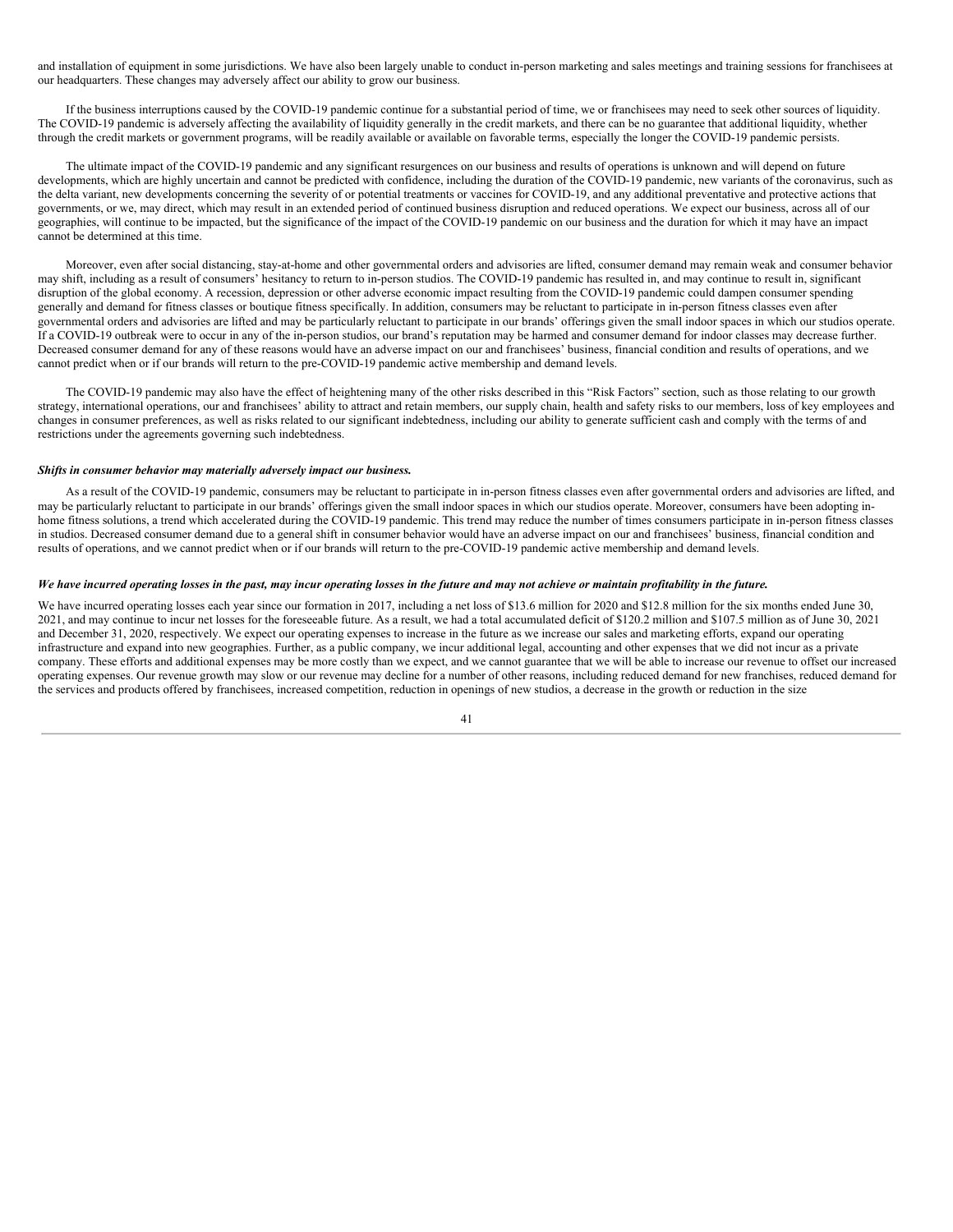of our overall market or if we cannot capitalize on growth opportunities. If our revenue does not grow at a greater rate than our operating expenses, we will not be able to achieve profitability.

# We have a limited operating history and our past financial results may not be indicative of our future performance. Further, our revenue growth rate is likely to slow as *our business matures.*

Anthony Geisler, our Chief Executive Officer and founder, acquired Club Pilates in March 2015. We were founded in August 2017 and acquired Club Pilates, our first brand, in September 2017. We have a limited history of generating revenue. As a result of our short operating history, we have limited financial data that can be used to evaluate our business. Therefore, our historical revenue growth should not be considered indicative of our future performance. In particular, we have experienced periods of high revenue growth, notably since we acquired Pure Barre in October 2018, that we do not expect to continue as our business matures. Estimates of future revenue growth are subject to many risks and uncertainties and our future revenue may differ materially from our projections. We have encountered, and will continue to encounter, risks and difficulties frequently experienced by growing companies in rapidly changing industries, including market acceptance of our and franchisees' services and products, the need to increase sales at existing studios, opening new studios, increasing competition and increasing expenses as we expand our business. We cannot be sure that we will be successful in addressing these and other challenges we may face in the future, and our business may be adversely affected if we do not manage these risks.

# Our financial results are affected by the operating and financial results of, and our relationships with, master franchisees and franchisees.

A substantial portion of our revenue comes from royalties generated by franchised studios and studios franchised through master franchisees, other fees and commissions generated from activities associated with franchisees and equipment sales and leases to franchisees. As a result, our financial results are largely dependent upon the operational and financial results of franchisees. As of December 31, 2020, we had 1,040 franchisees operating 1,722 open studios on an adjusted basis (which includes historical studio counts for Rumble, which we acquired in March 2021) and 1,085 franchisees operating 1,839 open studios as of June 30, 2021 on an adjusted basis. Negative economic conditions, including inflation, increased unemployment levels and the effect of decreased consumer confidence or changes in consumer behavior, or any continued disruptions in franchisees' operations for a significant amount of time due to the COVID-19 pandemic-related social distancing, or other movement restricting policies put in place in an effort to slow the spread of COVID-19, could materially harm franchisees' financial condition, which would cause our royalty and other revenues to decline and, as a result, materially and adversely affect our business, results of operations, cash flows and financial condition. For example, our revenue was negatively affected by the decline in system-wide sales as a majority of our and franchisees' studios were closed during mid-March and throughout 2020, and new studio openings were delayed. In addition, if franchisees fail to renew their franchise agreements with us, or otherwise cease operating, our royalty and other revenues may decrease, which in turn could materially and adversely affect our business, results of operations, cash flows and financial condition.

Franchisees are an integral part of our business. We would be unable to successfully implement our growth strategy without the participation of franchisees. The failure of franchisees to focus on the fundamentals of studio operations, such as quality, service and studio appearance, would adversely affect our business, results of operations, cash flows and financial condition.

# If we fail to successfully implement our growth strategy, which includes opening new studios by existing and new franchisees in existing and new markets, our ability to *increase our revenue and results of operations could be adversely af ected.*

Our growth strategy relies in large part upon new studio development by existing and new franchisees. Franchisees face many challenges in opening new studios, including:

- availability and cost of financing;
- selection and availability of suitable studio locations;
- competition for studio sites;
- negotiation of acceptable lease and financing terms;
- impact of and responses to the COVID-19 pandemic;
- construction and development cost management;
- selection and availability of suitable general contractors;
- punctual commencement and progress of construction and development;
- equipment delivery or installation delays;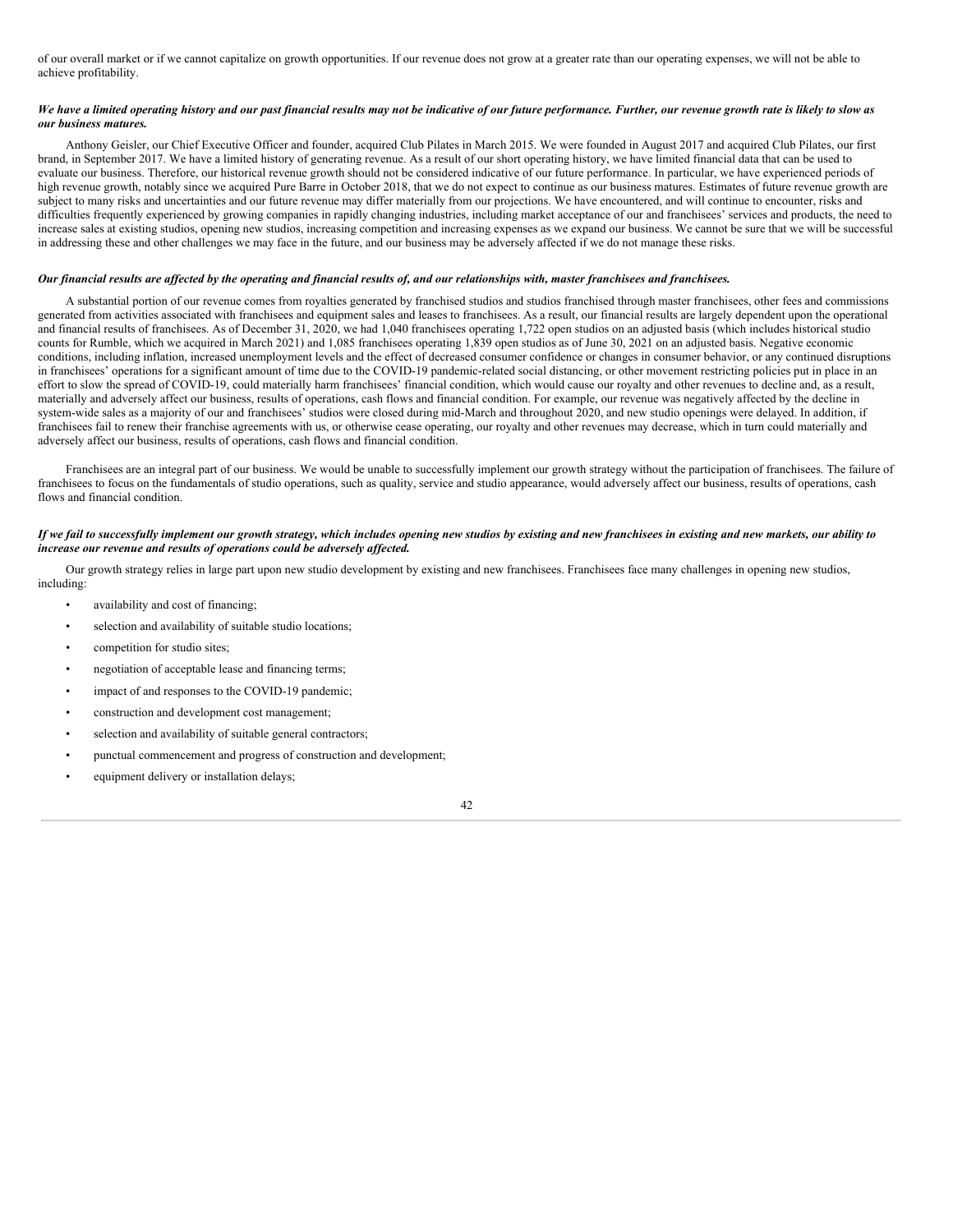- health, fitness and wellness trends in new geographic regions and acceptance of our and franchisees' services and products;
- employment, training and retention of qualified personnel; and
- competition for consumers and qualified instructors.

Our growth strategy also relies on our and master franchisees' ability to identify, recruit and enter into agreements with a sufficient number of qualified franchisees. In addition, our and franchisees' ability to successfully open and operate studios in new markets may be adversely affected by a lack of awareness or acceptance of our brands and a lack of existing marketing efforts and operational execution in these new markets. To the extent that we and franchisees are unable to implement effective marketing and promotional programs and foster recognition and affinity for our brands in new markets, franchisees' studios in these new markets may not perform as expected and our growth may be significantly delayed or impaired. In addition, franchisees of new studios may have difficulty securing adequate financing, particularly in new markets, where there may be a lack of adequate operating history and brand familiarity. New studios may not be successful or same store sales may not increase at historical rates, which could materially and adversely affect our business, results of operations, cash flows and financial condition.

In addition, new studios build their sales volume and customer base over time and, as a result, generally yield lower amounts of revenue for us than more mature studios. New studios may not achieve sustained results consistent with more mature studios on a timely basis, or at all, which could have an adverse effect on our financial condition, operating results and growth rate.

The majority of new franchisees' studio development is funded by franchisee investment and, therefore, our growth strategy is dependent on the ability of franchisees or prospective franchisees to access funds to finance such development. If franchisees (or prospective franchisees) are unable to obtain financing at commercially reasonable rates, or at all, they may be unwilling or unable to invest in the development of new studios, and our future growth could be adversely affected. In particular, our Chief Executive Officer and founder is the owner of Intensive Capital Inc. ("ICI"), which directly and indirectly has provided financing to a limited number of franchisees. ICI has discontinued lending to franchisees and franchisees may be unable to obtain financing on the same or similar terms or on the same timeline and our future growth could be adversely affected. From time to time, we may also offer short term financing to franchisees. If we offer financing and franchisees are unable to repay the amounts borrowed, our business, results of operations, cash flows and financial condition could be adversely affected.

To the extent franchisees are unable to open new studios on the timeline we anticipate, we will not realize the revenue growth that we expect. Franchisees' failure to add a significant number of new studios would adversely affect our ability to increase our revenue and operating income and could materially and adversely affect our business, results of operations, cash flows and financial condition.

#### The number of new studios that actually open in the future may differ materially from the number of studio licenses sold to potential, existing and new franchisees.

The number of new studios that actually open in the future may differ materially from the number of U.S. licenses sold and international licenses to be sold via master franchise agreements. As of June 30, 2021, we had 1,509 studios in North America contractually obligated to be opened under existing franchise agreements and 738 licenses to be sold internationally via master franchise agreements in respect of studios that had not yet opened, on an adjusted basis to reflect historical information of brands we have acquired. Historically, a portion of our licenses sold have not ultimately resulted in new studios. From inception to June 30, 2021, 235 licenses had been terminated in North America and two had been terminated internationally. We expect that this percentage may increase over time. Of the franchisees that opened their first studio in 2019, on average it took approximately 12.2 months from signing the franchise agreement to open a studio. Of the franchisees that opened their first studio in 2020, on average it took approximately 14.6 months from signing the franchise agreement to open. The length of time increased during 2020 due to COVID-related opening restrictions. However, the historic conversion rate of signed studio commitments to new studio locations may not be indicative of the conversion rate we will experience in the future, and the total number of new studios that actually open in the future may differ materially from the number of licenses sold that we have at any point in time. In addition, the timing of new studio openings is sometimes delayed for a variety of reasons, and delayed openings would adversely affect our business, results of operations, cash flows and financial condition.

### *Our success depends substantially on our ability to maintain the value and reputation of our brands.*

Our success is dependent in large part upon our ability to maintain and enhance the value of our brands and the connection of franchisees' customers to our brands. Maintaining, protecting and enhancing our brands depends largely on the success of our marketing efforts, ability to provide consistent, high-quality services and our ability to successfully secure, maintain and defend our rights to use trademarks important to our brands. We believe that the importance of our brands will increase as competition within our markets further intensifies and brand promotion activities may require substantial expenditures. Our brands could be harmed if we fail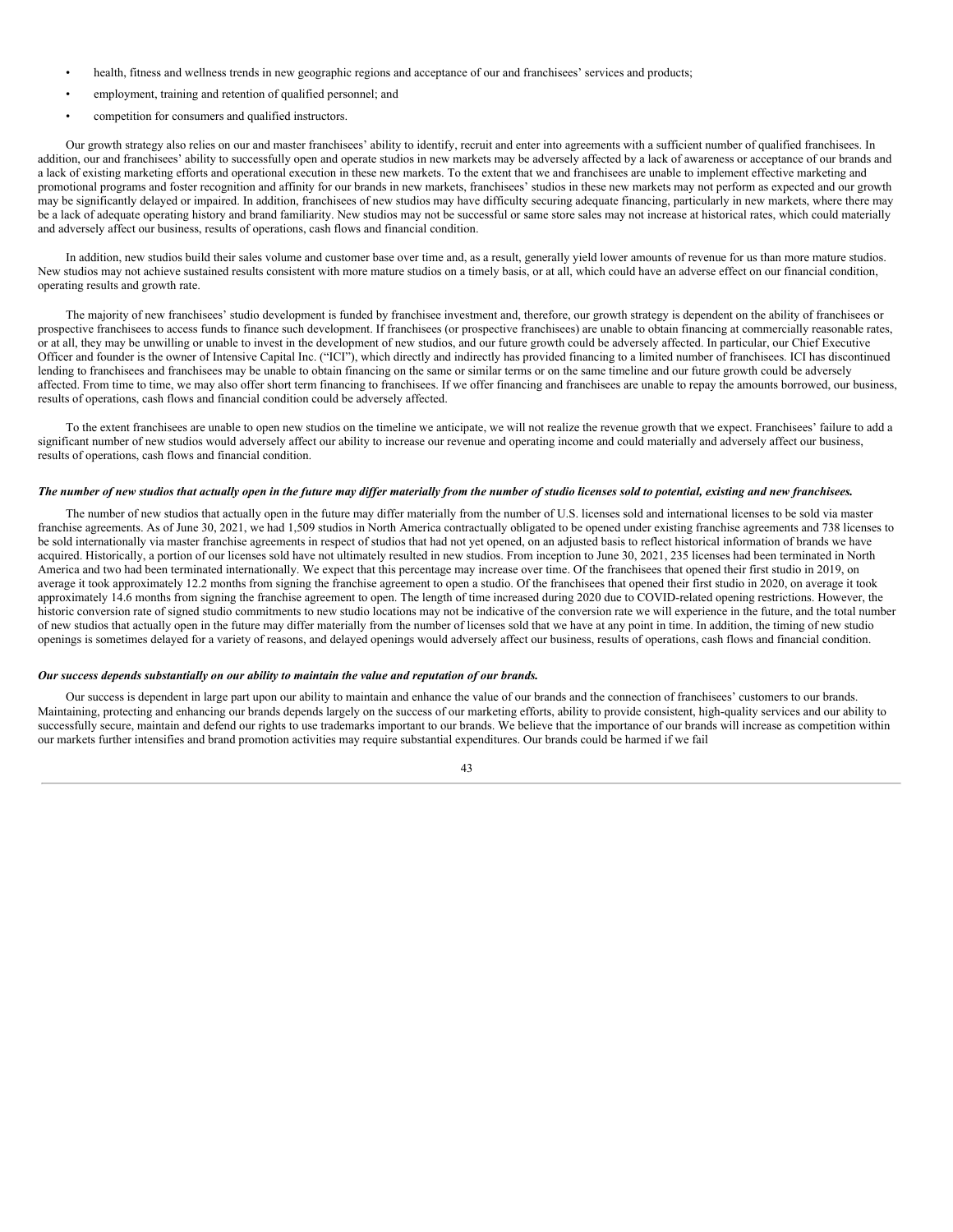to achieve these objectives or if our public image were to be tarnished by negative publicity. In particular, studios offer services that involve physical interaction, and any claims of inappropriate touching or behavior by franchisees' employees or independent contractors, even if unsubstantiated, could harm our and our brands' reputations. Unfavorable publicity about us, including our brands, services, products, customer service, personnel, technology and suppliers, could diminish confidence in, and the use of, our services and products. Such negative publicity also could have an adverse effect on the size, engagement and loyalty of franchisees' customers and result in decreased revenue, which could have an adverse effect on our business, results of operations, cash flows and financial condition.

### *Our expansion into new markets may present increased risks due to our unfamiliarity with those markets.*

Certain new franchised studios and studios franchised through master franchisees are planned for markets where there may be limited or no market recognition of our brands. Those new markets may have competitive conditions, consumer preferences and discretionary spending patterns that are different from those in our existing markets. As a result, studios in these new markets may be less successful than studios in existing markets. Franchisees may need to build brand awareness in those new markets through greater investments in advertising and promotional activity than franchisees originally planned. Franchisees may find it more difficult in new markets to hire, motivate and retain qualified employees who can project our vision, passion and culture. Studios opened in new markets may also have lower average sales than studios opened in existing markets. Sales at studios opened in new markets may take longer to ramp up and reach expected sales and profit levels, and may never do so, thereby adversely affecting our business, results of operations, cash flows and financial condition.

#### Our expansion into international markets exposes us to a number of risks that may differ in each country where we have licensed franchisees.

We currently have franchised studios in Canada, signed master franchise agreements governing the development of franchised studios in Australia, Japan, Saudi Arabia, Singapore, South Korea and Spain, entered into international expansion agreements in the Dominican Republic, Austria and Germany and plan to continue to grow internationally. However, our international operations are in early stages. Expansion into international markets will be affected by local economic and market conditions. Therefore, as we expand internationally, franchisees may not experience the operating margins we expect, and our results of operations and growth may be materially and adversely affected. Our financial condition and results of operations may also be adversely affected if the global markets in which our franchised studios compete are affected by changes in political, economic or other factors. These factors, over which neither we nor franchisees have control, may include:

- impact of the COVID-19 pandemic, including social distancing and other restrictions imposed due to the COVID-19 pandemic;
- recessionary or expansive trends in international markets;
- increases in the taxes we or franchisees pay and other changes in applicable tax laws;
- legal and regulatory changes, and the burdens and costs of our and franchisees' compliance with a variety of foreign laws;
- changes in inflation rates;
- changes in exchange rates and the imposition of restrictions on currency conversion or the transfer of funds;
- difficulty in protecting our brands, reputation and intellectual property;
- difficulty in collecting royalties;
- political and economic instability; and
- other external factors, including actual or perceived threats to public health.

#### If we or master franchisees fail to identify, recruit and contract with a sufficient number of qualified franchisees, our ability to open new studios and increase our revenue *could be materially adversely af ected.*

The opening of new studios depends, in part, upon the availability of prospective franchisees who meet our criteria. We or master franchisees may not be able to identify, recruit or contract with qualified franchisees in our target markets on a timely basis or at all. In addition, franchisees may not ultimately be able to access the financial or management resources that they need to open the studios contemplated by their agreements with us, or they may elect to cease studio development for other reasons. If we or master franchisees are unable to recruit qualified franchisees or if franchisees are unable or unwilling to open new studios as planned, our growth may be slower than anticipated, which could materially adversely affect our ability to increase our revenue and materially adversely affect our business, results of operations, cash flows and financial condition.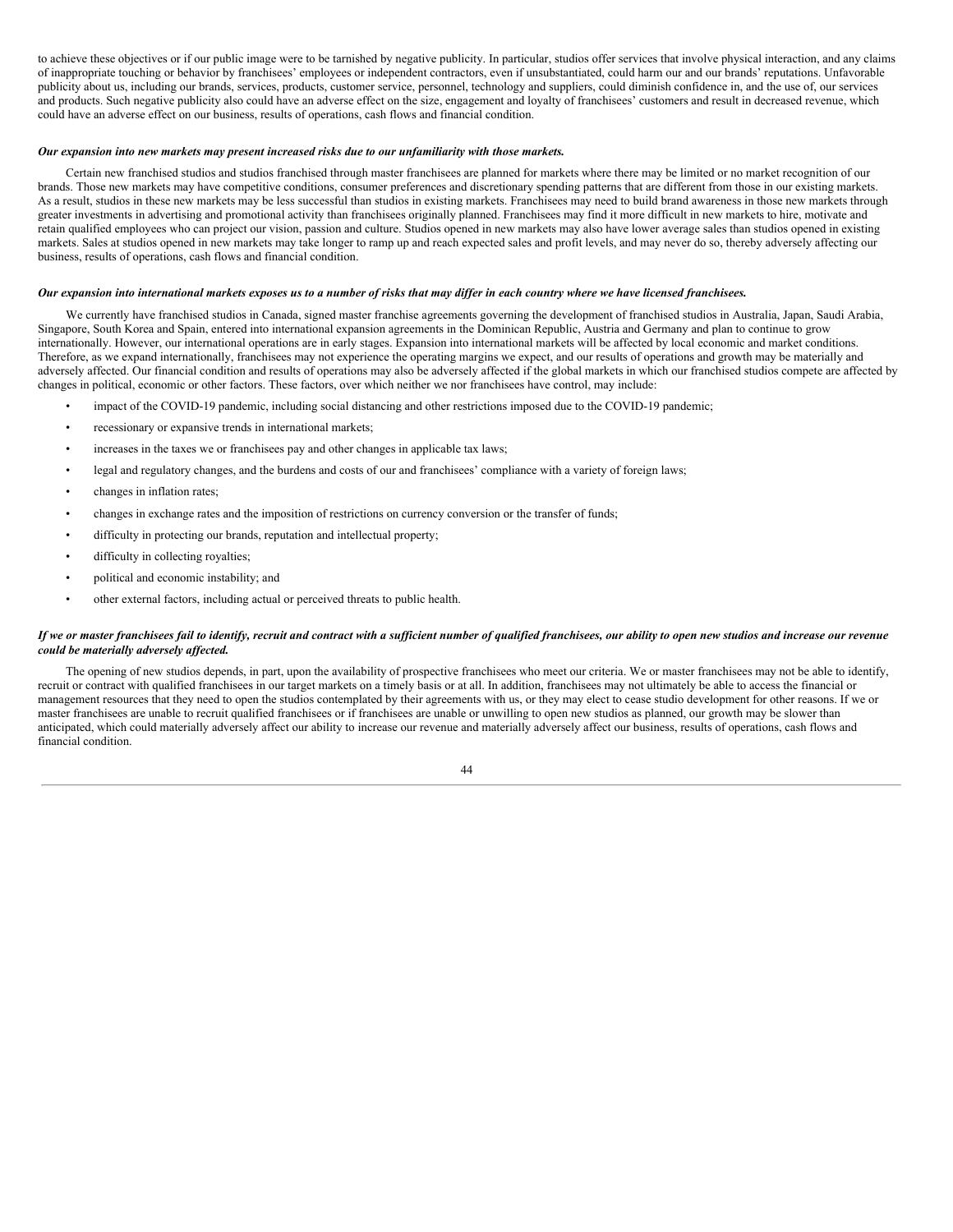# Franchisees may incur rising costs related to the construction of new studios and maintenance of existing studios, which could adversely affect the attractiveness of our *franchise model and, in turn, our business, results of operations, cash flows and financial condition.*

Franchisees' studios require significant upfront and ongoing investment, including periodic remodeling and equipment replacement. Further, studio operating costs have increased in connection with franchisees' responses to the COVID-19 pandemic, including implementing required and recommended measures designed to mitigate the spread of COVID-19. If franchisees' costs are greater than expected, franchisees may need to outperform their operational plans to achieve their targeted returns. In addition, increased costs may result in lower profits to franchisees, which may cause them to cease operations or make it harder for us to attract new franchisees, which in turn could materially and adversely affect our business, results of operations, cash flows and financial condition.

In addition, if a franchisee is unwilling or unable to acquire the necessary financing to invest in the maintenance and upkeep of its studios, including periodic remodeling and equipment replacement, the quality of its studios could deteriorate, which may have a negative impact on the image of our brands and franchisees' ability to attract and retain customers, which in turn may have a negative impact on our business, results of operations, cash flows and financial condition.

# If franchisees are unable to identify and secure suitable sites for new studios, our ability to open new studios and increase our revenue could be materially adversely *af ected.*

To successfully expand our business, franchisees must identify and secure sites for new studios that meet our established criteria. Franchisees face significant competition for such sites and, as a result, franchisees may lose or be forced to pay significantly higher prices for such sites. If franchisees are unable to identify and secure sites for new studios that meet our established criteria, our revenue growth rate and results of operations may be negatively impacted. Additionally, if our or franchisees' analysis of the suitability of a new studio site is incorrect, franchisees may not be able to recover their capital investment in developing and building the new studio.

As we increase our number of franchised studios, franchisees may also open studios in higher-cost markets, which could entail, among other expenses, greater lease payments and construction costs. The higher level of invested capital at these studios may require higher operating margins and higher net income per studio to produce the level of return we, franchisees and our potential franchisees expect. Failure to provide this level of return could adversely affect our business, results of operations, cash flows and financial condition.

#### Opening new studios in close proximity to existing studios may negatively impact existing studios' revenue and profitability.

Franchisees currently operate studios in 48 U.S. states and the District of Columbia, Canada, Australia, Japan, Saudi Arabia, South Korea and the Dominican Republic, and we plan to continue to seek franchisees to open new studios in the future, some of which will be in existing markets. We intend to continue opening new franchised studios in existing markets as part of our growth strategy, some of which may be located in close proximity to studios already in those markets. Opening new studios in close proximity to existing studios may attract some customers away from those existing studios, which may lead to diminished revenue and profitability for us and franchisees rather than increased market share. In addition, as a result of opening new studios in existing markets, and because older studios will represent an increasing proportion of our studio base over time, same store sales may be lower in future periods than they have been historically.

# New brands or services that we launch in the future may not be as successful as we anticipate, which could have a material adverse effect on our business, results of *operations, cash flows and financial condition.*

We acquired Stretch Lab in November 2017, Row House in December 2017, AKT in March 2018, Yoga Six in July 2018, Stride in December 2018 and Rumble in March 2021. We launched our digital platform offerings in 2019. We may launch additional brands, services or products in the future. We cannot assure you that any new brands, services or products we launch will be accepted by consumers, that we will be able to recover the costs incurred in developing new brands, services or products, or that new brands, services or products will be successful. If new brands, services or products are not as successful as we anticipate, it could have a material adverse effect on our business, results of operations, cash flows and financial condition.

# *Franchisees could take actions that harm our business.*

Franchisees are contractually obligated to operate their studios in accordance with the operational, safety and health standards set forth in our agreements with them. Franchisees are independent third parties and their actions are outside of our control. In addition, we cannot be certain that franchisees will have the business acumen or financial resources necessary to operate successful franchises,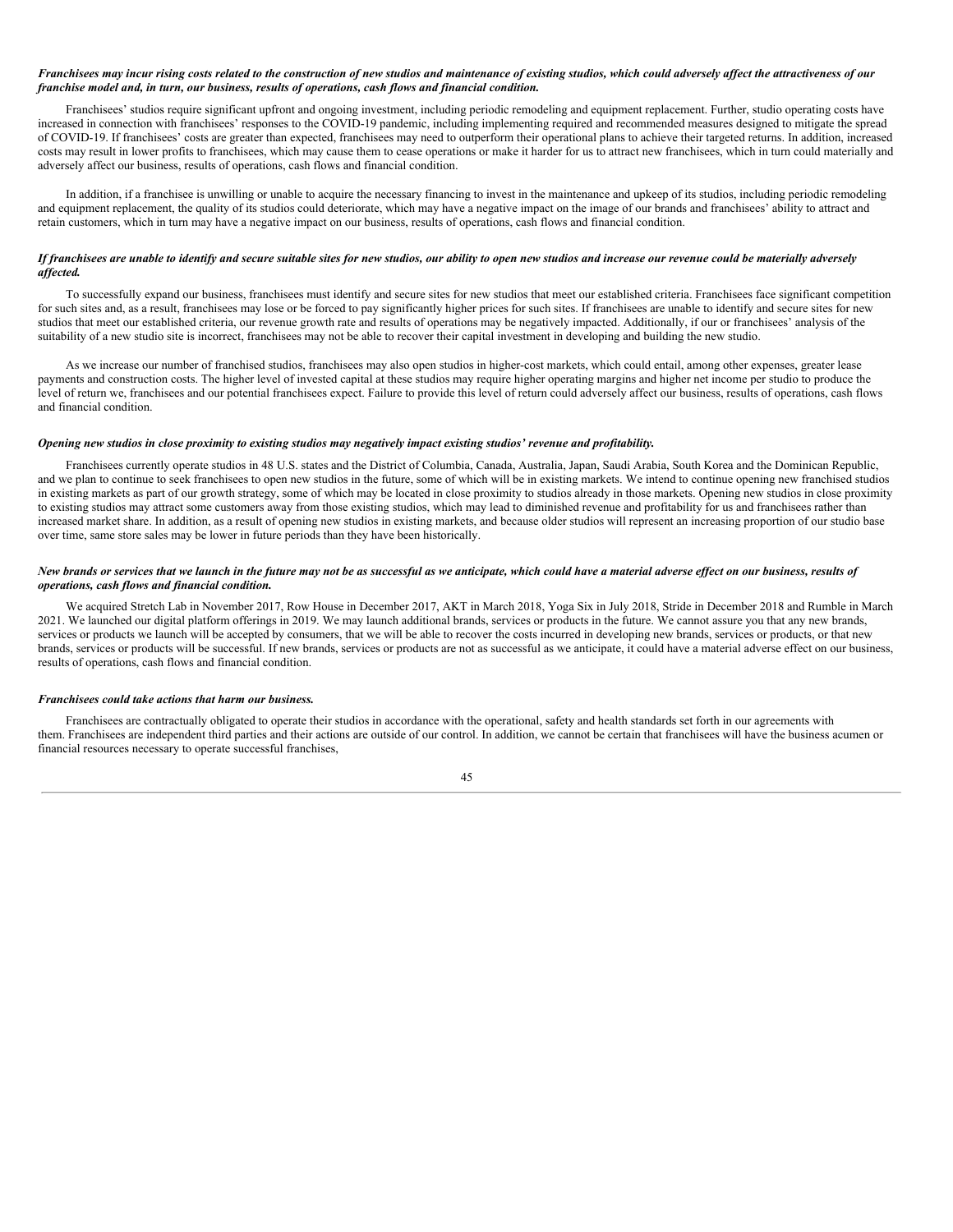and certain state franchise laws may limit our ability to terminate or modify our franchise agreements with them. Franchisees own, operate and oversee the daily operations of their studios, and their employees and independent contractors are not our employees or independent contractors. As a result, the ultimate success and quality of any studio rests with the franchisee. If franchisees do not operate their studios in a manner consistent with required standards and comply with local laws and regulations, franchise fees and royalties paid to us may be adversely affected and the image of our brands and our reputation could be harmed, which in turn could adversely affect our business, results of operations, cash flows and financial condition. Furthermore, we may have disputes with franchisees that could damage the image of our brands, our reputation and our relationships with franchisees.

# *Franchisees may not successfully execute our suggested best practices, which could harm our business.*

Franchisees may not successfully execute our suggested best practices, which include our recommended plan for operating and managing a studio. We believe our suggested best practices provide key principles designed to help franchisees manage and operate a studio efficiently. If a franchisee is unable to manage or operate their studio efficiently, the performance and quality of service of the studio could be adversely affected, which could reduce customer engagement and negatively affect our royalty revenues and brand image. Further, we expect franchisees to follow our suggested best practices, and if a franchisee does not adopt the principles outlined by us, franchisees may not generate the revenue we expect and our forecasts and projections may be inaccurate, which in turn could adversely affect our business, results of operations, cash flows and financial condition.

#### *We are subject to a variety of additional risks associated with franchisees.*

Our franchise model subjects us to a number of risks, any one of which may impact our royalty revenues collected from franchisees, harm the goodwill associated with our brands, and materially and adversely impact our business, results of operations, cash flows and financial condition.

*Franchisee bankruptcies.* A franchisee bankruptcy could have a substantial negative impact on our ability to collect payments due under our agreements with such franchisee. In the event of a franchisee bankruptcy, the bankruptcy trustee may reject its franchise agreement or agreements, area development agreement or any other agreements pursuant to Section 365 of the U.S. Bankruptcy Code, in which case there would be no further royalty payments or any other payments from such franchisee, and we may not ultimately recover those payments in a bankruptcy proceeding of such franchisee in connection with a damage claim resulting from such rejection.

*Franchisee changes in control.* Franchisees are independent business owners. Although we have the right to approve franchisees, including any transferee franchisees, it can be difficult to predict in advance whether a particular franchisee will be successful. If an individual franchisee is unable to successfully establish, manage and operate its studio, the performance and quality of service of the studio could be adversely affected, which could reduce sales and negatively affect our royalty revenues, the image of our brands and our reputation. In the event of the death or disability of a franchisee (if a natural person) or a principal of a franchisee entity, the executors and representatives of the franchisee are required to transfer the relevant franchise agreements with us to the franchisee's heirs, trust, personal representative or conservator, as applicable. In any transfer situation, the transferee may not be able to perform the former franchisee's obligations under such franchise agreements and successfully operate the studio. In such a case, the performance and quality of service of the studio could be adversely affected, which could also reduce sales and negatively affect our royalty revenues, the image of our brands and our reputation.

*Franchisee insurance.* Franchise agreements require each franchisee to maintain certain insurance types at specified levels. Losses arising from certain extraordinary hazards, however, may not be covered, and insurance may not be available (or may be available only at prohibitively expensive rates) with respect to many other risks. Moreover, any loss incurred could exceed policy limits and policy payments made to franchisees may not be made on a timely basis. Any such loss or delay in payment could have a material adverse effect on a franchisee's ability to satisfy its obligations under its franchise agreement with us or other contractual obligations, which could negatively affect our operating and financial results.

*Franchisees that are operating entities.* Franchisees may be natural persons or legal entities. Franchisees that are operating companies (as opposed to limited purpose entities) are subject to business, credit, financial and other risks, which may be unrelated to the operation of their studios. These unrelated risks could materially and adversely affect a franchisee that is an operating company and its ability to service its customers and maintain studio operations while making royalty payments, which in turn may materially and adversely affect our business, results of operations, cash flows and financial condition.

*Franchise agreement termination and nonrenewal.* Each of our franchise agreements is subject to termination by us as the franchisor in the event of a default. The default provisions under our franchise agreements are drafted broadly and include, among other things, any failure to meet performance standards.

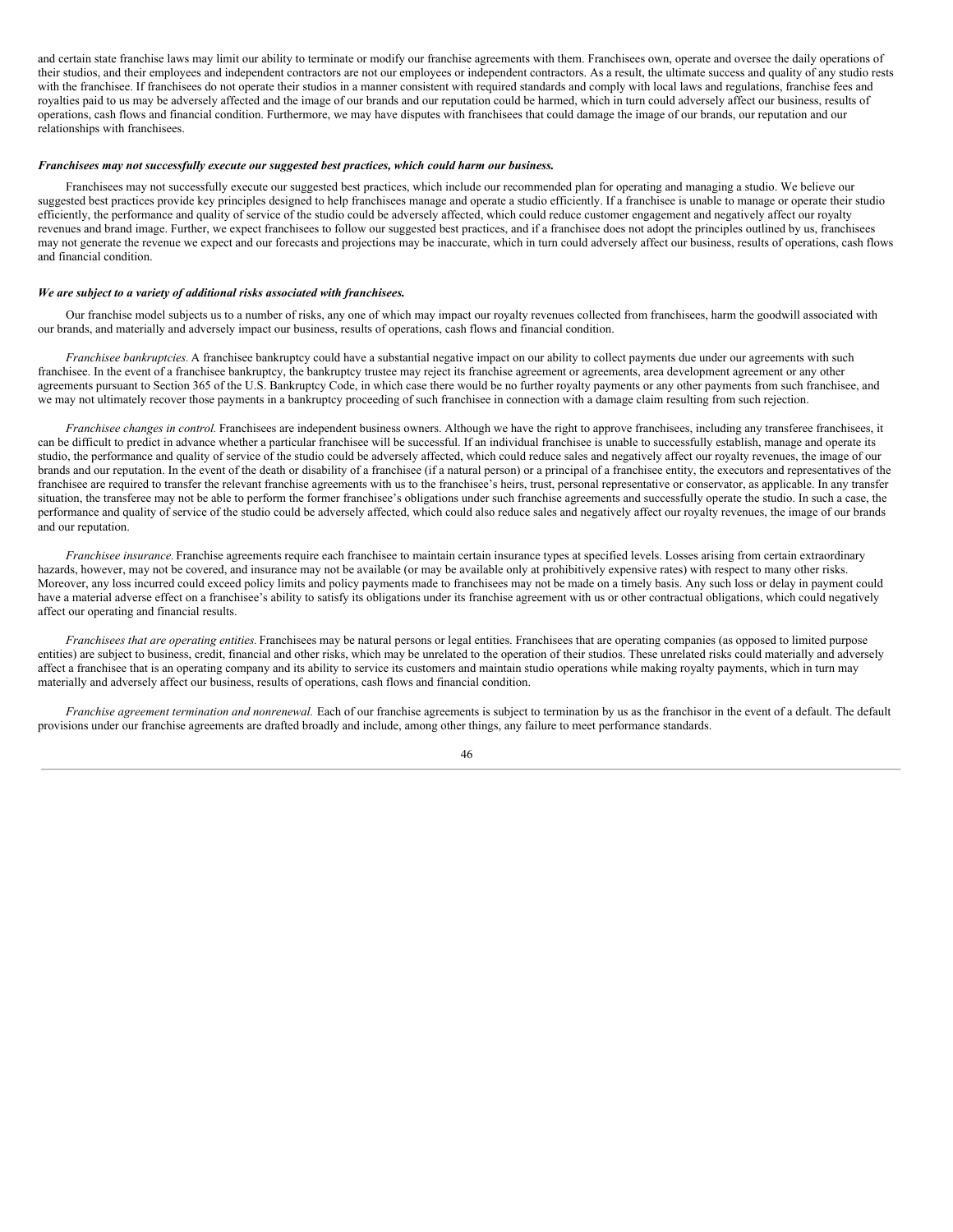In addition, each of our franchise agreements has an expiration date. Upon the expiration of a franchise agreement, we or the franchisee may, or may not, elect to renew the franchise agreement. The franchise agreement renewal is contingent on, among other requirements, the franchisee's execution of the then-current form of franchise agreement (which may include increased royalty rates, advertising fees and other fees and costs), the satisfaction of certain conditions (including studio renovation and modernization and other requirements) and the payment of a renewal fee. If a franchisee is unable or unwilling to satisfy any of these requirements, the expiring franchise agreement will terminate upon the expiration of its term.

Franchisee litigation and effects of regulatory efforts. We and franchisees are subject to a variety of litigation risks, including, but not limited to, customer claims, personal injury claims, harassment claims, vicarious liability claims, litigation with or involving our relationship with franchisees, litigation alleging that the franchisees are our employees or that we are the co-employer of franchisees' employees, landlord/tenant disputes, intellectual property claims, gift card claims, employee allegations of improper termination and discrimination, claims related to violations of the Americans with Disabilities Act of 1990, the Fair Labor Standards Act, the Occupational Safety and Health Act and other employment-related laws. Each of these claims may increase costs, reduce the execution of new franchise agreements and affect the scope and terms of insurance or indemnifications we and franchisees may have. Litigation against a franchisee or its affiliates by third parties or regulatory agencies, whether in the ordinary course of business or otherwise, may also include claims against us by virtue of our relationship with the defendant-franchisee, whether under vicarious liability, joint employer or other theories. In addition to such claims decreasing the ability of a defendant-franchisee to make royalty payments and diverting our management and financial resources, adverse publicity resulting from such allegations may materially and adversely affect us, the image of our brands and our reputation, regardless of whether the allegations are valid or we are liable. Our international operations may be subject to additional risks related to litigation, including difficulties in enforcement of contractual obligations governed by foreign law due to differing interpretations of rights and obligations, compliance with multiple and potentially conflicting laws, new and potentially untested laws and judicial systems, and reduced or diminished protection of intellectual property. A substantial judgment against us or one of our subsidiaries could materially and adversely affect our business, results of operations, cash flows and financial condition.

In addition, we, master franchisees, and franchisees are subject to various regulatory efforts, such as efforts to enforce employment laws, which include efforts to categorize franchisors as the co-employers of their franchisees' employees, legislation to categorize independent contractors as employees, legislation to categorize individual franchised businesses as large employers for the purposes of various employment benefits, and other legislation or regulations that may have a disproportionate impact on franchisors and/or franchised businesses. These efforts may impose greater costs and regulatory burdens on us and franchisees, and negatively affect our ability to attract and retain franchisees.

We could also become subject to class action or other lawsuits related to the above-described or different matters in the future. In the ordinary course of business, we are also the subject of regulatory actions regarding the enforceability of the non-compete clauses included in our franchise agreements. In particular, certain states have public policies that may call into question the enforceability of non-compete clauses. Regardless, however, of whether any claim brought against us in the future is valid or we are liable, such a claim would be expensive to defend and may divert time, money and other valuable resources away from our operations and, thereby, hurt our business.

Insurance may not be available at all or in sufficient amounts to cover any liabilities with respect to these or other matters. A judgment or other liability in excess of our insurance coverage for any claims, or any adverse publicity resulting from such claims, could adversely affect our business, results of operations, cash flows and financial condition.

*Franchise agreements and franchisee relationships.* Franchisees develop and operate their studios under terms set forth in our area development and franchise agreements, respectively. These agreements give rise to long-term relationships that involve a complex set of obligations and cooperation. We have a standard set of agreements that we typically use with franchisees. However, we reserve the right to negotiate terms of our franchise agreements with individual franchisees or groups of franchisees (*e.g.*, a franchisee association). We and franchisees may not always maintain a positive relationship or interpret our agreements in the same way. Our failure to have positive relationships with franchisees could individually or in the aggregate cause us to change or modify our business practices, which may make our franchise model less attractive to franchisees or their customers.

While our franchisee revenues are not concentrated among one or a small number of parties, the success of our business does depend in large part on our ability to maintain contractual relationships with franchisees in profitable studios. A typical franchise agreement has a ten-year term. No franchisee accounted for more than 5% of our total studios. If we fail to maintain or renew our contractual relationships with these significant franchisees on acceptable terms, or if one or more of these significant franchisees were to become unable or otherwise unwilling to pay amounts due to us, our business, results of operations, cash flows and financial condition could be materially adversely affected.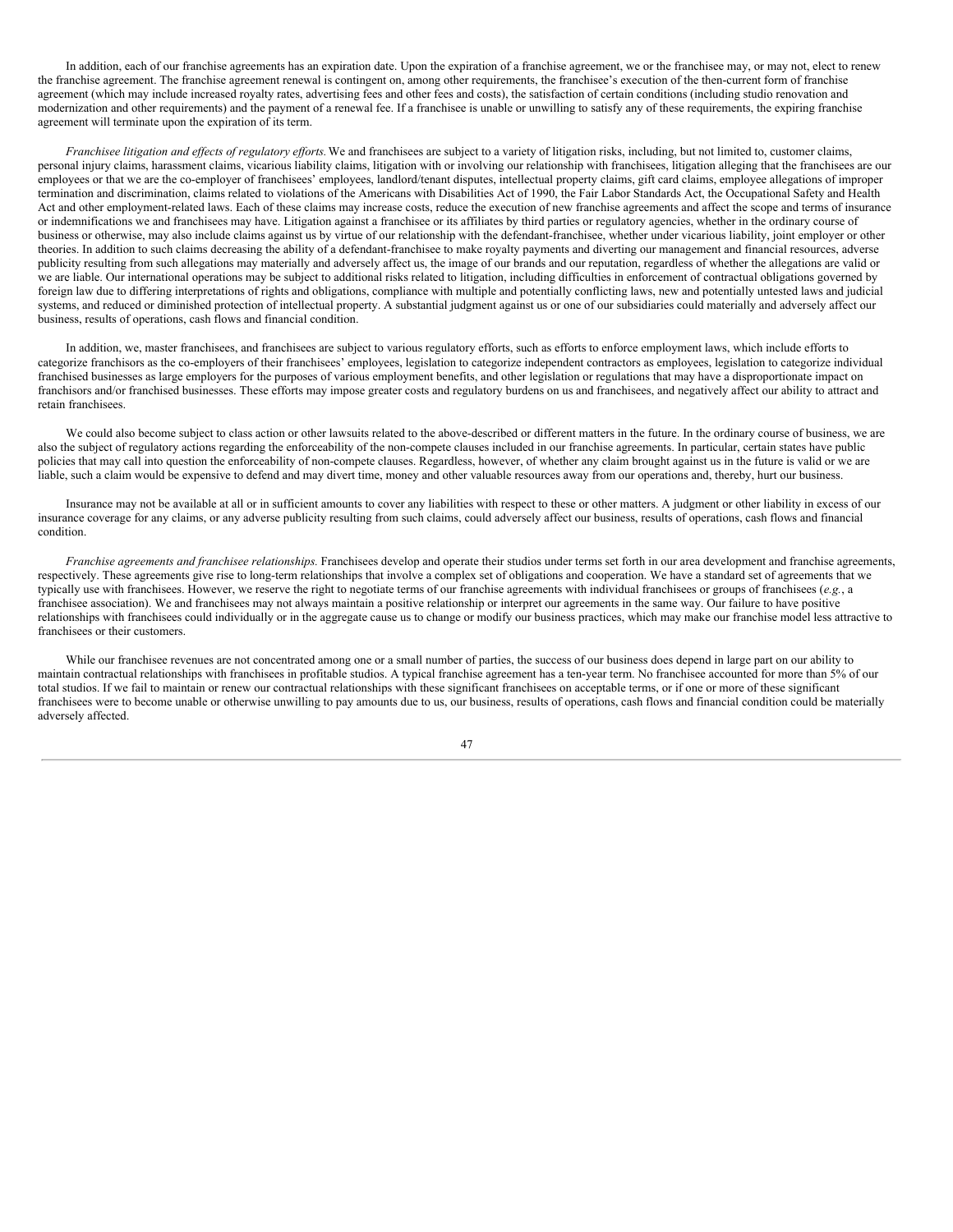# Macroeconomic conditions or an economic downturn or uncertainty in our key markets could adversely affect discretionary spending and reduce demand for our and franchisees' services and products, which could adversely affect our and franchisees' ability to increase sales at existing studios or to open new studios.

Recessionary economic cycles, low consumer confidence, inflation, higher interest rates, higher levels of unemployment, higher consumer debt levels, higher tax rates and other changes in tax laws or other economic factors that may negatively affect our ability to attract franchisees and a decrease in discretionary consumer spending could reduce demand for health, fitness and wellness services and products, which could adversely affect our revenue and operating margins and make opening new studios more difficult. In recent years, the United States and other significant economic markets have experienced cyclical downturns and worldwide economic conditions remain uncertain. As global economic conditions continue to be volatile or economic uncertainty remains, trends in consumer discretionary spending also remain unpredictable and subject to reductions. Unfavorable economic conditions may decrease demand for our franchises. In addition, unfavorable economic conditions may lead consumers to have lower disposable income and reduce the frequency with which they purchase our and franchisees' services and products. In addition, disasters or outbreaks, such as the COVID-19 pandemic, as well as any resulting recession, depression or other long-term economic impact, could negatively impact consumer spending in the impacted regions or depending upon the severity, globally, which could adversely impact our or franchisees' operating results. This could result in fewer transactions or limitations on the prices we and franchisees can charge for services and products, either of which could reduce our sales and operating margins. All of these factors could have a material adverse impact on our results of operations and growth strategy.

#### Our future success depends on the continuing efforts of our key employees and franchisees' ability to attract and retain highly skilled personnel.

Our future success depends, in part, on the services of our senior management team and other key employees at our corporate headquarters, as well as on our and franchisees' ability to recruit, retain and motivate key employees. Competition for such employees can be intense, and the inability to identify, attract, develop, integrate and retain the additional qualified employees required to expand our and franchisees' activities, or the loss of current key employees, could adversely affect our and franchisees' operating efficiency and financial condition. In particular, we are highly dependent on the services of Anthony Geisler, our Chief Executive Officer and founder, who is critical to the development of our business, vision and strategic direction. We also heavily rely on the continued service and performance of our senior management team, including each of our brand presidents, who provide leadership, contribute to the core areas of our business and help us to efficiently execute our business. If our senior management team, including any new hires that we make in the future, fails to work together effectively and to execute our plans and strategies on a timely basis, our business and future growth prospects could be harmed.

Additionally, the loss of any key personnel could make it more difficult to manage our operations, reduce our employee retention and revenue and impair our ability to compete. Although we have entered into employment offer letters with certain of our key personnel, including Mr. Geisler, these letters have no specific duration and constitute at-will employment. We do not maintain key person life insurance policies on any of our employees.

Competition for highly skilled personnel is often intense. We and franchisees may not be successful in attracting, integrating or retaining qualified personnel to fulfill our or their needs. We have from time to time experienced, and we expect to continue to experience in the future, difficulty in hiring and retaining highly skilled employees with appropriate qualifications.

# Our investments in underperforming studios may be unsuccessful, which could adversely affect our business, results of operations, cash flows and financial condition.

From time to time, we take ownership of underperforming studios with a view to improving the operating results of the studio and ultimately re-licensing it to a different franchisee. As a result of the COVID-19 pandemic, we took ownership of a larger number of studios in 2020 than we have taken in previous years. As of December 31, 2020, we had ownership of 40 studios, compared to 14 and four studios as of December 31, 2018 and 2019, respectively. As of June 30, 2021, we had ownership of 52 studios. There is no guarantee that we will be successful in improving the operating results of such a studio or refranchising it. If the costs of operating the studio are greater than expected, the studio is otherwise unattractive due to its location or otherwise or we are required to operate the studio for an extended period of time, our business, results of operations, cash flows and financial condition may be adversely affected. We are actively seeking to refranchise our company-owned studios, as operating company-owned studios is not a component of our business model. However, we may not be able to do so and we expect that if we have not been able to do so by December 31, 2021, we may choose to close most or all such studios to the extent they are not profitable at that time and would incur charges in connection therewith for asset impairment and lease termination, employee severance and related matters, which could adversely affect our business, results of operations, cash flows and financial condition. In addition, our operation of studios may also have the effect of heightening many of the other risks for us described in this "Risk Factors" section that are related to the franchisee's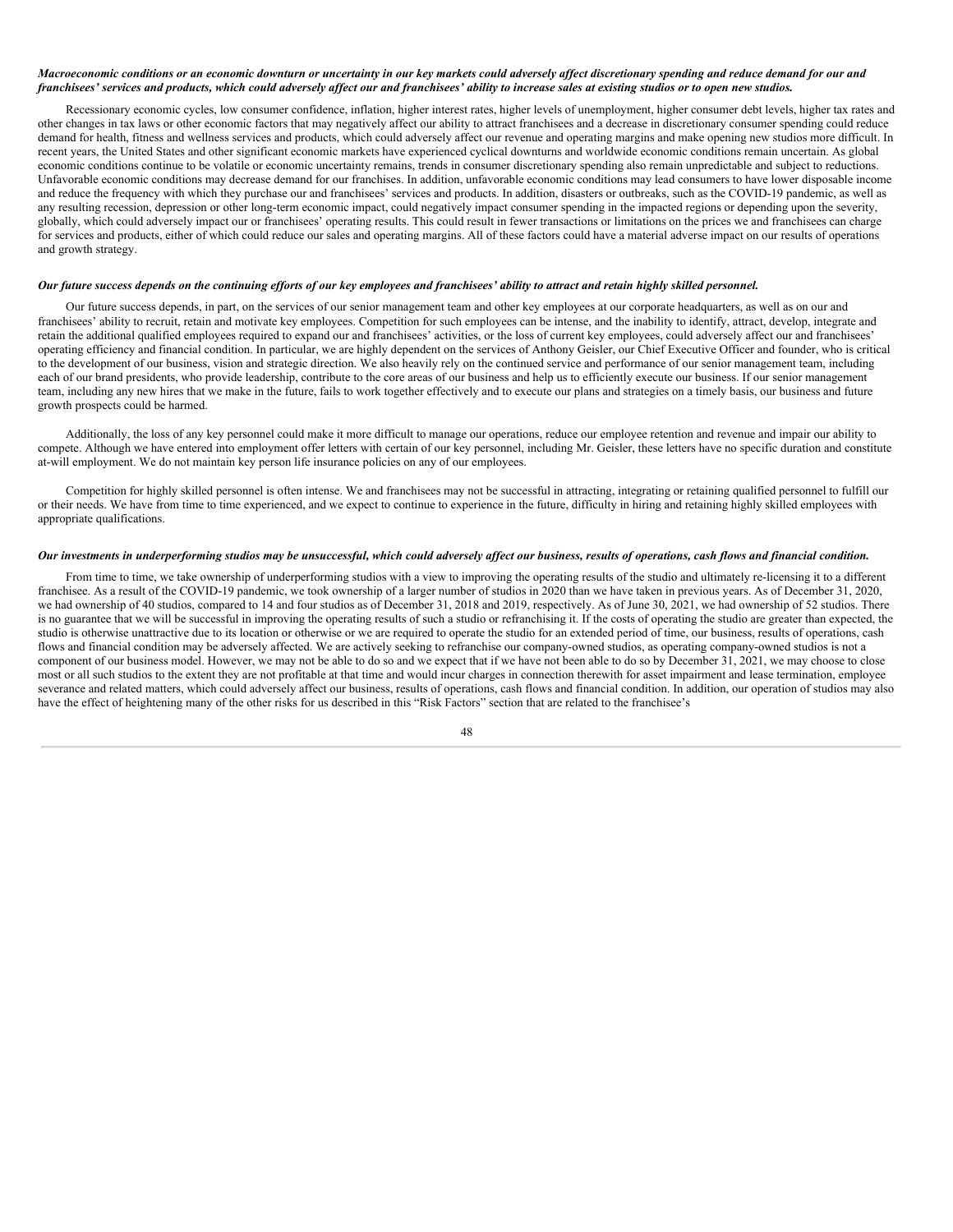operation of its studios, such as those relating to our ability to attract and retain members, health and safety risks to our members, loss of key employees and changes in consumer preferences.

From time to time, we also make cash support payments to franchisees of underperforming studios. The support payments are intended to help franchisees improve their studios. The support payments may not be sufficient to help franchisees improve their results, and we may never realize a return on the support payments, which could materially and adversely affect our business, results of operations, cash flows and financial condition.

# Disruptions in the availability of financing for current or prospective franchisees could adversely affect our business, results of operations, cash flows and financial *condition.*

Any decline in the capital markets or limits on credit availability may negatively affect the ability of current or prospective franchisees to access the financial or management resources that they need to open or continue operating the studios contemplated by their agreements with us. Franchisees generally depend upon financing from banks or other financial institutions in order to construct and open new studios and to provide working capital. If there is a decline in the credit environment, financing may become difficult to obtain for some or all of our current and prospective franchisees. If current or prospective franchisees face difficulty obtaining financing, the number of our franchised studios may decrease, franchise fee revenues and royalty revenues could decline and our planned growth may slow, which would negatively impact our business, results of operations, cash flows and financial condition.

# Our Chief Executive Officer and founder owns ICI, which has provided financing to a limited number of franchisees in the past. ICI has discontinued lending to franchisees and franchisees may be unable to obtain funds to finance new studios on similar terms or timelines and our ability to have franchisees open new studios and *increase our revenue could be materially adversely af ected.*

Our Chief Executive Officer and founder is the owner of ICI, which directly and indirectly has provided financing to a limited number of franchisees to fund working capital, equipment leases, franchise fees and other related expenses. ICI has discontinued lending to franchisees and franchisees may be unable to obtain financing on the same or similar terms or on the same timeline and our future growth could be adversely affected.

#### We operate in a highly competitive market and we may be unable to compete successfully against existing and future competitors.

Our services are offered in a highly competitive market. We face significant competition in every aspect of our business, including other fitness studios, personal trainers, health and fitness clubs, at-home fitness equipment, online fitness services and health and wellness apps. We also compete to sell franchises to potential franchisees who may choose to purchase franchises in boutique fitness from other operators, or franchises in other industries. Moreover, we expect the competition in our market to intensify in the future as new and existing competitors introduce new or enhanced services and products that compete with ours and as the industry continues to shift towards more online offerings. Franchisees compete with other fitness industry participants, including:

- other national and regional boutique fitness offerings, some of which are franchised and others of which are owned centrally at a corporate level;
- other fitness centers, including gyms and other recreational facilities;
- individually owned and operated boutique fitness studios;
- personal trainers;
- racquet, tennis and other athletic clubs;
- online fitness services and health and wellness apps;
- the home-use fitness equipment industry; and
- businesses offering similar services.

Our competitors may develop, or have already developed, services, products, features or technologies that are similar to ours or that achieve greater consumer acceptance, may undertake more successful service and product development efforts, create more compelling employment opportunities, franchise opportunities or marketing campaigns, or may adopt more aggressive pricing policies. Our competitors may develop or acquire, or have already developed or acquired, intellectual property rights that significantly limit or prevent our ability to compete effectively in the public marketplace. In addition, our competitors may have significantly greater resources than us, allowing them to identify and capitalize more efficiently upon opportunities in new markets and consumer preferences and trends, more quickly transition and adapt their services and products, devote greater resources to marketing and advertising, or be better positioned to withstand substantial price competition. If we are unable to compete effectively against our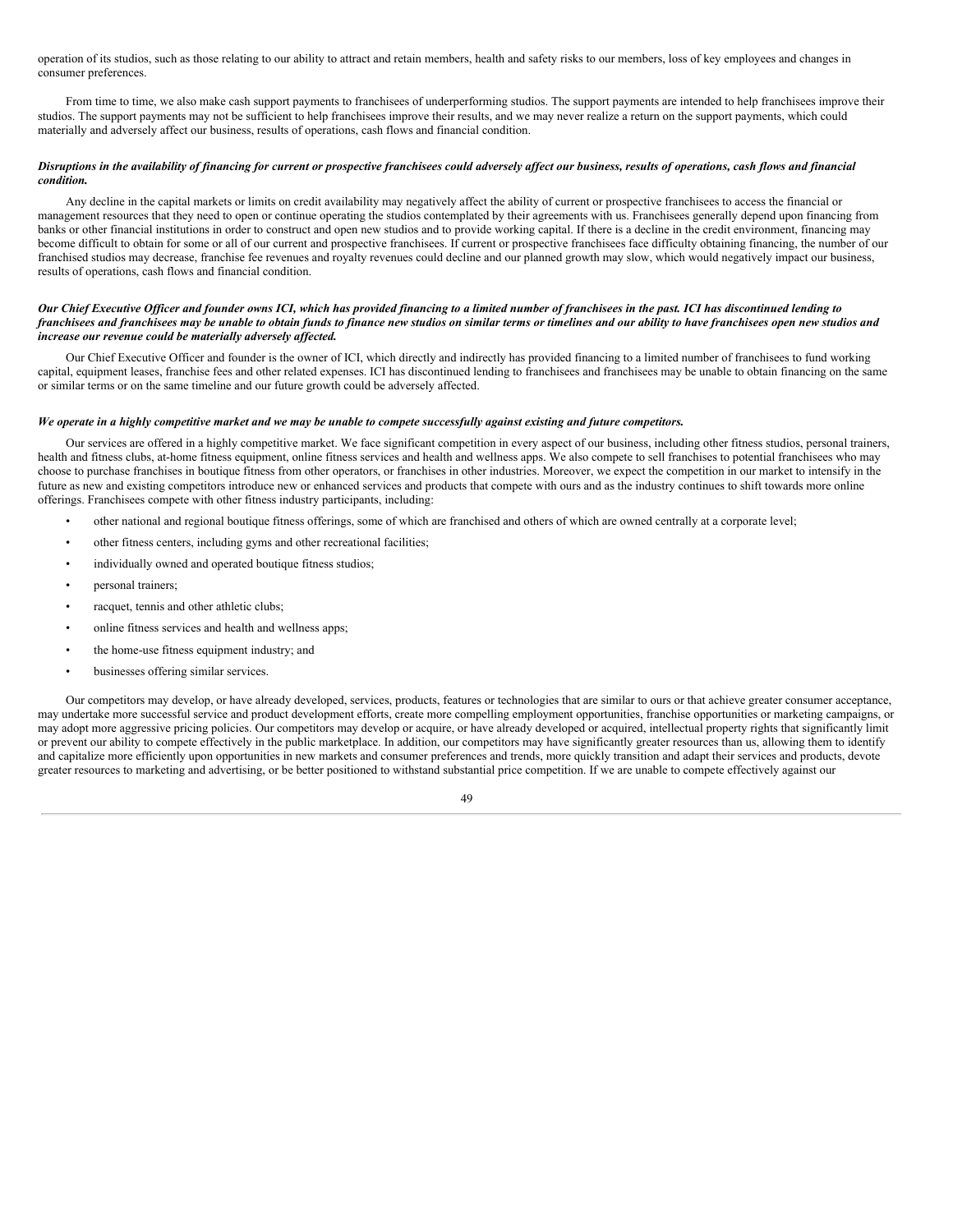competitors, they may acquire and engage customers or generate revenue at the expense of our efforts, which could have an adverse effect on our business, results of operations, cash flows and financial condition.

### Franchisees may be unable to attract and retain customers, which would materially and adversely affect our business, results of operations, cash flows and financial *condition.*

The success of our business depends on franchisees' ability to attract and retain customers. Our and franchisees' marketing efforts may not be successful in attracting customers to studios, and customer engagement may materially decline over time, especially at studios in operation for an extended period of time. Customers may cancel their memberships at any time after giving proper advance notice, subject to an initial minimum term applicable to certain memberships. Franchisees may also cancel or suspend memberships if a customer fails to provide payment. In addition, franchised studios experience attrition and must continually engage existing customers and attract new customers in order to maintain membership levels. Some of the factors that could lead to a decline in customer engagement include changing desires and behaviors of consumers or their perception of our brands, changes in discretionary spending trends and general economic conditions, effects of outbreaks, such as the current COVID-19 pandemic, including social distancing requirements, stay-at-home orders and advisories, other restrictions suggested or mandated by governmental authorities, market maturity or saturation, a decline in our ability to deliver quality service at a competitive price, a decrease in monthly membership dues as a result of direct and indirect competition in our industry, a decline in the public's interest in health, fitness and wellness, or a decline in the public's interest in attending in-person fitness classes, among other factors. In order to increase membership levels, we may from time to time allow franchisees to offer promotions or lower monthly dues or annual fees. If we and franchisees are not successful in optimizing price or in increasing membership levels in new and existing studios, growth in monthly membership dues or annual fees may suffer. Any decrease in our average dues or fees or higher membership costs may adversely impact our business, results of operations, cash flows and financial condition.

# If we are unable to anticipate and satisfy consumer preferences and shifting views of health, fitness and wellness, our business may be adversely affected.

Our success depends on our ability to identify and originate trends, as well as to anticipate and react to changing consumer preferences and demands relating to health, fitness and wellness, in a timely manner. Our business is subject to changing consumer preferences and trends that cannot be predicted with certainty. Developments or shifts in research or public opinion on the types of health, fitness and wellness services our brands provide could negatively impact consumers' preferences for such services and negatively impact our business. If we are unable to introduce new or enhanced offerings in a timely manner, or if our new or enhanced offerings are not accepted by consumers, our competitors may introduce similar offerings faster than us, which could negatively affect our rate of growth. Moreover, our new offerings may not receive consumer acceptance as preferences could shift rapidly to different types of health, fitness and wellness offerings or away from these types of offerings altogether, and our future success depends in part on our ability to anticipate and respond to these shifts. For example, during the COVID-19 pandemic, many of our members have shifted to at-home workouts. We are unable to predict whether our active membership levels will return to the same levels as our franchisees experienced before the COVID-19 pandemic. Failure to anticipate and respond in a timely manner to changing consumer preferences and demands could lead to, among other things, lower revenue at our franchised studios and, therefore, lower revenue from royalties. Even if we are successful in anticipating consumer preferences and demands, our ability to adequately react to and address them will partially depend upon our continued ability to develop and introduce innovative, high-quality offerings. Development of new or enhanced offerings may require significant time and financial investment, which could result in increased costs and a reduction in our operating margins. For example, we have historically incurred higher levels of sales and marketing expenses accompanying the introduction of each brand and service.

#### Our planned growth could place strains on our management, employees, information systems and internal controls, which may adversely impact our business.

Since our founding in 2017, we have experienced significant growth in our business activities and operations. This expansion has placed, and our planned future expansion may place, significant demands on our administrative, operational, financial and other resources. Any failure to manage growth effectively could seriously harm our business. To be successful, we will need to continue to implement management information systems and improve our operating, administrative, financial and accounting systems and controls. We will also need to train new employees and maintain close coordination among our executive, accounting, finance, legal, human resources, risk management, marketing, technology, sales and operations functions. These processes are time-consuming and expensive, increase management responsibilities and divert management attention, and we may not realize a return on our investment in these processes. In addition, we believe the culture we and franchisees foster at studios is an important contributor to our success. However, as we expand we may have difficulty maintaining our culture or adapting it sufficiently to meet the needs of our operations. These risks may be heightened as our growth accelerates. In 2019, franchisees opened 400 studios, compared to 258 studios in 2018 and 231 studios in 2017, in North America on an adjusted basis to reflect historical information of the brands we have acquired. Since June 30, 2020, franchisees opened 241 studios in North America on an adjusted basis to reflect historical information of the brands we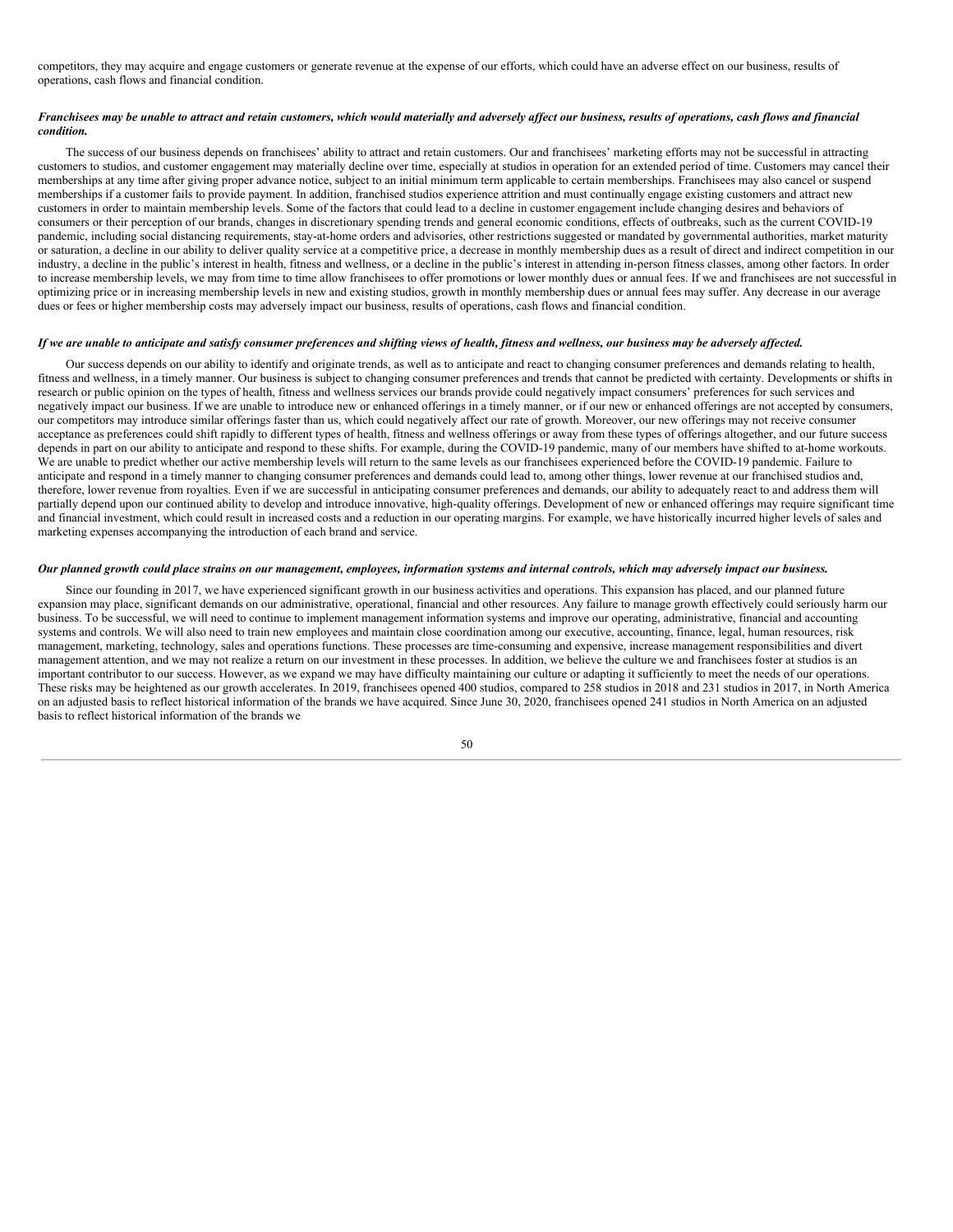have acquired. Our failure to successfully execute on our planned expansion of studios could materially and adversely affect our business, results of operations, cash flows and financial condition.

# Our business is subject to various laws and regulations and changes in such laws and regulations, our or franchisees' failure to comply with existing or future laws and *regulations, could adversely af ect our business, results of operations, cash flows and financial condition.*

We are subject to a trade regulation rule on franchising, known as the FTC Franchise Rule, promulgated by the U.S. Federal Trade Commission (the "FTC"), which regulates the offer and sale of franchises in the United States and its territories and requires us to provide to all prospective franchisees certain mandatory disclosure in a franchise disclosure document ("FDD"). In addition, we are subject to state franchise sales laws in approximately 19 U.S. states that regulate the offer and sale of franchises by requiring us to make a business opportunity exemption or franchise filing or obtain franchise registration prior to making any offer or sale of a franchise in those states and to provide a FDD to prospective franchisees. We are subject to franchise sales laws in six provinces in Canada that regulate the offer and sale of franchises by requiring us to provide a FDD in a prescribed format to prospective franchisees and that further regulate certain aspects of the franchise relationship. Our failure to comply with such franchise sales laws may result in a franchisee's right to rescind its franchise agreement and damages and may result in investigations or actions from federal or state franchise authorities, civil fines or penalties, and stop orders, among other remedies. We are also subject to franchise relationship laws in at least 22 U.S. states that regulate many aspects of the franchise relationship, including renewals and terminations of franchise agreements, franchise transfers, the applicable law and venue in which franchise disputes must be resolved, discrimination and franchisees' right to associate, among others. Our failure to comply with such franchise relationship laws may result in fines, damages and our inability to enforce franchise agreements where we have violated such laws. In addition, in certain states under certain circumstances, such as allegations of fraud, we may be temporarily prevented from offering or selling franchises until either our annual FDD filing, or any amendment to our FDD filing, is accepted by the relevant regulatory agency. Our non-compliance with franchise sales laws or franchise relationship laws could result in our liability to franchisees and regulatory authorities as described above, our inability to enforce our franchise agreements, inability to sell licenses and a reduction in our anticipated royalty or franchise revenue, which in turn may materially and adversely affect our business, results of operations, cash flows and financial condition.

We and franchisees are also subject to the Fair Labor Standards Act of 1938, as amended, and various other laws in the United States and Canada governing such matters as minimum-wage requirements, overtime and other working conditions. A significant number of our and franchisees' employees are paid at rates related to the U.S. federal minimum wage. Increases in the U.S. federal minimum wage would increase our and franchisees' labor costs, which might result in our and franchisees' inadequately staffing studios. Such increases in labor costs and other changes in labor laws could affect studio performance and quality of service, decrease royalty revenues and adversely affect our brands.

Our and franchisees' operations and properties are subject to extensive U.S. and Canadian federal, state, provincial and local laws and regulations, as well laws and regulations in other countries in which we and franchisees have begun operating, or in the future may operate, including those relating to environmental, building and zoning requirements. Our and franchisees' development of properties depends to a significant extent on the selection and acquisition of suitable sites, which are subject to zoning, land use, environmental, traffic and other regulations and requirements. Failure to comply with these legal requirements could result in, among other things, revocation of required licenses, administrative enforcement actions, fines and civil and criminal liability, which could adversely affect our business, results of operations, cash flows and financial condition.

We and franchisees are responsible at the studios we operate for compliance with state and provincial laws that regulate the relationship between studios and their customers. Many states and provinces have consumer protection regulations that may limit the collection of dues or fees prior to a studio opening, require disclosure of certain pricing information, mandate the maximum length of membership contracts and "cooling off" periods for customers after the purchase of a membership, set escrow and bond requirements for studios, govern customer rights in the event of a customer relocation or disability, provide for specific customer rights when a studio closes or relocates or preclude automatic membership renewals. Our or franchisees' failure to comply fully with these rules or requirements may subject us or franchisees to fines, penalties, damages and civil liability, or result in membership contracts being void or voidable. In addition, states may modify these laws and regulations in the future. Any additional costs which may arise in the future as a result of changes to the legislation and regulations or in their interpretation could individually or in the aggregate cause us to change or limit our business practices, which may make our business model less attractive to franchisees or their customers.

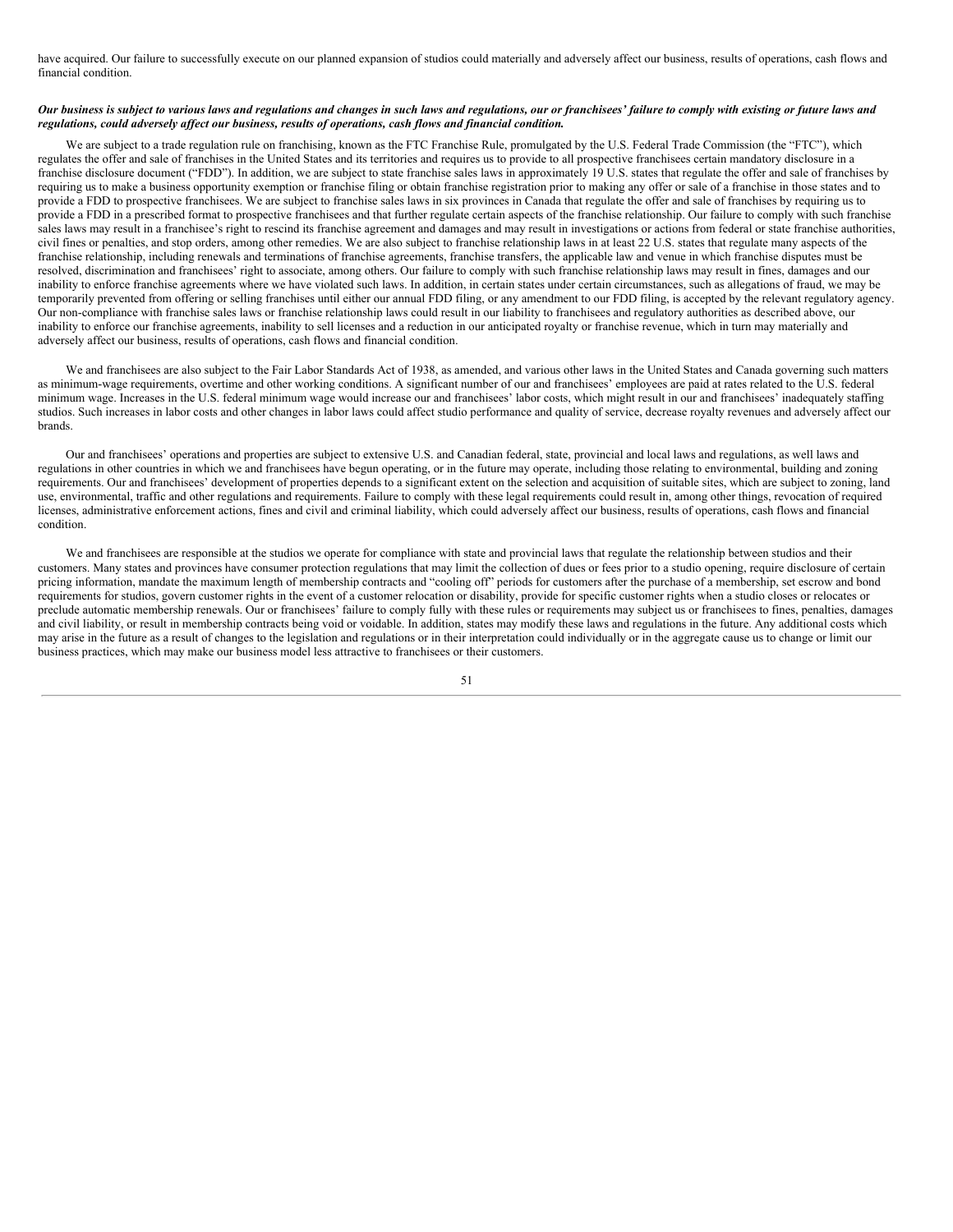# We currently are, and may in the future be, subject to legal proceedings, regulatory disputes and governmental inquiries that could cause us to incur significant expenses, divert our management's attention, and materially harm our business, results of operations, cash flows and financial condition.

From time to time, we may be subject to claims, lawsuits, government investigations and other proceedings involving competition and antitrust, intellectual property, privacy, consumer protection, securities, tax, labor and employment, gift cards, commercial disputes and other matters that could adversely affect our business, results of operations, cash flows and financial condition. In the ordinary course of business, we are the subject of complaints or litigation, including litigation related to acquisitions, classification of independent contractors, trademark disputes, claims related to misrepresentations in our franchise disclosure documents and claims related to our franchise agreements or employment agreements. For example, suits have been brought against us by founders of brands we have acquired, alleging, among other complaints, breach of contract. If any of these lawsuits are decided adversely against us, it may adversely affect our business, results of operations, cash flows and financial condition. Litigation related to laws or regulations, or changes in laws or regulations, governing instructor certifications may also adversely affect our or franchisees' businesses. For example, suits have been brought against Stretch Lab franchisees alleging that flexologists must be certified massage therapists. If any of these lawsuits are decided adversely against franchisees, or laws or regulations regarding instructor certifications change, franchisees may face increased labor costs, which could adversely affect the franchisee's business and results of operations, which may adversely affect our business, results of operations, cash flows and financial condition.

Litigation and regulatory proceedings may be protracted and expensive, and the results are difficult to predict. Additionally, our litigation costs could be significant. Adverse outcomes with respect to litigation or any of these legal proceedings may result in significant settlement costs or judgments, penalties and fines, or require us to modify, make temporarily unavailable or stop offering or selling certain services or products, all of which could negatively affect our sales and revenue growth. In particular, any allegations of fraud could temporarily prevent us from offering or selling franchises in certain states for a period of time.

The results of litigation, investigations, claims and regulatory proceedings cannot be predicted with certainty, and determining reserves for pending litigation and other legal and regulatory matters requires significant judgment. There can be no assurance that our expectations will prove correct, and even if these matters are resolved in our favor or without significant cash settlements, these matters, and the time and resources necessary to litigate or resolve them, could harm our business, results of operations, cash flows and financial condition.

#### We, master franchisees and franchisees could be subject to claims related to health and safety risks to customers that arise while at our and franchisees' studios.

The use of our and franchisees' studios poses some potential health and safety risks to customers through, among other things, physical exertion and the physical nature of the services offered. Claims might be asserted against us and franchisees for a customer's death or injury sustained while exercising and using the facilities at a studio, for harassment in connection with services offered at a studio, or product liability claims arising from use of equipment in the studio, and we may be named in such a suit even if the products claim relates to the operations or facilities of a franchisee. We may not be able to successfully defend such claims. We also may not be able to maintain our general liability insurance on acceptable terms in the future or maintain a level of insurance that would provide adequate coverage against potential claims. In addition, adverse publicity resulting from such allegations may materially and adversely affect us, the image of our brands and our reputation, regardless of whether such allegations are valid or we are liable. Depending upon the outcome, these matters may have a material adverse effect on our business, results of operations, cash flows and financial condition.

# We, master franchisees and franchisees rely heavily on information systems provided by a single provider, and any material failure, interruption, weakness or termination *with such supplier may prevent us from ef ectively operating our business and damage our reputation.*

We and franchisees in North America increasingly rely on information systems provided by ClubReady, LLC ("ClubReady"), including the point-of-sale processing systems in our franchised studios and other information systems managed by ClubReady, to interact with franchisees and customers and to collect and maintain customer information or other personally identifiable information, including for the operation of studios, collection of cash, management of our equipment supply chain, accounting, staffing, payment of obligations, ACH transactions, credit and debit card transactions and other processes and procedures. Our and franchisees' ability to efficiently and effectively manage studios depends significantly on the reliability and capacity of these systems, and any potential failure of ClubReady to provide quality uninterrupted service is beyond our and their control.

We recently notified ClubReady of a breach of contract related to our position that ClubReady had failed to meet its contractual performance obligations and initiated mediation proceedings. If we ultimately terminate our relationship with ClubReady, we may incur substantial delays and expense in finding and integrating an alternative studio management and payment service provider into

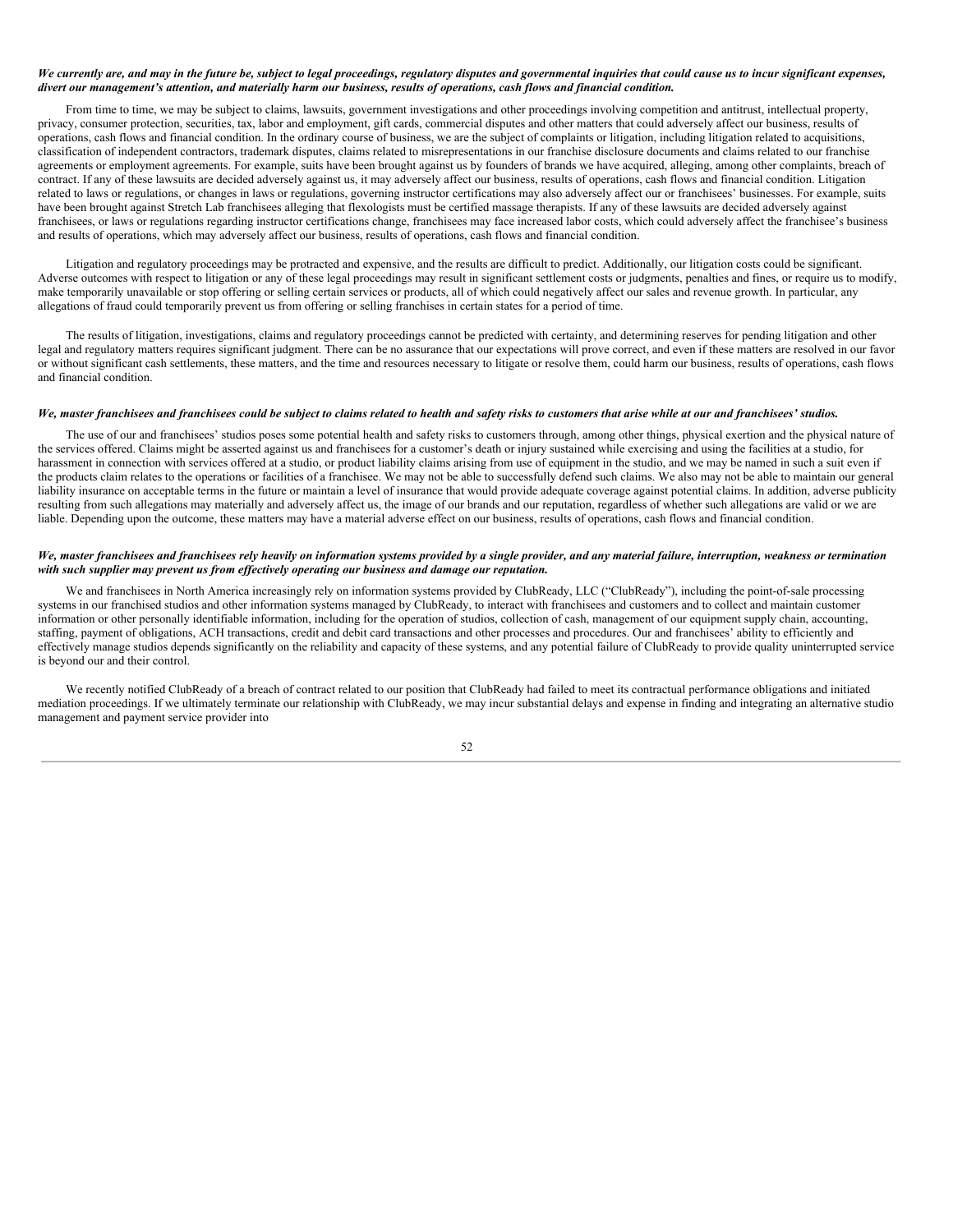our operating systems. We believe there are alternate studio management and payment service providers that are capable of supporting our platform and franchisees, however the integration of the new system could temporarily disrupt our and franchisees' business and the quality and reliability of such alternative service provider may not be comparable to that of ClubReady.

Franchisees outside of North America also rely on information systems, and any disruption in such information systems could negatively impact such franchisees' operations, which could adversely affect our business, results of operations or financial condition.

Our and franchisees' operations depend upon our and their ability, as well as the ability of third-party service providers such as ClubReady, to protect our and their computer equipment and systems against damage from physical theft, fire, power loss, telecommunications failure or other catastrophic events, as well as from internal and external security breaches, viruses, denial-of-service attacks and other disruptive problems. The failure of these systems to operate effectively, maintenance problems, upgrading or transitioning to new platforms, expanding our systems as we grow, a breach in security of these systems or other unanticipated problems could result in interruptions to or delays in our business and customer service and reduce efficiency in our operations. In addition, the implementation of technology changes and upgrades to maintain current and integrate new systems, as well as transitions from one service provider to another, may cause service interruptions, operational delays due to the learning curve associated with using a new system, transaction processing errors and system conversion delays and may cause us to fail to comply with applicable laws. If our, franchisees' or our thirdparty service providers' information systems fail and the back-up or disaster recovery plans are not adequate to address such failures, our revenue could be reduced and the image of our brands and our reputation could be materially adversely affected. If we need to move to a different third-party system, our operations could be interrupted. In addition, remediation of such problems could result in significant, unplanned operating or capital expenditures.

### If we, master franchisees, franchisees or ClubReady fail to properly maintain the confidentiality and integrity of our data, including customer credit, debit card and bank account information and other personally identifiable information, we could incur significant liability or become subject to costly litigation and our reputation and *business could be materially and adversely af ected.*

In the ordinary course of business, we, master franchisees, and franchisees collect, use, transmit, store and otherwise process customer and employee data, including credit and debit card numbers, bank account information, driver's license numbers, dates of birth and other highly sensitive personally identifiable information, in information systems that we, master franchisees, franchisees or our third-party service providers, including ClubReady, maintain. Some of this data is sensitive and could be an attractive target of criminal attack by malicious third parties with a wide range of motives and expertise, including organized criminal groups, hackers, "hactivists," disgruntled current or former employees, and others. The integrity and protection of that customer and employee data is critical to us.

Despite the security measures we have in place to comply with applicable laws and rules, our, master franchisees', franchisees' and our third-party service providers' facilities and systems may be vulnerable to both external and internal threats, including security breaches, acts of cyber terrorism or sabotage, vandalism or theft, misuse, unauthorized access, computer viruses, ransomware, denial-of-service attacks, misplaced, corrupted or lost data, programming or human errors or other similar events. Certain of our third-party service providers lack sufficient design and implementation of general information technology controls and we lack sufficient controls over information provided by certain third-party service providers, which could expose us to any of the foregoing risks. A number of retailers and other companies have recently experienced serious cyber security breaches of their information technology systems. Furthermore, the size and complexity of our, master franchisees', franchisees' and our third-party service providers' information systems make such systems potentially vulnerable to security breaches from inadvertent or intentional actions by our employees, franchisees or vendors, or from attacks by malicious third parties. Because such attacks are increasing in sophistication and change frequently in nature, we, franchisees, master franchisees and our third-party service providers may be unable to anticipate these attacks or implement adequate preventative measures, and any compromise of our or their systems may not be discovered promptly.

Under certain laws, regulations and contractual obligations, a cybersecurity breach could also require us to notify customers, employees or other groups of the incident. For example, laws in all 50 U.S. states require businesses to provide notice to clients whose personal information has been disclosed as a result of a data breach. These laws are not consistent, and compliance in the event of a widespread data breach is difficult and may be costly. Moreover, states have been frequently amending existing laws, requiring attention to changing regulatory requirements. The forgoing could result in adverse publicity, loss of sales and revenue, or an increase in fees payable to third parties. It could also result in significant fines, penalties orders, sanctions and proceedings or actions against us by governmental bodies and other regulatory authorities, clients or third parties or remediation and other costs that could adversely affect our business, results of operations, cash flows and financial condition. Any such proceeding or action could damage our reputation, force us to incur significant expenses in defense of these proceedings, distract our management, increase our costs of doing business or result in the imposition of financial liability.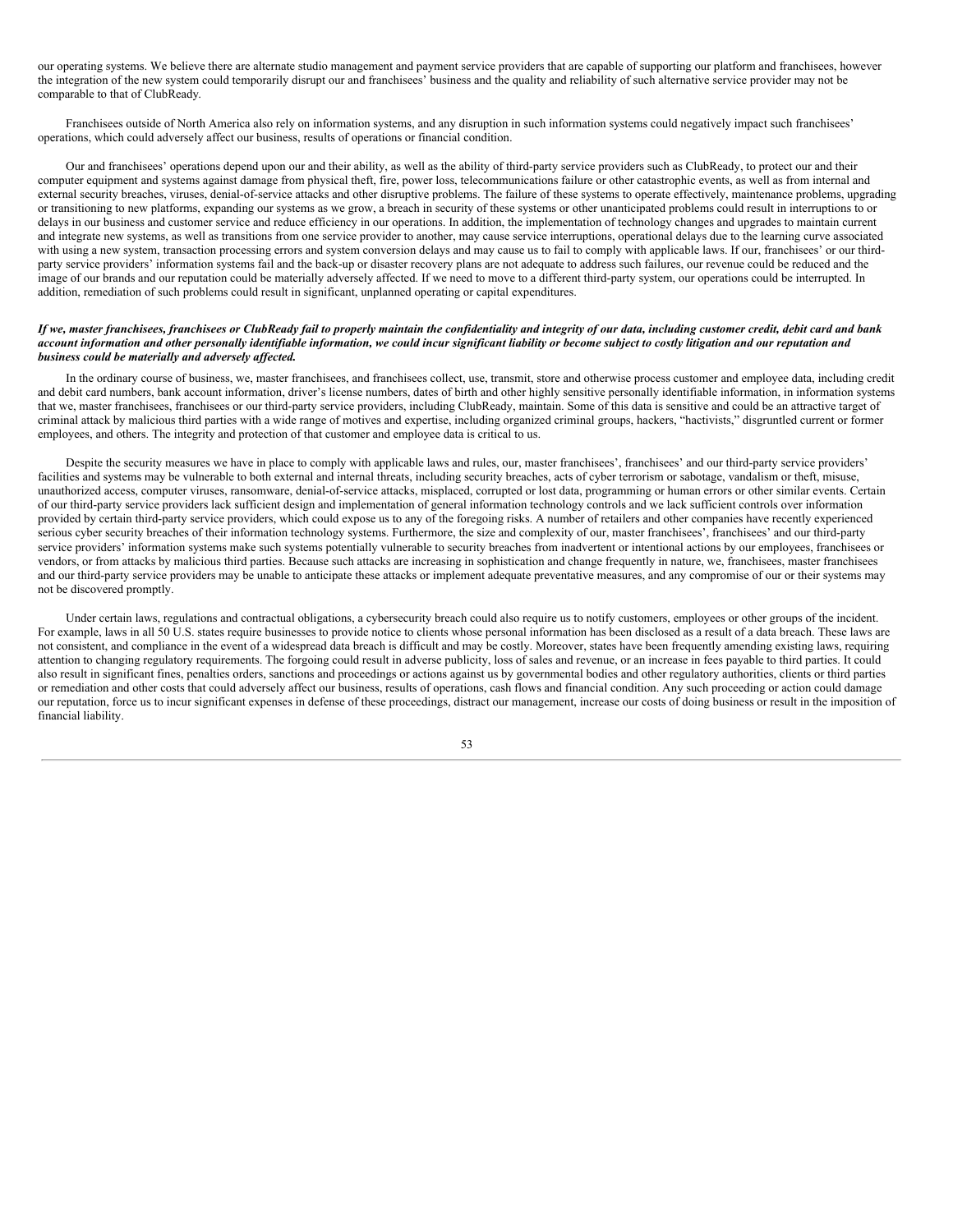Furthermore, we may be required to disclose personal data pursuant to demands from individuals, privacy advocates, regulators, and government and law enforcement agencies in various jurisdictions with conflicting privacy and security laws. This disclosure or the refusal to disclose personal data may result in a breach of privacy and data protection policies, notices, laws, rules, court orders and regulations and could result in proceedings or actions against us in the same or other jurisdictions, damage to the image of our brands and our reputation, and our inability to provide our services and products to consumers in certain jurisdictions.

A security breach involving the misappropriation, loss or other unauthorized disclosure of personal, sensitive or confidential information, whether by us, franchisees or our third-party service providers, could have material adverse effects on our and franchisees' business, operations, brands, reputation and financial condition, including decreased revenue, material fines and penalties, litigation, increased financial processing fees, compensatory, statutory, punitive or other damages, adverse actions against our licenses to do business and injunctive relief by court or consent order. We maintain cyber risk insurance, but do not require franchisees to do so. In the event of a significant data security breach, our insurance may not cover all our losses that we would be likely to suffer and in addition, franchisees may not have any or adequate coverage.

# Failure by us, master franchisees, franchisees or third-party service providers to comply with existing or future data privacy laws and regulations could have a material *adverse ef ect on our business.*

The collection, maintenance, use, disclosure and disposal of personally identifiable information by us, master franchisees and franchisees is regulated by federal, state and provincial governments and by certain industry groups, including the Payment Card Industry organization and the National Automated Clearing House Association. Federal, state, provincial governments and industry groups may also consider and implement from time to time new privacy and security requirements that apply to us and franchisees. Compliance with evolving privacy and security laws, requirements and regulations may result in cost increases due to necessary systems changes, new limitations or constraints on our business models and the development of new administrative processes. They also may impose further restrictions on our collection, disclosure and use of personally identifiable information that is stored in one or more of our, master franchisees', franchisees' or our third-party service providers' databases.

The U.S. federal government and various state and governmental agencies have adopted or are considering adopting various laws, regulations and standards regarding the collection, use, retention, security, disclosure, transfer and other processing of sensitive and personal information. Certain state laws may be more stringent or broader in scope, or offer greater individual rights, with respect to sensitive and personal information than federal, international or other state laws, and such laws may differ from each other, which may complicate compliance efforts. For example, the California Consumer Privacy Act (the "CCPA"), which increases privacy rights for California residents and imposes obligations on companies that process their personal information, came into effect on January 1, 2020. Among other things, the CCPA requires covered companies to provide new disclosures to California consumers and provide such consumers new data protection and privacy rights, including the ability to opt-out of certain sales of personal information. The CCPA provides for civil penalties for violations, as well as a private right of action for certain data breaches that result in the loss of personal information. This private right of action may increase the likelihood of, and risks associated with, data breach litigation. The CCPA was amended in September 2018 and November 2019, and it is possible that further amendments will be enacted, but even in its current format, it remains unclear how various provisions of the CCPA will be interpreted and enforced. Additionally, California voters approved a new privacy law, the California Privacy Rights Act (the "CPRA"), in the November 2020 election. Effective starting on January 1, 2023, the CPRA will significantly modify the CCPA, including by expanding consumers' rights with respect to certain sensitive personal information. The CPRA also creates a new state agency that will be vested with authority to implement and enforce the CCPA and the CPRA. There are many other state-based data privacy and security laws and regulations that may impact our business. All of these evolving compliance and operational requirements impose significant costs that are likely to increase over time, may require us to modify our data processing practices and policies, divert resources from other initiatives and projects and could restrict the way services involving data are offered, all of which may adversely affect our business, results of operations, cash flows and financial condition. State laws are changing rapidly and there is discussion in Congress of a new federal data protection and privacy law to which we may be subject.

As we expand internationally, we may become subject to additional data privacy laws and regulations, including the European Union's General Data Protection Regulation (the "GDPR"), which went into effect in May 2018 and which imposes additional obligations on companies with respect to the processing of personal data and the cross-border transfer of such data. The GDPR imposes onerous accountability obligations requiring data controllers and processors to maintain a record of their data processing and policies. If our, master franchisees', franchisees' or service providers' privacy or data security measures fail to comply with the GDPR requirements, we may be subject to litigation, regulatory investigations, enforcement notices requiring us to change the way we use personal data and/or fines of up to 20 million Euros or up to 4% of the total worldwide annual turnover of the preceding financial year, whichever is higher, as well as compensation claims by affected individuals, negative publicity, reputational harm and a potential loss of business and goodwill. While we continue to address the implications of the recent changes to European Union data privacy regulations, data privacy remains an evolving landscape at both the domestic and international level, with new regulations coming into effect and continued legal challenges, and our efforts to comply with the evolving data protection rules may be unsuccessful. It is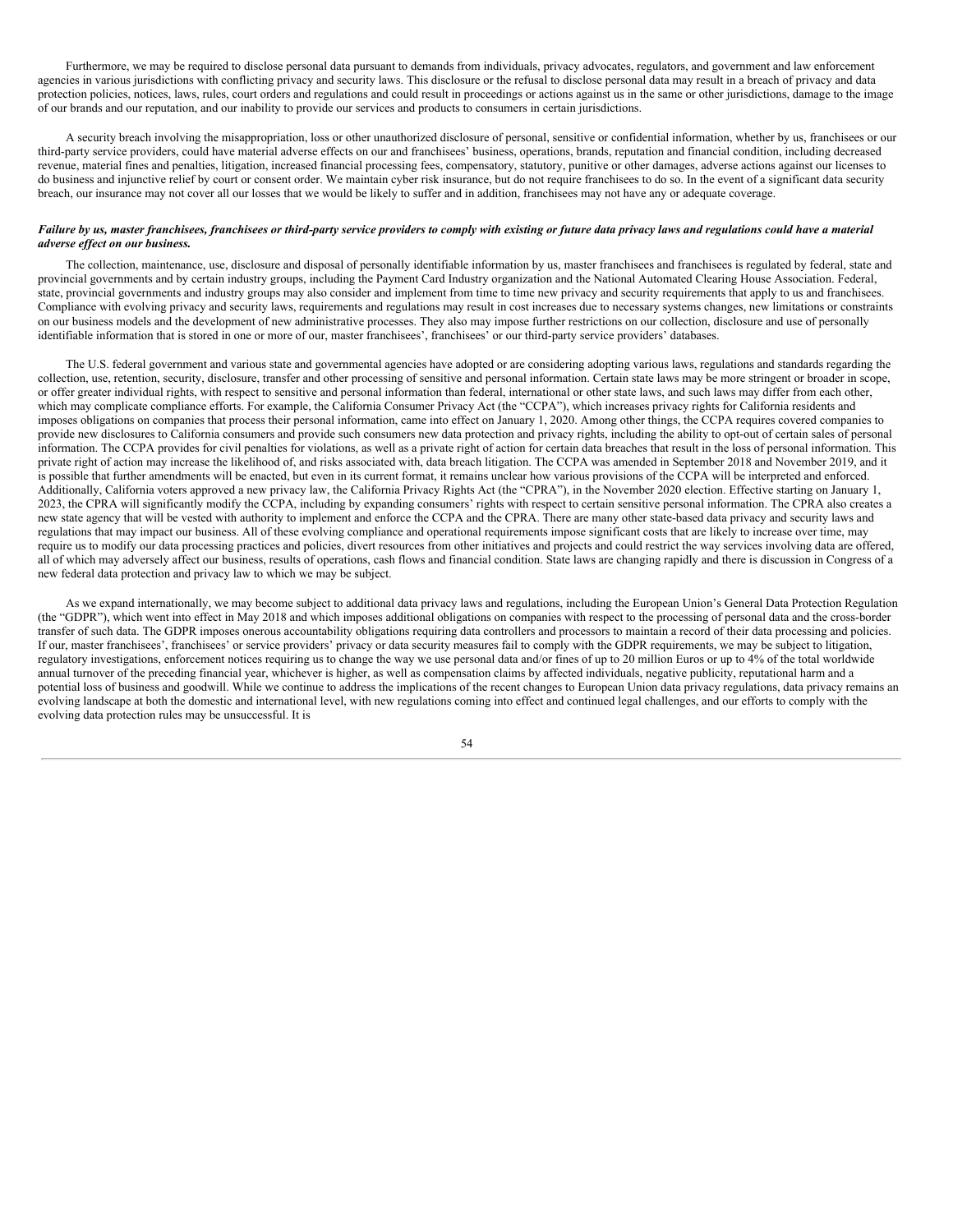possible that these laws may be interpreted and applied in a manner that is inconsistent with our practices. Accordingly, we may be required to devote significant resources to understanding and complying with this changing landscape.

Noncompliance with privacy laws, industry group requirements or a security breach involving the misappropriation, loss or other unauthorized disclosure of personal, sensitive or confidential information, whether by us, franchisees or our third-party service providers, could have material adverse effects on our and franchisees' business, operations, brands, reputation and financial condition, including decreased revenue, material fines and penalties, litigation, increased financial processing fees, compensatory, statutory, punitive or other damages, adverse actions against our licenses to do business and injunctive relief by court or consent order.

# Changes in legislation or requirements related to electronic funds transfer, or our or franchisees' failure to comply with existing or future regulations, may adversely *impact our business, results of operations, cash flows and financial condition.*

We and franchisees accept payments for our services through electronic funds transfers ("EFTs") from customers' bank accounts and, therefore, we are subject to federal, state and provincial legislation and certification requirements governing EFTs, including the Electronic Funds Transfer Act. Some states, such as New York and Tennessee, have passed or considered legislation requiring health and fitness clubs to offer a prepaid membership option at all times and/or limit the duration for which memberships can auto-renew through EFTs, if at all. Our business relies heavily on the fact that franchisees' customers continue on a month-to-month basis after the completion of any initial term requirements, and compliance with these laws and regulations and similar requirements may be onerous and expensive. In addition, variances and inconsistencies from jurisdiction to jurisdiction may further increase the cost of compliance and doing business. States that have such health and fitness club statutes provide harsh penalties for violations, including membership contracts being void or voidable. Our failure to comply fully with these rules or requirements may subject us to fines, higher transaction fees, penalties, damages and civil liability and may result in the loss of our and franchisees' ability to accept EFTs, which would have a material adverse effect on our and franchisees' businesses, results of operations, cash flows and financial condition. In addition, any such costs that may arise in the future as a result of changes to such legislation and regulations or in their interpretation, could individually or in the aggregate cause us to change or limit our business practice, which may make our business model less attractive to franchisees and our and their members.

# We and franchisees are subject to a number of risks related to ACH, credit card, debit card and gift card payments we accept.

We and franchisees accept payments through ACH, credit card, debit card and gift card transactions. Acceptance of these payment options subjects us and franchisees to rules, regulations, contractual obligations and compliance requirements, including payment network rules and operating guidelines, data security standards and certification requirements, and rules governing electronic funds transfers. For ACH, credit card and debit card payments, we and franchisees pay interchange and other fees, which may increase over time. An increase in those fees would require us to either increase the prices we or franchisees charge for our services and products, which could cause us to lose franchisees or franchisees to lose customers or suffer an increase in operating expenses, either of which could harm our business, results of operations and financial condition.

If we or any of our processing vendors have problems with our billing software, or the billing software malfunctions, it could have an adverse effect on customer satisfaction and could cause one or more of the major credit card companies to disallow continued use of their payment products. In addition, if our billing software fails to work properly and, as a result, customers' credit cards, debit cards or bank accounts are not properly charged on a timely basis or at all, we could lose revenue, which would harm our results of operations. In addition, if we or any of our processing vendors experience a cybersecurity breach affecting data related to services provided to us, we could experience reputational damage or incur liability. Further, we and any of our processing vendors must comply with the standards set by the payment card industry ("PCI"). If we or any of our vendors fail to comply with PCI protocols, we could be subject to fines.

If we fail to adequately control fraudulent ACH, credit card and debit card transactions, we may face civil liability, diminished public perception of our security measures and significantly higher ACH, credit card and debit card related costs, each of which could adversely affect our business, results of operations, cash flows and financial condition. The termination of our ability to accept payments through ACH, credit or debit card transactions would significantly impair our and franchisees' ability to operate our businesses.

In addition, we and franchisees offer gift cards for classes at our and franchisees' studios. Certain states include gift cards under their abandoned and unclaimed property laws and require companies to remit to the state cash in an amount equal to all or a designated portion of the unredeemed balance on the gift cards based on certain card attributes and the length of time that the cards are inactive. To date we have not remitted any amounts relating to unredeemed gift cards to states based upon our assessment of applicable laws. The analysis of the potential application of the abandoned and unclaimed property laws to our gift cards is complex, involving an analysis of constitutional, statutory provisions and factual issues. In the event that one or more states change their existing abandoned and unclaimed property laws or successfully challenge our or franchisees' positions on the application of its

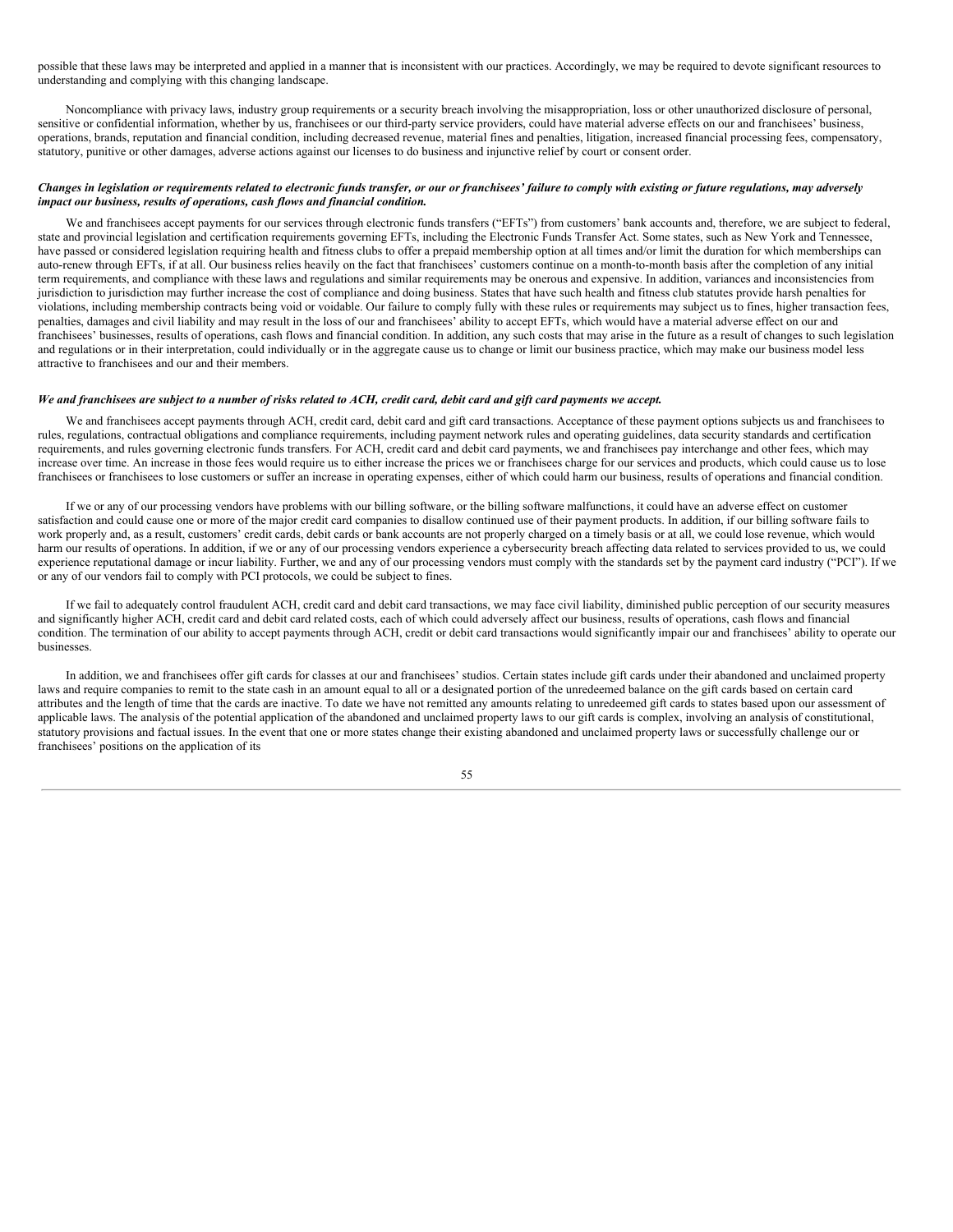abandoned and unclaimed property laws to gift cards, our or franchisees' liabilities with respect to unredeemed gift cards may be material and may negatively affect our and franchisees' business, results of operations, cash flows and financial condition.

# Our dependence on a limited number of suppliers for certain equipment, services and products could result in disruptions to our business and could adversely affect our *revenue and results of operation.*

Certain equipment, services and products used in franchisees' studios, including exercise equipment and point-of-sale software and hardware, are sourced from third-party suppliers. The ability of these third-party suppliers to successfully provide reliable and high-quality equipment, services and products is subject to technical and operational uncertainties that are beyond our or franchisees' control. Any disruption to our third-party suppliers' operations could impact our supply chain and our ability to service existing studios and open new studios on time or at all and thereby generate revenue. If we lose these third-party suppliers or such suppliers encounter financial hardships unrelated to our or franchisees' demand for their equipment, services or products, we may be unable to identify or enter into agreements with alternative suppliers on a timely basis on acceptable terms, if at all. Transitioning to new suppliers would be time consuming and expensive and may result in interruptions in our and franchisees' operations. If we should encounter delays or difficulties in securing the quantity of equipment, services and products that we or franchisees require to service existing studios and open new studios, our third-party suppliers encounter difficulties meeting our and franchisees' demands for equipment, services or products, our or franchisees' websites experience delays or become impaired due to errors in the third-party technology or there is a deficiency, lack or poor quality of equipment, services or products provided, our ability to serve franchisees and their customers, as well as to grow our brands, would be interrupted. If any of these events occur, it could have a material adverse effect on our business, results of operations, cash flows and financial condition.

#### Our intellectual property rights, including trademarks and trade names, may be infringed, misappropriated or challenged by others.

Our brands and related intellectual property are important to our continued success. If we were to fail to successfully protect our intellectual property rights for any reason, or if any third party misappropriates, dilutes or infringes our intellectual property, the value of our brands may be harmed, which could have an adverse effect on our business, results of operations, cash flows and financial condition. Any damage to the image of our brands or our reputation could cause sales to decline or make it more difficult to attract new franchisees and customers.

We have been and may in the future be required to initiate litigation to enforce our trademarks, service marks and other intellectual property. Third parties have and may in the future assert that we have infringed, misappropriated or otherwise violated their intellectual property rights, which could lead to litigation against us. Litigation is inherently uncertain and could divert the attention of management, result in substantial costs and diversion of resources and could negatively affect our sales and results of operations regardless of whether we are able to successfully enforce or defend our rights.

#### We and franchisees are dependent on certain music licenses to permit franchisees to use music in their studios and to supplement workouts. Any failure to secure such licenses or to comply with the terms and conditions of such licenses may lead to third-party claims or lawsuits against us and/or franchisees and could have an adverse *ef ect on our business.*

We obtain, and require franchisees to obtain, certain music licenses in connection with our digital platform, for use during classes and for ambiance in our and our franchisees' studios. In some cases, we require franchisees to license rights to music included on specific playlists that we provide. If we or franchisees fail to comply with any of the obligations under such license agreements, we or franchisees may be required to pay damages and the licensor may have the right to terminate the license. Termination by the licensor would cause us and franchisees to lose valuable rights, and could negatively affect our operations. Our business would suffer if any current or future licenses expire or if we or franchisees are unable to enter into necessary licenses on acceptable terms. In addition, the royalties and other fees payable by us and franchisees under these agreements could increase in the future, which could negatively affect our business.

#### Our quarterly results of operations and other operating metrics may fluctuate from quarter to quarter, which makes these results and metrics difficult to predict.

Our quarterly results of operations and other operating metrics have fluctuated in the past and may continue to fluctuate from quarter to quarter. Additionally, our limited operating history makes it difficult to forecast our future results. As a result, you should not rely on our past quarterly results of operations as indicators of future performance. You should take into account the risks and uncertainties frequently encountered by companies in rapidly evolving markets. Our financial condition and results of operations in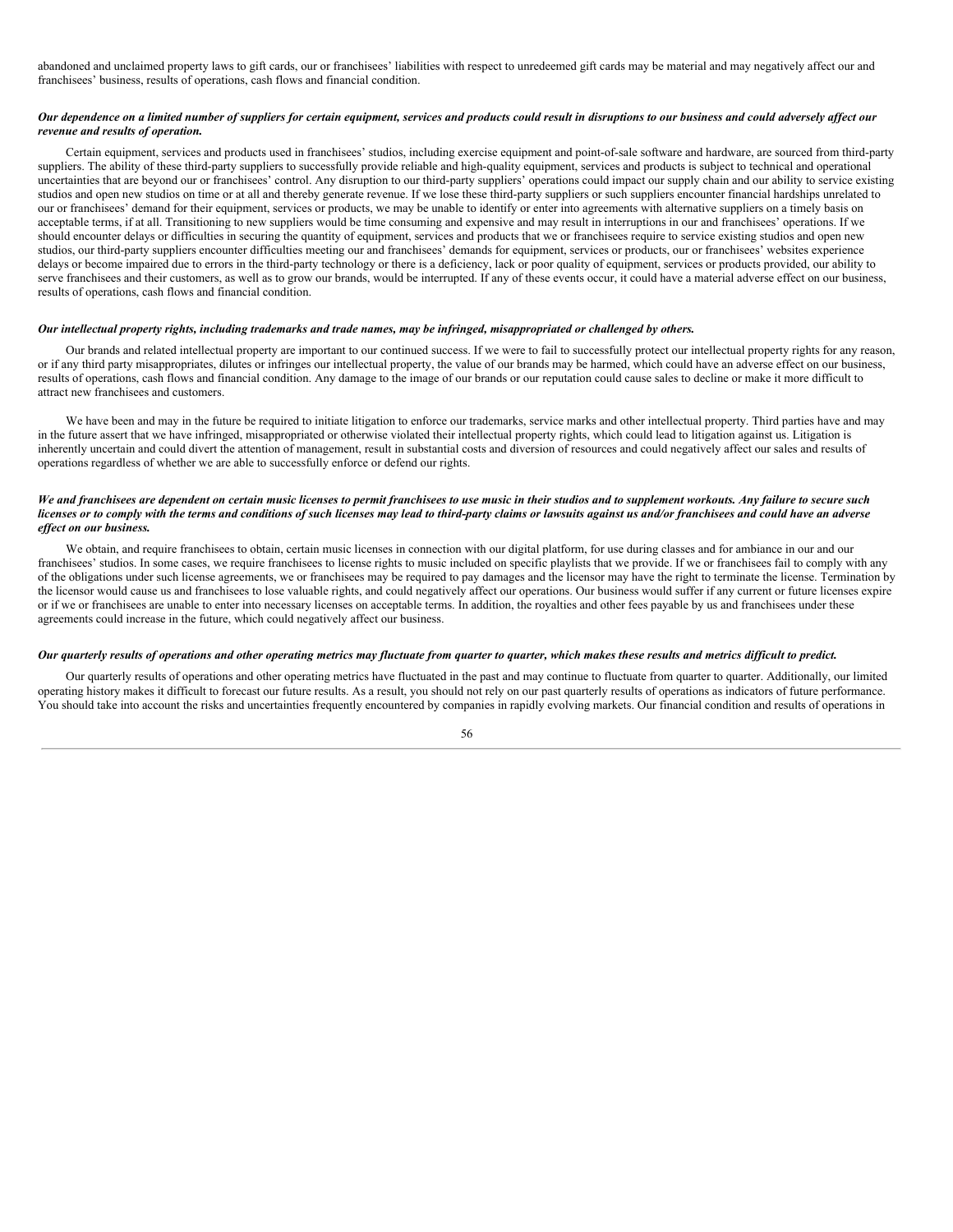any given quarter can be influenced by numerous factors, many of which we are unable to predict or are outside of our control, including:

- franchisees' ability to maintain and attract new customers and increase their usage of their studios;
- delays in opening new studios;
- the continued market acceptance of, and the growth of the boutique fitness market;
- our ability to maintain and attract new franchisees;
- our development and improvement of the quality of the studio experience, including enhancing existing and creating new services and products;
- strategic actions by us or competitors;
- additions or departures of our senior management or other key personnel;
- sales, or anticipated sales, of large blocks of our stock;
- guidance, if any, that we provide to the public, as well as any changes in this guidance or our failure to meet this guidance;
- results of operations that vary from expectations of securities analysis and investors;
- issuance of new or changed securities analysts' reports or recommendations;
- system failures or breaches of security or privacy;
- seasonality;
- constraints on the availability of franchisee financing;
- our ability to maintain operating margins;
- the diversification and growth of our revenue sources;
- our successful expansion into international markets;
- increases in marketing, sales and other operating expenses that we may incur to grow and expand our operations and to remain competitive;
- pricing pressure as a result of competition or otherwise;
- the timing and success of new product, service, feature and content introductions by us or our competitors or any other change in the competitive landscape of our market;
- the expansion of our digital platform;
- announcement by us, our competitors or vendors of significant contracts or acquisitions;
- public response to press releases or other public announcements by us or third parties, including our filings with the SEC;
- adverse litigation judgments, settlements or other litigation-related costs, including content costs for past use;
- delays by regulators in accepting our annual FDD filing or amendments to our FDD filing;
- changes in the legislative or regulatory environment, including with respect to privacy and advertising, or enforcement by government regulators, including fines, orders or consent decrees;
- fluctuations in currency exchange rates and changes in the proportion of our revenue and expenses denominated in foreign currencies;
- changes in our effective tax rate;
- changes in accounting standards, policies, guidance, interpretations or principles, including changes in fair value measurements or impairment charges;
- global pandemics, such as the current COVID-19 pandemic; and
- changes in business or macroeconomic conditions, including lower consumer confidence, recessionary conditions, increased unemployment rates, or stagnant or declining wages.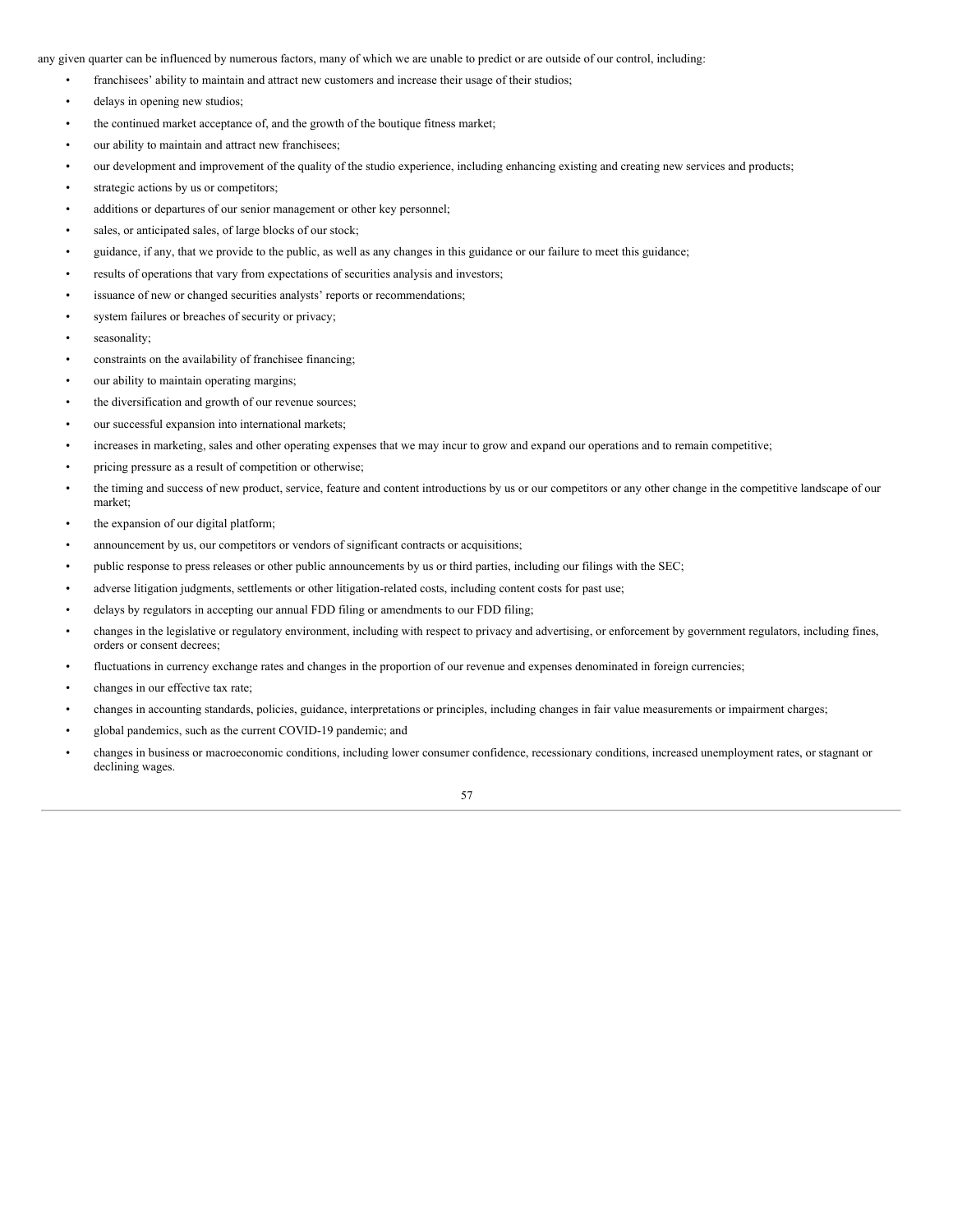Any one of the factors above or the cumulative effect of some of the factors above may result in significant fluctuations in our results of operations.

The variability and unpredictability of our quarterly results of operations or other operating metrics could result in our failure to meet our expectations or those of analysts that cover us or investors with respect to revenue or other results of operations for a particular period.

# You should not rely on past increases in same store sales as an indication of our future results of operations because they may fluctuate significantly.

The level of same store sales is a significant factor affecting our ability to generate revenue. Same store sales reflect the change in period-over-period sales for North America same store base. We define the same store base to include only sales from studios in North America that have been open for at least 13 calendar months.

A number of factors have historically affected, and will continue to affect, our same store sales, including, among other factors:

- competition:
- overall economic trends, particularly those related to consumer spending;
- franchisees' ability to operate studios effectively and efficiently to meet consumer expectations;
- changes in the prices franchisees charge for memberships or classes;
- studio closures due to the COVID-19 pandemic and responses to the COVID-19 pandemic; and
- marketing and promotional efforts.

Therefore, the increases in historical same store sales growth should not be considered indicative of our future performance. In particular, a number of our brands have a limited number of studios operating, and the limited operating data makes it difficult to forecast results, and as a result, same store sales may differ materially from our projections.

#### *Use of social media may adversely impact our reputation or subject us to fines or other penalties.*

There has been a substantial increase in the use of social media platforms, including blogs, social media websites and other forms of internet-based communication, which allow individuals access to a broad audience of consumers and other interested persons. Negative commentary about us and our brands may be posted on social media platforms or similar media at any time and may harm the image of our brands and our or franchisees' reputations or businesses. Consumers value readily available information about fitness studios and often act on such information without further investigation or regard to its accuracy. The harm may be immediate without affording us an opportunity for redress or correction.

We also use social media platforms as marketing tools. For example, we maintain Facebook and Twitter accounts for us and each of our brands. As laws and regulations rapidly evolve to govern the use of these platforms and media, the failure by us, our employees, franchisees or third parties acting at our direction to abide by applicable laws and regulations in media could adversely impact our and franchisees' business, results of operations, cash flows and financial condition or subject us to fines or other penalties.

#### We may require additional capital to support business growth and objectives, and this capital might not be available to us on attractive terms, if at all, and may result in *stockholder dilution.*

We expect that our existing cash and cash equivalents will be sufficient to meet our anticipated cash needs for at least the next twelve months. In addition, we intend to continue to make investments to support our business growth and may require additional capital to fund our business and to respond to competitive challenges, including the need to promote our services and products, develop new services and products, enhance our existing services, products and operating infrastructure and, potentially, to acquire complementary businesses and technologies. Accordingly, we may need to engage in equity or debt financings to secure additional funds. There can be no assurance that such additional funding will be available on terms attractive to us, or at all. Our inability to obtain additional funding when needed could have an adverse effect on our business, results of operations, cash flows and financial condition. If additional funds are raised through the issuance of equity or convertible debt securities, holders of our Class A common stock could suffer significant dilution, and any new shares we issue could have rights, preferences and privileges superior to those of our Class A common stock. Our outstanding credit facility includes a number of covenants that limit our and our subsidiaries' ability to, among other things, incur additional indebtedness or create liens, which may make it more difficult for us to obtain additional capital and to pursue business opportunities, including potential acquisitions. Any debt financing secured by us in the future could

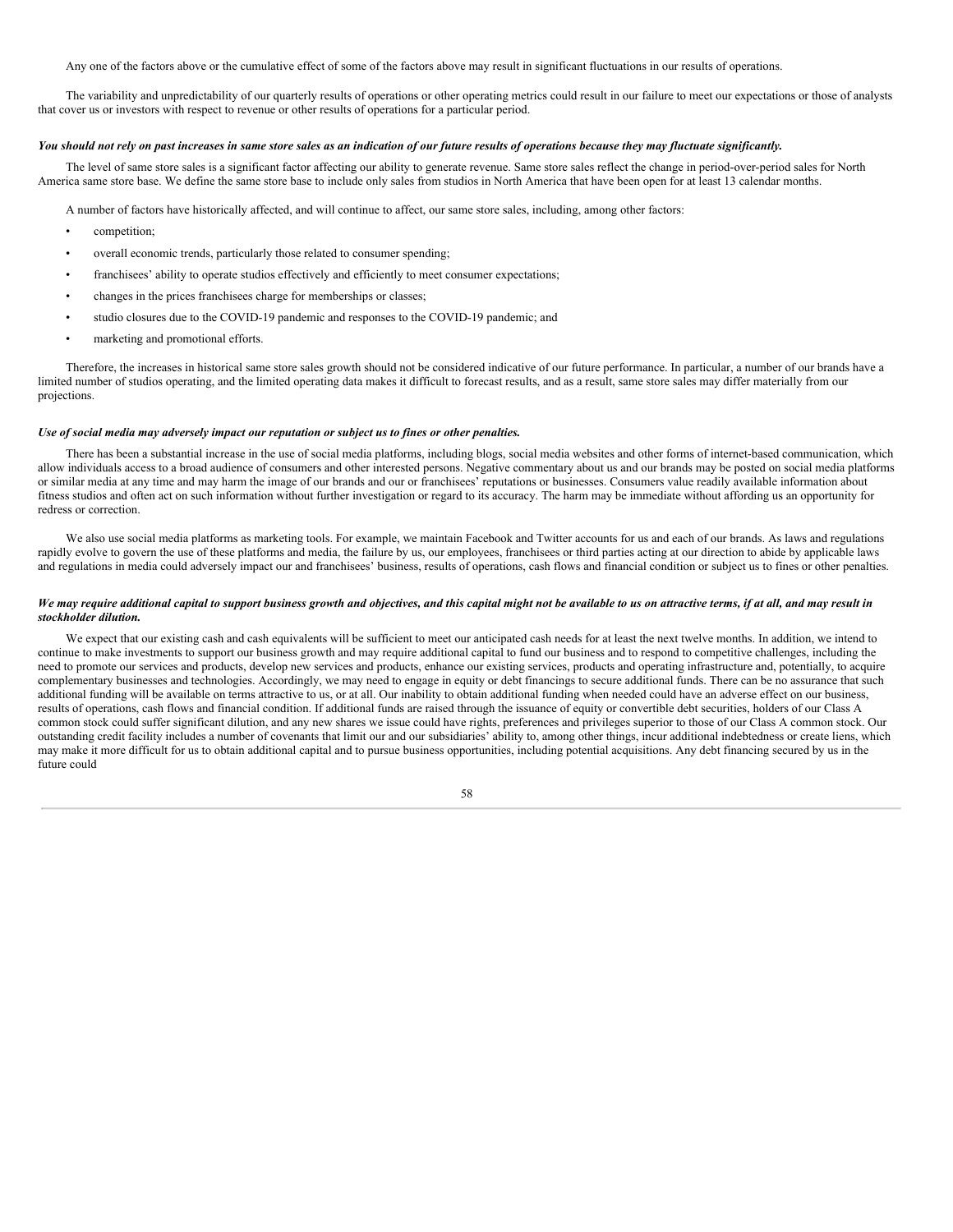### We may engage in merger and acquisition activities, which could require significant management attention, disrupt our business, dilute stockholder value and adversely *af ect our results of operations.*

As part of our business strategy, we acquired our first company in 2017, and we have made and may in the future make investments in other companies. We may be unable to find suitable acquisition candidates and to complete acquisitions on favorable terms, if at all, in the future. If we do complete acquisitions, we may not ultimately strengthen our competitive position or achieve our goals and any acquisitions we complete could be viewed negatively by customers or investors. Moreover, an acquisition, investment or business relationship may result in unforeseen operating difficulties and expenditures, including disrupting our ongoing operations, diverting management from their primary responsibilities, subjecting us to additional liabilities, increasing our expenses and adversely impacting our business, results of operations, cash flows and financial condition. Moreover, we may be exposed to unknown liabilities and the anticipated benefits of any acquisition, investment or business relationship may not be realized, if, for example, we fail to successfully integrate such acquisitions, or the technologies associated with such acquisitions, into our company.

To pay for any such acquisitions, we would have to use cash, incur debt or issue equity securities, each of which may affect our financial condition or the value of our capital stock, as well as result in dilution to holders of our Class A common stock. If we incur more debt, it would result in increased fixed obligations and could subject us to covenants or other restrictions that would impede our ability to manage our operations. We may also create future obligations in connection with any such acquisition. For example, in connection with our acquisition of Row House in 2017, we agreed to pay to the sellers 20% of the fair market value of Row House Franchise, LLC upon a change of control. We may not be able to predict or control the timing or size of a change of control payment, which could adversely impact our results of operations, cash flows and financial condition.

### If any of our retail products are unacceptable to us or franchisees' customers, our business could be harmed.

We have occasionally received, and may in the future continue to receive, shipments of retail products that fail to comply with our technical specifications or that fail to conform to our quality control standards. We have also received, and may in the future continue to receive, products that either meet our technical specifications but that are nonetheless unacceptable to us, or products that are otherwise unacceptable to franchisees' customers. Under these circumstances, unless we are able to obtain replacement products in a timely manner, we risk the loss of revenue resulting from the inability to sell those products and related increased administrative and shipping costs. Additionally, if the unacceptability of our products is not discovered until after such products are purchased by franchisees' customers, these customers could lose confidence in the quality of our retail products, which could have an adverse effect on the image of our brands, our reputation and our results of operations.

#### *We may face exposure to foreign currency exchange rate fluctuations.*

While we have historically transacted in U.S. dollars, we have transacted in some foreign currencies, such as the Canadian Dollar, and may transact in more foreign currencies in the future. Accordingly, changes in the value of foreign currencies relative to the U.S. dollar can affect our revenue and results of operations. As a result of such foreign currency exchange rate fluctuations, it could be more difficult to detect underlying trends in our business and results of operations. In addition, to the extent that fluctuations in currency exchange rates cause our results of operations to differ from our expectations or the expectations of our investors, the trading price of our Class A common stock could be lowered. We do not currently maintain a program to hedge transactional exposures in foreign currencies. However, in the future, we may use derivative instruments, such as foreign currency forward and option contracts, to hedge certain exposures to fluctuations in foreign currency exchange rates. The use of such hedging activities may not offset any or more than a portion of the adverse financial effects of unfavorable movements in foreign exchange rates over the limited time the hedges are in place and may introduce additional risks if we are unable to structure effective hedges with such instruments.

# Failure to comply with anti-corruption and anti-money laundering laws, including the U.S. Foreign Corrupt Practices Act and similar laws associated with our activities *outside of the United States, could subject us to penalties and other adverse consequences.*

We currently have franchised studios in Canada, signed master franchise agreements governing the development of franchised studios in Australia, Japan, Saudi Arabia, Singapore, South Korea and Spain, entered into international expansion agreements in the Dominican Republic, Austria and Germany and plan to continue to grow internationally. As we operate and expand globally, we may have direct or indirect interactions with officials and employees of government agencies or state-owned or affiliated entities. We are subject to the U.S. Foreign Corrupt Practices Act (the "FCPA"), the U.S. domestic bribery statute contained in 18 U.S.C. § 201, the U.S. Travel Act, the USA PATRIOT Act, and other applicable anti-bribery and anti-money laundering laws in countries in which we conduct activities. These laws prohibit companies and their employees and third-party intermediaries from corruptly promising,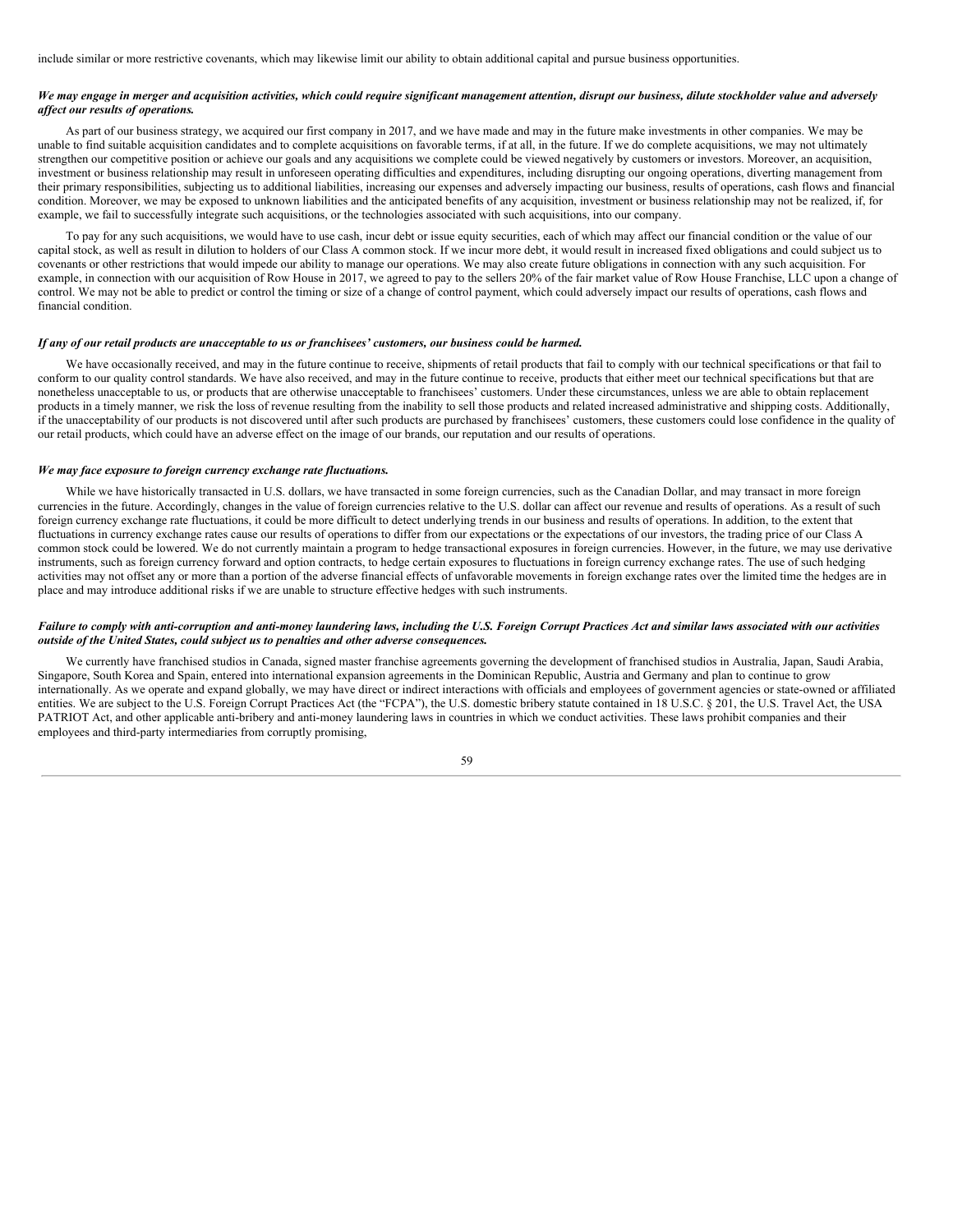authorizing, offering, or providing, directly or indirectly, improper payments or anything of value to foreign government officials, political parties and private-sector recipients for the purpose of obtaining or retaining business, directing business to any person, or securing any advantage. In addition, U.S. public companies are required to maintain records that accurately and fairly represent their transactions and have an adequate system of internal accounting controls. In many foreign countries, including countries in which we may conduct business, it may be a local custom that businesses engage in practices that are prohibited by the FCPA or other applicable laws and regulations. We face significant risks if we or any of our directors, officers, employees, franchisees, agents or other partners or representatives fail to comply with these laws and governmental authorities in the United States and elsewhere could seek to impose substantial civil and/or criminal fines and penalties which could have a material adverse effect on our business, reputation, results of operations, cash flows and financial condition.

Our employees, contractors, franchisees and agents may take actions in violation of our policies or applicable law. Any such violation could have an adverse effect on our reputation, business, results of operations and prospects.

Any violation of the FCPA, other applicable anti-corruption laws, or anti-money laundering laws could result in whistleblower complaints, adverse media coverage, investigations, loss of export privileges, severe criminal or civil sanctions and, in the case of the FCPA, suspension or debarment from U.S. government contracts, any of which could have a materially adverse effect on our reputation, business, results of operations, cash flows and financial condition. In addition, responding to any enforcement action may result in a significant diversion of management's attention and resources and significant defense costs and other professional fees.

#### *Our management team has limited experience managing a public company.*

Most members of our management team have limited experience managing a publicly traded company, interacting with public company investors and complying with the increasingly complex laws pertaining to public companies. Our management team may not successfully or efficiently manage our transition to being a public company subject to significant regulatory oversight and reporting obligations under the federal securities laws and the continuous scrutiny of securities analysts and investors. These new obligations and constituents will require significant attention from our senior management and could divert their attention away from the day-to-day management of our business, which could adversely affect our business, results of operations, cash flows and financial condition.

#### If our estimates or judgments relating to our critical accounting policies prove to be incorrect, our results of operations could be adversely affected.

The preparation of financial statements in conformity with GAAP requires management to make estimates and assumptions that affect the amounts reported in the consolidated financial statements and accompanying notes. We base our estimates on historical experience and on various other assumptions that we believe to be reasonable under the circumstances, as described in "Management's Discussion and Analysis of Financial Condition and Results of Operations." The results of these estimates form the basis for making judgments about the carrying values of assets, liabilities and equity, and the amount of revenue and expenses that are not readily apparent from other sources. Significant assumptions and estimates used in preparing our consolidated financial statements include those related to revenue recognition, merchandise and equipment revenue, other service revenue, contract costs, business combinations, acquisition-related contingent consideration, impairment of long-lived assets, including goodwill and intangible assets and equity-based compensation. Our results of operations may be adversely affected if our assumptions change or if actual circumstances differ from those in our assumptions, which could cause our results of operations to fall below the expectations of securities analysts and investors.

# Goodwill and indefinite-lived intangible assets are a material component of our balance sheet and impairments of these assets could have a significant impact on our *results.*

We have recorded a significant amount of goodwill and indefinite-lived intangible assets, representing our trademarks, on our balance sheet. We test the carrying values of goodwill and indefinite-lived intangible assets for impairment at least annually and whenever events or circumstances indicate the carrying value may not be recoverable. The estimates and assumptions about future results of operations and cash flows made in connection with impairment testing could differ from future actual results of operations and cash flows. While we have concluded that our goodwill and indefinite-lived intangible assets are not impaired, future events could cause us to conclude that the goodwill associated with a given segment, or one of our indefinite- lived intangible assets, may have become impaired. Any resulting impairment charge, although noncash, could have a material adverse effect on our business, results of operations, cash flows and financial condition.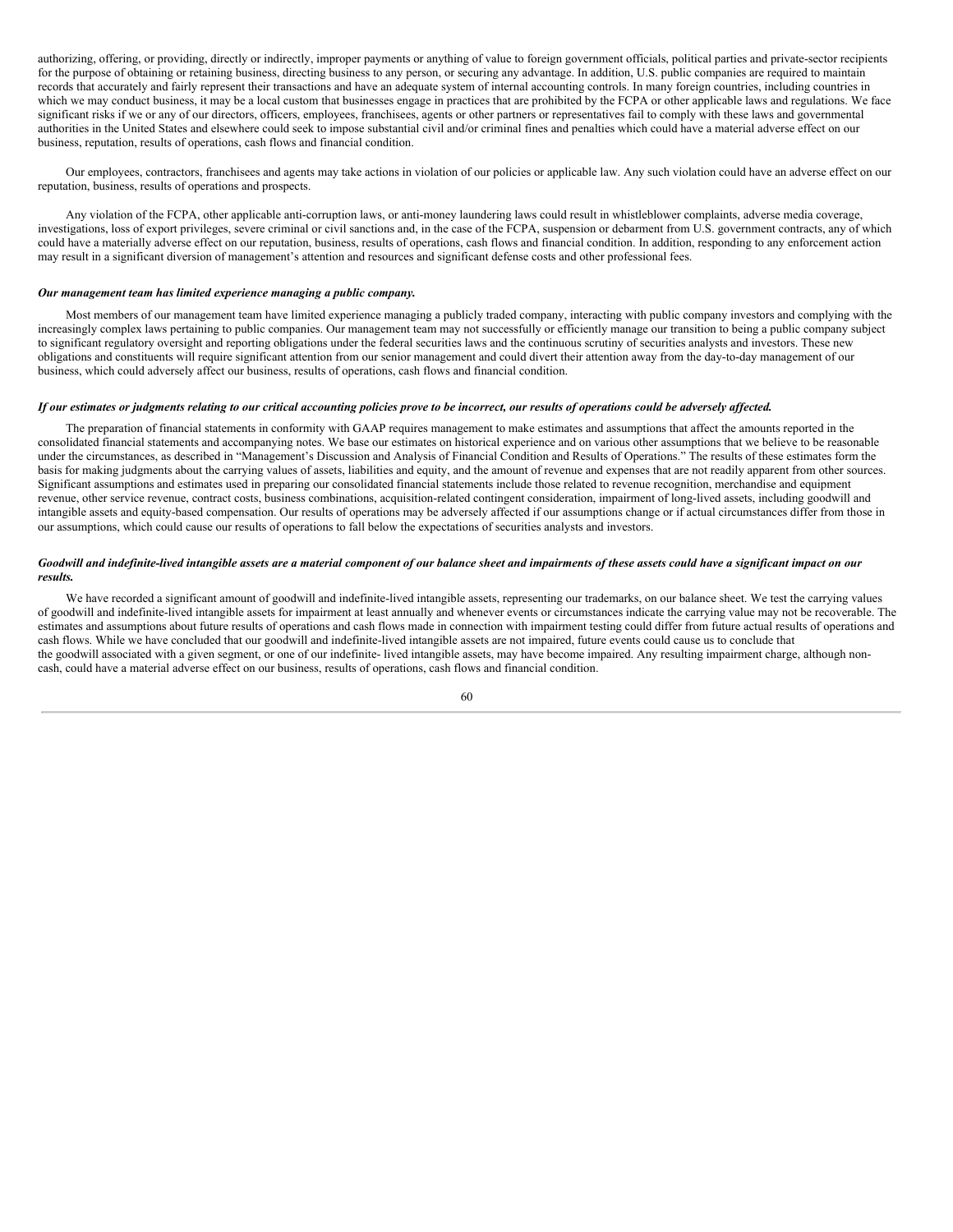# Our and franchisees' businesses are subject to the risk of earthquakes, fire, power outages, floods and other catastrophic events, and to interruption by manmade problems *such as terrorism.*

Our and franchisees' businesses are vulnerable to damage or interruption from earthquakes, fires, floods, power losses, terrorist attacks, acts of war, break-ins and similar events. The third-party systems and operations and suppliers we rely on are subject to similar risks. For example, a significant natural disaster, such as an earthquake, fire or flood, could have an adverse effect on our and franchisees' business, results of operations, cash flows and financial condition, and our and franchisees' insurance coverage may be insufficient to compensate us and franchisees for losses that may occur. Acts of terrorism, which may be targeted at metropolitan areas that have higher population density than rural areas, could also cause disruptions in our, franchisees' or our suppliers' businesses or the economy as a whole.

# Franchisees may be unable to obtain forgiveness of Paycheck Protection Plan loans, in whole or in part, in accordance with the provisions of the CARES Act, which could *adversely af ect our business, results of operations and financial condition.*

In June 2021, we were notified by the SBA that the PPP Loan had been forgiven in full. However, certain aspects of the Paycheck Protection Program have resulted in significant media coverage and controversy. Despite our good-faith belief that we satisfied all eligibility requirements for the PPP Loan, and the SBA's decision to forgive the PPP Loan in full, the SBA retains the option to conduct additional reviews of the Paycheck Protection Program and loans made thereunder, and we and other companies who received loans pursuant to the Paycheck Protection Program may nonetheless be subject to adverse publicity and/or damage to our reputation, which could in turn adversely affect our reputation, business, results of operations, cash flows and financial condition.

In addition, we believe many franchisees have also secured loans under the Paycheck Protection Program. If any franchisees are unsuccessful in obtaining forgiveness of all or part of the principal amounts of their Paycheck Protection Program loans, such franchisees will be required to repay such unforgiven principal amounts, together with accrued and unpaid interest, in accordance with the terms of those loans. Such repayment obligations could materially restrict franchisees' operating and financial flexibility and financial condition, which could in turn adversely affect our business, results of operations, cash flows and financial condition.

#### We have incurred substantial indebtedness which could adversely affect our financial condition and limit our ability to pursue our growth strategy.

We have a substantial amount of debt, which requires significant interest payments. As of July 31, 2021, we had total indebtedness of \$98.1 million.

Our substantial level of indebtedness could adversely affect our financial condition and increase the possibility that we may be unable to generate cash sufficient to pay, when due, the principal of, interest on or other amounts due in respect of our indebtedness. Our substantial indebtedness, combined with our other existing and any future financial obligations and contractual commitments, could have important consequences. For example, it could:

- make it more difficult for us to satisfy our obligations with respect to our indebtedness, and any failure to comply with the obligations under our outstanding credit facility, including restrictive covenants, could result in an event of default under such facility if such obligations are not waived or amended;
- require us to dedicate a substantial portion of our cash flow from operations to payments on our indebtedness, thereby reducing funds available for working capital, capital expenditures, acquisitions, selling and marketing efforts, research and development and other purposes;
- increase our vulnerability to adverse economic and industry conditions, which could place us at a competitive disadvantage compared to our competitors that have proportionately less indebtedness;
- increase our cost of borrowing and cause us to incur substantial fees from time to time in connection with debt amendments or refinancings;
- increase our exposure to rising interest rates because a portion of our borrowings is at variable interest rates;
- limit our flexibility in planning for, or reacting to, changes in our business and the industries in which we operate; and
- limit our ability to borrow additional funds, or to dispose of assets to raise funds, if needed, for working capital, capital expenditures, acquisitions, selling and marketing efforts, research and development and other corporate purposes.

By the nature of their relationship to our enterprise, debt holders may have different points of view on the use of company resources as compared to our management. The financial and contractual obligations related to our debt also represent a natural constraint on any intended use of company resources.

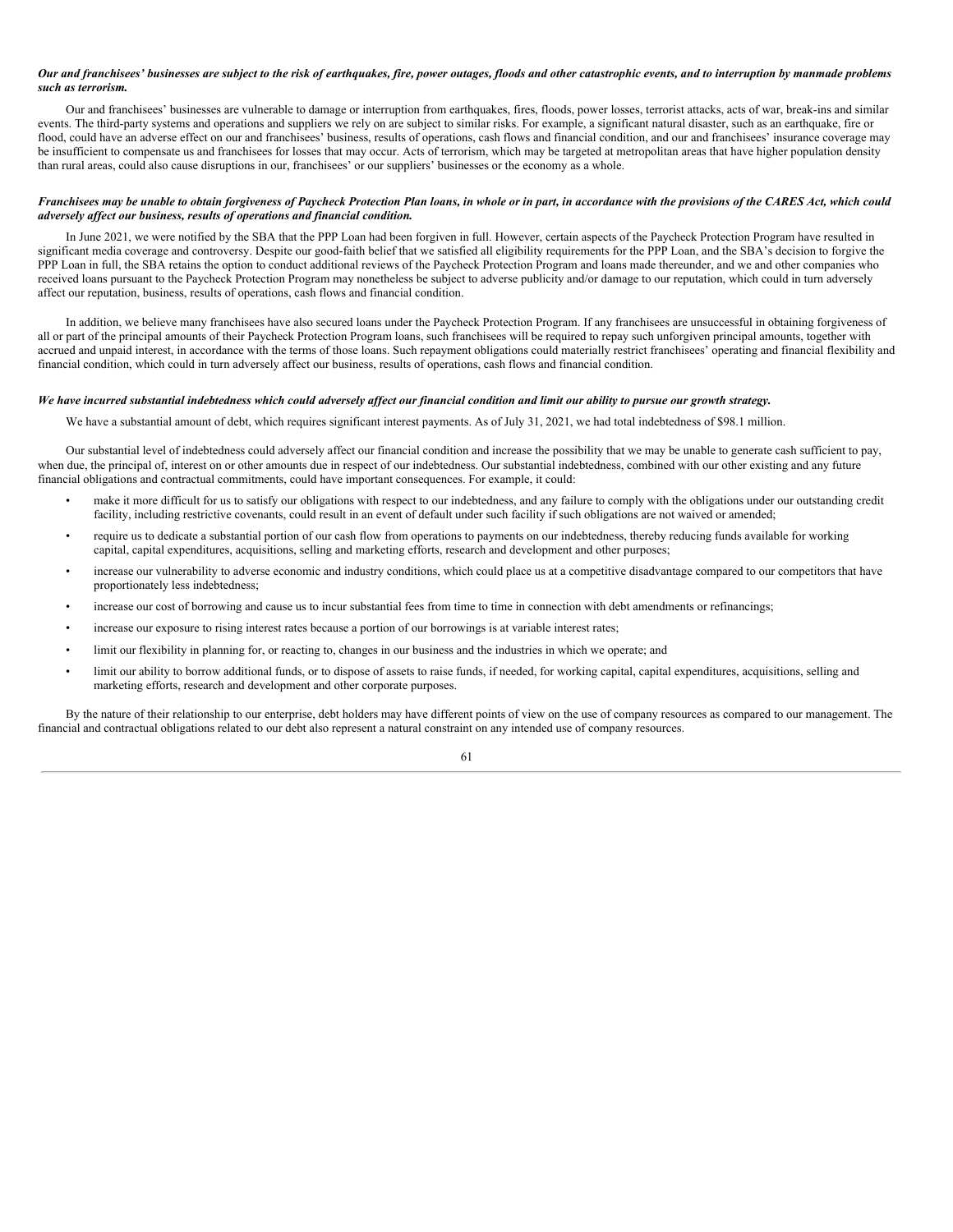### If we are unable to satisfy the covenants in our credit agreement in the future for any reason, we may default. In the event that we default and are unable to restructure our obligations, our debt with our existing lenders could be accelerated and they could demand repayment, which would severely restrict our ability to operate our business.

In the event that we breach one or more covenants in our credit agreement, or any future credit agreement and such breach is not waived or amended, our lenders may choose to declare an event of default and require that we immediately repay all amounts borrowed, together with accrued interest and other fees, and could also foreclose on the collateral granted to them to secure our indebtedness. In such an event, we could lose access to working capital and be unable to operate our business, which would have a material adverse effect on our business, financial condition and results of operations. In mid-March 2020, franchisees temporarily closed almost all studios system-wide as a result of the COVID-19 pandemic, and many studios remained closed throughout 2020. Due to the decreased revenue resulting from the studio closures, we exceeded the maximum total leverage ratio covenant in our prior credit agreement. In order to avoid breaching the maximum total leverage ratio covenant, we entered into an amendment to that credit agreement to increase the maximum total leverage ratio. We cannot predict future business interruptions that may occur, the nature or scope of any such interruptions or the degree to which, or the period over which, franchisees may need to close or re-close studios in the future, and there can be no assurance that in the future we will be able to satisfy the covenants under our credit agreement as a result of a business interruption or otherwise, or obtain any required waiver or amendment.

# Restrictions imposed by our outstanding indebtedness and any future indebtedness may limit our ability to operate our business and to finance our future operations or *capital needs or to engage in other business activities.*

The terms of our outstanding indebtedness restrict us from engaging in specified types of transactions. These covenants restrict our ability, among other things, to:

- create, incur or assume additional indebtedness;
- encumber or permit additional liens on our assets;
- change the nature of the business conducted by XPO Holdings and certain of its subsidiaries;
- make payments or distributions to our affiliates or equity holders; and
- enter into certain transactions with our affiliates.

The covenants in our credit facility impose requirements and restrictions on our ability to take certain actions and, in the event that we breach one or more covenants and such breach is not waived, the lenders may choose to declare an event of default and require that we immediately repay all of our borrowings under the credit facility, plus certain prepayment fees, penalties and interest, and foreclose on the collateral granted to them to secure such indebtedness. Such repayment would have a material adverse effect on our business, financial condition and results of operations.

#### We will require a significant amount of cash to service our indebtedness. The ability to generate cash or refinance our indebtedness as it becomes due depends on many *factors, some of which are beyond our control.*

We are a holding company and, as such, have no independent operations or material assets other than our ownership of equity interests in our subsidiaries and our subsidiaries' contractual arrangements with franchisees, and we will depend on our subsidiaries to distribute funds to us so that we may pay our obligations and expenses. Our ability to make scheduled payments on, or to refinance our respective obligations under, our indebtedness and to fund planned capital expenditures and other corporate expenses will depend on the ability of our subsidiaries to make distributions, dividends or advances to us, which in turn will depend on their future operating performance and on economic, financial, competitive, legislative, regulatory and other factors and any legal and regulatory restrictions on the payment of distributions and dividends to which they may be subject. Many of these factors are beyond our control. We can provide no assurance that our business will generate sufficient cash flow from operations or that future borrowings will be available to us in an amount sufficient to enable us to satisfy our respective obligations under our indebtedness or to fund our other needs. In order for us to satisfy our obligations under our indebtedness and fund planned capital expenditures, we must continue to execute our business strategy. If we are unable to do so, we may need to reduce or delay our planned capital expenditures or refinance all or a portion of our indebtedness on or before maturity. Significant delays in our planned capital expenditures may materially and adversely affect our future revenue prospects. In addition, we can provide no assurance that we will be able to refinance any of our indebtedness on commercially reasonable terms or at all.

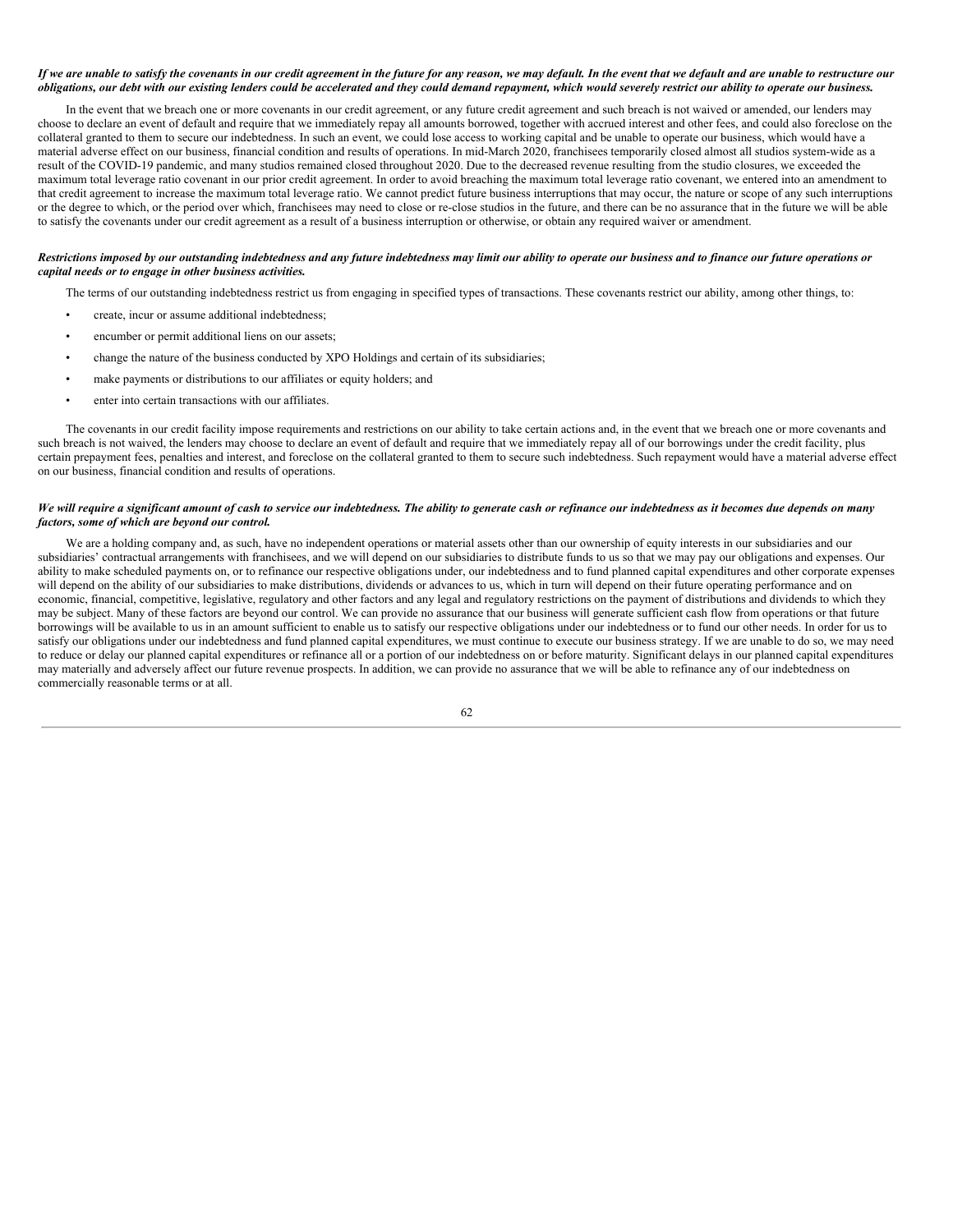# Changes in the method for determining, and the potential replacement of, the London Interbank Offer Rate may affect our cost of borrowing.

As a result of concerns about the accuracy of the calculation of the London Interbank Offer Rate ("LIBOR"), a number of British Bankers' Association ("BBA") member banks entered into settlements with certain regulators and law enforcement agencies with respect to the alleged manipulation of LIBOR. Actions by the BBA, regulators or law enforcement agencies as a result of these or future events may result in changes to the manner in which LIBOR is determined or its discontinuation. On July 27, 2017, the Chief Executive of the U.K. Financial Conduct Authority (the "FCA"), which regulates LIBOR, announced that the FCA will no longer persuade or compel banks to submit rates for the calculation of the LIBOR benchmark after 2021. This announcement indicates that the continuation of LIBOR on the current basis cannot and will not be guaranteed after 2021, and it appears likely that LIBOR will be discontinued or modified by the end of 2021.

The interest rate payable on our borrowings under our outstanding credit facility is determined by reference to LIBOR. Potential changes or uncertainty related to such potential changes or discontinuation may result in a sudden or prolonged increase or decrease in reported LIBOR, which could have a significant impact on the interest we are required to pay. Furthermore, although the terms of our credit facility contemplate the replacement of LIBOR with another reference rate in the event LIBOR comes into disuse, uncertainty related to such discontinuation and potential substitutes could make it difficult for us and our lenders to reach agreement on a reference rate, and any substitute reference rate could increase our cost of borrowing, any of which results could have an adverse impact on our business, financial condition, cash flows and results of operations.

# Failure to obtain and maintain required licenses and permits or to comply with health and fitness regulations could lead to delays in opening studios, interruptions in *services or the closure of studios, thereby harming our business.*

The health and fitness market is subject to various federal, state and local government regulations, including those relating to required domestic or foreign governmental permits and approvals. Such regulations are subject to change from time to time. Our or franchisees' failure to obtain and maintain any required licenses permits or approvals could adversely affect our or franchisees' operating results. Difficulties or failure to maintain or obtain the required licenses, permits and approvals could adversely affect existing franchisees and delay or cancel the opening of new studios, which would adversely affect our results of operations.

### Unanticipated changes in effective tax rates or adverse outcomes resulting from examination of our income or other tax returns could adversely affect our business, results *of operations, cash flows and financial condition.*

We are subject to income taxes in the United States and Canada, and our domestic and foreign tax liabilities will be subject to the allocation of expenses in differing jurisdictions. Our future effective tax rates could be subject to volatility or adversely affected by a number of factors, including:

- changes in the valuation of our deferred tax assets and liabilities;
- expected timing and amount of the release of any tax valuation allowances;
- tax effects of stock-based compensation;
- costs related to intercompany restructurings;
- changes in tax laws, regulations or interpretations thereof;
- lower than anticipated future earnings in jurisdictions where we have lower statutory tax rates; or
- higher than anticipated future earnings in jurisdictions where we have higher statutory tax rates.

In addition, we may be subject to audits of our income, sales and other transaction taxes by U.S. federal and state and foreign authorities. Outcomes from these audits could have an adverse effect on our financial condition and results of operations.

# **Risks Related to our Convertible Preferred**

# The terms of our convertible preferred stock have provisions that could result in a change of control of our Board in the case of an event of default by us, including our *failure to pay amounts due upon redemption of the convertible preferred stock.*

The terms of our Series A Convertible preferred stock and our 6.5% Series A-1 Convertible Preferred Stock (the "Series A-1 Convertible preferred stock" and, together with our Series A Convertible preferred stock, the "Convertible Preferred") include certain negative covenants related to our ability to incur indebtedness and engage in sales of assets under circumstances, as well as requirements to pay quarterly dividends in cash or in kind and to redeem the Convertible Preferred at the option of the holder thereof beginning eight years following their issuance or upon a person or group acquiring more than 50% of our voting power. Failure by us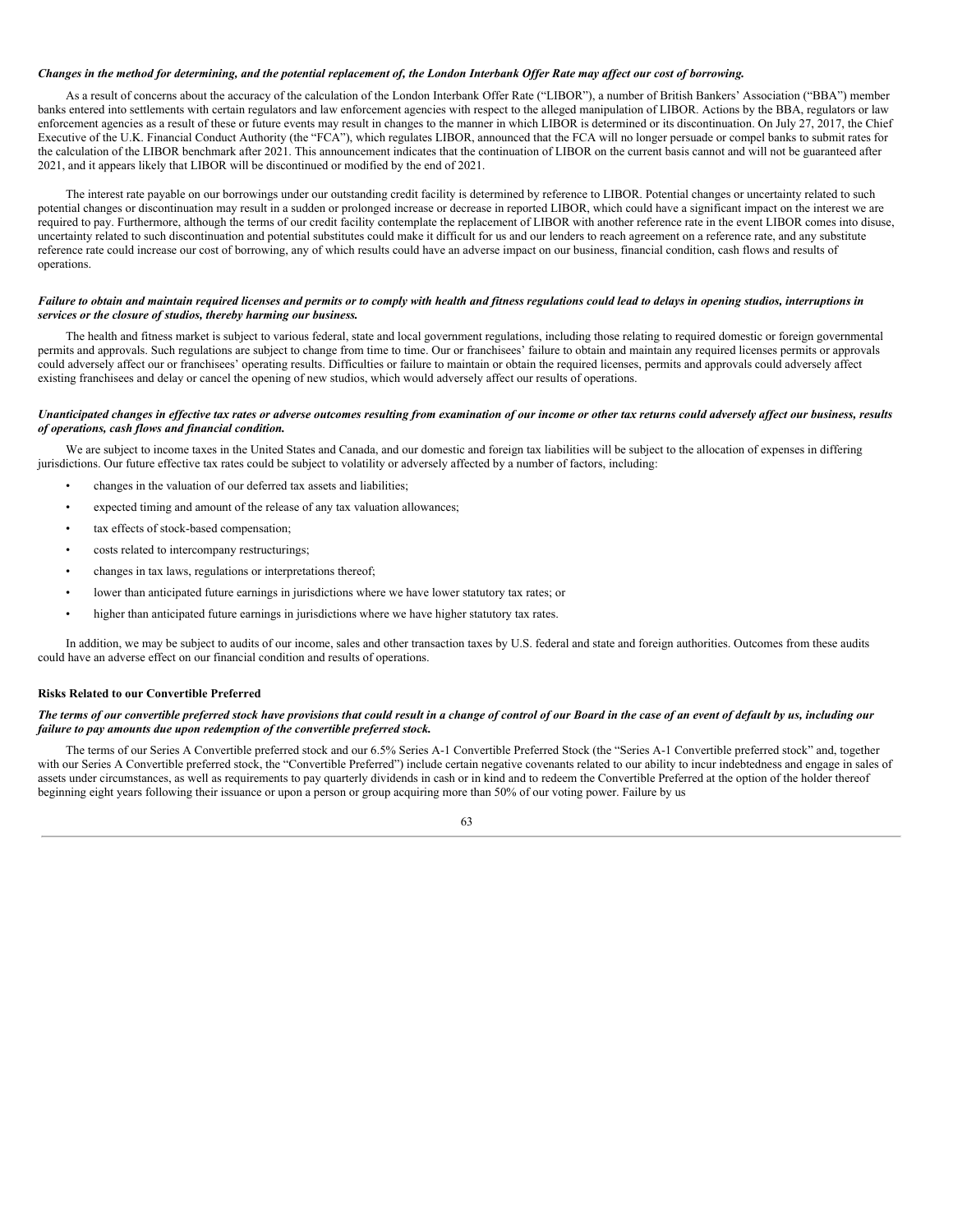to satisfy any of the foregoing will result in an event of default with respect to the Convertible Preferred that would entitle the holders of the Convertible Preferred to require us to mandatorily redeem the Convertible Preferred at the mandatory redemption price, plus an applicable premium. If the Company fails to complete a required mandatory redemption within 30 days of the underlying requirement or demand for such redemption and so long as such event of default with respect to such mandatory redemption is continuing, the holders of the Convertible Preferred shall have the right: (i) to immediately appoint one additional individual to our board of directors, (ii) to, after such event of default has continued for six months, appoint an additional number of individuals to our board of directors such that the holders of the Convertible Preferred have the right to appoint not less than 25% of the directors to our board of directors and (iii) after such event of default has been continuing for a year, appoint an additional number of individuals to our board of directors such that the holders of the Convertible preferred have the right to appoint not less than a majority of the directors to our board of directors. This right exists so long as the Preferred Investors continue to hold at least 50% of the Convertible Preferred." This right exists only in respect of shares of our Convertible Preferred and so long as any of the Preferred Investors hold any shares of our Convertible Preferred but generally does not travel to transferees of the Convertible Preferred. In the event that Preferred Investors had this right they could exercise it in a manner that is not consistent with the interests of holders of our Class A common stock and may have us engage in transactions which may not necessarily be consistent with the views of our other directors or our Class A stockholders. If they assumed control of our Board of Directors, it would also likely result in the acceleration of other indebtedness of ours, and we may not have the ability to repay that indebtedness at that time.

#### The Convertible Preferred impacts our ability to pay dividends on our Class A common stock and imposes certain negative covenants on us.

The terms of the Convertible Preferred require that we pay a quarterly cash dividend of 6.5% on the outstanding Convertible Preferred or increase the liquidation preference (the "PIK Coupon") thereof at a rate of 7.5% in lieu of cash dividends. We may not pay dividends to holders of our Class A common stock unless we have made all of the requisite dividend payments in cash to holders of our Convertible Preferred or adjust the liquidation preference through the PIK Coupon. Even if we have made such dividend payments or adjustments, dividend payments to holders of our common stock will result in anti-dilution adjustments to the conversion price of the Convertible Preferred, and should we make cash dividend payments in excess of 6.5% in any twelve month period to holders of our common stock, the holders of the Convertible Preferred would participate ratably in that dividend. Our Credit Agreement provides that we may not pay cash dividends. However, we received a waiver from our lenders to make cash dividend payments on the Convertible Preferred, which became effective at the closing of the IPO. If we elect or are otherwise required by a subsequent lender to pay dividends on the Convertible Preferred in the form of additional shares of Convertible Preferred, the liquidation preference of the Convertible Preferred would increase over time and the holders of the Convertible Preferred would have an increasing voting and economic interest in us, thereby diluting holders of our Class A common stock. The Convertible Preferred also contains provisions that limit our ability to sell assets, incur debt and repurchase our common stock.

### *The Convertible Preferred ranks senior to the Class A common stock.*

The Convertible Preferred ranks senior to the Class A common Stock. Accordingly, in the event of our liquidation or dissolution in bankruptcy or otherwise, the holders of the Convertible Preferred would receive their liquidation preference (initially \$200 million and increasing over time with respect to accrued and unpaid dividends, if any) prior to any distribution being available to holders of our Class A common stock.

### **Risks Related to Our Organizational Structure**

# We are a holding company and our principal asset is our 63% ownership interest in XPO Holdings, and we are accordingly dependent upon distributions from XPO *Holdings to pay dividends, if any, and taxes, make payments under the TRA and pay other expenses.*

We are a holding company and our principal asset is our direct and indirect ownership of 63% of the outstanding LLC Units. We have no independent means of generating revenue. XPO Holdings will be treated as a partnership for U.S. federal income tax purposes and, as such, generally will not be subject to U.S. federal income tax. Instead, the taxable income of XPO Holdings will be allocated to holders of Preferred Units and LLC Units, including us. Accordingly, we will incur income taxes on our allocable share of any net taxable income of XPO Holdings. We will also incur expenses related to our operations and will have obligations to make payments under the TRA. As the managing member of XPO Holdings, we intend to cause XPO Holdings to make distributions to the holders of LLC Units and us, or, in the case of certain expenses and distributions in respect of the Preferred Units, payments to us, in amounts sufficient to (i) permit us to pay all applicable taxes payable by us and the holders of LLC Units, (ii) allow us to make any payments required under the TRA we entered into as part of a series of transactions to implement an internal reorganization, (the "Reorganization Transactions") in connection with the IPO, (iii) fund dividends to our stockholders, including in respect of the Convertible Preferred, in accordance with our dividend policy, to the extent that our board of directors declares such dividends and (iv) pay our expenses.

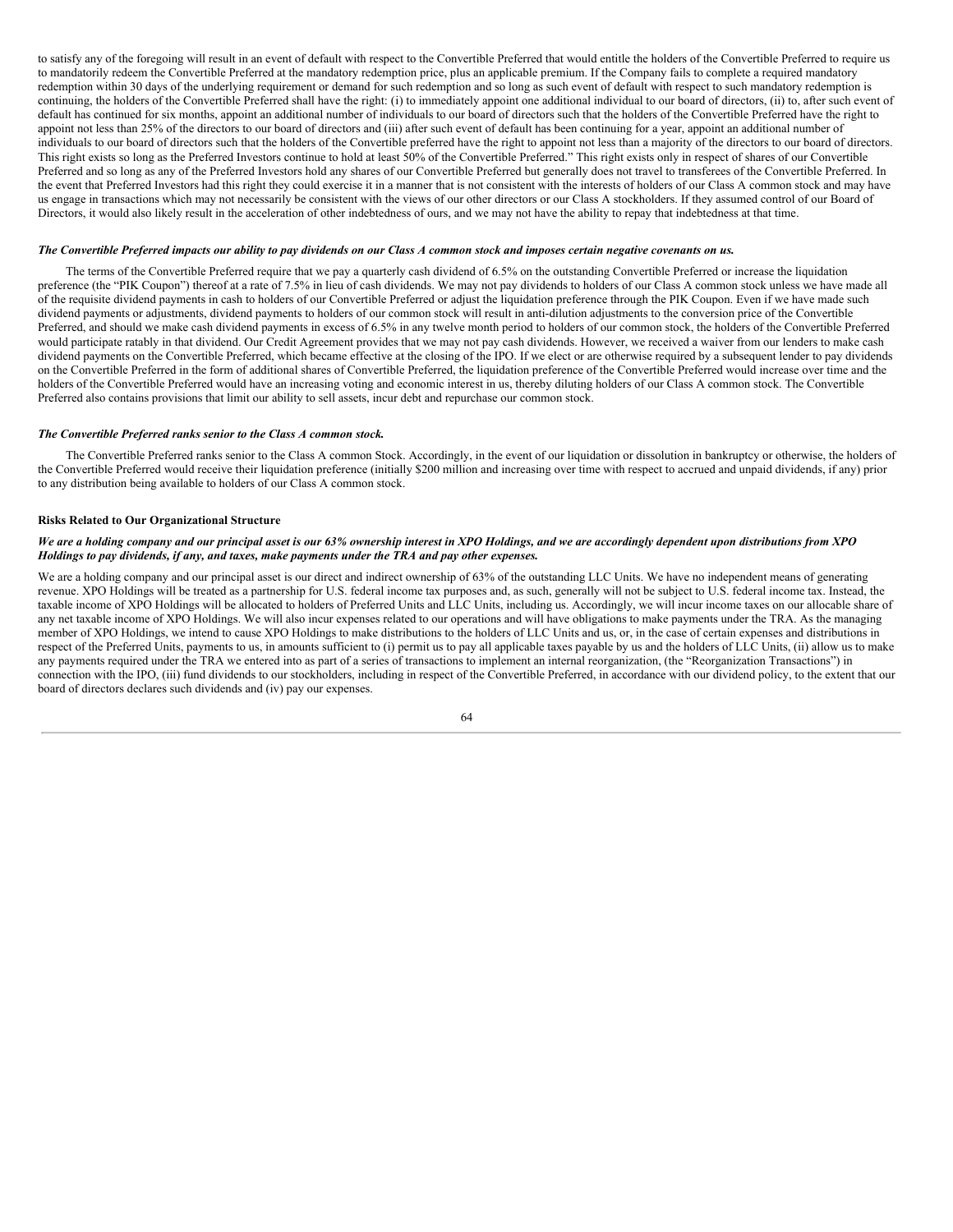Deterioration in the financial conditions, earnings or cash flow of XPO Holdings and its subsidiaries for any reason could limit or impair their ability to pay such distributions. Additionally, to the extent that we need funds and XPO Holdings is restricted from making such distributions to us under applicable law or regulation, as a result of covenants in its debt agreements or otherwise, we may not be able to obtain such funds on terms acceptable to us, or at all, and, as a result, could suffer a material adverse effect on our liquidity and financial condition.

# In certain circumstances, XPO Holdings will be required to make distributions to us and the other holders of LLC Units, and the distributions that XPO Holdings will be *required to make may be substantial.*

Under the Limited Liability Company Agreement of XPO Holdings, XPO Holdings will generally be required from time to time to make pro rata distributions in cash to us and the other holders of LLC Units at certain assumed tax rates in amounts that are intended to be sufficient to cover the taxes on our and the other LLC Unit holders' respective allocable shares of the taxable income of XPO Holdings. We will also receive tax distributions equal to our anticipated tax liability in respect of distributions on our Preferred Units. As a result of (i) potential differences in the amount of net taxable income allocable to us and the other LLC Unit holders, (ii) the lower tax rate applicable to corporations than individuals and (iii) the use of an assumed tax rate, based on the tax rate applicable to individuals, in calculating XPO Holdings' distribution obligations, we may receive distributions significantly in excess of our tax liabilities and obligations to make payments under the TRA. Our board of directors will determine the appropriate uses for any excess cash so accumulated, which may include, among other uses, dividends, repurchases of our Class A common stock, the payment of obligations under the TRA and the payment of other expenses. We will have no obligation to distribute such cash (or other available cash other than any declared dividend) to our stockholders. No adjustments to the redemption or exchange ratio of LLC Units for shares of Class A common stock will be made as a result of either (i) any cash distribution by us or (ii) any cash that we retain and do not distribute to our stockholders. To the extent that we do not distribute such excess cash as dividends on our Class A common stock and instead, for example, hold such cash balances or lend them to XPO Holdings, holders of LLC Units would benefit from any value attributable to such cash balances as a result of their ownership of Class A common stock following a redemption or exchange of their LLC Units.

#### We are controlled by the Continuing Pre-IPO LLC Members whose interests in our business may be different than yours.

Our Continuing Pre-IPO LLC Members control approximately 58% of the combined voting power of our Class A and Class B common stock and Convertible Preferred.

Because the Continuing Pre-IPO LLC Members hold a majority of their economic interests in our business through XPO Holdings rather than through XPO, Inc., they may have conflicting interests with holders of shares of our Class A common stock. For example, the Continuing Pre-IPO LLC Members may have a different tax position from us, which could influence their decisions regarding whether and when we should dispose of assets or incur new or refinance existing indebtedness, especially in light of the existence of the TRA that we entered into in connection with the IPO, and whether and when we should undergo certain changes of control for purposes of the TRA or terminate the TRA. In addition, the structuring of future transactions may take into consideration these tax or other considerations even where no similar benefit would accrue to us. Pursuant to the Bipartisan Budget Act of 2015, for tax years beginning after December 31, 2017, if the Internal Revenue Service, or IRS, makes audit adjustments to XPO Holdings' federal income tax returns, it may assess and collect any taxes (including any applicable penalties and interest) resulting from such audit adjustment directly from XPO Holdings. If, as a result of any such audit adjustment, XPO Holdings is required to make payments of taxes, penalties and interest, XPO Holdings' cash available for distributions to us may be substantially reduced. These rules are not applicable to XPO Holdings for tax years beginning on or prior to December 31, 2017. In addition, the Continuing Pre-IPO LLC Members' significant ownership in us and resulting ability to effectively control us may discourage someone from making a significant equity investment in us, or could discourage transactions involving a change in control, including transactions in which you as a holder of shares of our Class A common stock might otherwise receive a premium for your shares over the then-current market price.

In addition, in connection with the Reorganization Transactions, we purchased all of the shares of LCAT Franchise Fitness Holdings, Inc. ("LCAT") from LCAT shareholders. We did not receive an indemnity in respect of taxes or other unanticipated liabilities that may have been assumed by us in respect of such acquisition and as a result we may become responsible for tax or other liabilities in respect of matters that do not relate to our business or operations.

### We will be required to pay the TRA parties for certain tax benefits we may receive, and the amounts we may pay could be significant.

In connection with the Reorganization Transactions, we acquired certain favorable tax attributes from Rumble Holdings LLC and H&W Investco Blocker II, LP (the "Blocker Companies") in the mergers of the Blocker Companies with and into XPO, Inc. (the "Mergers"). In addition, in connection with the contribution of LLC Units by certain equityholders of XPO Holdings to XPO, Inc. in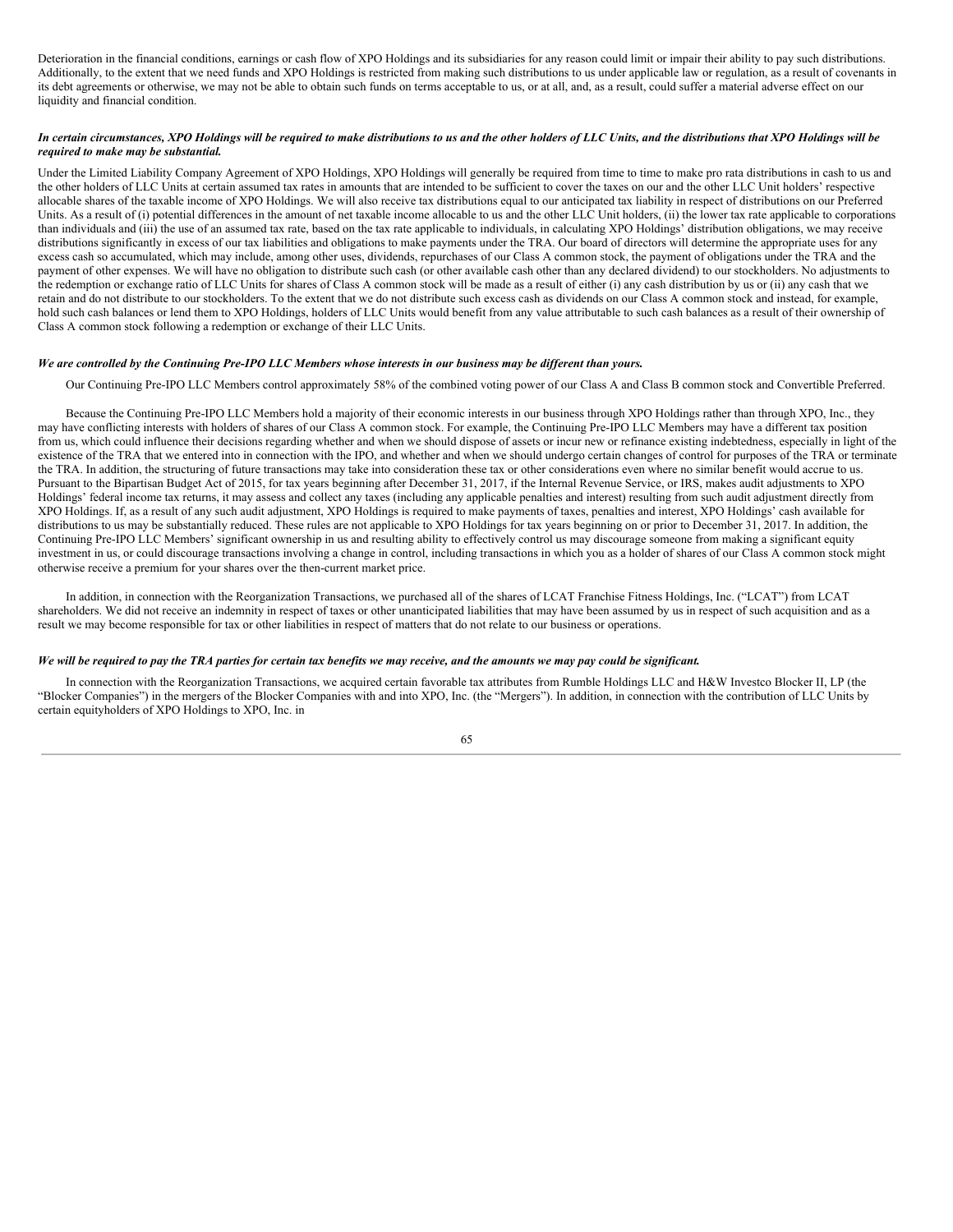exchange for shares of Class A common stock (the "IPO Contribution"), the redemption of Class A-5 Units of XPO Holdings in connection with the IPO (the "Class A-5 Unit Redemption"), acquisitions by XPO Fitness, Inc. of LLC Units from certain Continuing Pre-IPO LLC Members in connection with the IPO, future taxable redemptions or exchanges by Continuing Pre-IPO LLC Members of LLC Units for shares of our Class A common stock or cash, and other transactions described herein are expected to result in favorable tax attributes for us. These tax attributes would not be available to us in the absence of those transactions and are expected to reduce the amount of tax that we would otherwise be required to pay in the future.

Upon the completion of the IPO, we entered into a tax receivable agreement (the "TRA"), pursuant to which we are generally required to pay to the other parties thereto in the aggregate 85% of the amount of cash savings, if any, in U.S. federal, state and local income tax or franchise tax that we actually realize as a result of (i) certain favorable tax attributes we acquired from the Blocker Companies in the Mergers (including net operating losses and the Blocker Companies' allocable share of existing tax basis), (ii) increases in our allocable share of existing tax basis and tax basis adjustments that may result from (x) the IPO Contribution, the Class A-5 Unit Redemption, and the purchase of LLC Units from Continuing Pre-IPO LLC Members in the IPO, (y) future taxable redemptions and exchanges of LLC Units by Continuing Pre-IPO LLC Members, and (z) certain payments made under the TRA, and (iii) deductions in respect of interest under the TRA. These payment obligations are obligations of XPO Fitness, Inc. and not of XPO Holdings.

The payment obligations under the TRA are our obligations, and we expect that the payments we will be required to make under the TRA will be substantial. Assuming no material changes in relevant tax law and that we earn sufficient taxable income to realize all tax benefits that are subject to the TRA, we expect that the tax savings associated with the Mergers, the IPO Contribution, the Class A-5 Unit Redemption, the acquisition of LLC Units from the Pre-IPO LLC Members in connection with the IPO and future redemptions or exchanges of LLC Units as described above would aggregate to approximately \$112.2 million over 15 years from the date of the completion of the IPO, based on the initial public offering price of \$12.00 per share of our Class A common stock and assuming all future redemptions or exchanges would occur within one year of the IPO. Under this scenario we would be required to pay the TRA parties approximately 85% of such amount, or approximately 95.4 million, over the 15-year period from the date of the IPO. The actual amounts we will be required to pay may materially differ from these hypothetical amounts, because potential future tax savings that we will be deemed to realize, and TRA payments by us, will be calculated based in part on the market value of our Class A common stock at the time of each redemption or exchange of an LLC Unit for a share of Class A common stock and the prevailing applicable federal tax rate (plus the assumed combined state and local tax rate) applicable to us over the life of the TRA and will depend on our generating sufficient future taxable income to realize the tax benefits that are subject to the TRA. Payments under the TRA are not conditioned on our existing owners' continued ownership of us after the IPO.

Payments under the TRA will be based on the tax reporting positions we determine, and the IRS or another tax authority may challenge all or a part of the existing tax basis, tax basis increases, NOLs or other tax attributes subject to the TRA, and a court could sustain such challenge. The TRA parties will not reimburse us for any payments previously made if such tax basis, NOLs or other tax benefits are subsequently challenged by a tax authority and are ultimately disallowed, except that any excess payments made to a TRA party will be netted against future payments otherwise to be made to such TRA party under the TRA, if any, after our determination of such excess. In addition, the actual state or local tax savings we may realize may be different than the amount of such tax savings we are deemed to realize under the TRA, which will be based on an assumed combined state and local tax rate applied to our reduction in taxable income as determined for U.S. federal income tax purposes as a result of the tax attributes subject to the TRA. In both such circumstances, we could make payments under the TRA that are greater than our actual cash tax savings and we may not be able to recoup those payments, which could negatively impact our liquidity. The TRA provides that (1) in the event that we breach any of our material obligations under the TRA or (2) if, at any time, we elect an early termination of the TRA, our obligations under the TRA (with respect to all LLC Units, whether or not LLC Units have been exchanged or acquired before or after such transaction) would accelerate and become payable in a lump sum amount equal to the present value of the anticipated future tax benefits calculated based on certain assumptions, including that we would have sufficient taxable income to fully utilize the deductions arising from the tax deductions, tax basis and other tax attributes subject to the TRA. The TRA also provides that, upon certain mergers, asset sales or other forms of business combination, or certain other changes of control, our or our successor's obligations with respect to tax benefits would be based on certain assumptions, including that we or our successor would have sufficient taxable income to fully utilize the increased tax deductions and tax basis and other benefits covered by the TRA. As a result, upon a change of control, we could be required to make payments under the TRA that are greater than the specified percentage of our actual cash tax savings, which could negatively impact our liquidity.

The change of control provisions in the TRA may result in situations where the Pre-IPO LLC Members have interests that differ from or are in addition to those of our other stockholders.

Finally, because we are a holding company with no operations of our own, our ability to make payments under the TRA depends on the ability of XPO Holdings to make distributions to us. To the extent that we are unable to make payments under the TRA for any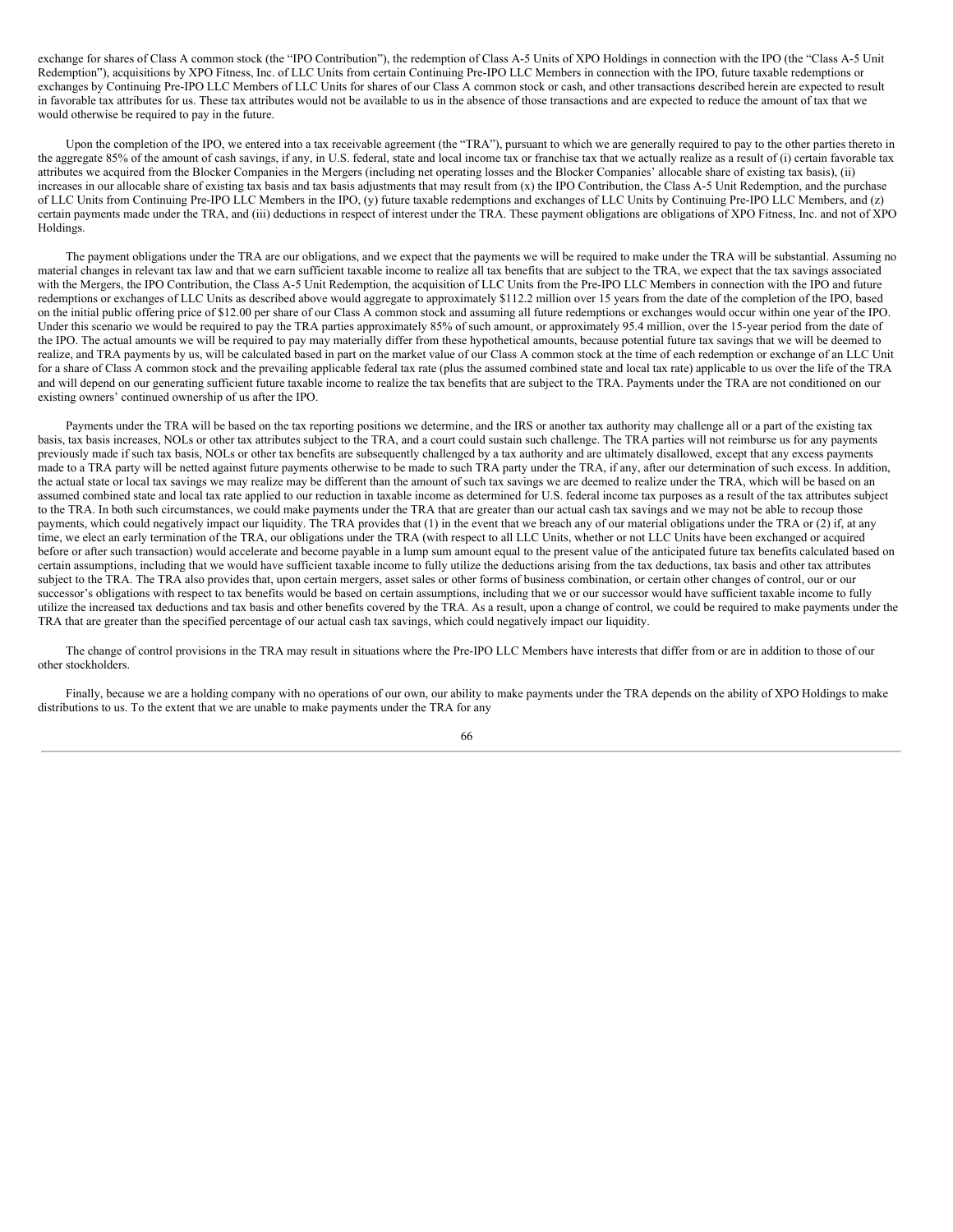reason, such payments will be deferred and will accrue interest until paid, which could negatively impact our results of operations and could also affect our liquidity in periods in which such payments are made.

# **Risks Related to Our Class A Common Stock**

Some provisions of Delaware law and our amended and restated certificate of incorporation and amended and restated bylaws may deter third parties from acquiring us *and diminish the value of our Class A common stock.*

Our amended and restated certificate of incorporation and our amended and restated bylaws provide for, among other things:

- a classified board of directors with staggered three year terms;
- the ability of our board of directors to issue one or more series of preferred stock with voting or other rights or preferences that could have the effect of impeding the success of an attempt to acquire us or otherwise effect a change in control;
- advance notice for nominations of directors by stockholders and for stockholders to include matters to be considered at stockholder meetings;
- certain limitations on convening special stockholder meetings; and
- certain provisions of our amended and restated certificate of incorporation and our amended and restated bylaws that may be amended only by the affirmative vote of the holders of at least two-thirds in voting power of all outstanding shares of our stock entitled to vote thereon, voting together as a single class.

In addition, while we have opted out of Section 203 of the Delaware General Corporation Law (the "DGCL"), our amended and restated certificate of incorporation contains similar provisions providing that we may not engage in certain "business combinations" with any "interested stockholder" for a three-year period following the time that the stockholder became an interested stockholder, unless:

- prior to such time, our board of directors approved either the business combination or the transaction that resulted in the stockholder becoming an interested stockholder;
- upon consummation of the transaction that resulted in the stockholder becoming an interested stockholder, the interested stockholder owned at least 85% of the votes of our voting stock outstanding at the time the transaction commenced, excluding certain shares; or
- at or subsequent to that time, the business combination is approved by our board of directors and by the affirmative vote of holders of at least two-thirds of the votes of our outstanding voting stock that is not owned by the interested stockholder.

Generally, a "business combination" includes a merger, asset or stock sale or other transaction resulting in a financial benefit to the interested stockholder. Subject to certain exceptions, an "interested stockholder" is a person who, together with that person's affiliates and associates, owns, or within the previous three years owned, 15% or more of the votes of our outstanding voting stock. For purposes of this provision, "voting stock" means any class or series of stock entitled to vote generally in the election of directors. Our amended and restated certificate of incorporation provides that H&W Franchise Holdings, LLC, their respective affiliates and any of their respective direct or indirect designated transferees (other than in certain market transfers and gifts) and any group of which such persons are a party do not constitute "interested stockholders" for purposes of this provision.

Under certain circumstances, this provision will make it more difficult for a person who would be an "interested stockholder" to effect various business combinations with our company for a three-year period. This provision may encourage companies interested in acquiring us to negotiate in advance with our board of directors because the stockholder approval requirement would be avoided if our board of directors approves either the business combination or the transaction that results in the stockholder becoming an interested stockholder. These provisions also may have the effect of preventing changes in our board of directors and may make it more difficult to accomplish transactions that stockholders may otherwise deem to be in their best interests.

These provisions in our amended and restated certificate of incorporation and our amended and restated bylaws may discourage, delay or prevent a transaction involving a change in control of our company that is in the best interest of our minority stockholders. Even in the absence of a takeover attempt, the existence of these provisions may adversely affect the prevailing market price of our Class A common stock if they are viewed as discouraging future takeover attempts. These provisions could also make it more difficult for stockholders to nominate directors for election to our board of directors and take other corporate actions.

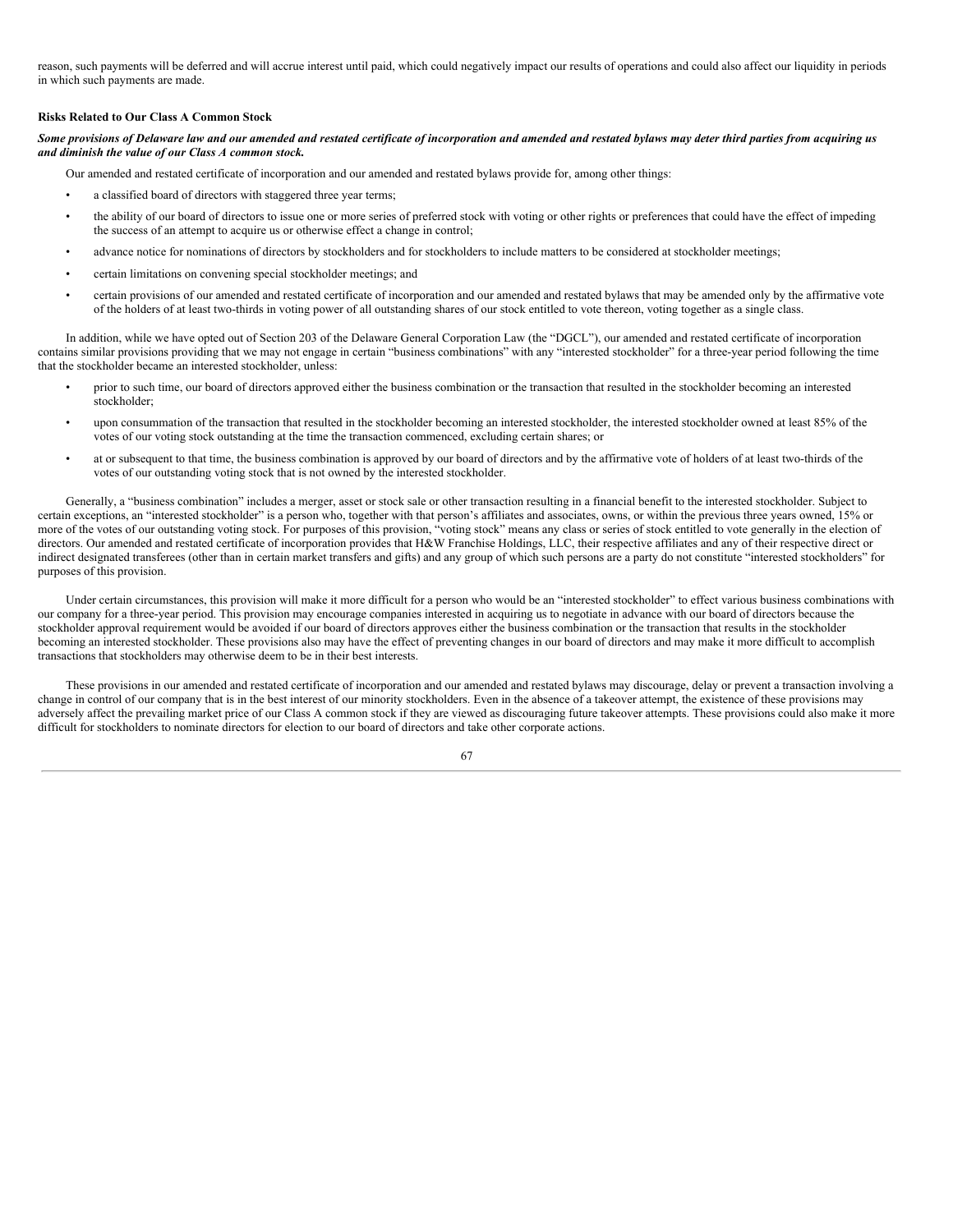### Our amended and restated certificate of incorporation designates the Court of Chancery of the State of Delaware and, to the extent enforceable, the federal district courts of the United States as the sole and exclusive forums for certain types of actions and proceedings that may be initiated by our stockholders, which could limit our stockholders' ability to obtain a favorable judicial forum for disputes with us or our directors, officers, employees or agents.

Our amended and restated certificate of incorporation provides that, unless we consent in writing to the selection of an alternative forum, the Court of Chancery of the State of Delaware is, to the fullest extent permitted by applicable law, the sole and exclusive forum for the following types of actions or proceedings under Delaware statutory or common law: (i) any derivative action or proceeding brought on our behalf; (ii) any action asserting a claim of breach of a fiduciary duty owed by any of our directors, officers, employees, agents or trustees to us or our stockholders; (iii) any action asserting a claim against us or any director or officer or other employee of ours arising pursuant to any provision of the DGCL, our amended and restated certificate of incorporation or our amended and restated bylaws; or (iv) any action asserting a claim against us or any director or officer or other employee of ours that is governed by the internal affairs doctrine, in each such case subject to such Court of Chancery having personal jurisdiction over the indispensable parties named as defendants therein. The foregoing provision will not apply to claims arising under the Securities Act of 1933, as amended, the Exchange Act or other federal securities laws for which there is exclusive federal or concurrent federal and state jurisdiction.

These exclusive-forum provisions may limit a stockholder's ability to bring a claim in a judicial forum that it finds favorable for disputes with us or our directors, officers, employees or agents, which may discourage such lawsuits against us and such persons. If any court of competent jurisdiction were to find either exclusive-forum provision in our amended and restated certificate of incorporation to be inapplicable or unenforceable, we may incur additional costs associated with resolving such matters in other jurisdictions, which could adversely affect our business, results of operations, cash flows and financial condition.

# We are a "controlled company" within the meaning of the NYSE listing standards and, as a result, qualify for, and rely on, exemptions from certain corporate governance requirements. We are controlled by the Continuing Pre-IPO LLC Members whose interests in our business may be different than yours, and certain statutory provisions *typically af orded to stockholders are not applicable to us.*

The Continuing Pre-IPO LLC Members continue to control a majority of the combined voting power of our Class A and Class B common stock and Convertible Preferred. As a result, we are a "controlled company" within the meaning of the NYSE listing standards. Under these rules, a company of which more than 50% of the voting power is held by an individual, a group or another company is a "controlled company" and may elect not to comply with certain corporate governance requirements of the NYSE, including (i) the requirement that a majority of the board of directors consist of independent directors, (ii) the requirement that we have a Nominating and Corporate Governance Committee that is composed entirely of independent directors with a written charter addressing the committee's purpose and responsibilities and (iii) the requirement that we have a Human Capital Management Committee that is composed entirely of independent directors with a written charter addressing the committee's purpose and responsibilities. We currently rely on some or all of these exemptions. As a result, we do not currently have a majority of independent directors and our Human Capital Management and Nominating and Corporate Governance Committee do not consist entirely of independent directors. Accordingly, you will not have the same protections afforded to stockholders of companies that are subject to all of the corporate governance requirements of the NYSE.

Further, this concentration of ownership and voting power allows the Continuing Pre-IPO LLC Members to be able to control our decisions, including matters requiring approval by our stockholders (such as the election of directors and the approval of mergers or other extraordinary transactions), regardless of whether or not other stockholders believe that the transaction is in their own best interests. Such concentration of voting power could also have the effect of delaying, deterring or preventing a change of control or other business combination that might otherwise be beneficial to our stockholders, could deprive our stockholders of an opportunity to receive a premium for their common stock as part of a sale of our company and might ultimately affect the market price of our common stock.

The Continuing Pre-IPO LLC Members' interests may not be fully aligned with yours, which could lead to actions that are not in your best interests. Because the Continuing Pre-IPO LLC Members hold a majority of their economic interests in our business through XPO Holdings rather than through the public company, they may have conflicting interests with holders of shares of our Class A common stock. For example, the Continuing Pre-IPO LLC Members may have a different tax position from us, which could influence their decisions regarding whether and when we should dispose of assets or incur new or refinance existing indebtedness, especially in light of the existence of the TRA that we entered into in connection with the IPO, and whether and when we should undergo certain changes of control within the meaning of the TRA or terminate the TRA. In addition, the structuring of future transactions may take into consideration these tax or other considerations even where no similar benefit would accrue to us. In addition, the Continuing Pre-IPO LLC Members' significant ownership in us and resulting ability to effectively control us may discourage someone from making a significant equity investment in us, or could discourage transactions involving a change in control, including transactions in which you as a holder of shares of our Class A common stock might otherwise receive a premium for your shares over the then-current market price.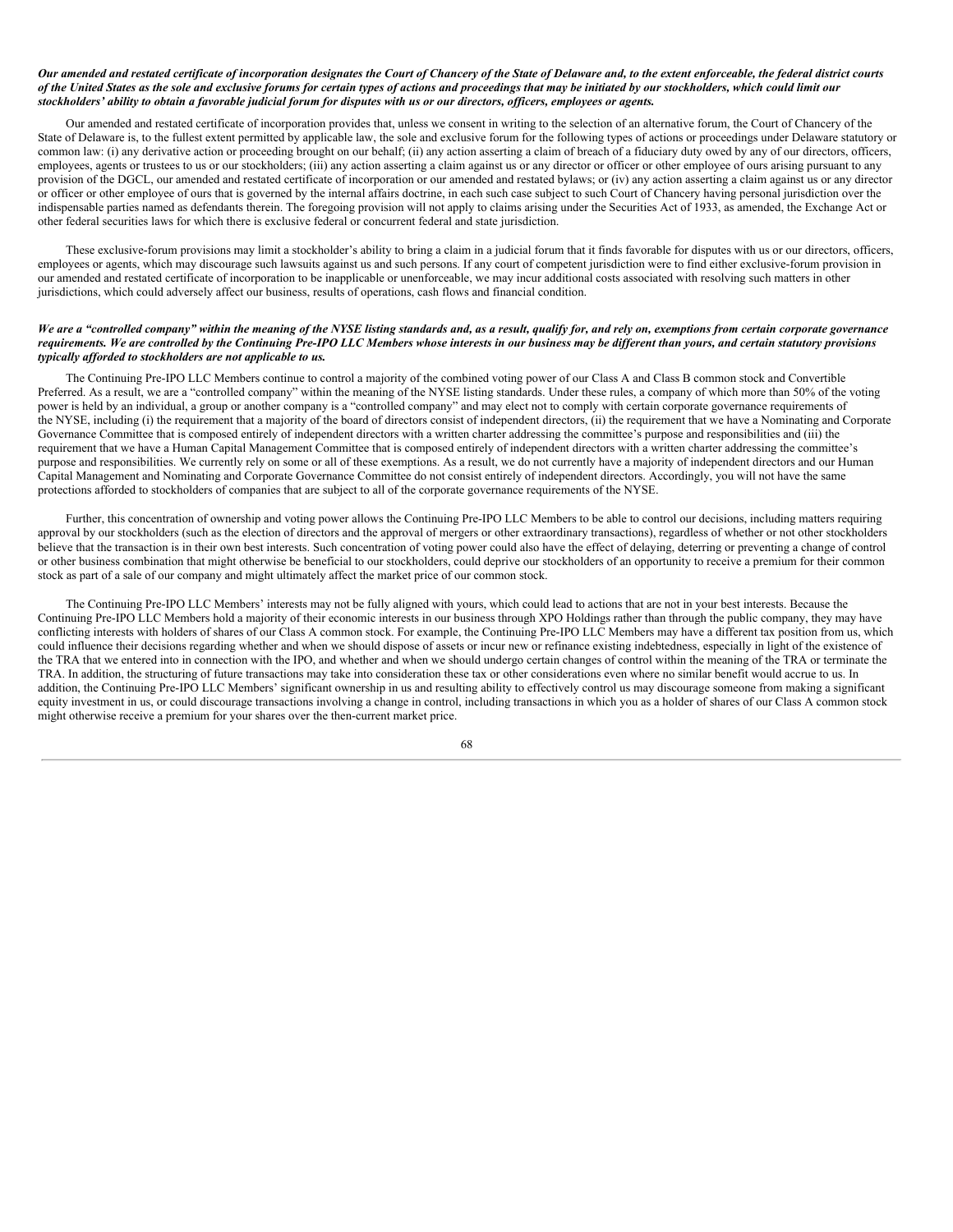# Directors, officers, stockholders and affiliates of the Preferred Investors and Snapdragon Capital Partners may pursue corporate opportunities independent of us that could *present conflicts with our and our stockholders' interests.*

Directors, officers, stockholders and affiliates of the Preferred Investors and Snapdragon Capital Partners, an affiliate of Mr. Grabowski, a member of our board of directors, may hold (and may from time to time in the future acquire) interests in or provide advice to businesses that may directly or indirectly compete with our business. They may also pursue acquisitions that may be complementary to our business and, as a result, those acquisition opportunities may not be available to us.

Our amended and restated certificate of incorporation provides that, to the fullest extent permitted by law, the doctrine of "corporate opportunity" will not apply to directors, officers, stockholders and affiliates of the Preferred Investors and Snapdragon Capital Partners.

#### We are an "emerging growth company" and we cannot be certain if the reduced disclosure requirements applicable to emerging growth companies will make our Class A *common stock less attractive to investors.*

We are an "emerging growth company" as defined in the JOBS Act, and we intend to take advantage of certain exemptions from various reporting requirements that are applicable to other public companies that are not emerging growth companies including, but not limited to, not being required to comply with the auditor attestation requirements of Section 404 of the Sarbanes-Oxley Act and reduced disclosure obligations regarding executive compensation in our periodic reports and proxy statements. We cannot predict whether our reliance on these exemptions will result in investors finding our Class A common stock less attractive. If some investors find our Class A common stock less attractive as a result, there may be a less active trading market for our Class A common stock and our Class A common stock price may be more volatile.

# The requirements of being a public company may strain our resources and distract our management, which could make it difficult to manage our business, particularly *after we are no longer an "emerging growth company."*

As a publicly-traded company, we are required to comply with various regulatory and reporting requirements, including those required by the SEC. Complying with these reporting and other regulatory requirements is time-consuming and causes us to incur increased costs and could have a negative effect on our results of operations, financial condition or business.

As a public company, we are subject to the reporting requirements of the Exchange Act, the requirements of the Sarbanes-Oxley Act and the rules of the NYSE. Compliance with these requirements places a strain on our systems and resources. The Exchange Act requires that we file annual, quarterly and current reports with respect to our business and financial condition. The Sarbanes-Oxley Act requires that we implement and maintain effective disclosure controls and procedures and internal controls over financial reporting. To implement, maintain and improve the effectiveness of our disclosure controls and procedures, we have committed significant resources, hired additional staff and provided additional management oversight. We have implemented additional procedures and processes for the purpose of addressing the standards and requirements applicable to public companies. Sustaining our growth also requires us to commit additional management, operational and financial resources to identify new professionals to join our firm and to maintain appropriate operational and financial systems to adequately support expansion. These activities may divert management's attention from other business concerns, which could have a material adverse effect on our results of operations, financial condition or business.

As an "emerging growth company" as defined in the JOBS Act, we take advantage of certain temporary exemptions from various reporting requirements including, but not limited to, not being required to comply with the auditor attestation requirements of Section 404 of the Sarbanes-Oxley Act and reduced disclosure obligations regarding executive compensation in our periodic reports and proxy statements. We may also delay adoption of new or revised accounting pronouncements applicable to public companies until such pronouncements are made applicable to private companies, as permitted by the JOBS Act.

Our independent registered public accounting firm will not be required to formally attest to the effectiveness of our internal control over financial reporting until the later of our second annual report or the first annual report required to be filed with the Commission following the date we are no longer an "emerging growth company" as defined in the JOBS Act. We have identified material weaknesses in our internal control over financial reporting for the year ended December 31, 2020 and cannot assure you that there will not be material weaknesses or significant deficiencies in our internal controls in the future.

When these exemptions cease to apply, we expect to incur additional expenses and devote increased management effort toward ensuring compliance with them. We cannot predict or estimate the amount of additional costs we may incur as a result of becoming a public company or the timing of such costs.

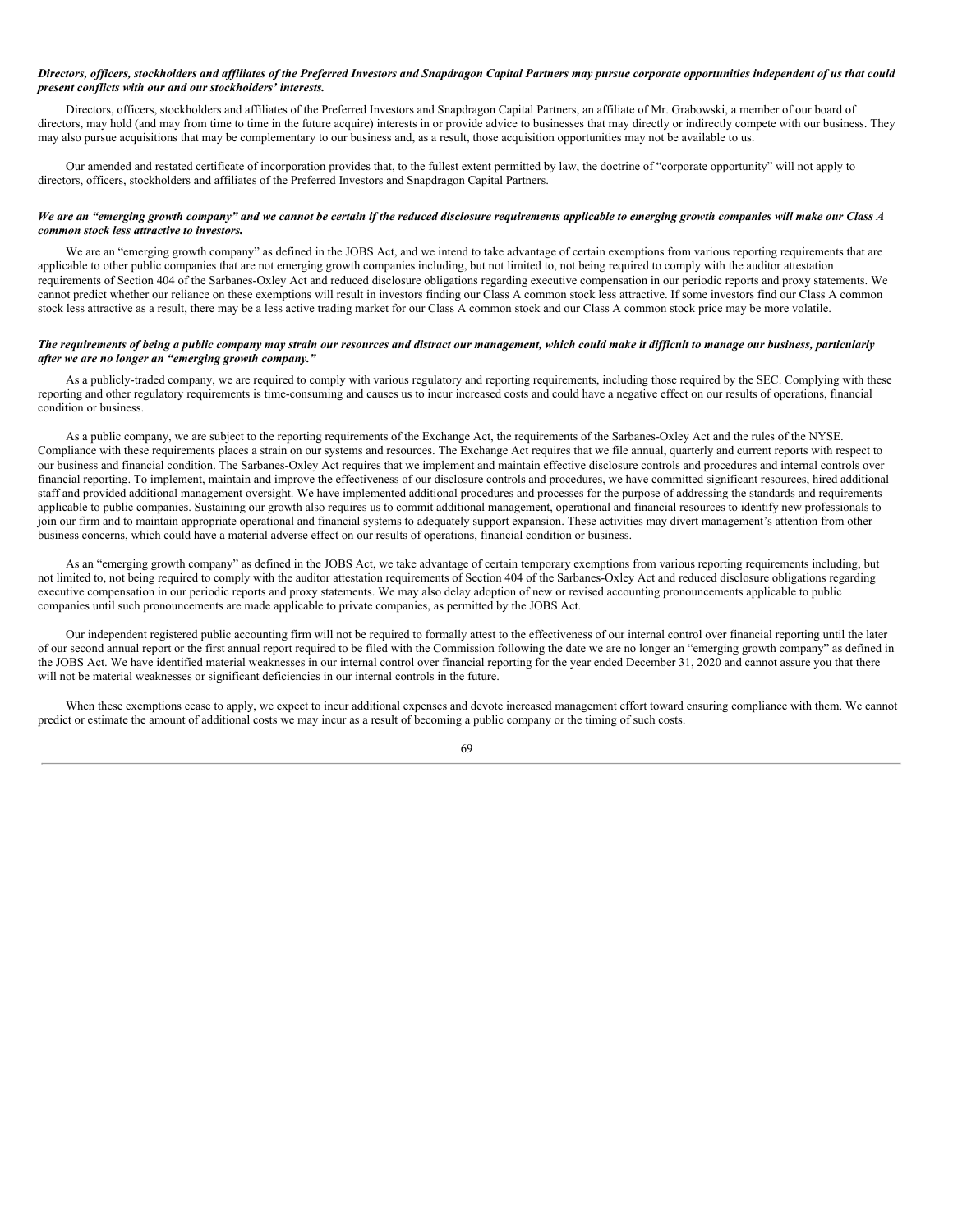### We have identified material weaknesses in our internal control over financial reporting for the year ended December 31, 2020. If we are unable to remediate these material weaknesses, or if we identify additional material weaknesses in the future or otherwise fail to maintain an effective system of internal controls in the future, we may not be able to accurately or timely report our financial condition or results of operations, which may adversely affect investor confidence in us and, as a result, the value of our *Class A common stock.*

Prior to the IPO, we were a private company with limited accounting personnel to adequately execute our accounting processes and other supervisory resources with which to address our internal control over financial reporting. In connection with the preparation of our financial statements, we identified certain material weaknesses in our internal control over financial reporting for the year ended December 31, 2020, including certain material weaknesses that were identified as material weaknesses in our internal control over financial reporting for the years ended December 31, 2018 and 2019 and remained unremediated as of June 30, 2021. A material weakness is a deficiency, or combination of deficiencies, in internal control over financial reporting such that there is a reasonable possibility that a material misstatement of our financial statements will not be prevented or detected on a timely basis.

The material weaknesses that we identified in 2019 related to inadequate or missing (i) anti-fraud programs and controls, (ii) controls for the review of financial information and related disclosures in our annual reports, (iii) competent accounting resources and formalized policies to timely identify and correct misstatements related to improper application of GAAP, (iv) controls over data provided by finance and operations personnel, (v) controls over account reconciliation processes that resulted in certain restatements of prior period results, (vi) account analysis and transaction level controls and (vii) general information technology controls and controls over information provided by third-party service providers.

Through 2020, we added additional resources, formalized processes and implemented new controls to remediate certain material weaknesses. We formalized the review of financial information and related disclosures in our annual reports, added additional competent accounting resources and formalized policies to timely identify and correct misstatements related to improper application of GAAP, added controls to validate and review data provided by finance and operations personnel, added and formalized controls over account reconciliation processes and implemented additional account analysis and transaction level controls.

The material weaknesses that we identified and remain unremediated related to inadequate or missing (i) anti-fraud programs and controls, and (ii) general information technology controls and controls over information provided by third-party service providers.

We cannot assure you that the measures we have taken to date, and are continuing to implement, will be sufficient to remediate the material weakness we have identified or avoid potential future material weaknesses. If the steps we take do not correct the material weakness in a timely manner, we will be unable to conclude that we maintain effective internal control over financial reporting. Accordingly, there could continue to be a reasonable possibility that a material misstatement of our financial statements would not be prevented or detected on a timely basis.

If we fail to remediate our existing material weaknesses or identify new material weaknesses in our internal controls over financial reporting, if we are unable to comply with the requirements of Section 404 of the Sarbanes-Oxley Act in a timely manner, if we are unable to conclude that our internal controls over financial reporting are effective, or if our independent registered public accounting firm is unable to express an opinion as to the effectiveness of our internal controls over financial reporting when we are no longer an emerging growth company, investors may lose confidence in the accuracy and completeness of our financial reports and the market price of our common stock could be negatively affected. As a result of such failures, we could also become subject to investigations by the stock exchange on which our securities are listed, the SEC, or other regulatory authorities, and become subject to litigation from investors and stockholders, which could harm our reputation and financial condition or divert financial and management resources from our regular business activities.

# Your percentage ownership in us may be diluted by future issuances of capital stock, which could reduce your influence over matters on which stockholders vote.

Pursuant to our amended and restated certificate of incorporation and amended and restated bylaws, our board of directors has the authority, without action or vote of our stockholders, to issue all or any part of our authorized but unissued shares of common stock, including shares issuable upon the exercise of options, or shares of our authorized but unissued preferred stock. Issuances of Class A common stock or voting preferred stock would reduce your influence over matters on which our stockholders vote and, in the case of issuances of preferred stock, would likely result in your interest in us being subject to the prior rights of holders of that preferred stock.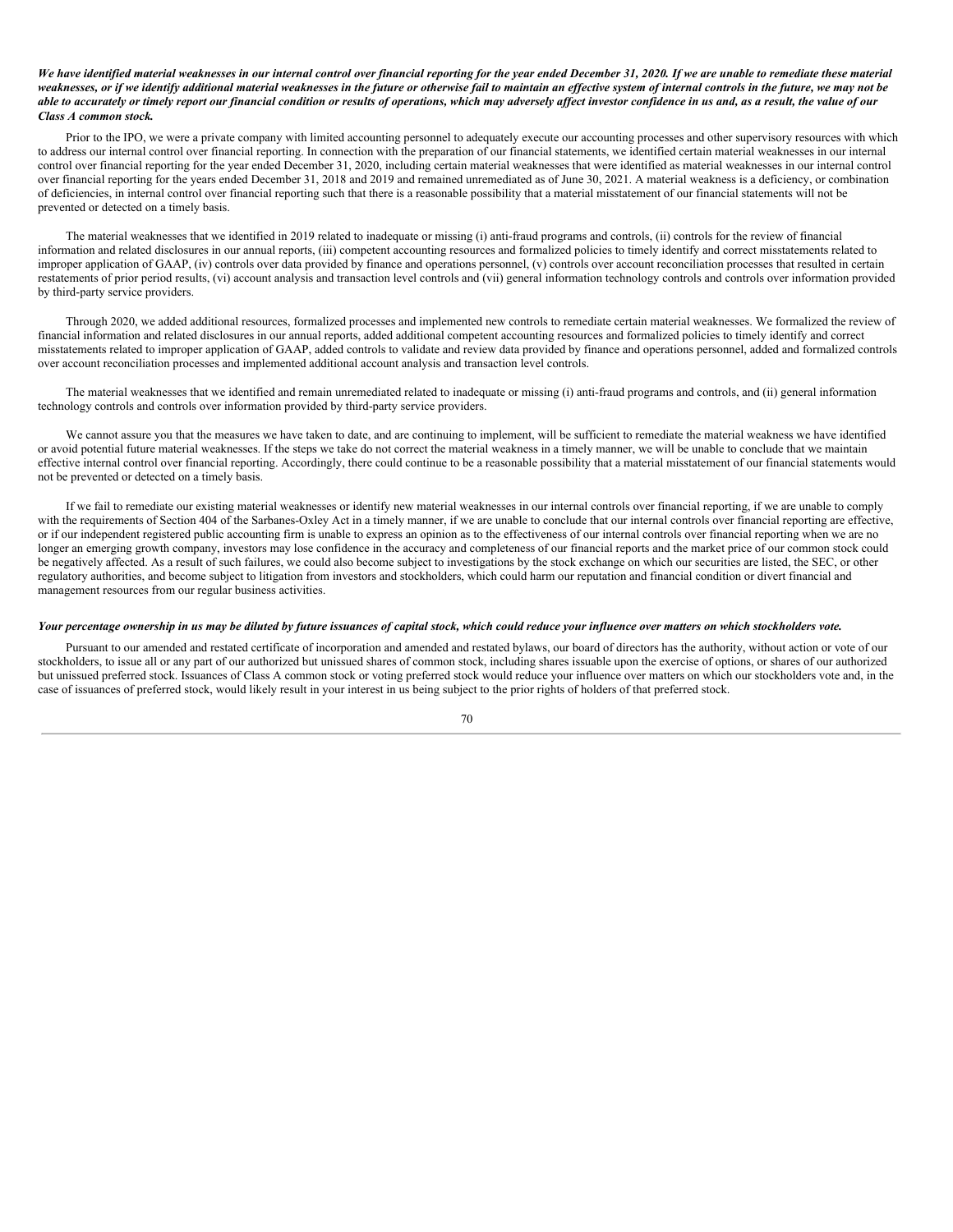# A significant portion of our total outstanding shares are restricted from immediate resale but may be sold into the market in the near future. This could cause the market *price of our Class A common stock to drop significantly, even if our business is doing well.*

Sales of a substantial number of shares of our Class A common stock in the public market could occur at any time. These sales, or the perception in the market that the holders of a large number of shares intend to sell shares, could reduce the market price of our Class A common stock. Substantially all of the shares of Class A common stock that were not sold in the IPO are subject to a 180-day lock-up period provided under lock-up agreements executed in connection with the IPO. These shares will, however, be able to be resold after the expiration of the lock-up agreements. In addition, the Continuing Pre-IPO LLC Members will have certain demand registration rights that could require us in the future to file registration statements in connection with sales of our stock by them. Such sales could be significant. Once we register these shares, they can be freely sold in the public market upon issuance, subject to the lock-up agreements described above. As restrictions on resale end, the market price of our Class A common stock could decline if the holders of currently restricted shares sell them or are perceived by the market as intending to sell them.

# If securities or industry analysts do not publish research or reports about our business, or if they change their recommendations regarding our Class A common stock *adversely, our stock price and trading volume could decline.*

The trading market for our Class A common stock is and will be influenced by the research and reports that industry or securities analysts publish about us or our business. We do not have any control over these analysts. If one or more of the analysts who cover us downgrade our Class A common stock or describe us or our business in a negative manner, the price of our Class A common stock would likely decline. If one or more of these analysts cease coverage of our company or fails to regularly publish reports on us, we could lose visibility in the financial markets, which in turn could cause the price or trading volume of our Class A common stock to decline. In addition, if we fail to meet the expectations and forecasts for our business provided by securities analysts, the price of our Class A common stock could decline.

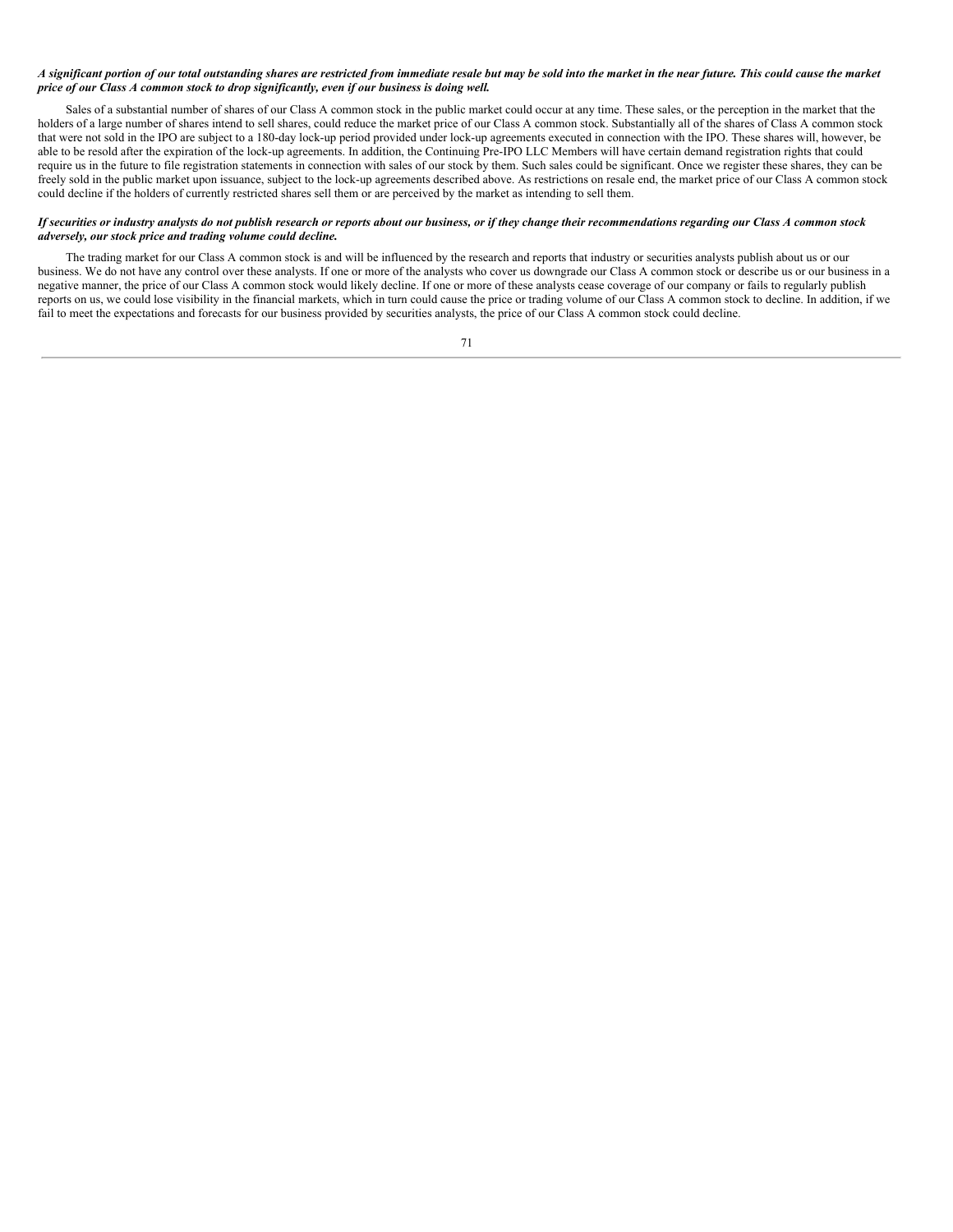# **Item 2. Unregistered Sales of Equity Securities and Use of Proceeds.**

# *Unregistered Sales of Equity Securities*

On July 27, 2021, XPO, Inc. issued and sold 200,000 shares of Convertible Preferred for aggregate cash proceeds of \$200 million, before deduction of offering costs. Holders of Convertible Preferred shares are entitled to quarterly coupon payments at the rate of 6.50% of the fixed liquidation preference per share, initially \$1,000 per share. In the event the quarterly preferential coupon is not paid in cash, the fixed liquidation preference automatically increases at the PIK rate of 7.50%. The Convertible Preferred has an initial conversion price equal to \$14.40 per share and is mandatorily convertible under certain circumstances and redeemable at the option of the holder beginning on the date that is eight years from the IPO or upon change of control.

# *Use of Proceeds*

On July 27, 2021, the Company completed its IPO of 10,000,000 shares of Class A common stock at a price to the public of \$12.00 per share. After underwriter discounts and commissions, XPO, Inc. received net proceeds from the IPO of approximately \$111.9 million, before deduction for offering expenses. The issuance of Convertible Preferred shares and Class A common stock by XPO, Inc. and the related net proceeds will be recorded in the consolidated financial statements on July 27, 2021, the closing date of the IPO.

In August 2021, the Company sold 904,000 shares of Class A common stock to the underwriters pursuant to the underwriter's option to purchase additional shares. After underwriter discounts and commissions, we received net proceeds of approximately \$10.1 million on August 24, 2021, and we expect to use (i) \$9.0 million to purchase 750,000 LLC Units from our Chief Executive Officer and (ii) \$1.1 million for working capital.

There has been no material change in the expected use of the net proceeds from our IPO and issuance of Convertible Preferred, as described in our final prospectus filed with the SEC on July 26, 2021 pursuant to Rule 424(b).

## **Item 3. Defaults Upon Senior Securities.**

None.

## **Item 4. Mine Safety Disclosures.**

Not applicable.

#### **Item 5. Other Information.**

None.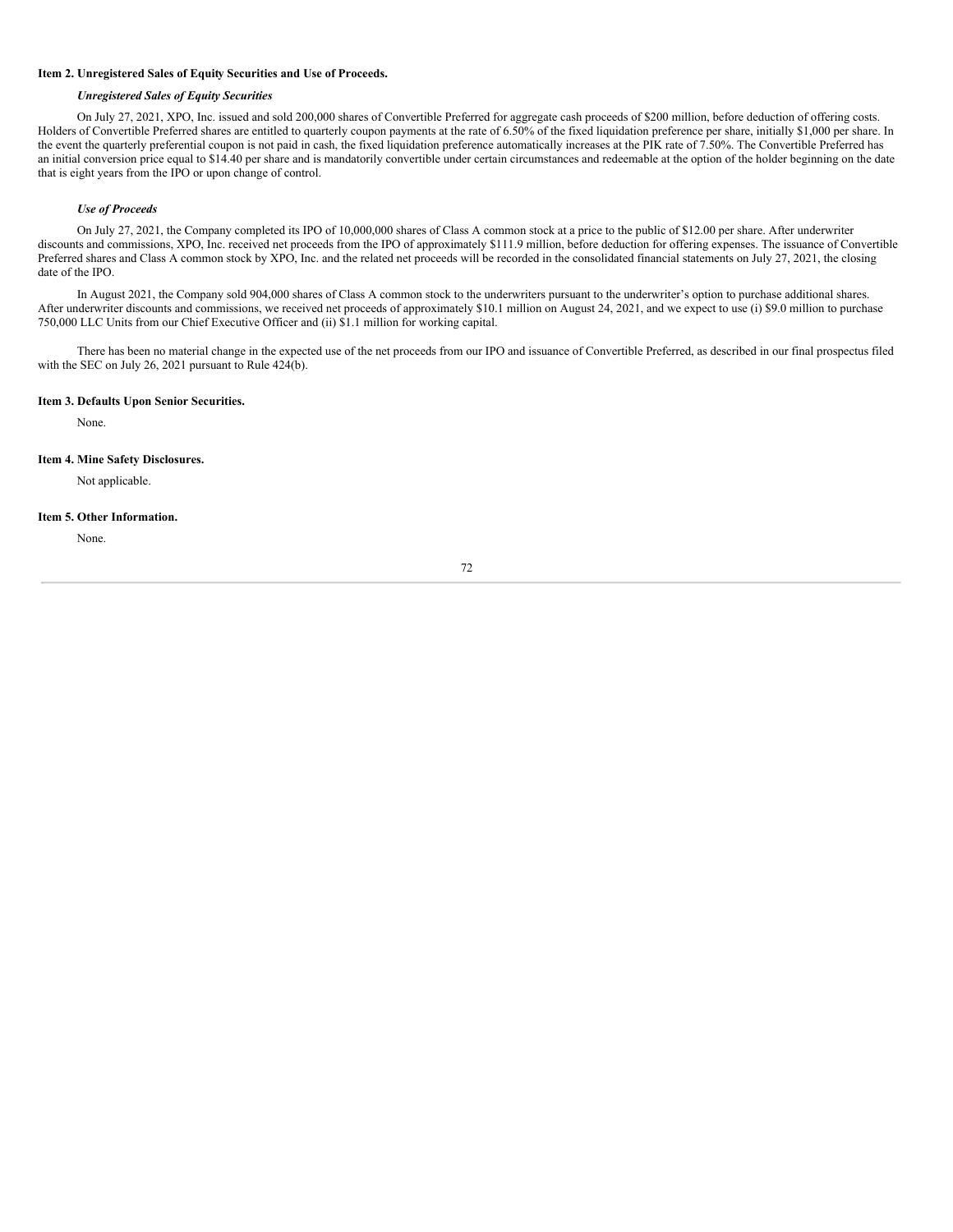| <b>Exhibit</b><br><b>Number</b> | <b>Description</b>                                                                                                                                                                                                                                                                                                                                                                                                                                                                                                                                                       |
|---------------------------------|--------------------------------------------------------------------------------------------------------------------------------------------------------------------------------------------------------------------------------------------------------------------------------------------------------------------------------------------------------------------------------------------------------------------------------------------------------------------------------------------------------------------------------------------------------------------------|
| $\overline{c}$                  | Contribution Agreement dated as of March 24, 2021 by and among Rumble Holdings LLC, Rumble Parent LLC and Rumble Fitness LLC and H&W<br>Franchise Holdings, LLC (incorporated herein by reference to Exhibit 2 to the Registrant's Registration Statement on Form S-1 filed with the SEC on June<br>$25, 2021$ .                                                                                                                                                                                                                                                         |
| 3.1                             | Amended and Restated Certificate of Incorporation, as currently in effect (incorporated herein by reference to Exhibit 3.2 to Amendment No. 3 to the<br>Registrant's Registration Statement on Form S-1 filed with the SEC on July 22, 2021).                                                                                                                                                                                                                                                                                                                            |
| 3.2                             | Amended and Restated Bylaws, as currently in effect (incorporated herein by reference to Exhibit 3.4 to Amendment No. 2 to the Registrant's Registration<br>Statement on Form S-1 filed with the SEC on July 16, 2021).                                                                                                                                                                                                                                                                                                                                                  |
| 3.3                             | Certificate of Designations of 6.50% Series A Convertible Preferred Stock (incorporated herein by reference to Exhibit 3.5 to Amendment No. 1 to the<br>Registrant's Registration Statement on Form S-1 filed with the SEC on June 29, 2021).                                                                                                                                                                                                                                                                                                                            |
| 3.4                             | Certificate of Designations of 6.50% Series A-1 Convertible Preferred Stock (incorporated herein by reference to Exhibit 3.6 to Amendment No. 1 to the<br>Registrant's Registration Statement on Form S-1 filed with the SEC on June 29, 2021).                                                                                                                                                                                                                                                                                                                          |
| 10.8                            | Financing Agreement dated as of April 19, 2021 by and among Xponential Intermediate Holdings, LLC, as Parent, Xponential Fitness, LLC and each other<br>subsidiary of Parent listed, as Borrowers, Parent and each other subsidiary of Parent listed as a Guarantor, as Guarantors, the lenders party thereto, as Lenders,<br>and Wilmington Trust, National Association, as Collateral Agent and Administrative Agent (incorporated herein by reference to Exhibit 10.8 to the<br>Registrant's Registration Statement on Form S-1 filed with the SEC on June 25, 2021). |
| 10.12                           | Form of Second Amended and Restated Limited Liability Company Operating Agreement of Xponential Intermediate Holdings, LLC (incorporated herein by<br>reference to Exhibit 10.12 to Amendment No. 1 to the Registrant's Registration Statement on Form S-1 filed with the SEC on June 29, 2021).                                                                                                                                                                                                                                                                         |
| 10.13                           | Form of Tax Receivable Agreement with the Continuing Pre-IPO LLC Members and the Rumble Shareholder (incorporated herein by reference to Exhibit<br>10.13 to Amendment No. 1 to the Registrant's Registration Statement on Form S-1 filed with the SEC on June 29, 2021).                                                                                                                                                                                                                                                                                                |
| 10.14                           | Form of Reorganization Agreement (incorporated herein by reference to Exhibit 10.14 to Amendment No. 2 to the Registrant's Registration Statement on<br>Form S-1 filed with the SEC on July 16, 2021).                                                                                                                                                                                                                                                                                                                                                                   |
| 10.15                           | Form of Registration Rights Agreement (incorporated herein by reference to Exhibit 10.15 to the Registrant's Registration Statement on Form S-1 filed with<br>the SEC on June 25, 2021).                                                                                                                                                                                                                                                                                                                                                                                 |
| 10.16                           | Xponential Fitness, Inc. Omnibus Incentive Plan (incorporated herein by reference to Exhibit 99.1 to the Registrant's Registration Statement on Form S-8<br>filed with the SEC on July 26, 2021).                                                                                                                                                                                                                                                                                                                                                                        |
| 10.17                           | Xponential Fitness, Inc. Employee Stock Purchase Plan (incorporated herein by reference to Exhibit 99.2 to the Registrant's Registration Statement on Form<br>S-8 filed with the SEC on July 26, 2021).                                                                                                                                                                                                                                                                                                                                                                  |
| 10.18                           | Employment Agreement with Anthony Geisler dated as of June 17, 2021 (incorporated herein by reference to Exhibit 10.18 to Amendment No. 2 to the<br>Registrant's Registration Statement on Form S-1 filed with the SEC on July 16, 2021).                                                                                                                                                                                                                                                                                                                                |
| 10.19                           | Employment Agreement with John Meloun dated as of June 17, 2021 (incorporated herein by reference to Exhibit 10.19 to the Registrant's Registration<br>Statement on Form S-1 filed with the SEC on June 25, 2021).                                                                                                                                                                                                                                                                                                                                                       |
| 10.20                           | Employment Agreement with Megan Moen dated as of June 17, 2021 (incorporated herein by reference to Exhibit 10.20 to the Registrant's Registration<br>Statement on Form S-1 filed with the SEC on June 25, 2021).                                                                                                                                                                                                                                                                                                                                                        |
| 10.21                           | Employment Agreement with Ryan Junk dated as of June 17, 2021 (incorporated herein by reference to Exhibit 10.21 to the Registrant's Registration<br>Statement on Form S-1 filed with the SEC on June 25, 2021).                                                                                                                                                                                                                                                                                                                                                         |
| 10.22                           | Employment Agreement with Sarah Luna dated as of June 17, 2021 (incorporated herein by reference to Exhibit 10.22 to the Registrant's Registration<br>Statement on Form S-1 filed with the SEC on June 25, 2021).                                                                                                                                                                                                                                                                                                                                                        |
| 10.26                           | Form of Director and Executive Officer Indemnification Agreement (incorporated herein by reference to Exhibit 10.26 to the Registrant's Registration<br>Statement on Form S-1 filed with the SEC on June 25, 2021).<br>$\sim$                                                                                                                                                                                                                                                                                                                                            |

73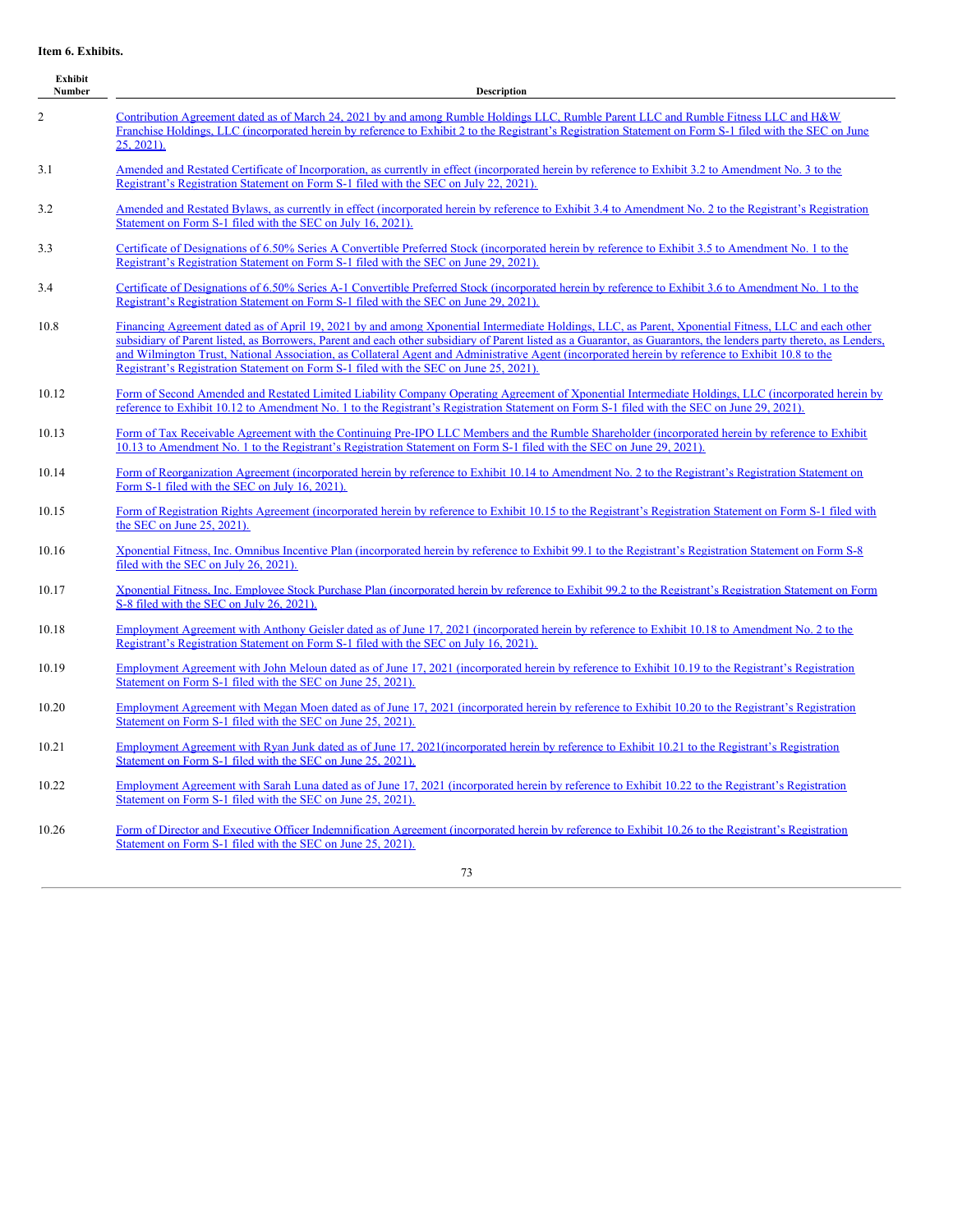- 10.27 Securities Purchase Agreement, by and among the Purchasers listed on Exhibit A and H&W Franchise Holdings, LLC, dated as of June 25, 2021 [\(incorporated](http://www.sec.gov/Archives/edgar/data/0001802156/000119312521203392/d753938dex1027.htm) herein by reference to Exhibit 10.27 to Amendment No. 1 to the Registrant's Registration Statement on Form S-1 filed with the SEC on June 29, 2021).
- 31.1\* Certification of Principal Executive Officer Pursuant to Rules 13a-14(a) and 15d-14(a) under the Securities Exchange Act of 1934, as Adopted Pursuant to Section 302 of the [Sarbanes-Oxley](#page-77-0) Act of 2002.
- 31.2\* Certification of Principal Financial Officer Pursuant to Rules 13a-14(a) and 15d-14(a) under the Securities Exchange Act of 1934, as Adopted Pursuant to Section 302 of the [Sarbanes-Oxley](#page-78-0) Act of 2002.
- 32.1\* Certification of Principal Executive Officer Pursuant to 18 U.S.C. Section 1350, as Adopted Pursuant to Section 906 of the [Sarbanes-Oxley](#page-79-0) Act of 2002.
- 32.2\* Certification of Principal Financial Officer Pursuant to 18 U.S.C. Section 1350, as Adopted Pursuant to Section 906 of the [Sarbanes-Oxley](#page-80-0) Act of 2002.
- 101.INS Inline XBRL Instance Document the instance document does not appear in the Interactive Data File because XBRL tags are embedded within the Inline XBRL document.
- 101.SCH Inline XBRL Taxonomy Extension Schema Document
- 101.CAL Inline XBRL Taxonomy Extension Calculation Linkbase Document
- 101.DEF Inline XBRL Taxonomy Extension Definition Linkbase Document
- 101.LAB Inline XBRL Taxonomy Extension Label Linkbase Document<br>101.PRE Inline XBRL Taxonomy Extension Presentation Linkbase Doc Inline XBRL Taxonomy Extension Presentation Linkbase Document
- 
- 104 Cover Page Interactive Data File (embedded within the Inline XBRL document)

\* Filed herewith.

74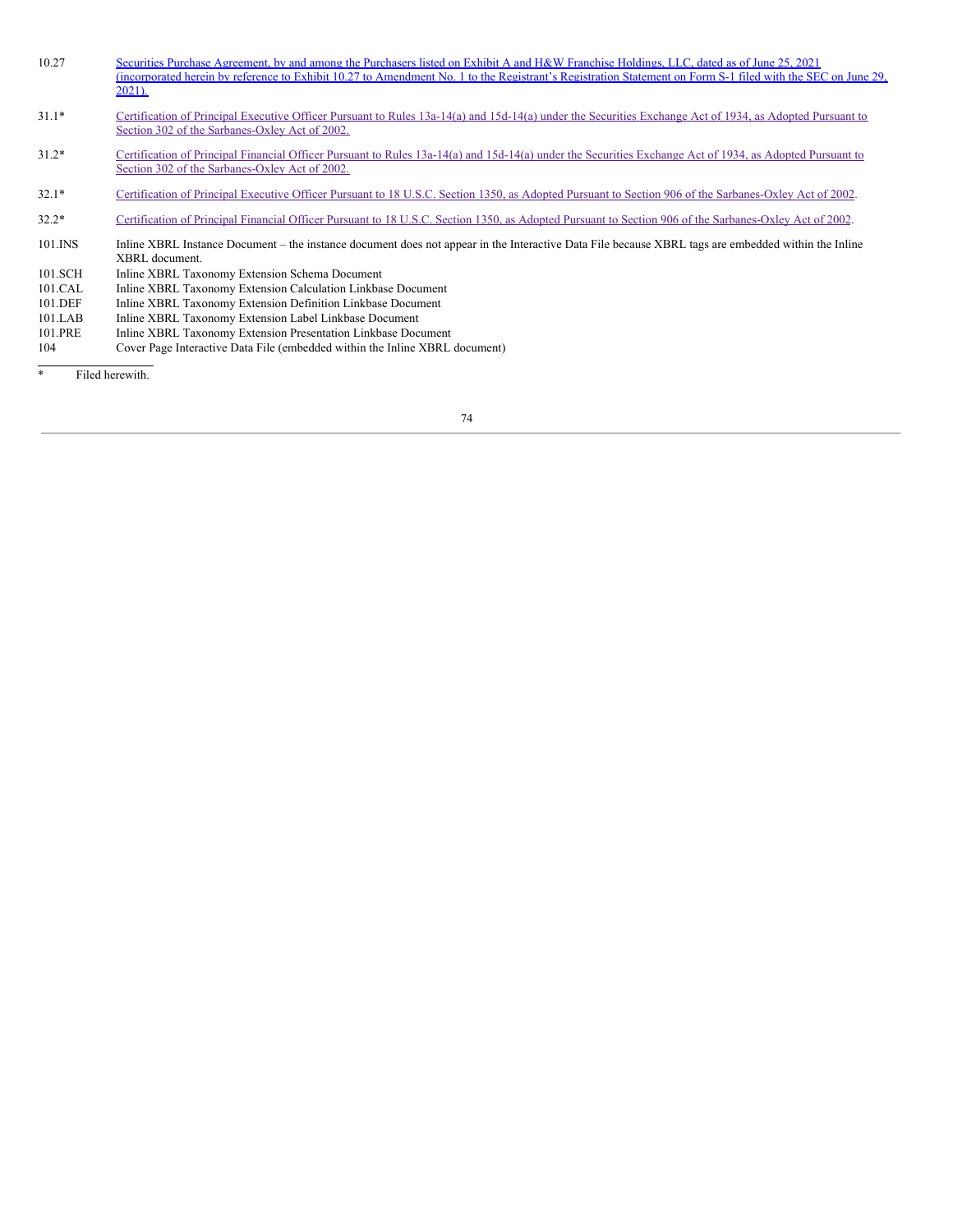# **SIGNATURES**

Pursuant to the requirements of the Securities Exchange Act of 1934, the registrant has duly caused this report to be signed on its behalf by the undersigned thereunto duly authorized.

> Xponential Fitness, Inc. (Registrant)

Date: August 25, 2021 By: /s/ John Meloun

**John Meloun Chief Financial Officer**

75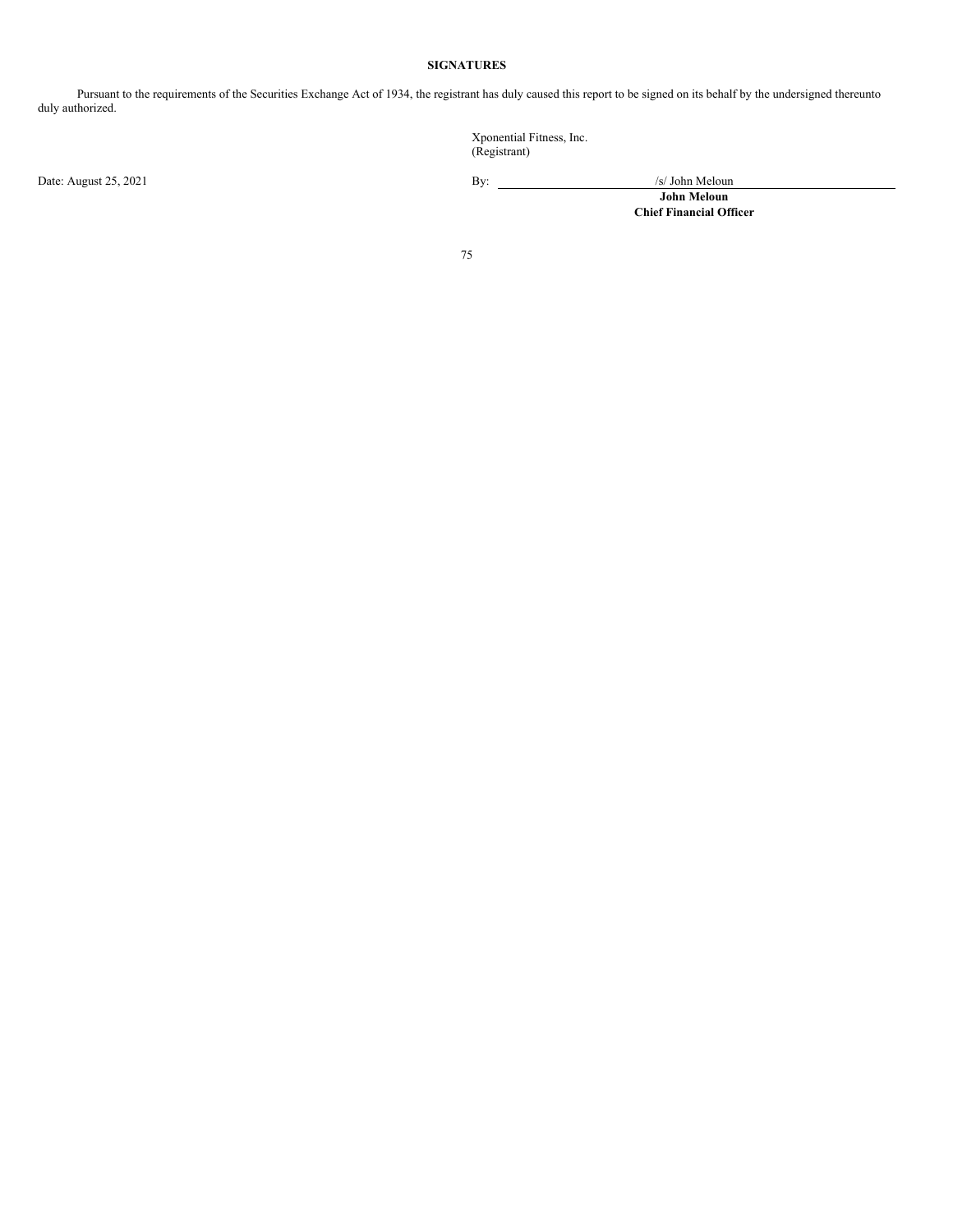# **CERTIFICATION PURSUANT TO RULES 13a-14(a) AND 15d-14(a) UNDER THE SECURITIES EXCHANGE ACT OF 1934, AS ADOPTED PURSUANT TO SECTION 302 OF THE SARBANES-OXLEY ACT OF 2002**

<span id="page-77-0"></span>I, Anthony Geisler, certify that:

- 1. I have reviewed this quarterly report on Form 10-Q of Xponential Fitness, Inc.;
- 2. Based on my knowledge, this report does not contain any untrue statement of a material fact or omit to state a material fact necessary to make the statements made, in light of the circumstances under which such statements were made, not misleading with respect to the period covered by this report;
- 3. Based on my knowledge, the financial statements, and other financial information included in this report, fairly present in all material respects the financial condition, results of operations and cash flows of the registrant as of, and for, the periods presented in this report;
- 4. The registrant's other certifying officer(s) and I are responsible for establishing and maintaining disclosure controls and procedures (as defined in Exchange Act Rules 13a-15(e) and 15d-15(e)) for the registrant and have:
	- (a) Designed such disclosure controls and procedures, or caused such disclosure controls and procedures to be designed under our supervision, to ensure that material information relating to the registrant, including its consolidated subsidiaries, is made known to us by others within those entities, particularly during the period in which this report is being prepared;
	- (b) [Omitted];
	- (c) Evaluated the effectiveness of the registrant's disclosure controls and procedures and presented in this report our conclusions about the effectiveness of the disclosure controls and procedures, as of the end of the period covered by this report based on such evaluation; and
	- (d) Disclosed in this report any change in the registrant's internal control over financial reporting that occurred during the registrant's most recent fiscal quarter (the registrant's fourth fiscal quarter in the case of an annual report) that has materially affected, or is reasonably likely to materially affect, the registrant's internal control over financial reporting; and
- 5. The registrant's other certifying officer and I have disclosed, based on our most recent evaluation of internal control over financial reporting, to the registrant's auditors and the audit committee of the registrant's board of directors (or persons performing the equivalent functions):
	- (a) All significant deficiencies and material weaknesses in the design or operation of internal control over financial reporting which are reasonably likely to adversely affect the registrant's ability to record, process, summarize and report financial information; and
	- (b) Any fraud, whether or not material, that involves management or other employees who have a significant role in the registrant's internal control over financial reporting.

Date: August 25, 2021 /s/ Anthony Geisler

**Anthony Geisler Chief Executive Officer** (Principal Executive Officer)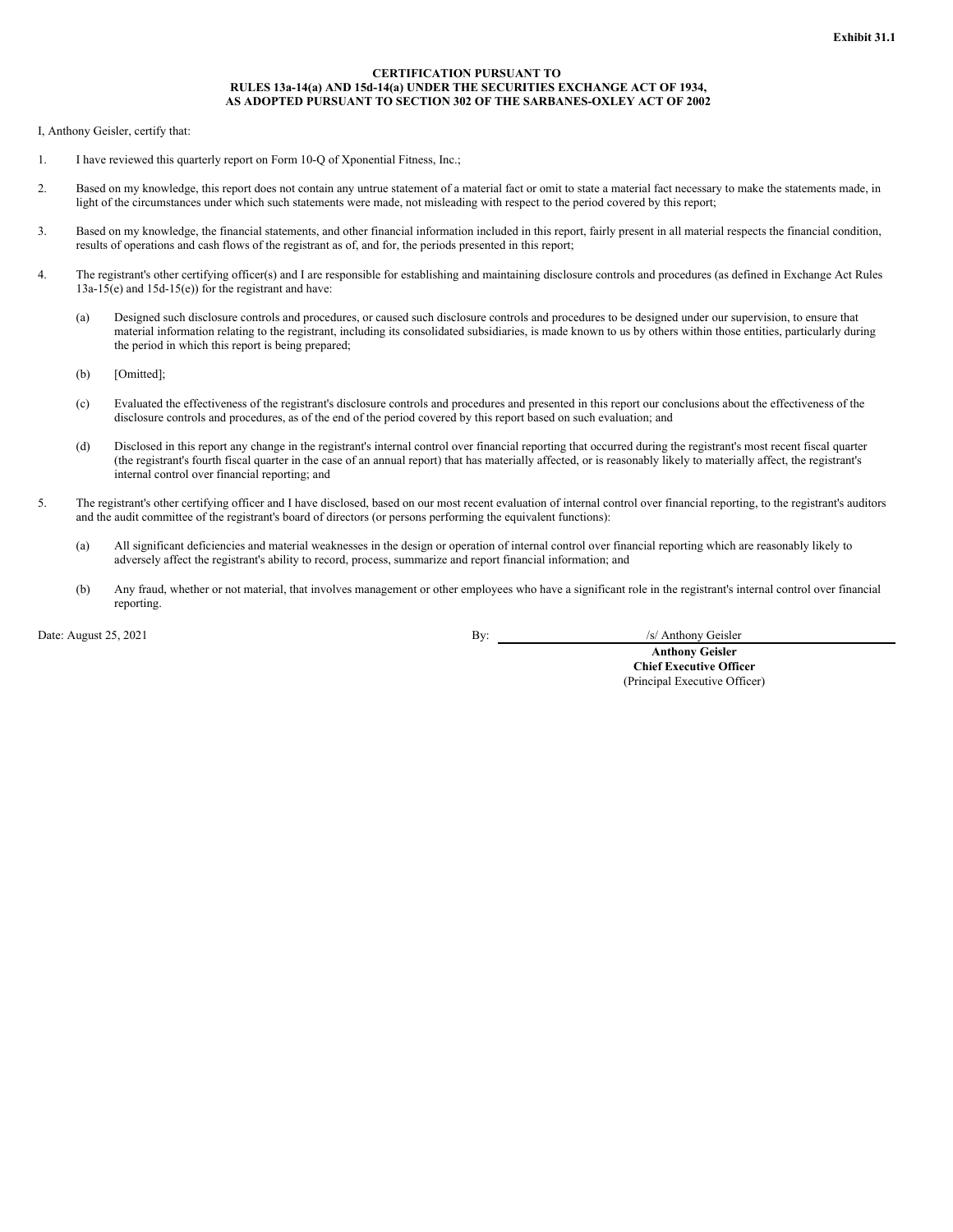# **CERTIFICATION PURSUANT TO RULES 13a-14(a) AND 15d-14(a) UNDER THE SECURITIES EXCHANGE ACT OF 1934, AS ADOPTED PURSUANT TO SECTION 302 OF THE SARBANES-OXLEY ACT OF 2002**

<span id="page-78-0"></span>I, John Meloun, certify that:

- 1. I have reviewed this quarterly report on Form 10-Q of Xponential Fitness, Inc.;
- 2. Based on my knowledge, this report does not contain any untrue statement of a material fact or omit to state a material fact necessary to make the statements made, in light of the circumstances under which such statements were made, not misleading with respect to the period covered by this report;
- 3. Based on my knowledge, the financial statements, and other financial information included in this report, fairly present in all material respects the financial condition, results of operations and cash flows of the registrant as of, and for, the periods presented in this report;
- 4. The registrant's other certifying officer and I are responsible for establishing and maintaining disclosure controls and procedures (as defined in Exchange Act Rules 13a-15(e) and 15d-15(e)) for the registrant and have:
	- (a) Designed such disclosure controls and procedures, or caused such disclosure controls and procedures to be designed under our supervision, to ensure that material information relating to the registrant, including its consolidated subsidiaries, is made known to us by others within those entities, particularly during the period in which this report is being prepared;
	- (b) [Omitted];
	- (c) Evaluated the effectiveness of the registrant's disclosure controls and procedures and presented in this report our conclusions about the effectiveness of the disclosure controls and procedures, as of the end of the period covered by this report based on such evaluation; and
	- (d) Disclosed in this report any change in the registrant's internal control over financial reporting that occurred during the registrant's most recent fiscal quarter (the registrant's fourth fiscal quarter in the case of an annual report) that has materially affected, or is reasonably likely to materially affect, the registrant's internal control over financial reporting; and
- 5. The registrant's other certifying officer and I have disclosed, based on our most recent evaluation of internal control over financial reporting, to the registrant's auditors and the audit committee of the registrant's board of directors (or persons performing the equivalent functions):
	- (a) All significant deficiencies and material weaknesses in the design or operation of internal control over financial reporting which are reasonably likely to adversely affect the registrant's ability to record, process, summarize and report financial information; and
	- (b) Any fraud, whether or not material, that involves management or other employees who have a significant role in the registrant's internal control over financial reporting.

Date: August 25, 2021 / /s/ John Meloun / /s/ John Meloun / /s/ John Meloun / /s/ John Meloun / /s/ John Meloun

**John Meloun Chief Financial Officer** (Principal Financial Officer)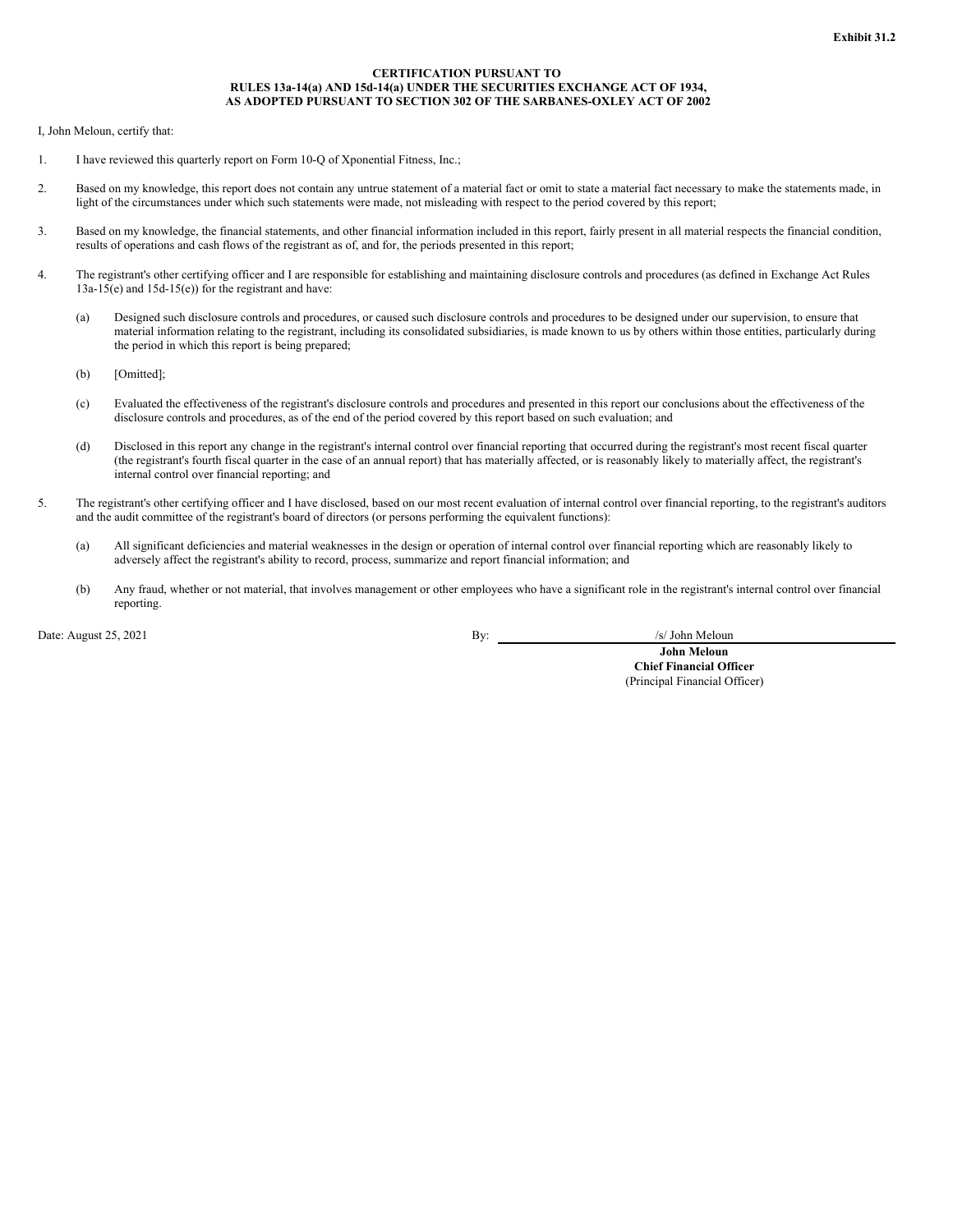# **CERTIFICATION PURSUANT TO 18 U.S.C. SECTION 1350, AS ADOPTED PURSUANT TO SECTION 906 OF THE SARBANES-OXLEY ACT OF 2002**

<span id="page-79-0"></span>In connection with the Quarterly Report of Xponential Fitness, Inc. (the "Company") on Form 10-Q for the period ended June 30, 2021, as filed with the Securities and Exchange Commission on the date hereof (the "Report"), I, Anthony Geisler, Chief Executive Officer of the Company, certify, pursuant to 18 U.S.C. § 1350, as adopted pursuant to § 906 of the Sarbanes-Oxley Act of 2002, that:

- (1) The Report fully complies with the requirements of Section 13(a) or 15(d) of the Securities Exchange Act of 1934; and
- (2) The information contained in the Report fairly presents, in all material respects, the financial condition and results of operations of the Company.

Date: August 25, 2021 By: /s/ Anthony Geisler

**Anthony Geisler Chief Executive Officer** (Principal Executive Officer)